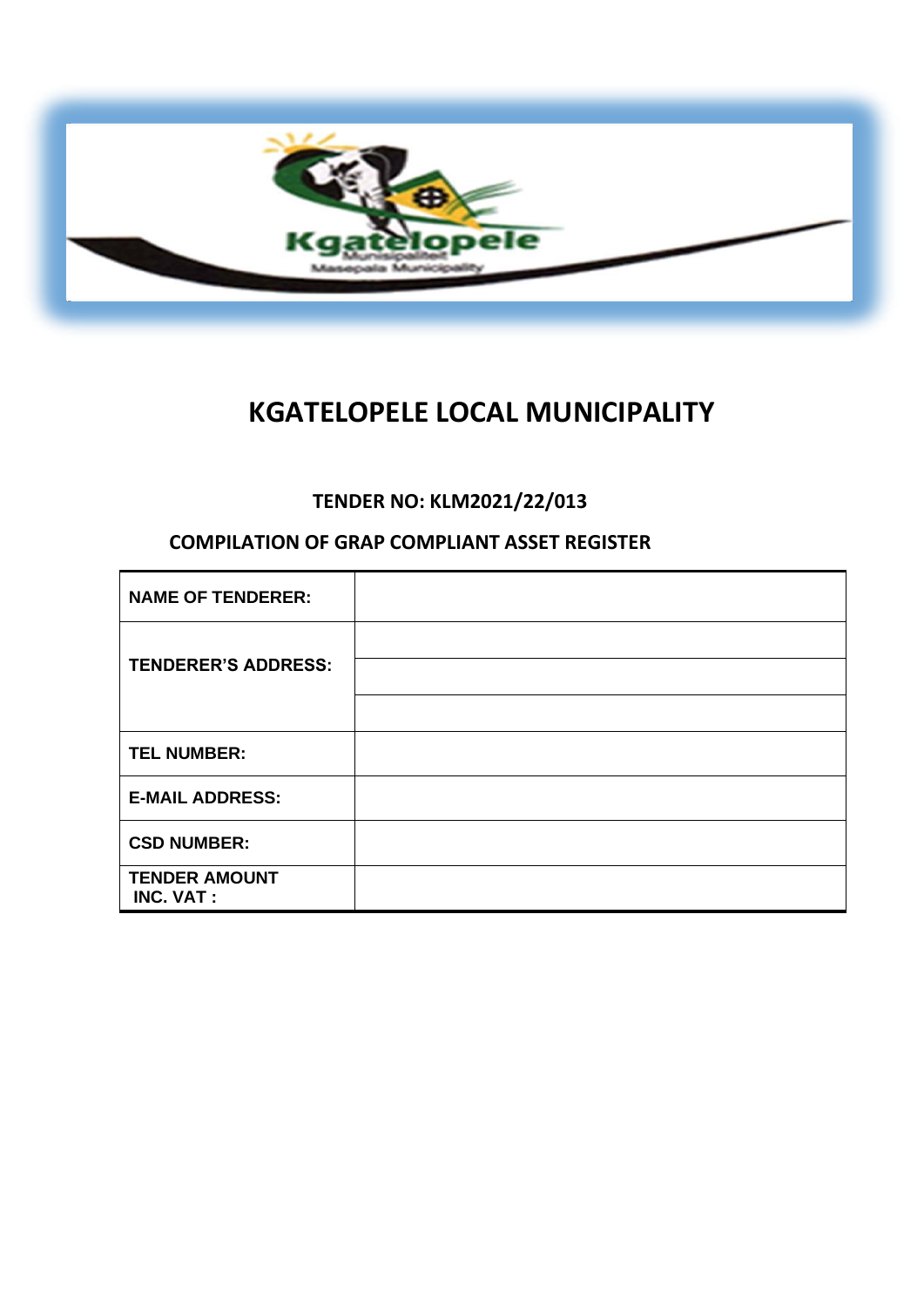# **TENDER NOTICE - ADVERT**

## **REQUEST FOR TENDERS**

#### **Kgatelopele Local Municipality invites suitable service providers to bid for the following project(s):**

| Bid No.        | <b>Bid description</b>                                                  | Availability of<br>documents | <b>Briefing session</b><br>date and time | <b>Closing date</b><br>and time | <b>Points</b><br><b>System</b> |  |
|----------------|-------------------------------------------------------------------------|------------------------------|------------------------------------------|---------------------------------|--------------------------------|--|
| KLM2021/22/013 | <b>COMPILATION OF GRAP</b><br><b>COMPLIANT ASSET</b><br><b>REGISTER</b> | 25 March 2022                | N/A                                      | 25 April 2022<br>@ 12H00        | 80/20                          |  |

#### **Evaluation**

Tenders will be evaluated and adjudicated in line with the Supply Chain Management policy of the municipality using an 80/20 preference points system.

Bid documents with detailed specifications and information can be downloaded on Kgatelopele Local Municipality's website at [www.kgatelopele.gov.za](http://www.kgatelopele.gov.za/) and on e-Tender Publication Portal at [www.etenders.gov.za](http://www.etenders.gov.za/) from **Friday, 25 March 2022.**

All sealed bids clearly marked with the Project name and bid number must be placed in the Tender Box at the offices of the Kgatelopele Local Municipality, 222 Barker Street, Danielskuil, 8405, on or before **12:00pm on the specified closing date** at which time submissions will be opened in public**.** Tender box will be accessible from Monday to Sunday from 07h30am to 17h00 pm.

Please note that it is a prerequisite of the Municipality that all service providers are to be registered on the **National Treasury Central Supplier Database (CSD)** and include in their bids, the tax clearance certificate or their Master Registration Number or tax compliance status PIN to enable the municipality to verify the bidder's tax compliance status. Registration on CSD can be done a[t www.csd.gov.za](http://www.csd.gov.za/) or at your nearest Treasury and Kgatelopele Municipal Offices.

Kgatelopele Municipality is under no obligation to accept the lowest or any quote and reserves the right to accept the whole or part of quote and reserves the right to re-advertise if it so wishes to. No reasons for the acceptance or rejection of any quote will be given.

#### **Where applicable, bids will be evaluated on local content and bidders are requested to complete the relevant section of the bid document accordingly.**

Bids will be evaluated according to the Kgatelopele Local Municipality's Supply Chain Management Policy, Preferential Procurement Policy Framework Act (Act 5 of 2005) and the Preferential Procurement Regulations, 2017, and Broad Based Black Economic Empowerment Act (Act 53 of 2003).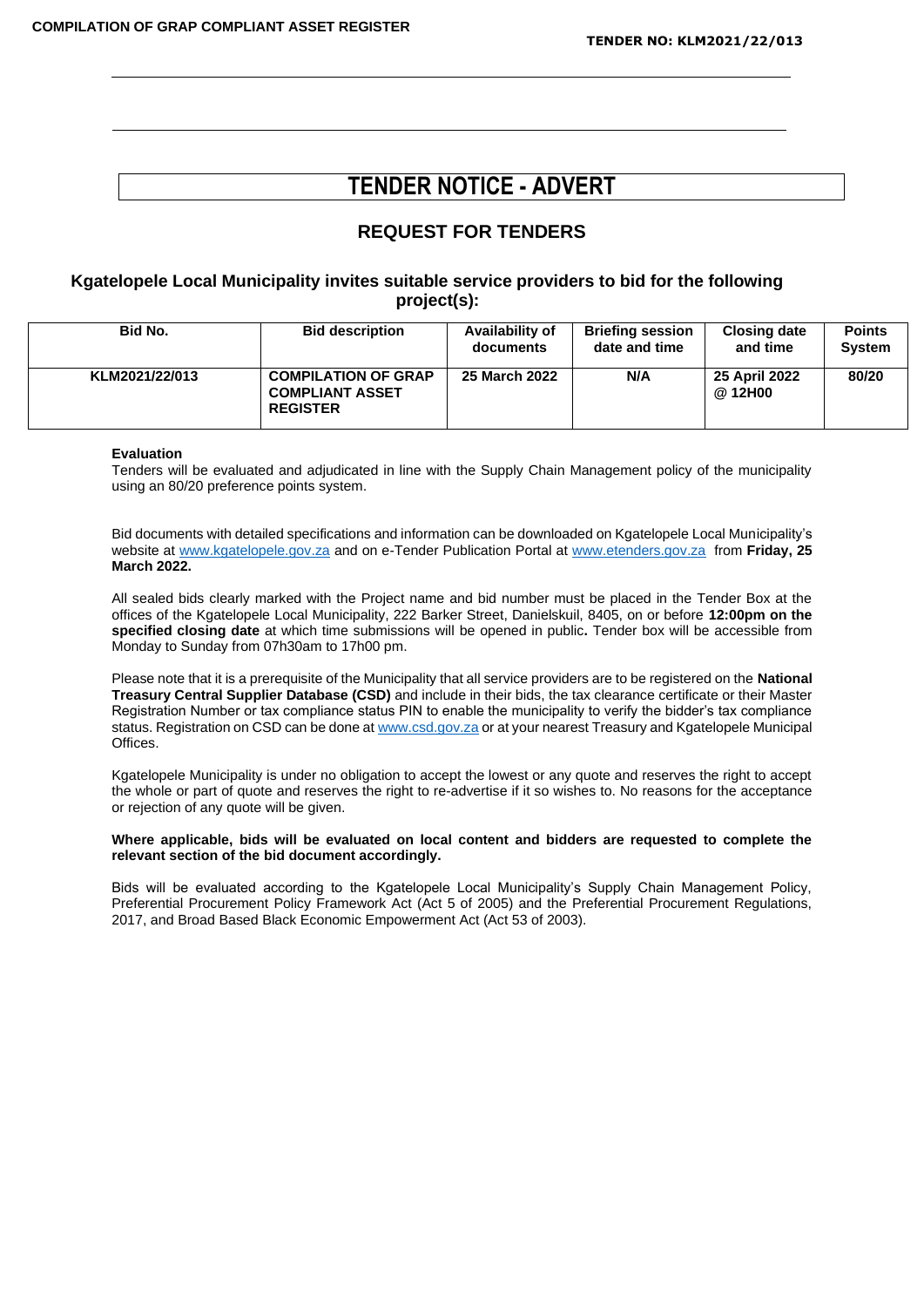**NB: Suppliers are advised NOT to make copies or any alterations to the Tender documents, except to comply with instructions issued by the municipality. Enquiries :** Mr. Bolokang Moeng (053 384 8646)

**----------------------------------------** Mr A. Tieties Acting Municipal Manager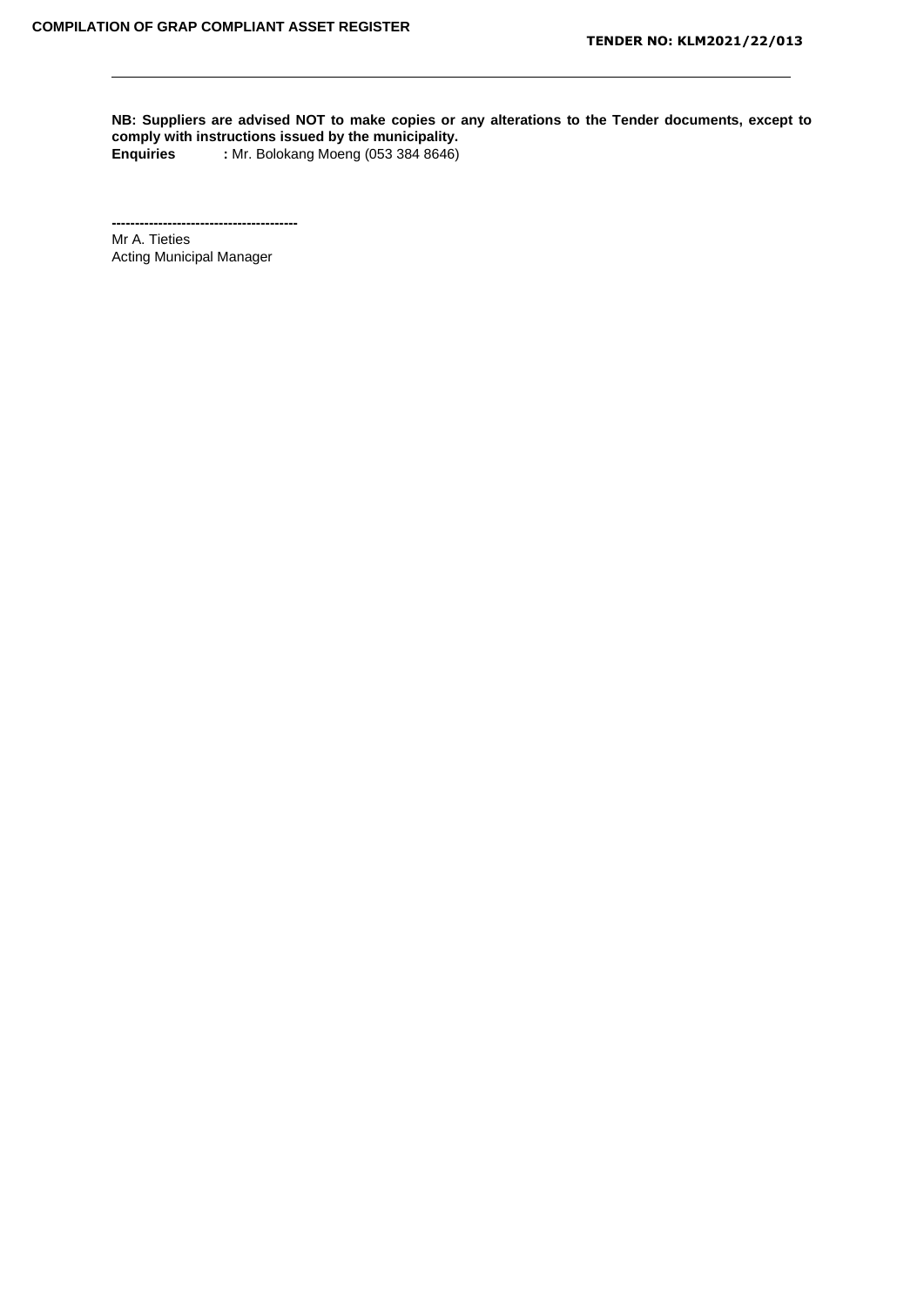#### **T1.1 INVITATION TO BID**

**MBD1**

#### YOU ARE HEREBY INVITED TO BID FOR REQUIREMENTS OF THE (**KGATELOPELE LOCAL MUNICIPALITY**)

| <b>BID NUMBER:</b>   | KLM2021/22/013                                      |
|----------------------|-----------------------------------------------------|
| <b>CLOSING DATE:</b> | <b>25 April 2022</b>                                |
| <b>CLOSING TIME:</b> | $12:00 \text{ pm}$                                  |
| <b>DESCRIPTION:</b>  | <b>COMPILATION OF GRAP COMPLIANT ASSET REGISTER</b> |

**The successful bidder will be required to fill in and sign a written Contract Form (MBD 7).**

TENDER DOCUMENTS ARE TO BE DEPOSITED IN THE BID BOX SITUATED AT:

Kgatelopele Municipal Offices, Barker Street, Danielskuil, 8405

Wooden Tender Box at Municipal Offices Entrance on the left-hand side near the cashier's **Counter** 

Sealed Bid Documents must be submitted in an envelope clearly indicating, "**BID NUMBER AND DESCRIPTION"** on the outside and must reach the tender box at the stipulated physical address above by no later than **12h00pm Monday, 25 April 2022** All bids will be opened in public at the municipal building.

Bids which are late, incomplete, unsigned, completed by pencil, sent by telegraph, facsimile, electronically or E-mail and without compulsory required documents will be disqualified.

#### **Bidders should ensure that bids are delivered timeously to the correct address. If the bid is late, it will not be accepted for consideration.**

The bid box is generally open from 07h30 until 16h45 Monday to Friday weekdays, and 08h00 until 12h00 midday on Saturdays.

#### **N:B NO BIDS WILL BE CONSIDERED FROM PERSONS IN THE SERVICE OF THE STATE (REGULATION 1 OF THE LOCAL GOVERNMENT : MUNICIPAL SUPPLY CHAINS MANAGEMENT REGULATIONS)**

ALL BIDS MUST BE SUBMITTED ON THE OFFICIAL FORMS – **(NOT TO BE RE-TYPED)**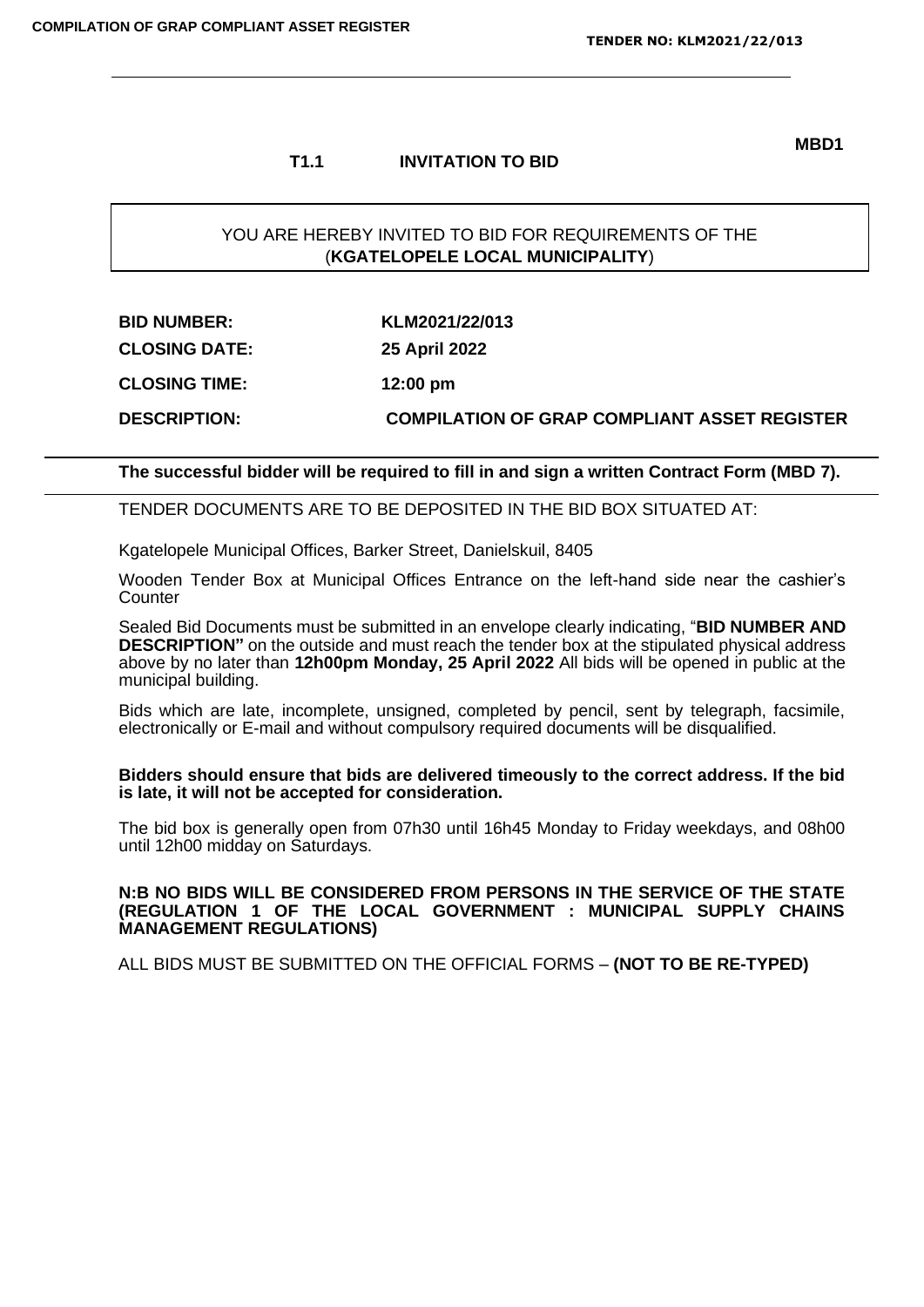#### **T1.2 TENDER DATA**

#### **1. GENERAL**

The conditions of Tender in the standard conditions of the Tender as contained in Annex F of SANS 294 – *Construction Procurement Processes, Methods and Procedures* which contain references to the Tender Data for details that apply specifically to this tender.

The Tender Data shall be read with the Standard Conditions of Tender in order to expand on the Tenderer's obligations and the Employer's undertakings in administering the tender process in respect of the project under consideration.

The Tender Data hereafter shall have precedence in the interpretation of any ambiguity or inconsistency between it and the Standard Conditions of Tender.

Each item of the Tender Data given below is cross-referenced to the relevant clause in the standard Conditions of Tender.

#### **2. TENDER DATA APPLICABLE TO THIS TENDER**

**2.1** The Employer of this contract is: **KGATELOPELE LOCAL MUNICIPALITY**

#### **2.2 Tender Documents**

#### **TENDER**

#### **T1: Tendering Procedures**

- T1.1: Tender Notice and Invitation to Tender
- T1.2: Tender Data

#### **T2: Returnable Documents**

- T2.1: List of Returnable Documents
- T2.2: Returnable Schedules and Forms

#### **CONTRACT**

#### **Part 1: Scope of Works**

C1.1 Scope of Work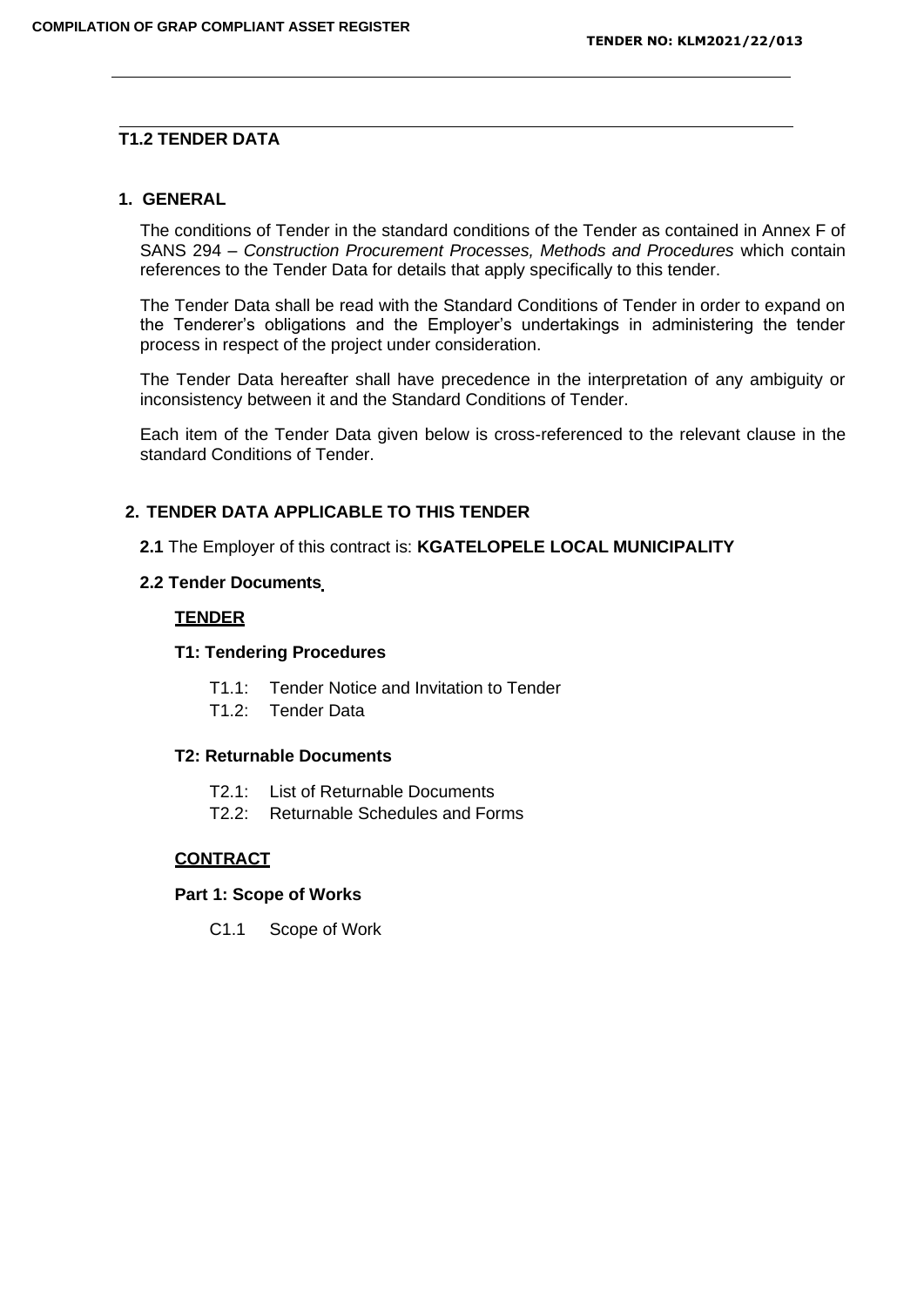# **Part 2: Pricing Data**

C2.1: Pricing Schedule

## **Part 3: Agreement and Contract**

C3.1: Form of Offer and Acceptance

C3. 2: Contract Data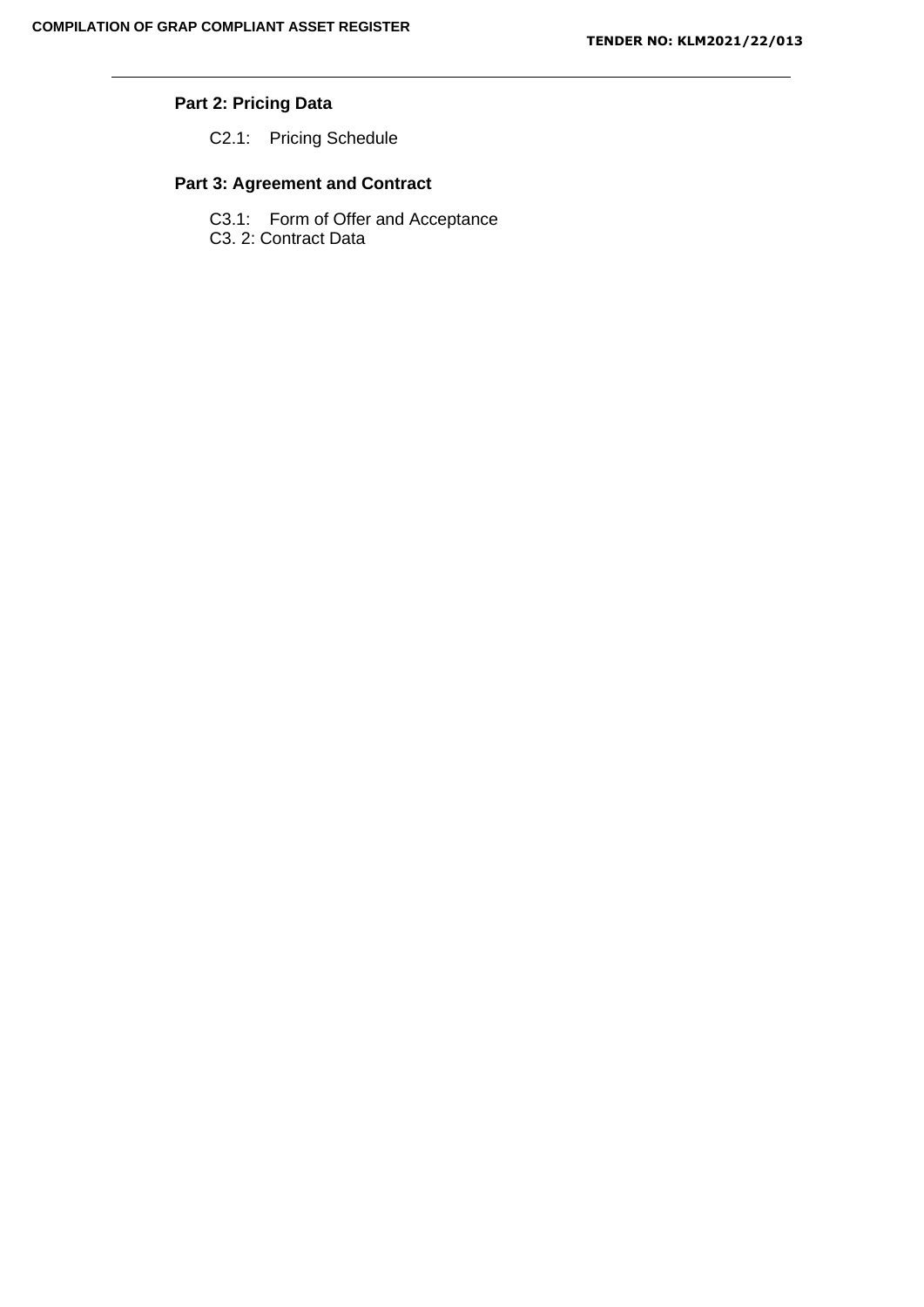A Tenderer will not be eligible to submit a tender if:

(a) the Contractor submitting the tender is under restrictions or has principals who are under restrictions to participate in the Employer's procurement due to corrupt or fraudulent practices;

(b) the Tenderer does not have the legal capacity to enter into the contract;

(c) the Contractor submitting the tender is insolvent, in receivership, bankrupt or being wound up, has his affairs administered by a court or a judicial officer, has suspended his business activities, or is subject to legal proceedings in respect of the foregoing;

(d) The Tenderer does not comply with the legal requirements stated in the Employer's procurement policy;

(e) The Tenderer cannot demonstrate that he possesses the necessary professional and technical qualifications and competent, financial resources, equipment and other physical facilities, managerial capability, personnel, experience and reputation to perform the contract;

(f) The Tenderer cannot provide proof that he is in good standing with respect to duties, taxes, levies and contributions required in terms of legislation applicable to the work in the contract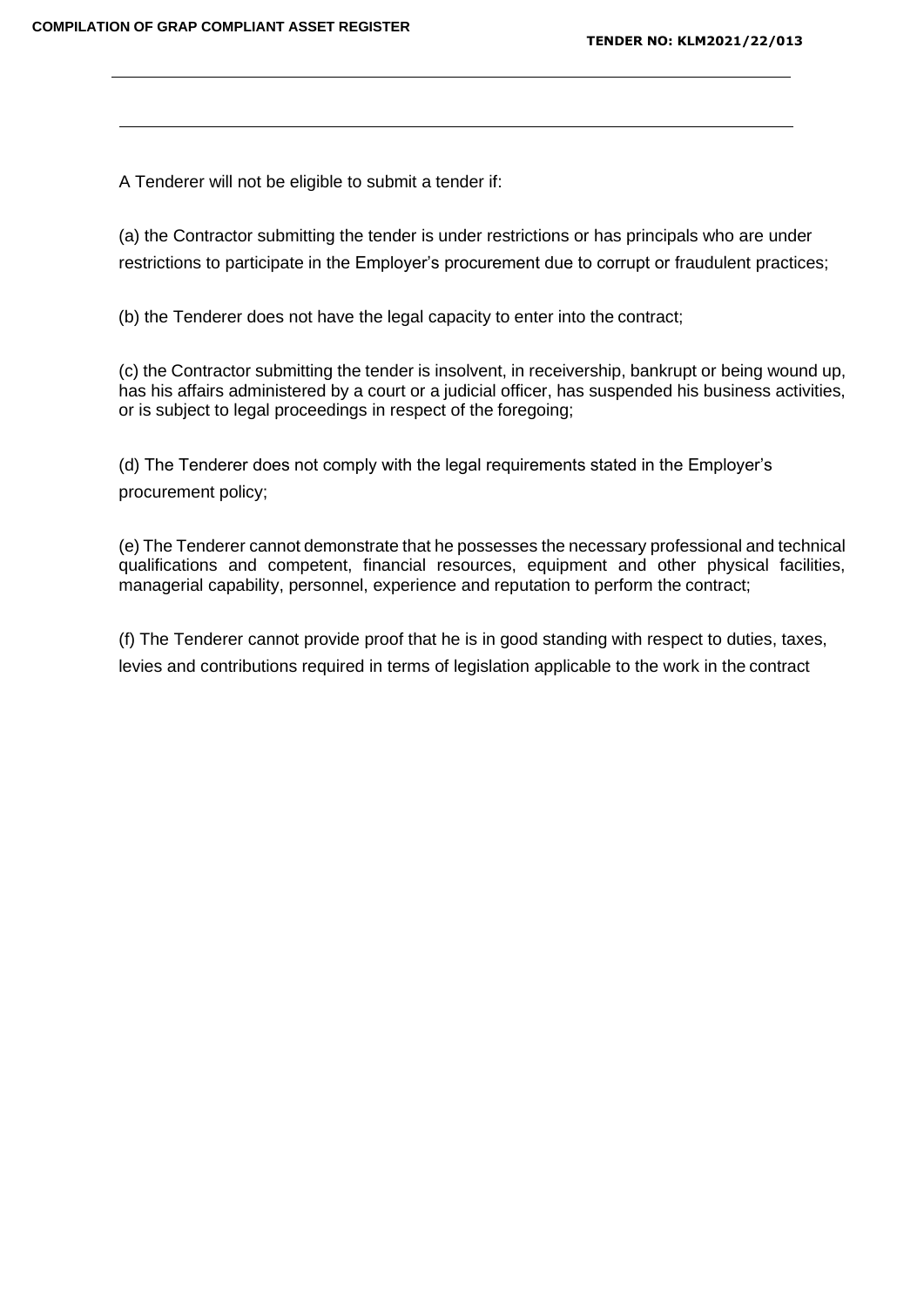# **FUNCTIONALITY**

Bids will be evaluated on functionality based on the following criteria. A bidder will have to score a minimum of 70 points in order to be considered for further evaluation.

| <b>Quality criteria</b>                                                       | <b>Description</b>                                                                                                                                                                                | <b>Maximum</b><br>number of<br>points                        |
|-------------------------------------------------------------------------------|---------------------------------------------------------------------------------------------------------------------------------------------------------------------------------------------------|--------------------------------------------------------------|
| Previous experience with similar<br>projects                                  | Submit referral letters from local municipalities where<br>compilations were satisfactory performed.<br>5 and more<br>$\bullet$<br>(20 points)<br>3 to 4<br>$\bullet$<br>Less than 3<br>$\bullet$ | (30 points)<br>30<br>(10 points)                             |
| involved in the project:                                                      | The qualification of the team to be Proof of qualifications and memberships.<br>Qualification:<br>O NQF Level 8<br>O NQF Level 7<br>O NQF Level 6<br>Membership                                   | (15 points)<br>20<br>(10 points)<br>(5 points)<br>(5 points) |
| The expertise of the senior team<br>members to be involved in the<br>project. | Senior person that will be onsite:<br>10 and more years<br>5-9 years<br>1-4 years                                                                                                                 | (20 points)<br>20<br>(15 points)<br>(5 points)               |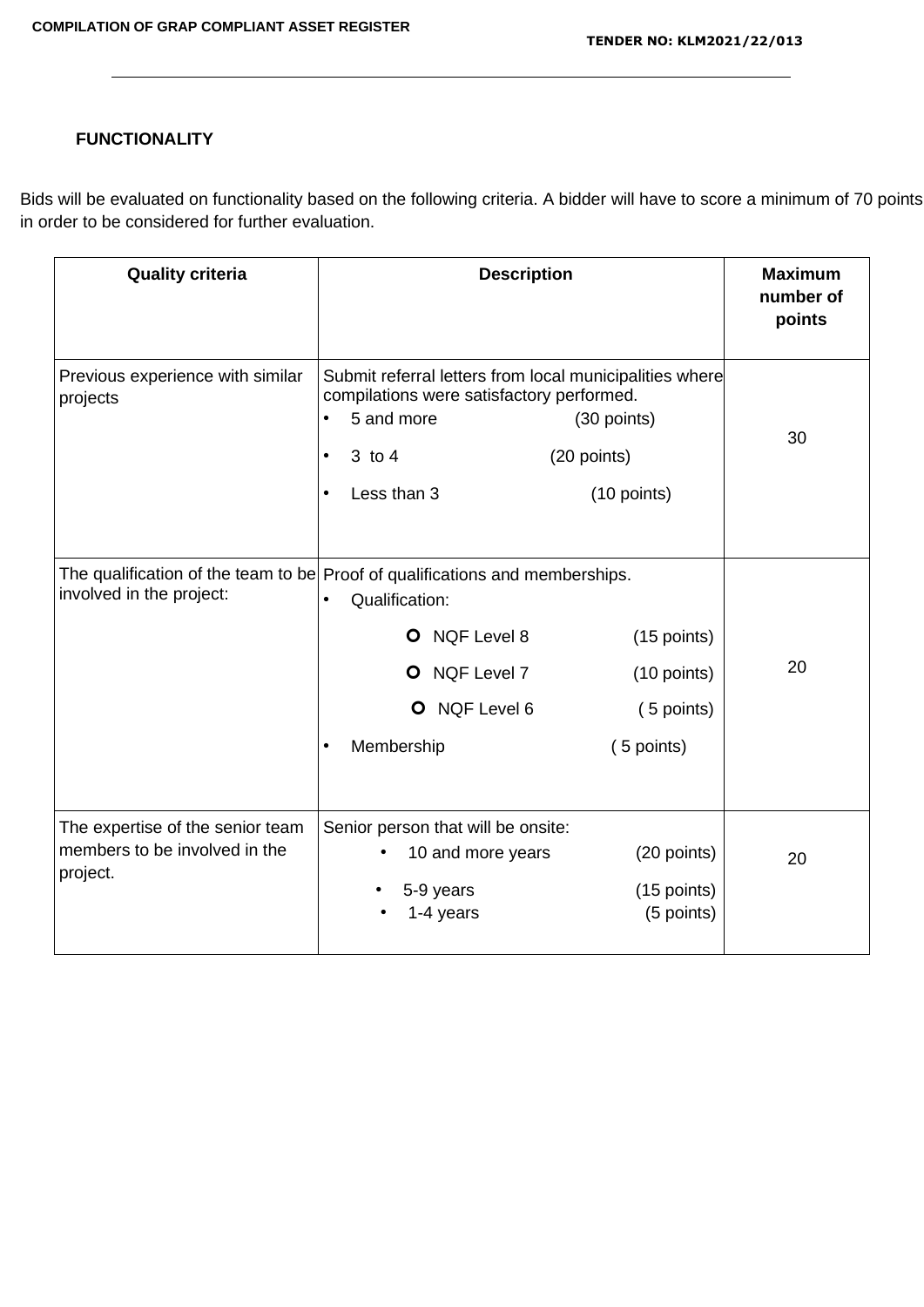| Methodology                   | Detail proposal that addresses scope of work.<br>• Project approach | (10 points)                |     |
|-------------------------------|---------------------------------------------------------------------|----------------------------|-----|
|                               | Understanding of mSCOA<br>Understanding of GRAP<br>٠                | (10 points)<br>(10 points) | 30  |
| <b>Maximum possible score</b> |                                                                     |                            | 100 |

## **COMPLIANCE TO ADMINISTRATIVE REQUIREMENTS**

## **Bidders will be evaluated on the following administrative compliance**

- Company to be CSD compliant or JV to be CSD compliant
- Issuance of Power of attorney / authority for signatory of JV
- Form of offer to be completed in figures and words
- Pages which need to be signed are to be signed or initialized
- Schedule of company experience: Active and completed projects should be supported by appointment letters and completion certificates
- Certified copy of B-BBEE certificate (If JV, certified copy of consolidated B-BBEE certificates)
- Certified copies of Cipro Documents (if JV, submit documents for all JV partners)
- Certified ID copies of all directors / members / shareholders of company / business (If JV, submit documents of associated directors/members/shareholders of the respective JV partners)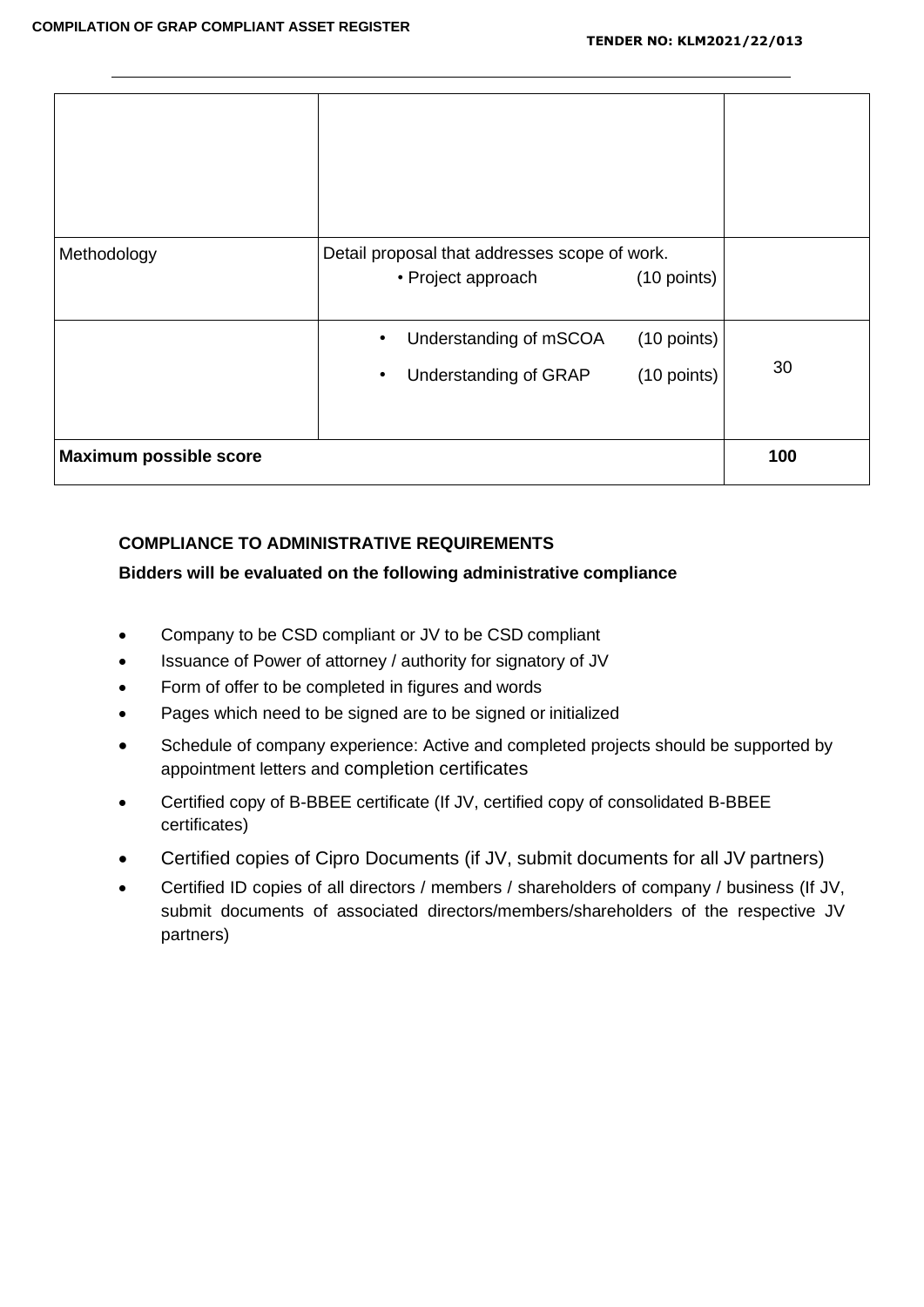- Submit signed and initialized JV Agreement where applicable
- Letter of intent for providing a Guarantee must be from a reputable Institution
- Submission of Original Letter of Good standing with Compensation Commission (Compensation for injuries and Disease Act)
- Submission of Occupational Health and Safety Plan
- No price amendment without signature in the bills of quantities
- Bidder must not alter the bid document or submit a copy of the original bid document
- Company / JV partners to submit audited financial statements for the past 2 years
- Completion of MBD documents (MBD 1, 3.1, 4, 6, 8, 9)
- Bidder to submit statement of municipal rates indicating municipal rates and taxes for the company / business as well as directors / members / shareholders (SAPS affidavit for nonrated municipal areas & or copy of lease agreement with signed letter or confirmation from landlord to certify such an arrangement – letter not to be less than 3 months)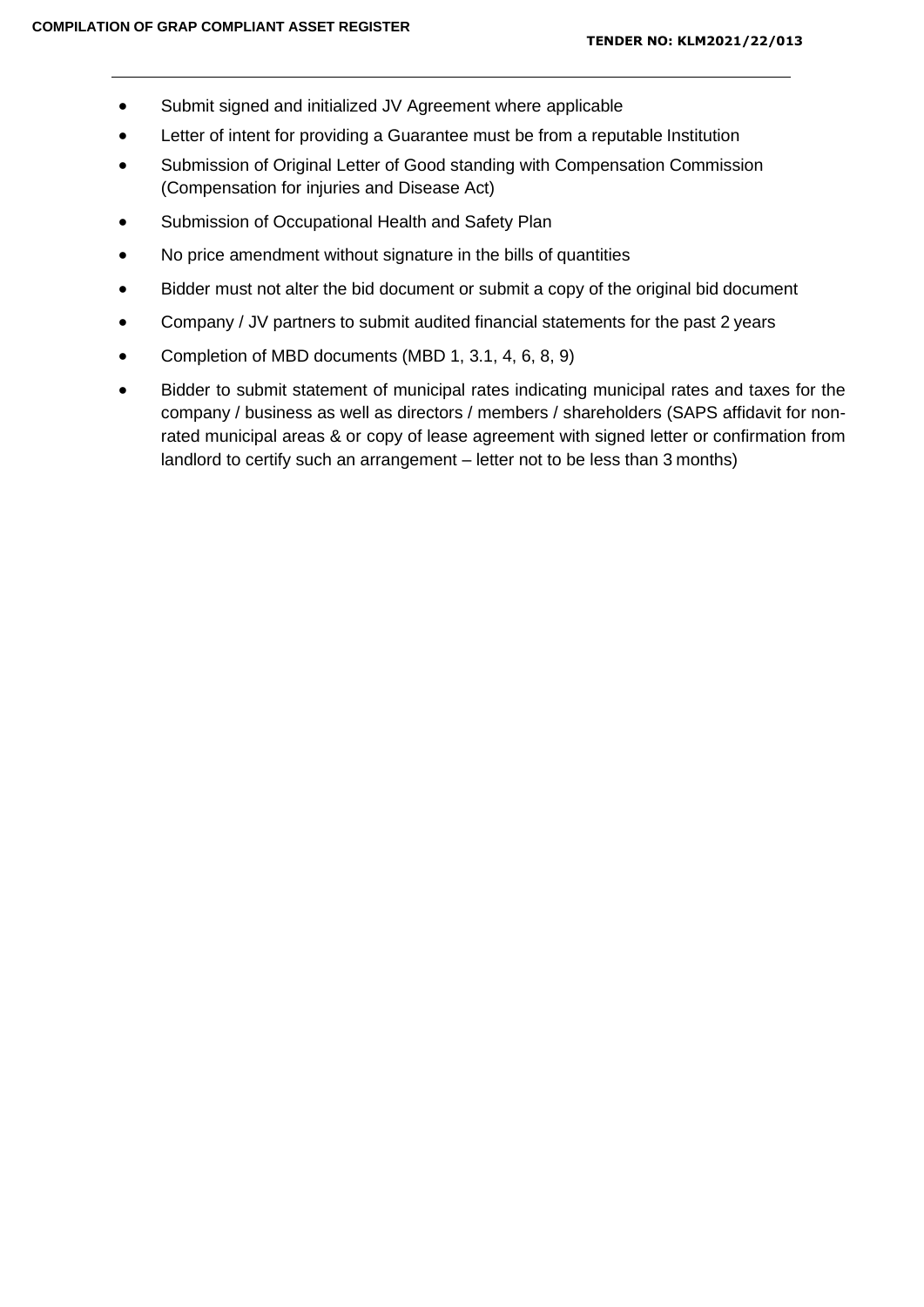Tenders will be evaluated and adjudicated in line with the Supply Chain Management policy of the municipality using an 80/20 preference points system.

## **CONDITIONS TO ACCEPTANCE OF TENDER OFFER**

#### **Tenders Will be Accepted on Condition that;**

- The tender offer is signed by a person authorized to sign on behalf of the Tenderer and authority of signatory is attached.
- A valid tax clearance certificate is included with his tender.
- The tenderer has signed and initialized all pages of the tender document
- Tenderer's declaration of compliance with the occupational health and safety act No.85 of 1993 and the construction regulations of 2003 as well as the tenderer's health and safety plan to being included with his tender submission.
- A tenderer who has submitted a tender as a joint venture has included an acceptable joint venture agreement with his tender.
- The tender document has not been unbundled or tampered with.
- The tenderer or a competent authorized representative of the contractor who submitted the tender has attended the compulsory clarification meeting or site inspection.
- The tenderer or any of its principals is not listed on the register of Tender Defaulters in terms of the Prevention and Combating of Corrupt Activities Act 2004 as a person prohibited from doing business with the public sector.
- The tenderer has not abused the Employer's Supply Chain Management system or has failed to perform on any previous contract and has been given a written notice to this effect.
- The tenderer or any of its principals, directors or managers is not employed in the service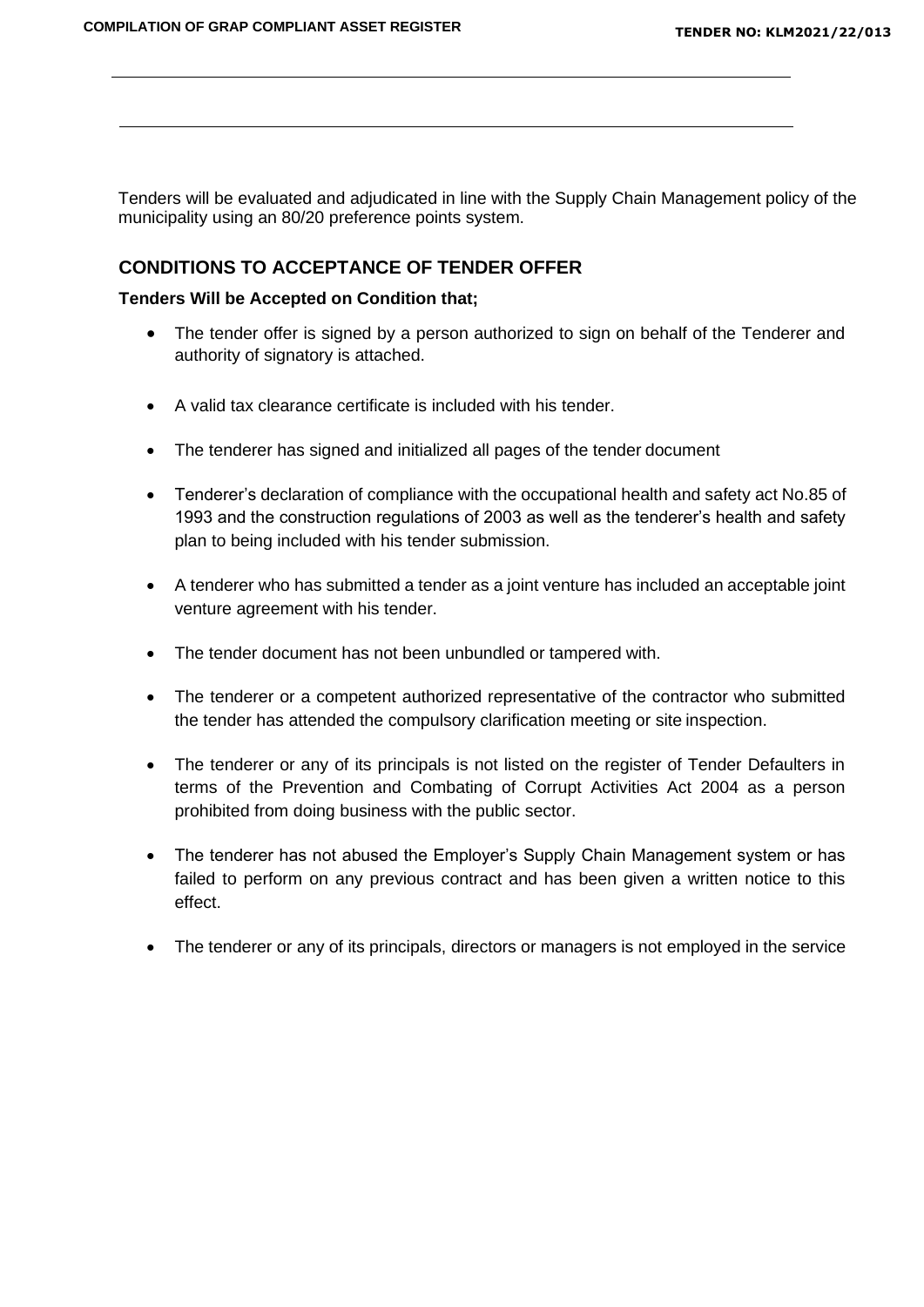of the state or any municipality. In the event that such principals are involved, official approval from the Executing Authority regarding carrying out remunerative work outside of the public service must be included in the tender submission.

- The Employer is satisfied that the tenderer or any of his principal have not influenced the tender offer and acceptance by the following criteria;
	- Having offered, promised or given a bribe or other gift or remuneration to any person in connection with obtaining or execution of this contract.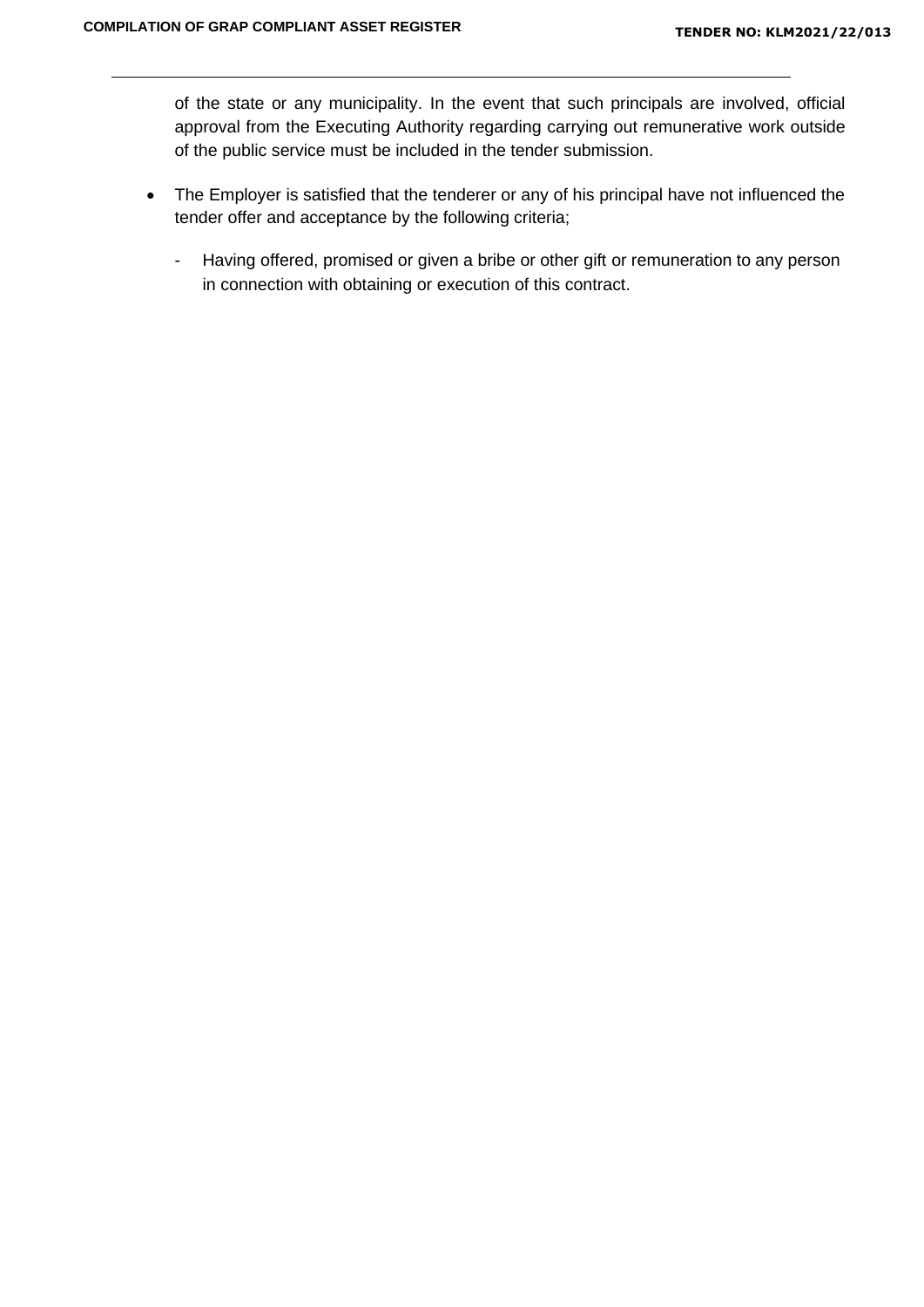- Having acted in a fraudulent or corrupt manner in obtaining or executing this contract.
- Having approached an officer or employee of the Employer or the Employer's Agent with the objective of influencing the award of a contract in the tenderer's favour.
- Having entered into any agreement or arrangement, whether legally binding or not with any person, firm or company to retain from tendering for this contract or as to the amount of the tenderer to be submitted by either party.
- Having disclosed to any person, firm or company other than the Employer, the exact or approximate amount proposed of his proposed tender.
- The Employer may, in addition to using any other legal remedies, repudiate the tender offer and acceptance and declare the contract invalid should it have been concluded already.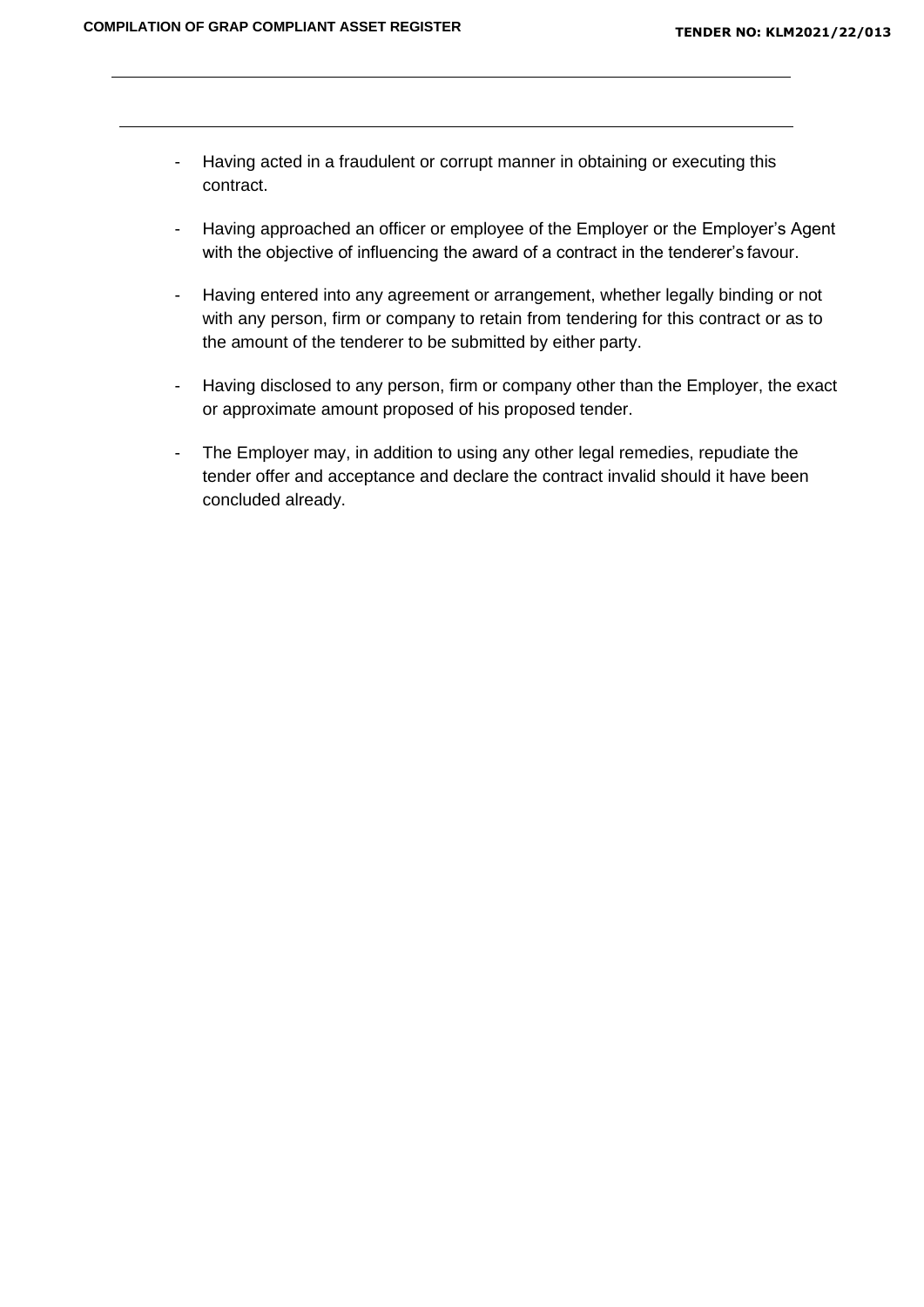## **T2.1 LIST OF RETURNABLE DOCUMENTS**

The tenderer must complete/submit the following returnable documents:

## **1. Schedule of Returnable Documents for Tender Evaluation**

- A: Tender Site Meeting register (not compulsory)
- B: Record of Addenda to tender documents
- C: Certificate of Authority for Joint Ventures / Close Corporation / Partnership / Company / Sole Proprietor (Certified copies of Identity documents in case of sole proprietor)
- D: Registration certificates of entities joint Ventures / Close Corporation / Partnership /Company / Sole proprietor
- E: Schedule of tenderer's experience
- F: Schedule of Key personnel
- G: Curriculum Vitae of Key personnel
- H: Qualifications of key personnel
- I: Schedule of Subcontractors
- J: Schedule of Plant and Equipment
- L: Copy of the workmen's compensation registration certificate (or copy of payment of contributions in terms of the compensation for occupational Injuries and Disease Act No. 130 of 1993)
- M: An original valid tax clearance certificate issued by the South African Revenue

**Services** 

- N: Form of intent to provide a performance guarantee
- O: B-BBBE Status Level Verification Certificate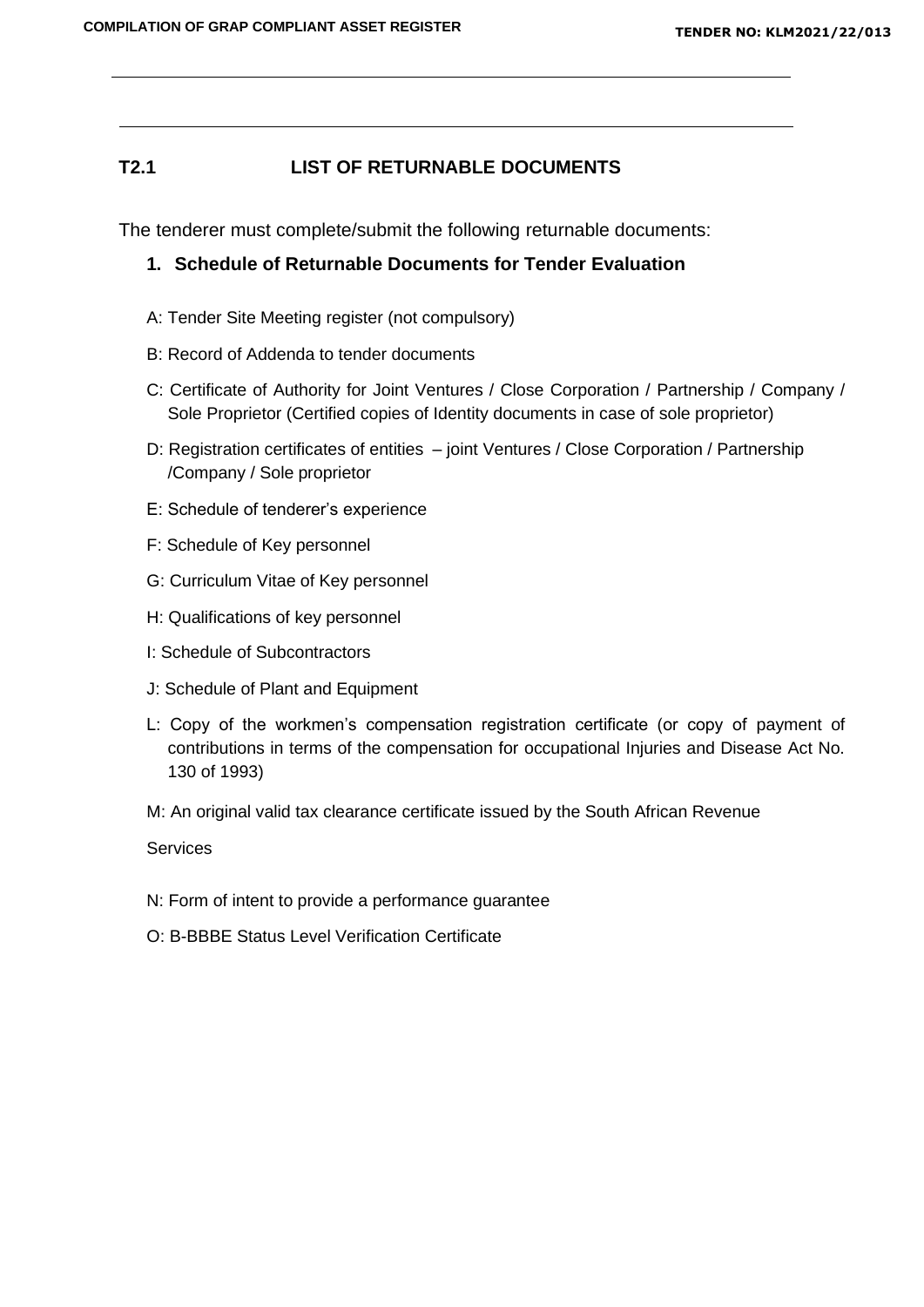P: Filled in / Signed forms MBD 1, 3.1, 4 , 6.1, 6.2 , 8 and 9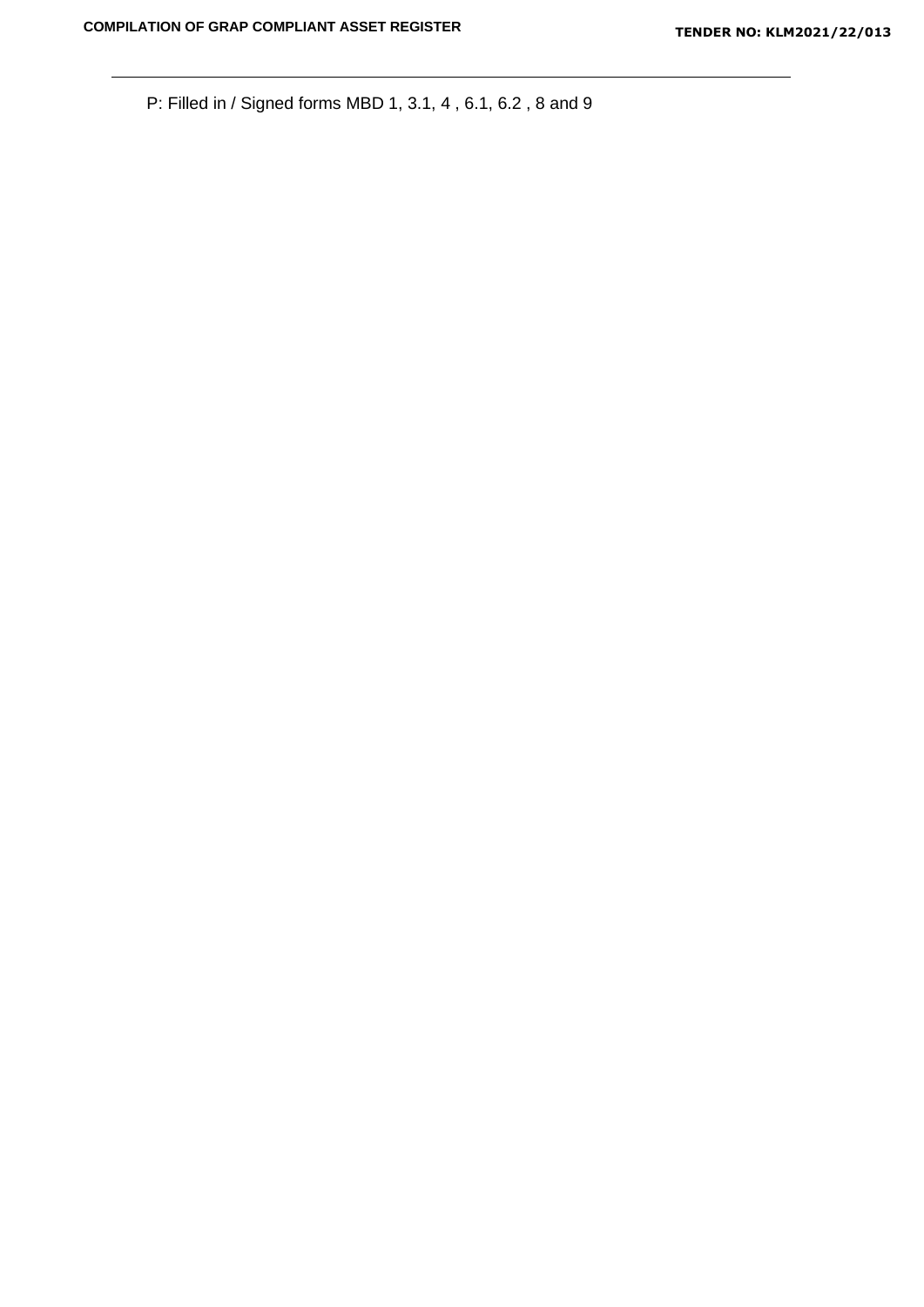# **T2.2 RETURNABLE SCHEDULES / FORMS**

## **CERTIFICATE OF ATTENDANCE**

This is to certify that (*Tenderer*)………………………………………………………………………….

of(*address*)………………………………………………………………………………………………

……………………………………………………………………………. Was represented by the person(s) named below at the compulsory meeting held for all tenderers

I / We acknowledge that the purpose of the meeting was to acquaint myself / ourselves with the site of the works and / or matters incidental to doing the work specified in the tender documents in order for me / us to take account of everything necessary when compiling our rates and prices included in the tender.

## **Particulars of Person(s) attending the meeting:**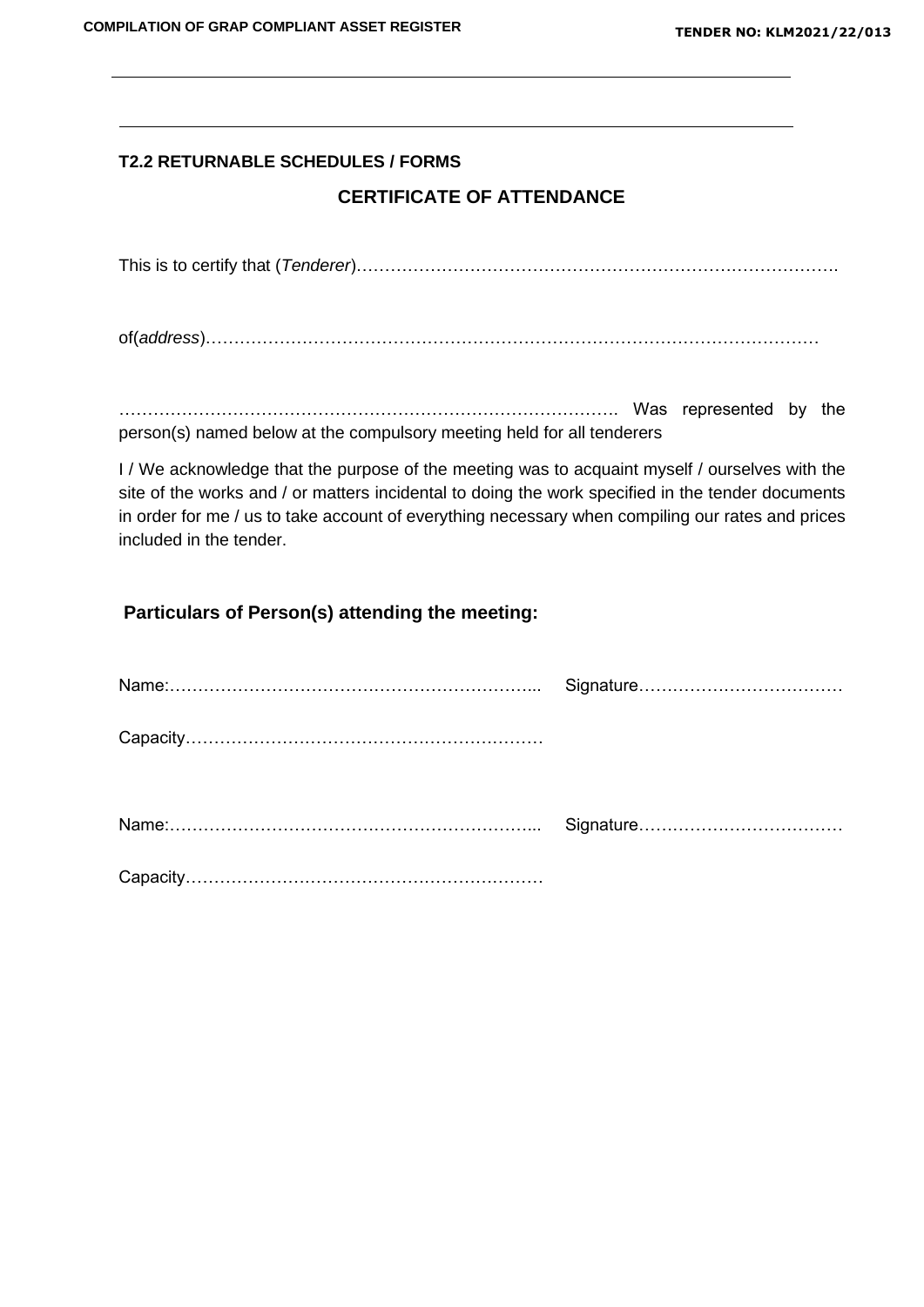# **Attendance of the above person(s) at the meeting is confirmed by the Employer's representative, namely:**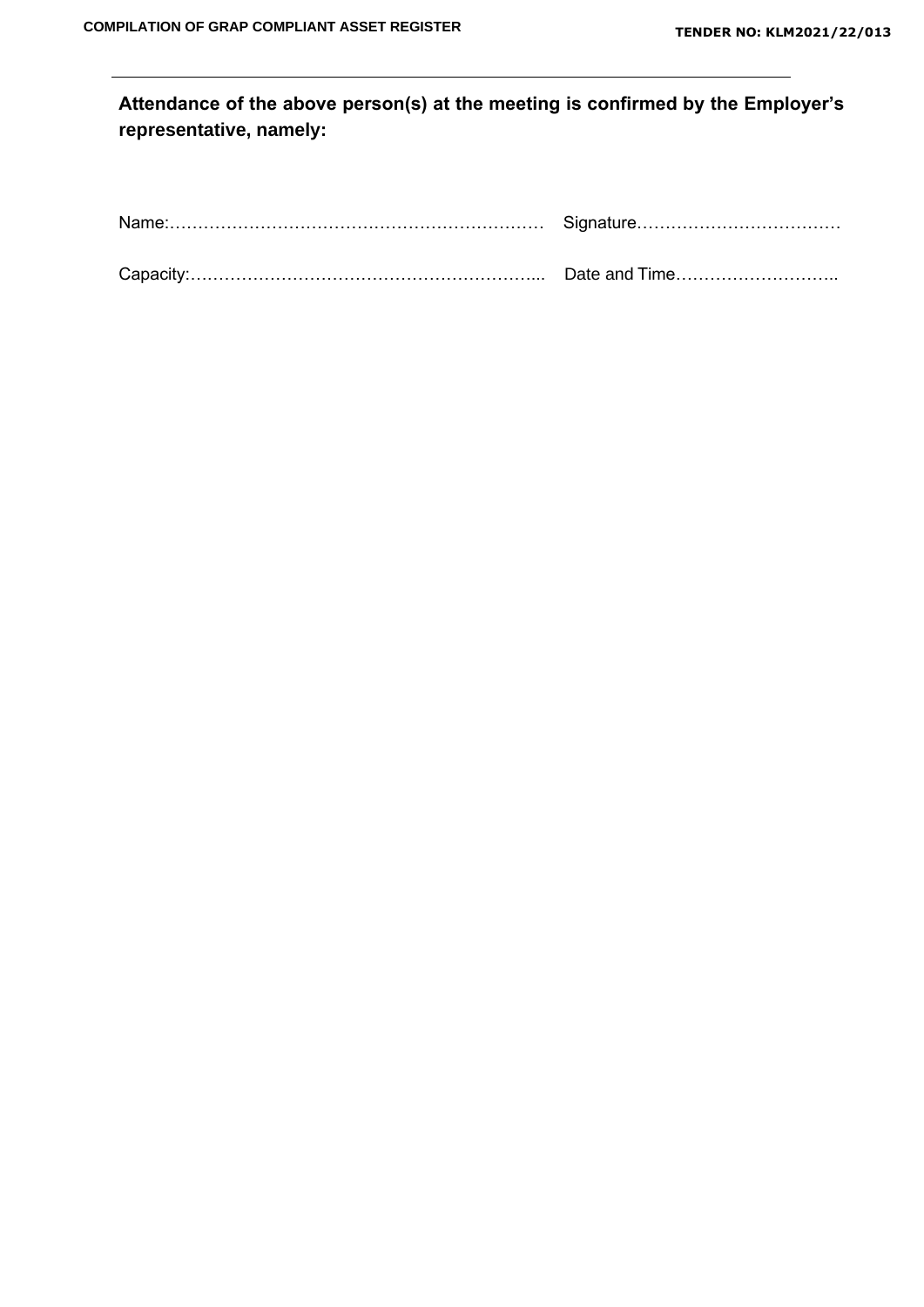# **RECORDS OF ADDENDUM TO TENDER DOCUMENTS**

I / We confirm that the following communications received from the Employer or his representative before the date of submission of his tender offer, amending the tender documents, have been considered in this tender offer.

| ADD<br>No. | <b>DATE</b> | <b>TITLE OF DETAILS</b> |  |  |  |  |
|------------|-------------|-------------------------|--|--|--|--|
|            |             |                         |  |  |  |  |
|            |             |                         |  |  |  |  |
|            |             |                         |  |  |  |  |
|            |             |                         |  |  |  |  |

SIGNATURE:……………………………………………… DATE……………………………. (*of person authorized to sign on behalf of tenderer*)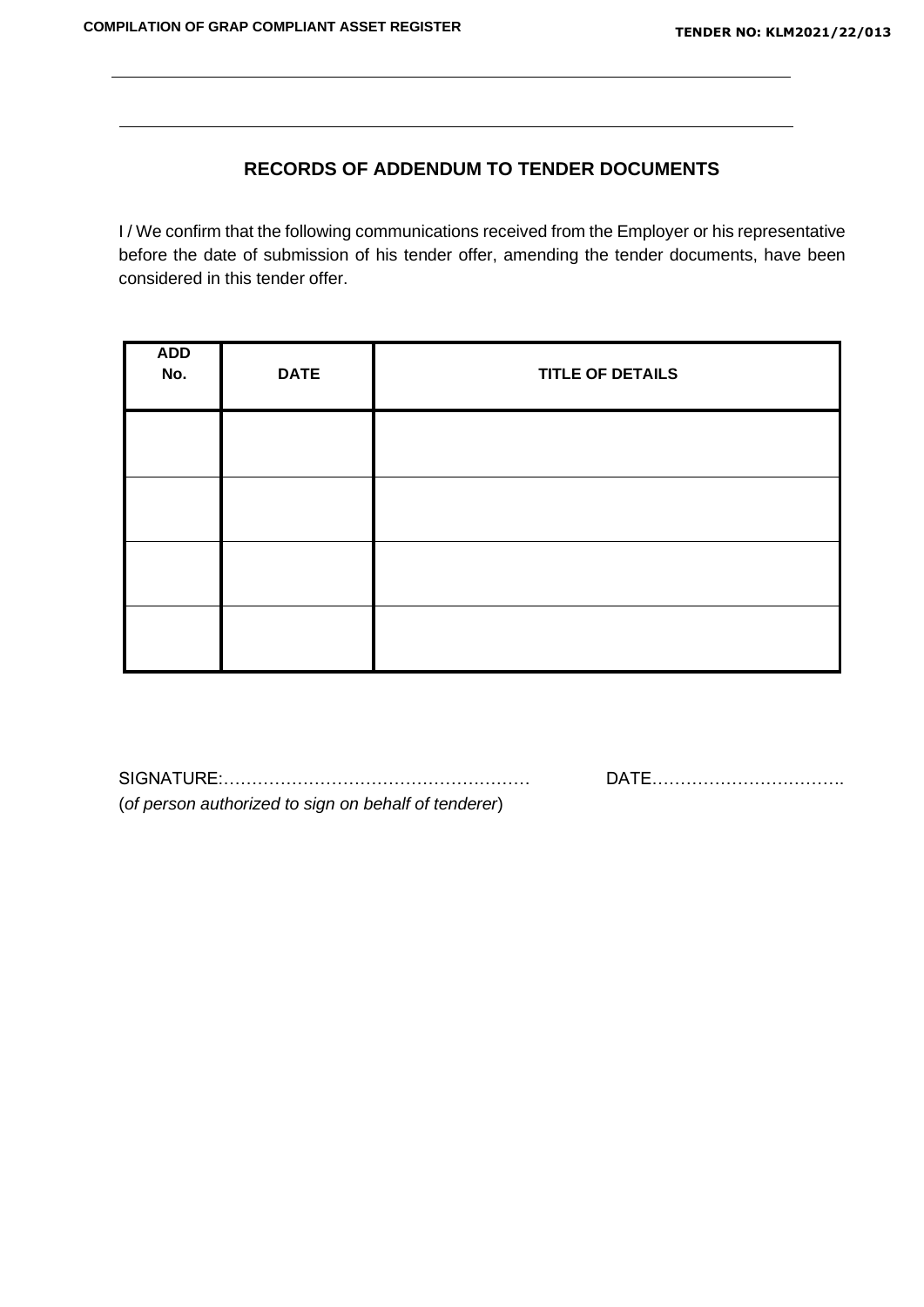# **CERTIFICATE OF AUTHORITY OF ENTITY**

Indicate the status of the tenderer by ticking the appropriate box hereunder. The tenderer must complete the certificate set out below for the relevant category.

| Company | (II)<br><b>Close</b><br>Corporation | (III)<br><b>Partnership</b> | (IV)<br><b>Joint Venture</b> | <b>Sole Proprietor</b> |  |
|---------|-------------------------------------|-----------------------------|------------------------------|------------------------|--|
|         |                                     |                             |                              |                        |  |

## **(I) CERTIFICATE FOR COMPANY**

| was authorized to sign all and the sign all                                                  |
|----------------------------------------------------------------------------------------------|
| documents in connection with this tender and any contract resulting from it on behalf of the |
| company.                                                                                     |
|                                                                                              |

**Signature of Signatory**……………………………………………………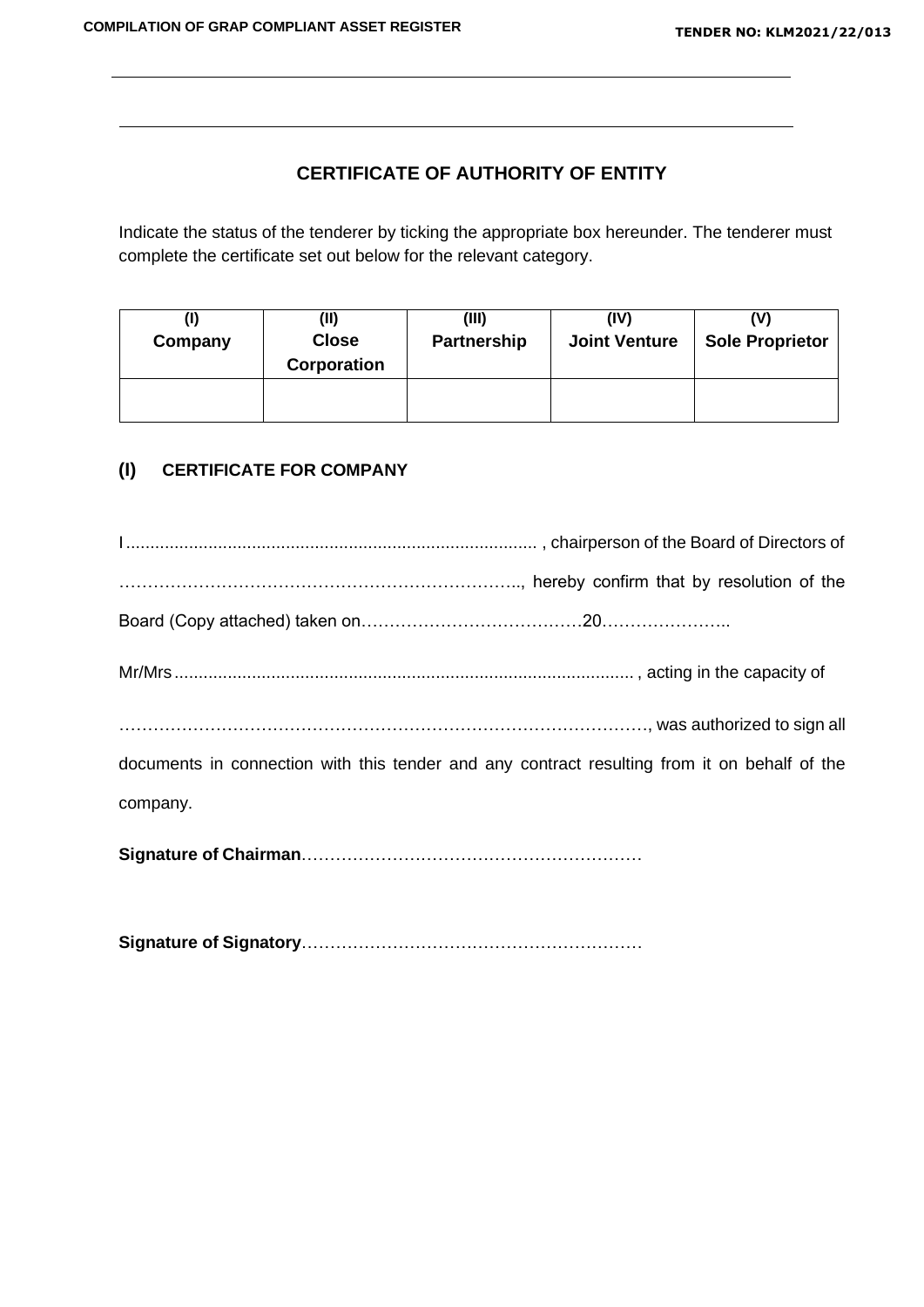## **As Witnesses:**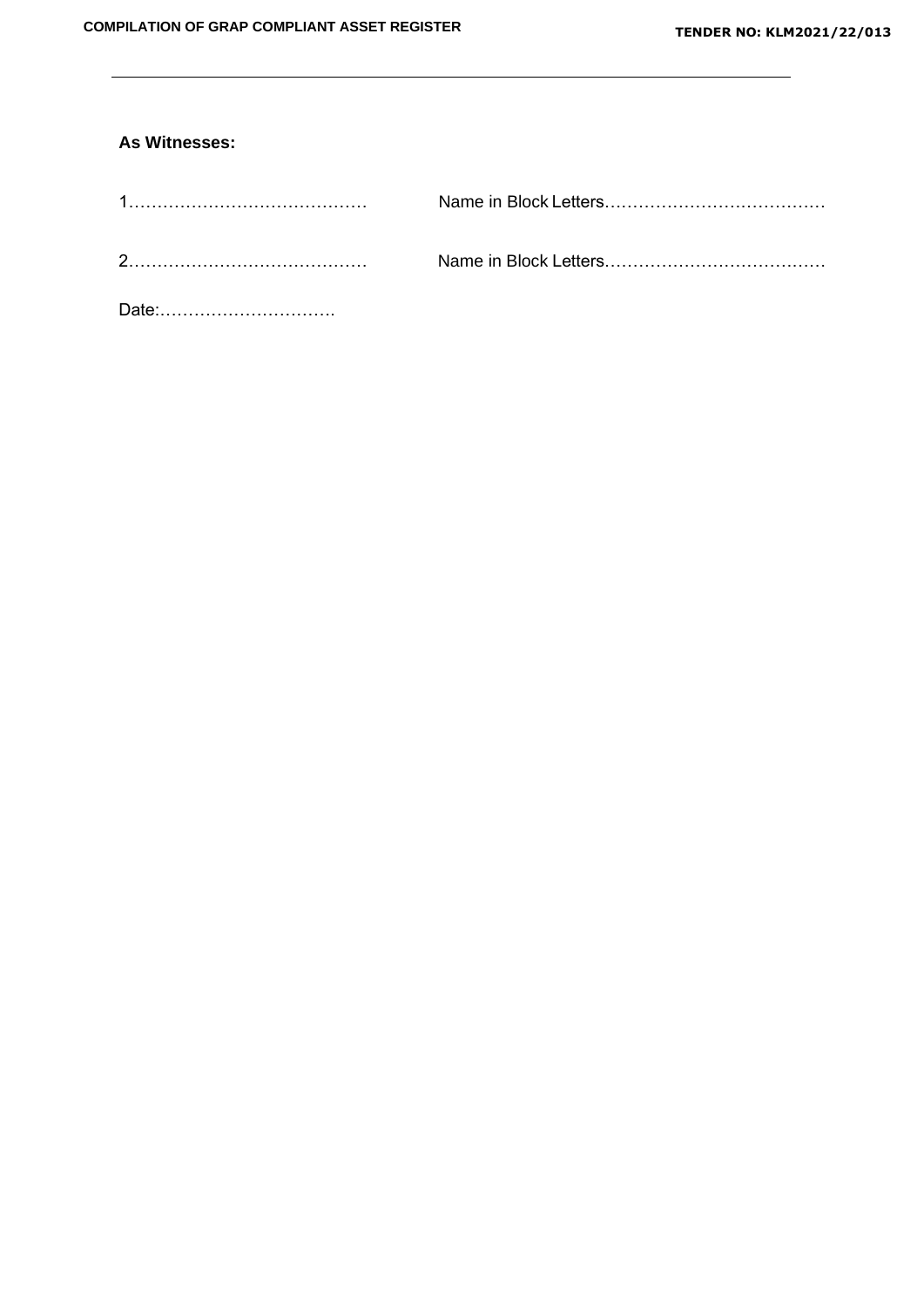# **(II) CERTIFICATE FOR CLOSE CORPORATION**

|                        |  | We the undersigned, being the key members in the business trading |  |  |  |  |  |  |  |  |
|------------------------|--|-------------------------------------------------------------------|--|--|--|--|--|--|--|--|
|                        |  | as…………………………………………… hereby authorize Mr/Mrs…………………………………          |  |  |  |  |  |  |  |  |
|                        |  |                                                                   |  |  |  |  |  |  |  |  |
|                        |  |                                                                   |  |  |  |  |  |  |  |  |
| from it on our behalf. |  |                                                                   |  |  |  |  |  |  |  |  |
|                        |  |                                                                   |  |  |  |  |  |  |  |  |

**Signature of Signatory**……………………………………………………

### **As Witnesses:**

Date:………………………….

| <b>NAME</b> | <b>ADDRESS</b> | <b>SIGNATURE</b> | <b>DATE</b> |
|-------------|----------------|------------------|-------------|
|             |                |                  |             |
|             |                |                  |             |
|             |                |                  |             |
|             |                |                  |             |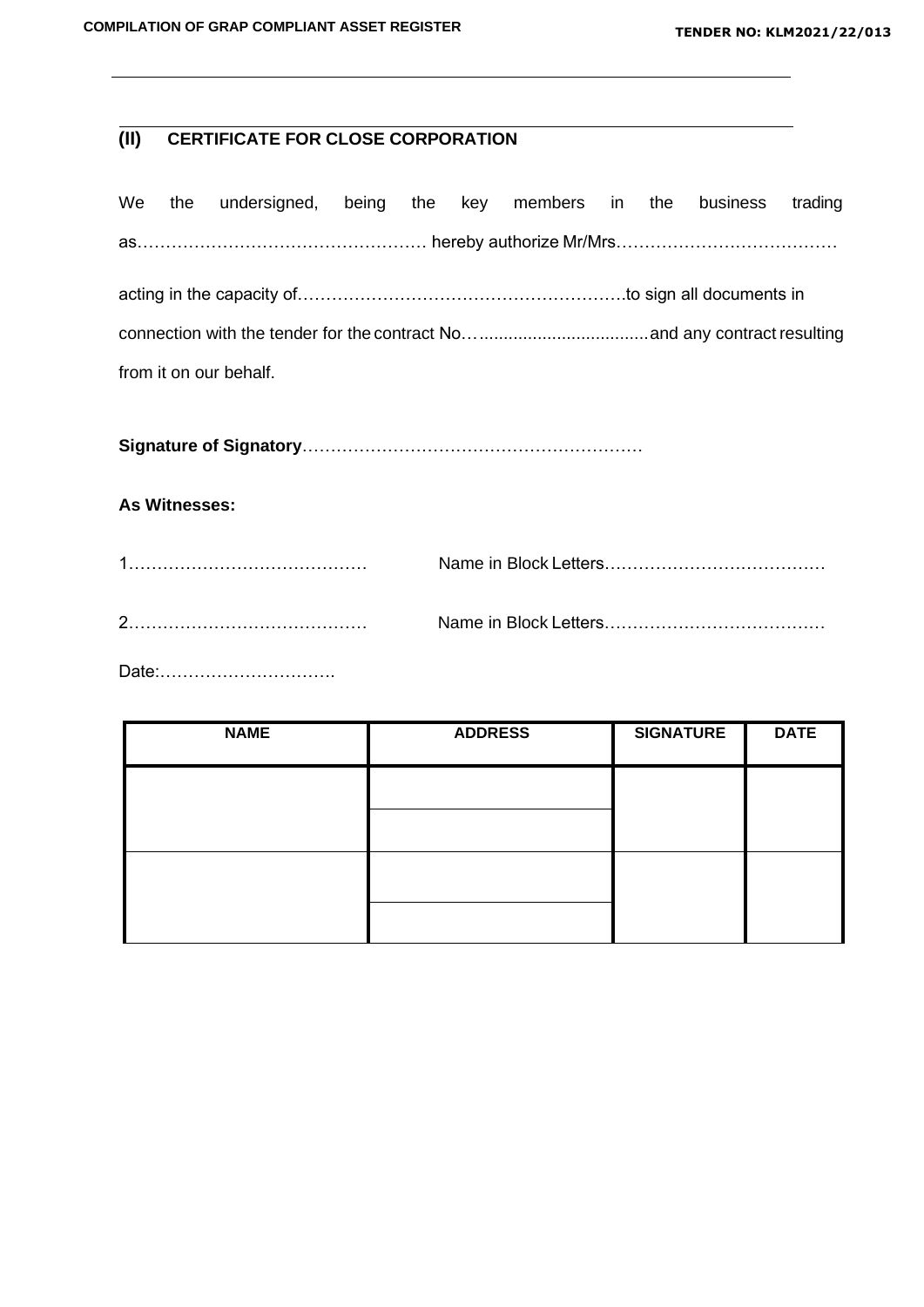

*NOTE: This certificate is to be completed and signed by all of the key members upon whom rests the direction of the affairs of the close corporation as a whole.*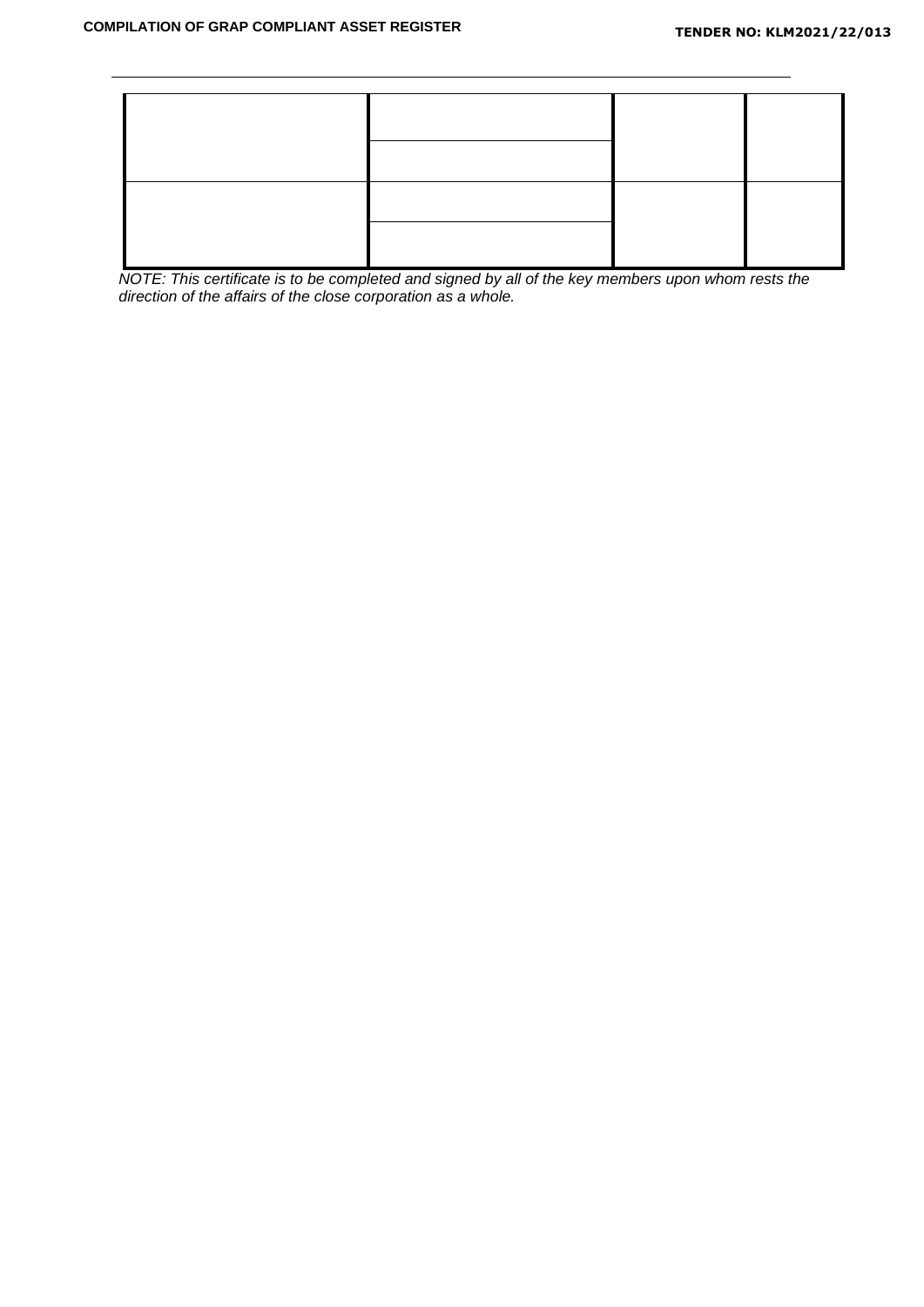# **(III) CERTIFICATE FOR PARTNERSHIP**

|  | We the undersigned, being the key members in the business trading |  |  |  |  |
|--|-------------------------------------------------------------------|--|--|--|--|
|  | as…………………………………………… hereby authorize Mr/Mrs…………………………………          |  |  |  |  |
|  |                                                                   |  |  |  |  |
|  |                                                                   |  |  |  |  |
|  | from it on our behalf.                                            |  |  |  |  |

**Signature of Signatory**……………………………………………………

## **As Witnesses:**

Date:………………………….

| <b>NAME</b> | <b>ADDRESS</b> | <b>SIGNATURE</b> | <b>DATE</b> |
|-------------|----------------|------------------|-------------|
|             |                |                  |             |
|             |                |                  |             |
|             |                |                  |             |
|             |                |                  |             |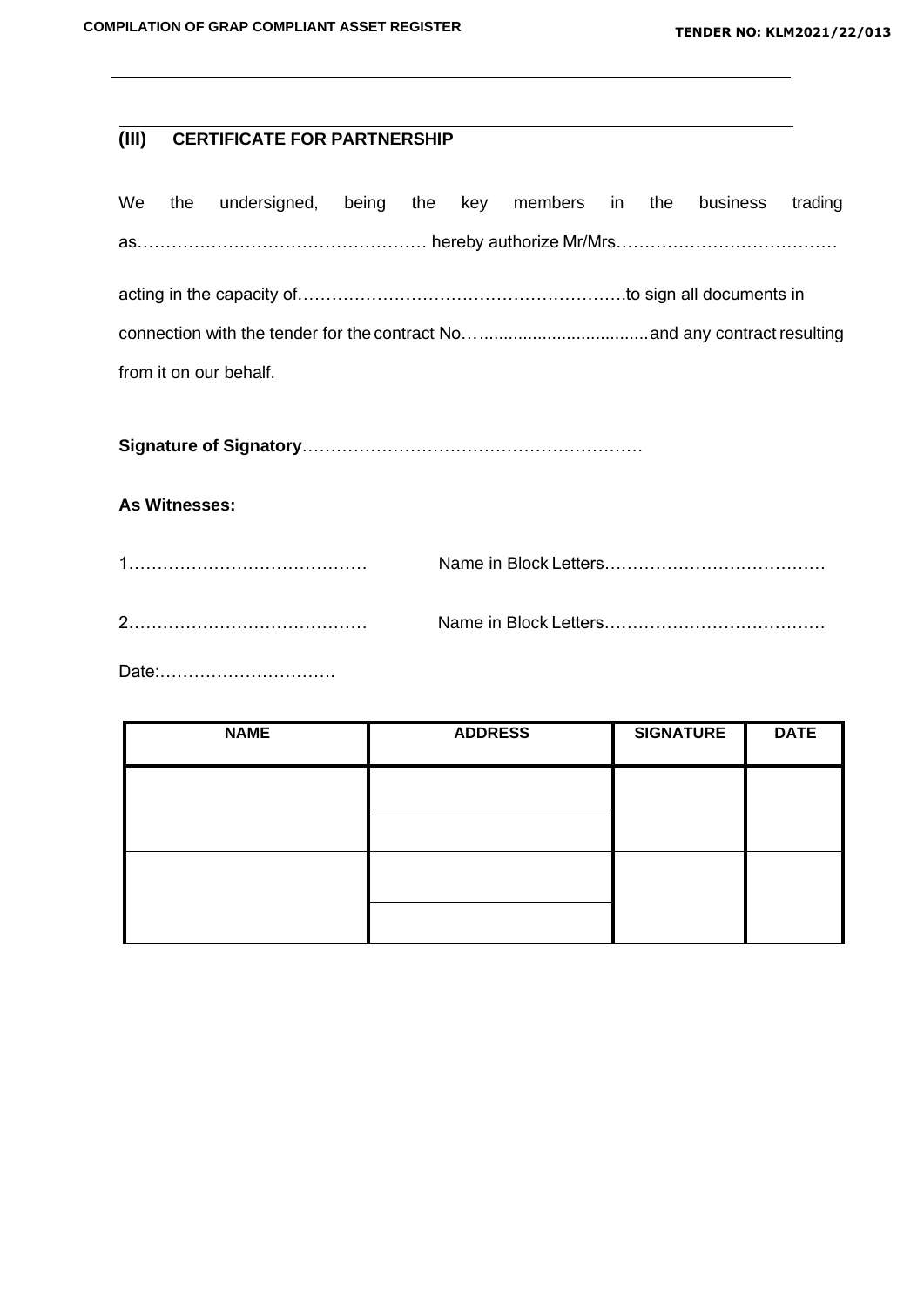

*NOTE: This certificate is to be completed and signed by all of the key members upon whom rests the direction of the affairs of the partnership as a whole.*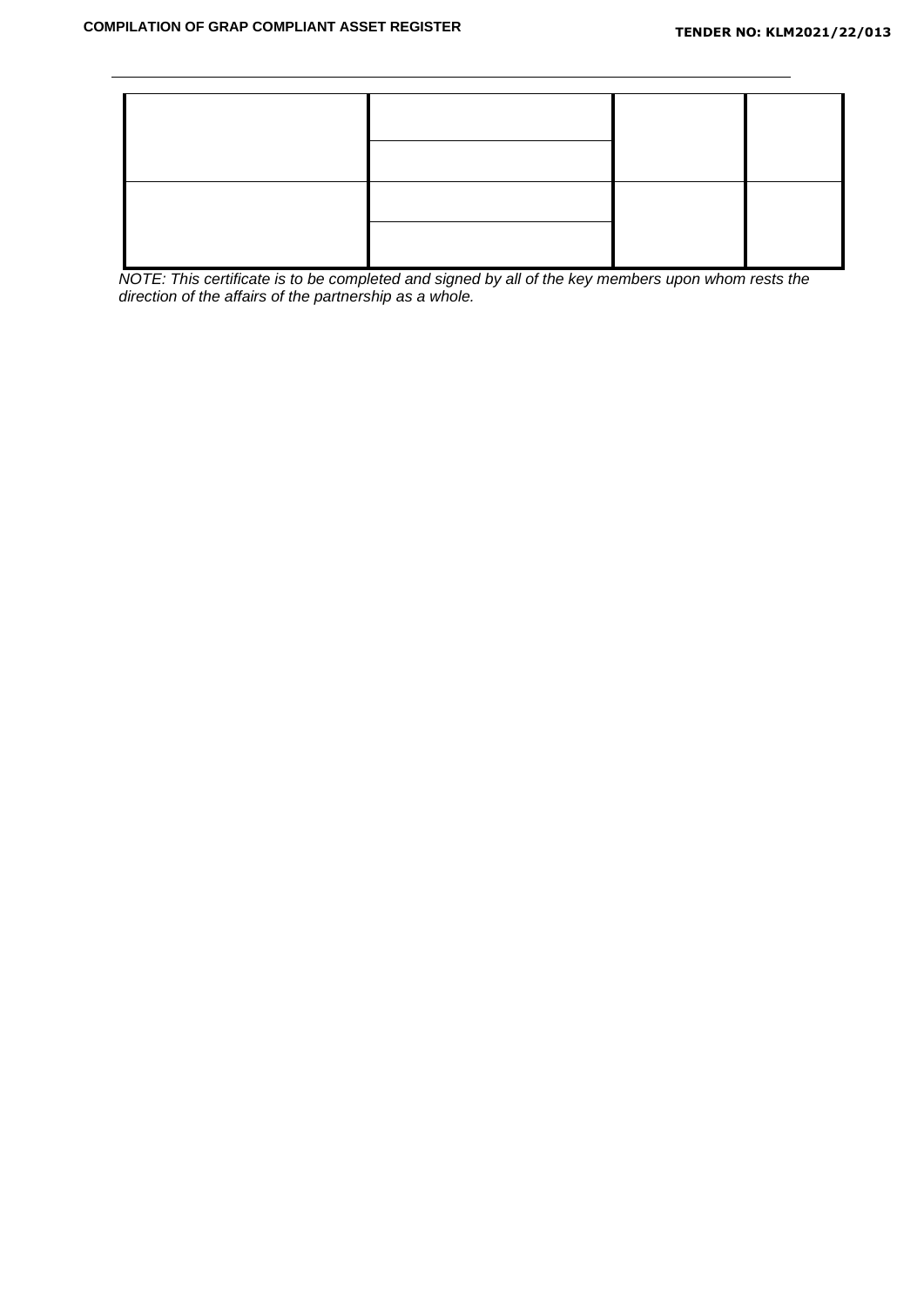# **(IV) CERTIFICATE FOR JOINT VENTURE**

| We the undersigned, are submitting this tender offer in joint venture and hereby authorize |            |           |    |
|--------------------------------------------------------------------------------------------|------------|-----------|----|
|                                                                                            | authorized | signatory | of |
|                                                                                            |            |           |    |
|                                                                                            |            |           |    |
| resulting from it on our behalf.                                                           |            |           |    |

This authorization is evidenced by the attached power of attorney signed by legally authorized signatories of all the partners to the joint venture.

**Signature of Signatory**……………………………………………………

## **As Witnesses:**

| C |  |
|---|--|

Date:………………………….

| <b>NAME OF FIRM</b> | <b>ADDRESS</b> | <b>AUTHORIZING</b> |
|---------------------|----------------|--------------------|
|                     |                | <b>SIGNATURE</b>   |
|                     |                |                    |
|                     |                |                    |
|                     |                |                    |
|                     |                |                    |
|                     |                |                    |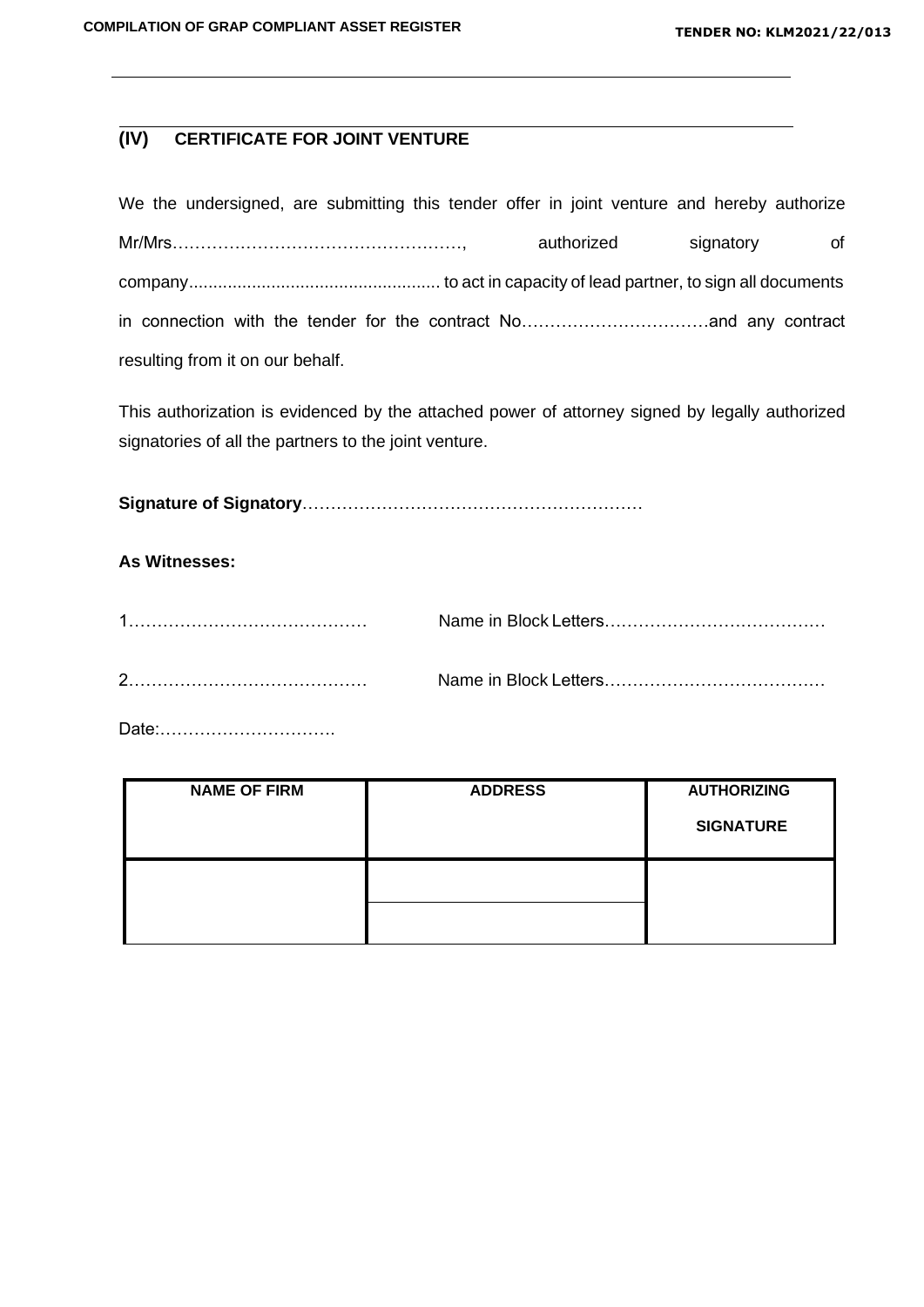*NOTE: This certificate is to be completed and signed by all key partners upon who rests the direction of the affairs of the partnership as a whole.*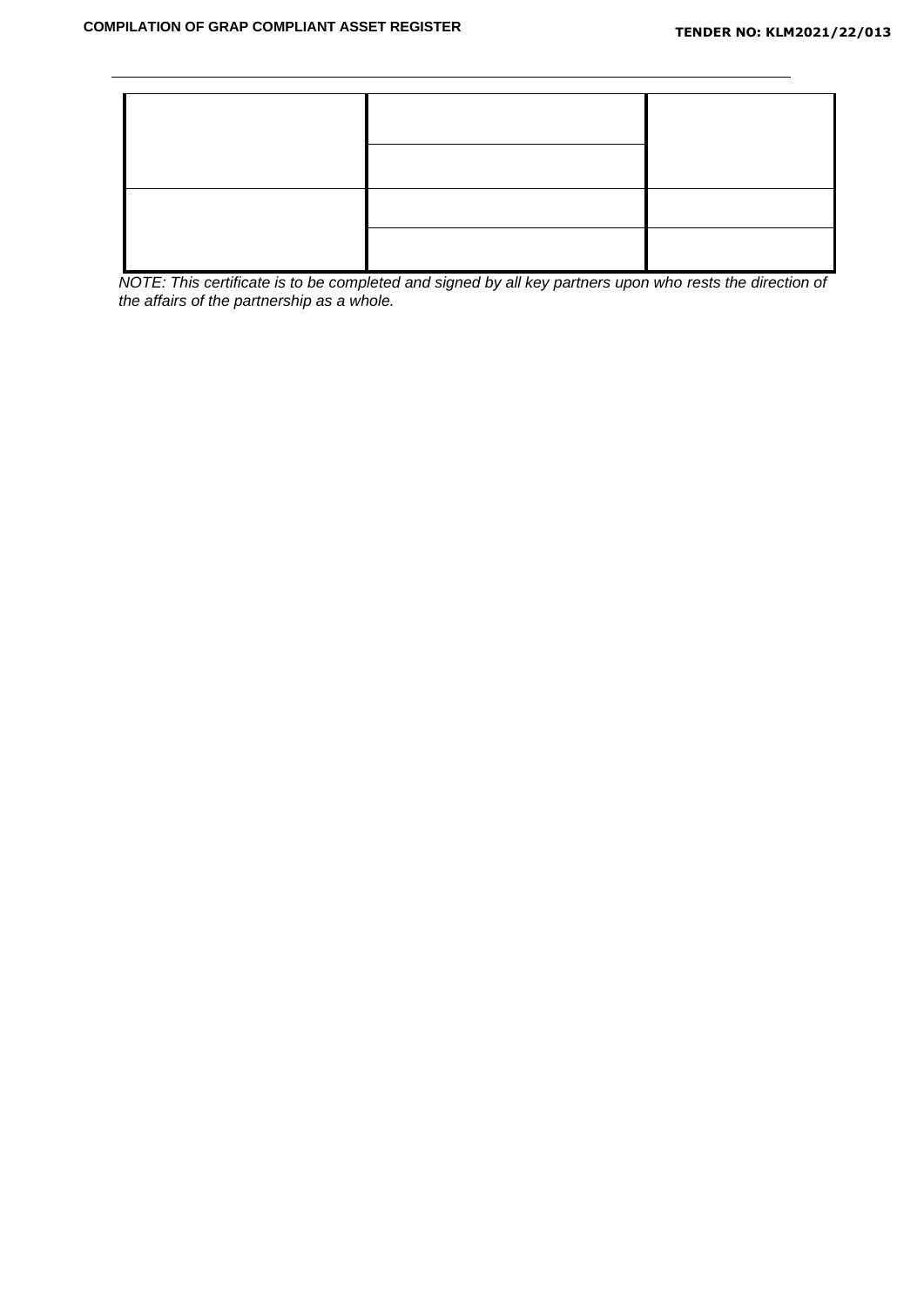# **(V) CERTIFICATE FOR SOLE PROPRIETER**

| <b>As Witnesses:</b> |  |
|----------------------|--|
|                      |  |
|                      |  |
|                      |  |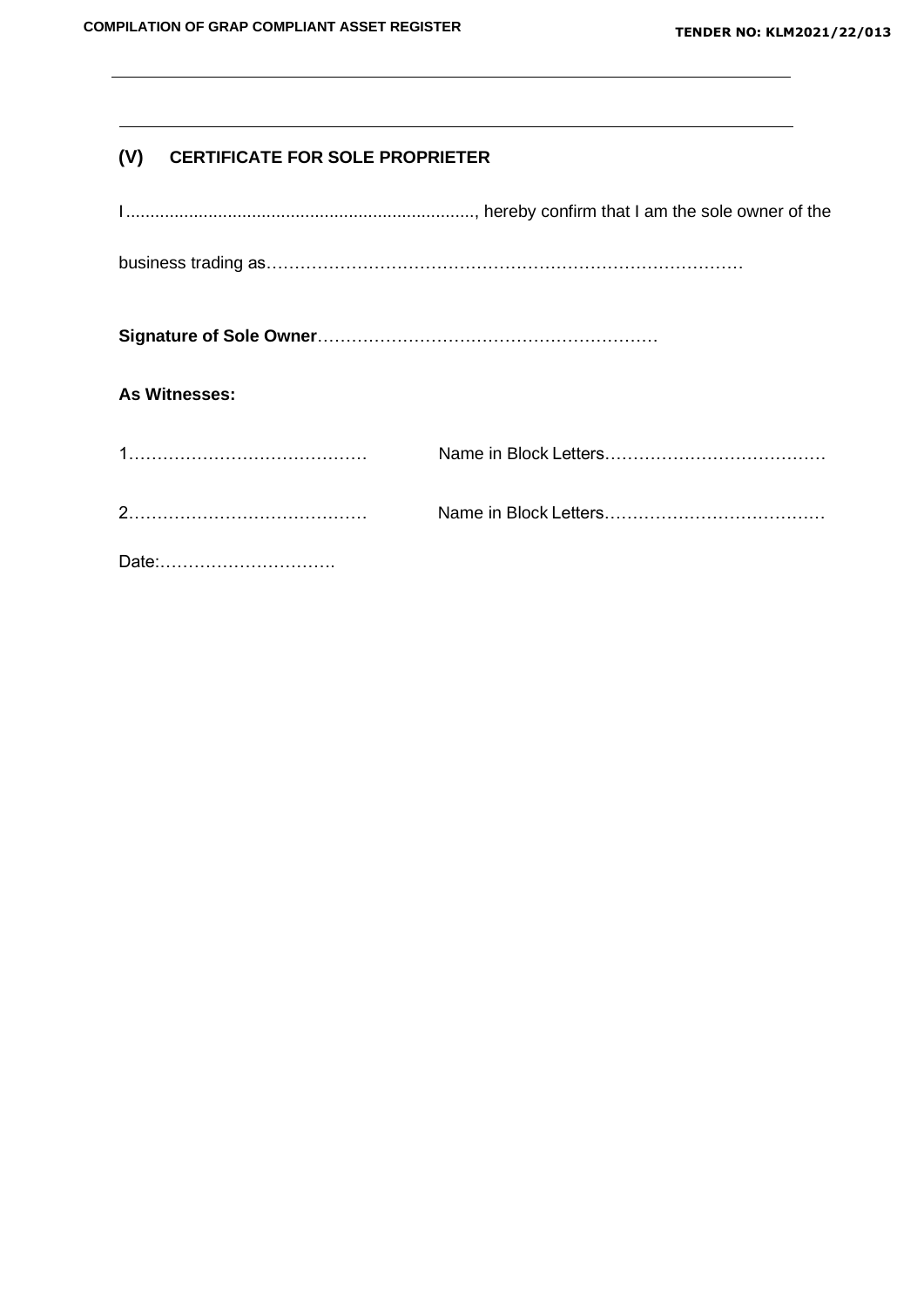The tenderer must attach hereto a letter from the bank or institution with whom he has made necessary arrangements, to the effect that the said bank or institution will be prepared to provide the required performance guarantee when asked to do so. A proforma is attached the tenderers to use.

## **PRO-FORMA FOR A PERFORMANCE GUARANTEE**

#### **PEFORMANCE GUARANTEE**

**Employer:** (*Name and Address*)

**Contact No.**

(Contract Title)

WHEREAS

(hereinafter referred to as the "Employer") Entered into, a Contract With

(hereinafter called "the contractor") on the  $\qquad \qquad$  day of  $\qquad \qquad 20$ 

At

AND WHEREAS it is provided by such Contract that the Contractor shall provide the Employer with security by way of a guarantee for the due and faithful fulfilment of such Contract by the Contractor;

AND WHEREAS (hereinafter referred to as "the Guarantor") Has / Have at the request of the Contractor, agreed to give such guarantee;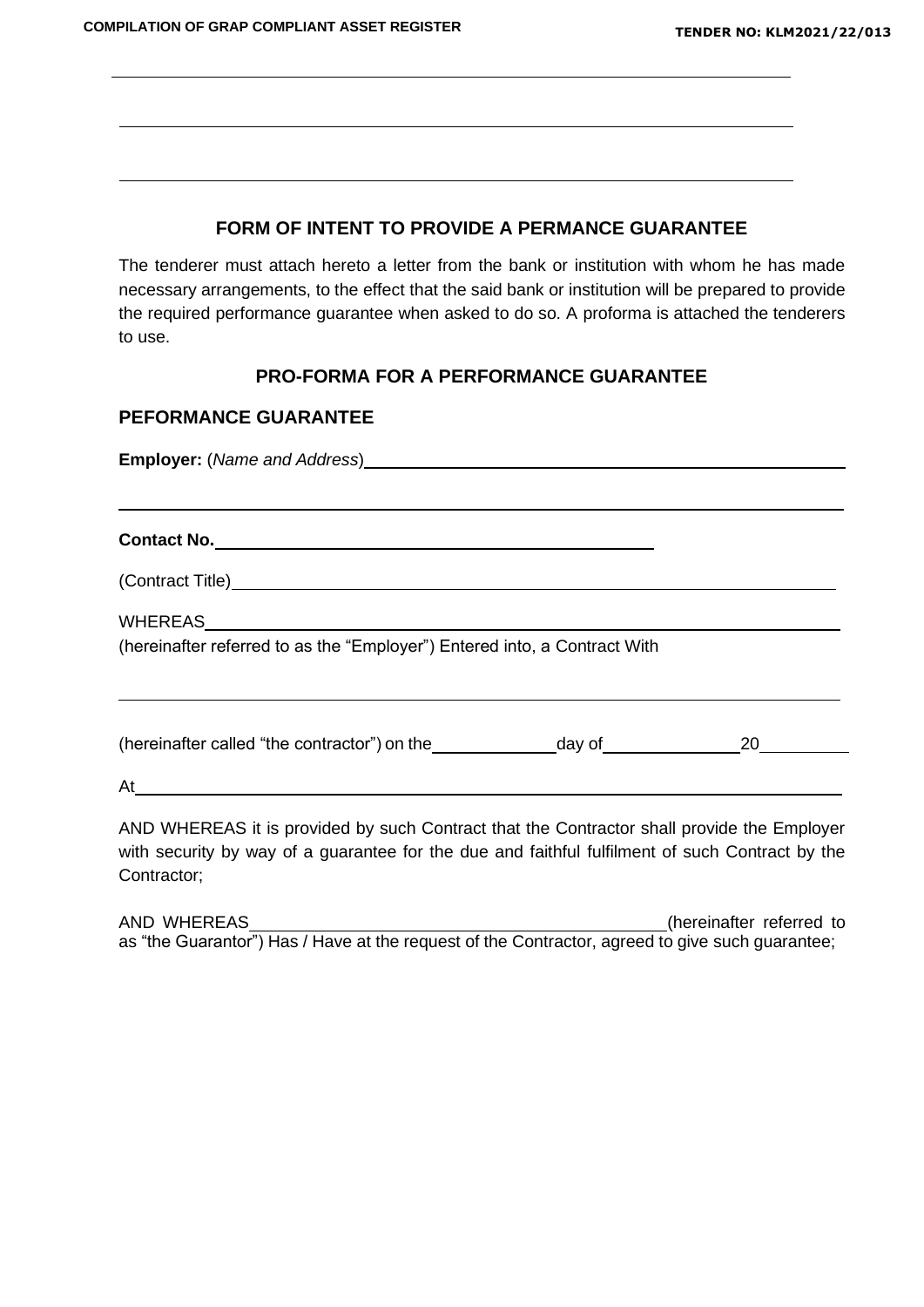NOW THEREFORE WE,

Do hereby guarantee and bind ourselves jointly and severally as Guarantor and Co-principal Debtors to the Employer under renunciation of the benefits of division and exclusion for the due and faithful performance by the contractor of all the terms and conditions of the said Contract, subject to the following Conditions:

1. The Employer shall, without reference to and/or notice to us, have complete liberty of action to act in any manner authorized and/or contemplated by the terms of said Contract, and / or to agree to any modifications, variations, alterations, directions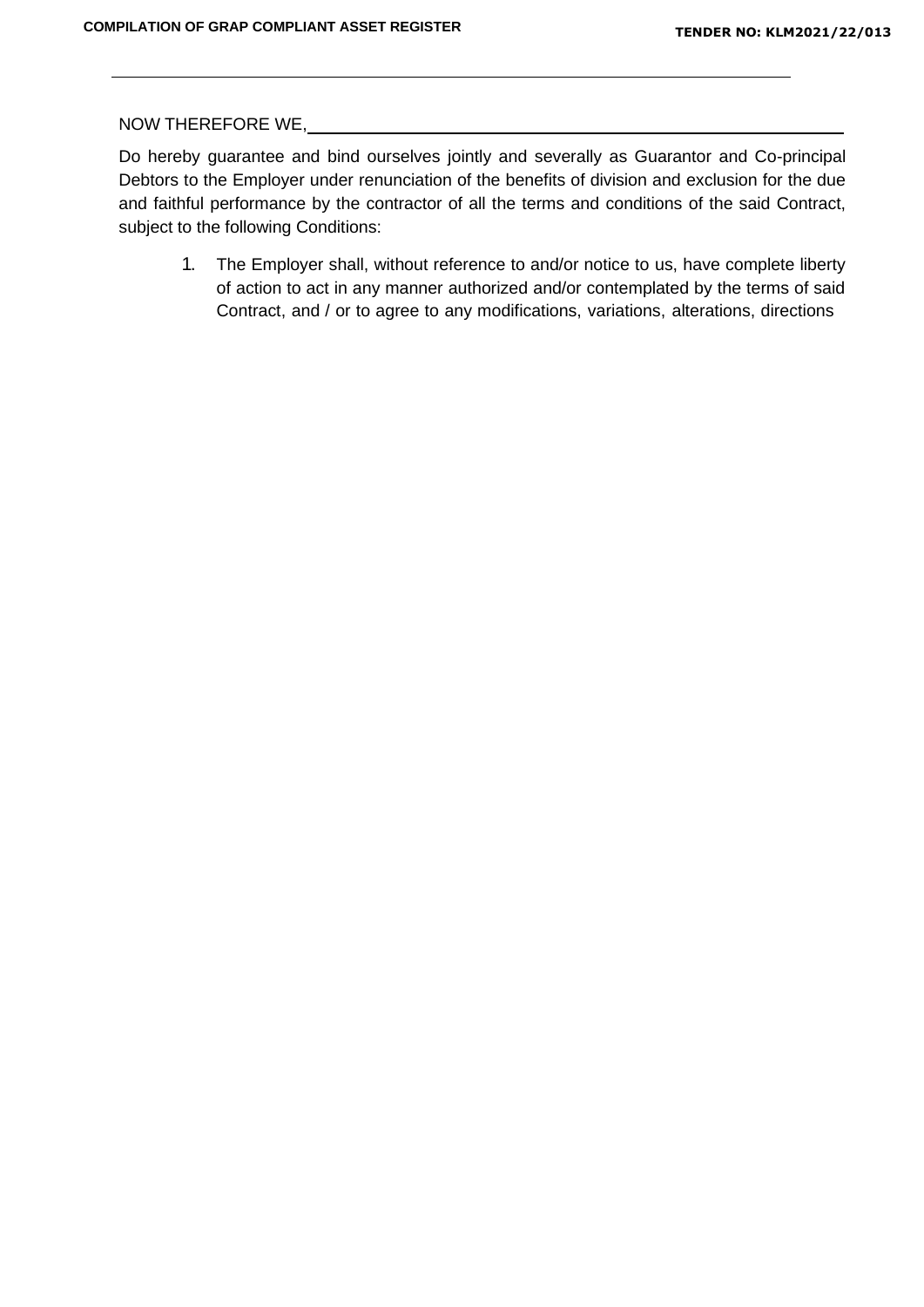or exclusions of the Completion Data of the works under the said Contract, and that its rights under this guarantee shall in no way be prejudiced nor our liability hereunder be affected by reason of any steps which the Employer may take under such contract, or of any modification, variation alterations of the Completion Date which the Employer may make, give, concede or agree to under the said Contract.

- 2. This guarantee shall be limited to the payment of a sum of money
- 3. The employer shall be entitled, without reference to us, to release any guarantee held by it, and to give time to or compound or make any other arrangement with the contractor.

However, upon receipt by us of an authenticated copy of the certificate of completion in terms of the Contract, the amount of liability shall be reduced by 50%, which shall be in force until the issue of the Final Approval Certificate at expiry of the Defects Liability Period.

- 4. This guarantee shall remain in full force and effect until the issue of the Certificate of Completion in terms of the Contract, unless we are advised in writing by the Employer before the issue of the said Certificate of his intention to institute claims, and the particulars thereof, in which event this guarantee shall remain in full force and effect until all such claims have been paid of liquidated.
	- (in words) R (in figures)

5. Our total liability hereunder shall not exceed the sum of

(10% of the tender Sum) that amount I/ we agree to hold at your disposal.

6. The Guarantor reserves the right to withdraw from this guarantee by depositing the Guaranteed Sum with the beneficiary, whereupon the Guarantor's liability hereunder shall cease.

I/We declare that I/We, on behalf of the Guarantor, waive the legal exceptions available to a guarantor and undertake to pay the said amount or such portion thereof as may be demanded, immediately on receipt of a written demand from you.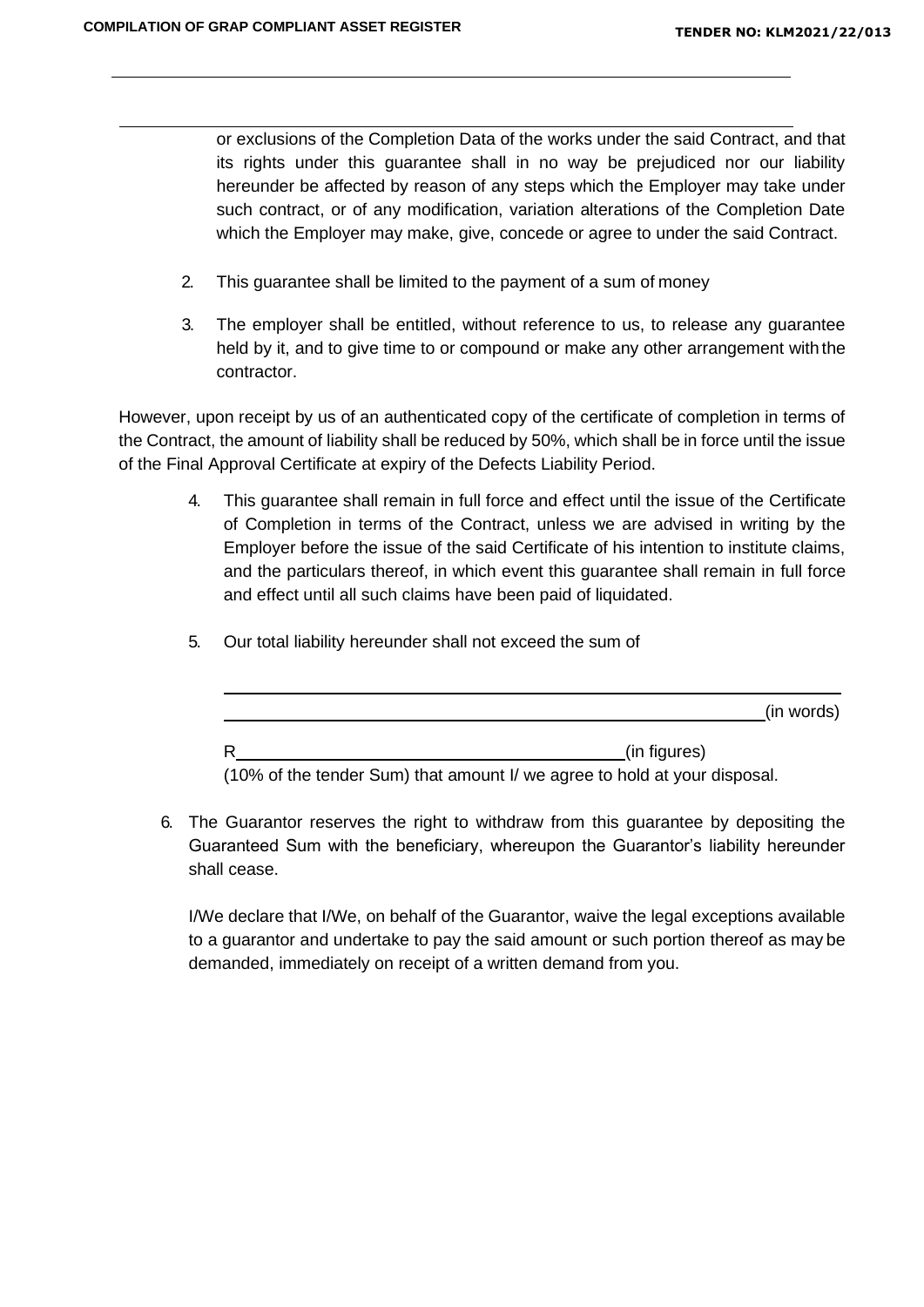A certificate under your hand shall be sufficient and satisfactory evidence as to the amount of the Guarantor's liability for the purpose of enabling provisional sentence or any similar relief to be obtained against the Guarantor.

This guarantee is neither negotiable nor transferable, and must be surrendered to the Guarantor in the event of the full amount of the Guarantee being paid to the Employer.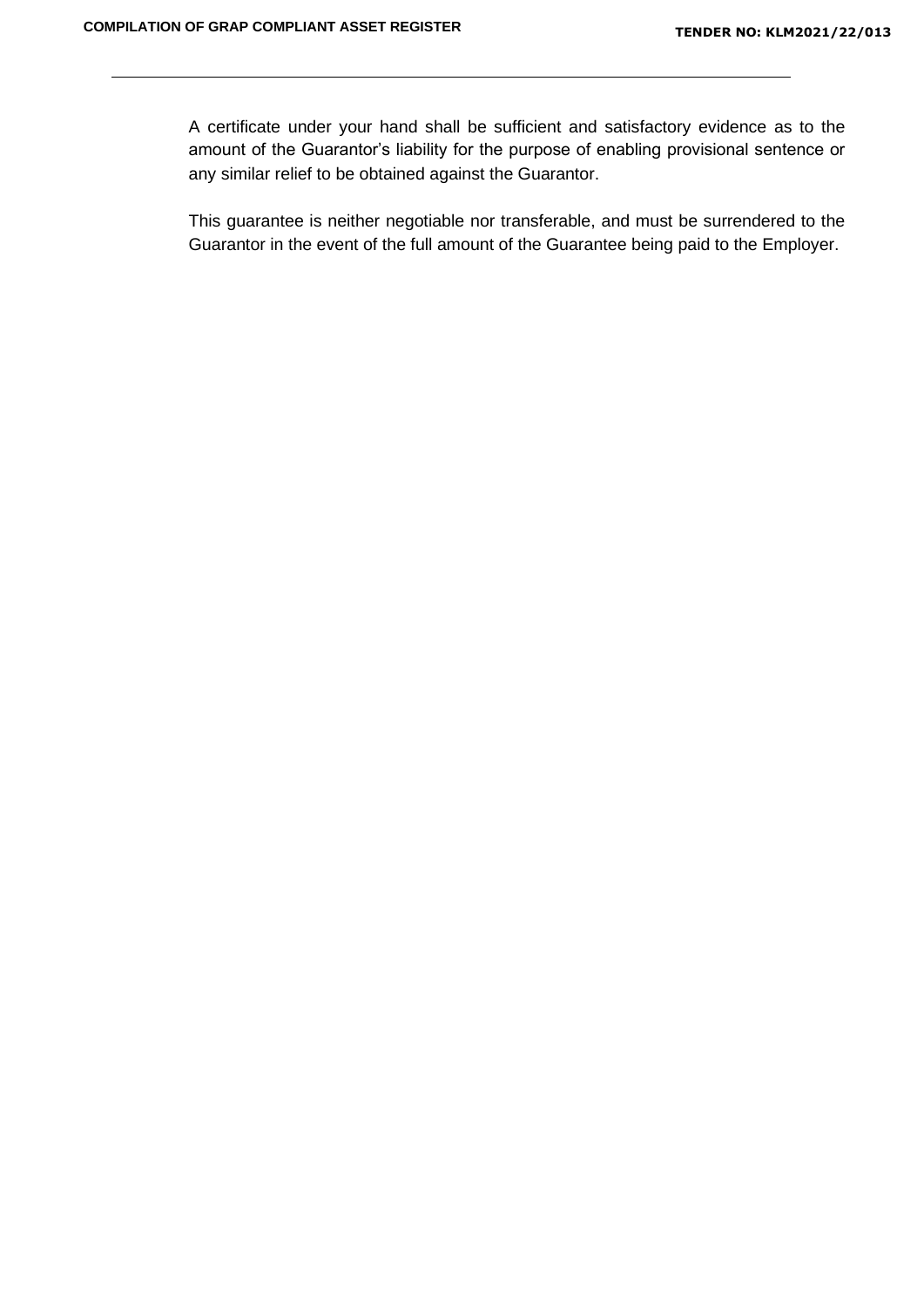| 7. I/We hereby choose our address for the serving of all notices for all purposes arising<br>here from as |                                                                                  |
|-----------------------------------------------------------------------------------------------------------|----------------------------------------------------------------------------------|
|                                                                                                           | ,我们也不会有什么。""我们的人,我们也不会有什么?""我们的人,我们也不会有什么?""我们的人,我们也不会有什么?""我们的人,我们也不会有什么?""我们的人 |
| IN WITNESS WHEREOF this guarantee has been executed by us at:                                             |                                                                                  |
|                                                                                                           |                                                                                  |
|                                                                                                           | 20                                                                               |
|                                                                                                           |                                                                                  |
|                                                                                                           |                                                                                  |
|                                                                                                           |                                                                                  |
|                                                                                                           |                                                                                  |
|                                                                                                           |                                                                                  |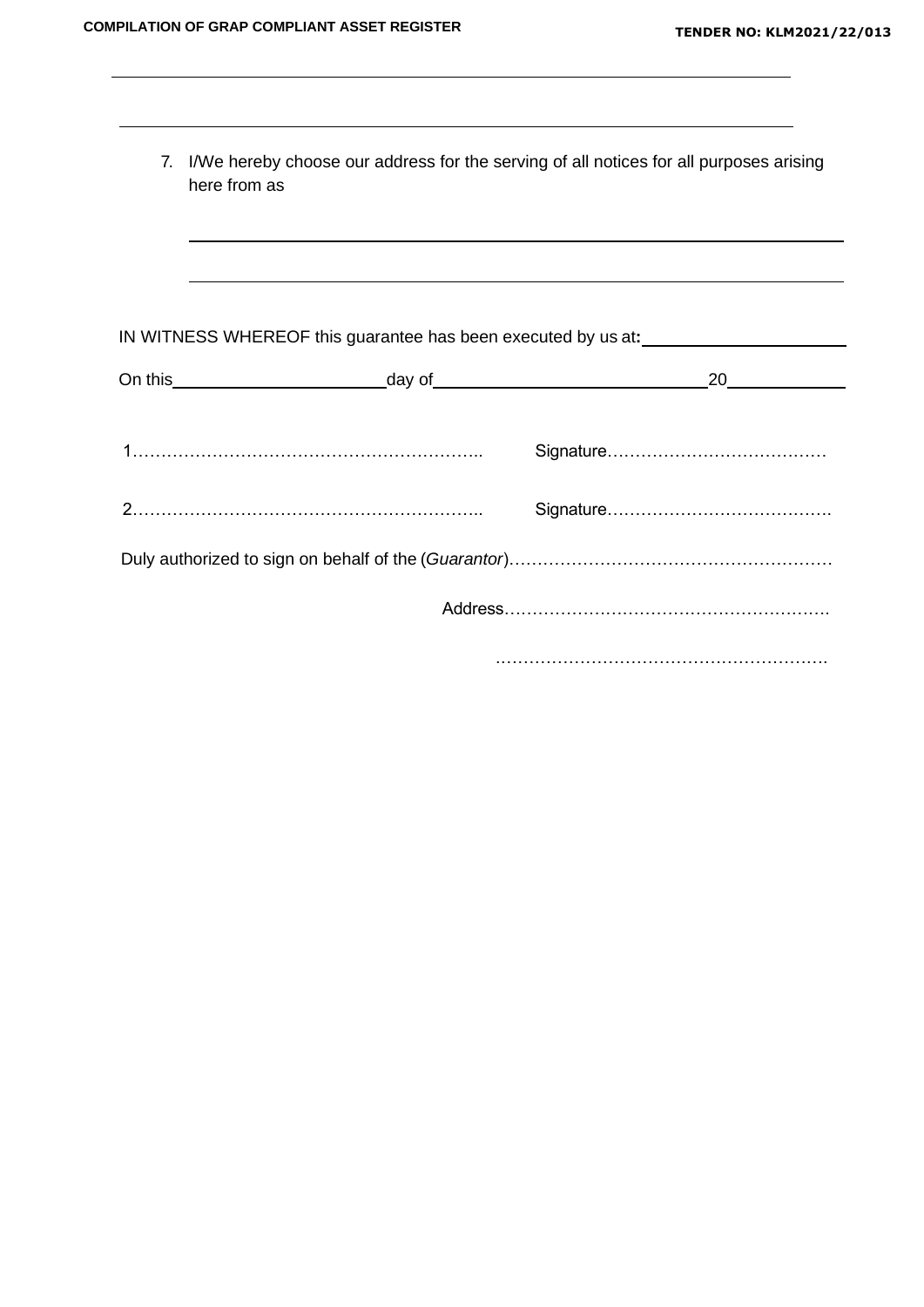THIS BID IS SUBJECT TO THE PREFERENTIAL PROCUREMENT POLICY FRAMEWORK ACT AND THE PREFERENTIAL PROCUREMENT REGULATIONS, 2017, THE GENERAL CONDITIONS OF CONTRACT (GCC) AND, IF APPLICABLE, ANY OTHER SPECIAL CONDITIONS OF CONTRACT

#### **NB: NO TENDERS WILL BE CONSIDERED FROM PERSONS IN THE SERVICE OF THE STATE (as defined in Regulation 1 of the Local Government: Municipal Supply Chain Management Regulations)**

#### THE FOLLOWING PARTICULARS MUST BE FURNISHED **(FAILURE TO DO SO MAY RESULT IN YOUR BID BEING DISQUALIFIED)**

| <b>NAME OF BIDDER</b>   |                                                                         |
|-------------------------|-------------------------------------------------------------------------|
| POSTAL ADDRESS          |                                                                         |
| <b>STREET ADDRESS</b>   |                                                                         |
| <b>TELEPHONE NUMBER</b> |                                                                         |
| <b>CELLPHONE NUMBER</b> |                                                                         |
| <b>FACSIMILE NUMBER</b> |                                                                         |
| <b>E-MAIL ADDRESS</b>   |                                                                         |
|                         |                                                                         |
|                         | HAS AN ORIGINAL AND VALID TAX CLEARANCE CERTIFICATE BEEN ATTACHED? (MBD |

YES | NO

HAS A B-BBEE STATUS LEVEL VERIFICATION CERTIFICATE BEEN SUBMITTED? (MBD 6.1)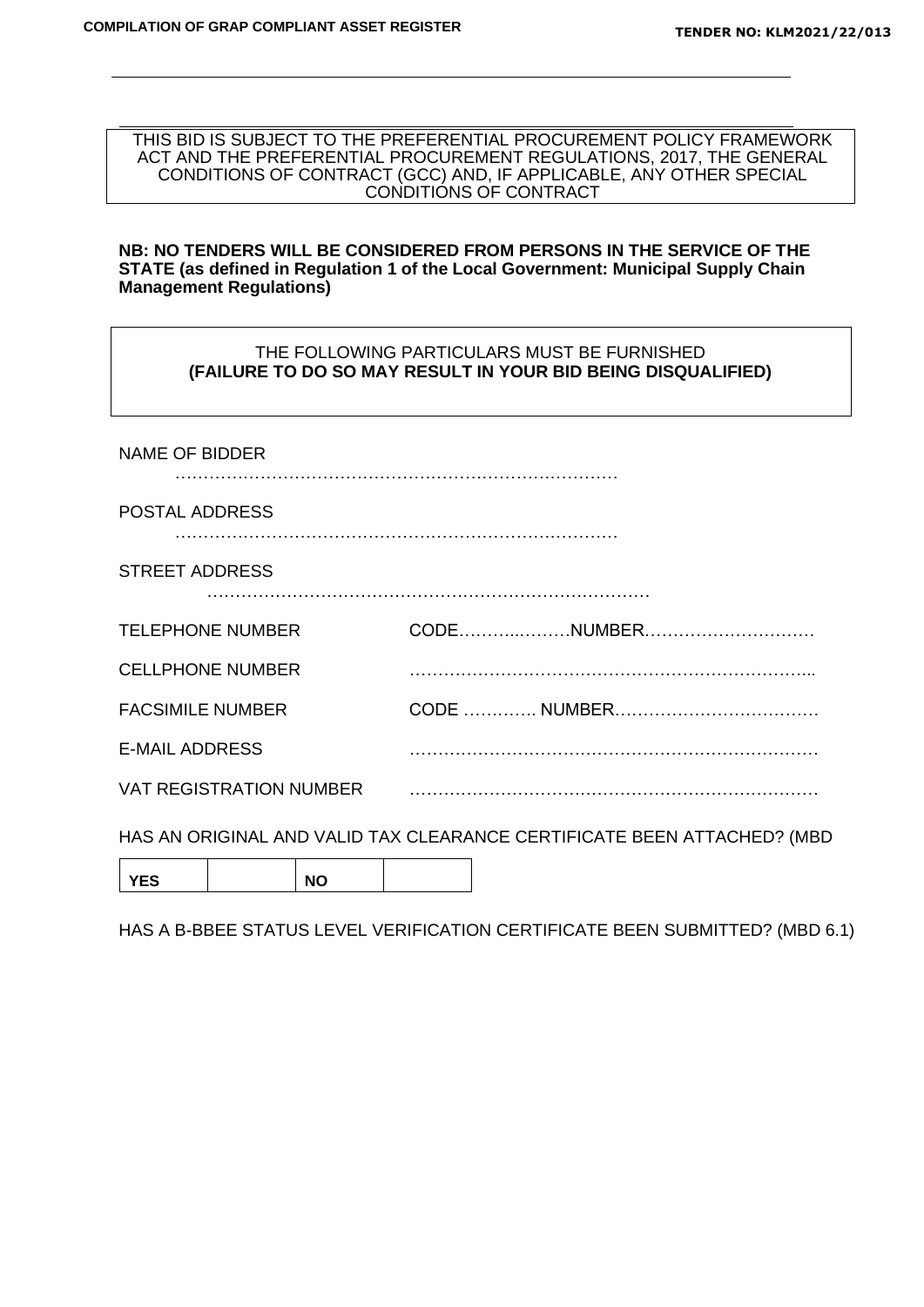YES | NO

IF YES, WHO WAS THE CERTIFICATE ISSUED BY?

## **(Tick applicable box)**

| AN ACCOUNTING OFFICER AS CONTEMPLATED IN THE CLOSE CORPORATION ACT (CCA) |  |
|--------------------------------------------------------------------------|--|
| A VERIFICATION AGENCY ACCREDITED BY THE SOUITH AFRICAN NATIONAL          |  |
| ACCREDITATION SYSTEM (SANAS)                                             |  |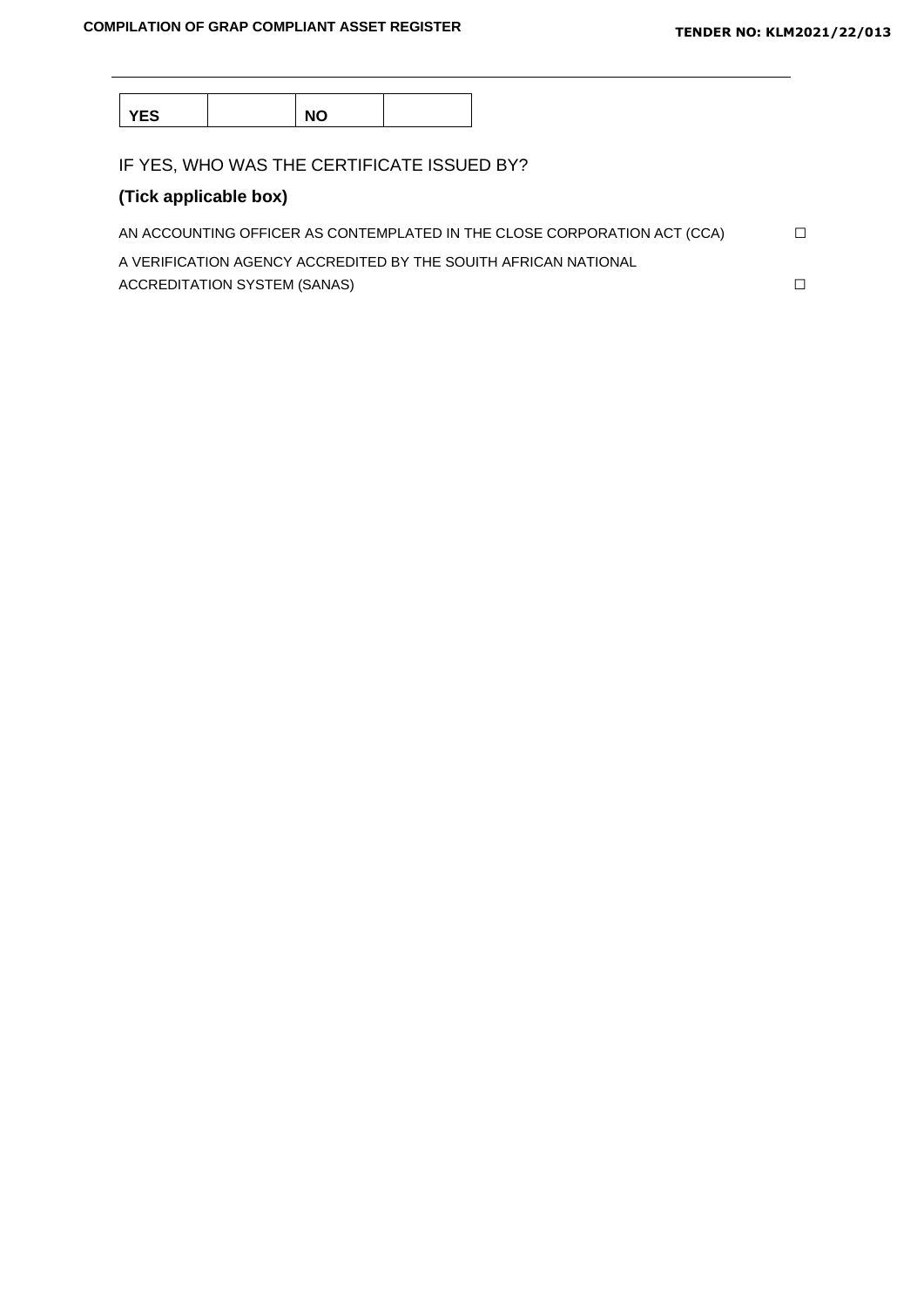A REGISTERED AUDITOR  $\Box$ 

## (**A B-BBEE STATUS LEVEL VERIFICATION CERTIFICATE MUST BE SUBMITTED IN ORDER TO QUALIFY FOR PREFERENCE POINTS FOR B-BBEE**)

ARE YOU THE ACCREDITED REPRESENTATIVE IN SOUTH AFRICA FOR THE GOODS/SERVICES/WORKS OFFERED?

| <b>YES</b>                         |  | <b>NO</b>    |              |             |            |           |               |  |
|------------------------------------|--|--------------|--------------|-------------|------------|-----------|---------------|--|
| (IF YES ENCLOSE PROOF)             |  |              |              |             |            |           |               |  |
| <b>SIGNATURE</b>                   |  |              |              | <b>OF</b>   |            |           | <b>BIDDER</b> |  |
| $\cdots$                           |  |              |              |             |            |           |               |  |
| <b>DATE</b>                        |  |              |              |             |            |           |               |  |
| $\cdots$                           |  |              |              |             |            |           |               |  |
| <b>CAPACITY</b>                    |  | <b>UNDER</b> | <b>WHICH</b> | <b>THIS</b> | <b>BID</b> | <b>IS</b> | <b>SIGNED</b> |  |
| <b>TOTAL BID PRICE</b>             |  |              |              |             |            |           |               |  |
| TOTAL NUMBER OF ITEMS OFFERED<br>. |  |              |              |             |            |           |               |  |

#### **ANY ENQUIRIES REGARDING THE BIDDING PROCEDURE MAY BE DIRECTED TO:**

| <b>Municipality / Municipal Entity:</b> | Kgatelopele Local Municipality |  |  |
|-----------------------------------------|--------------------------------|--|--|
| Department:                             | Supply Chain Management Unit   |  |  |
| <b>Contact Person:</b>                  | Bolokang Moeng                 |  |  |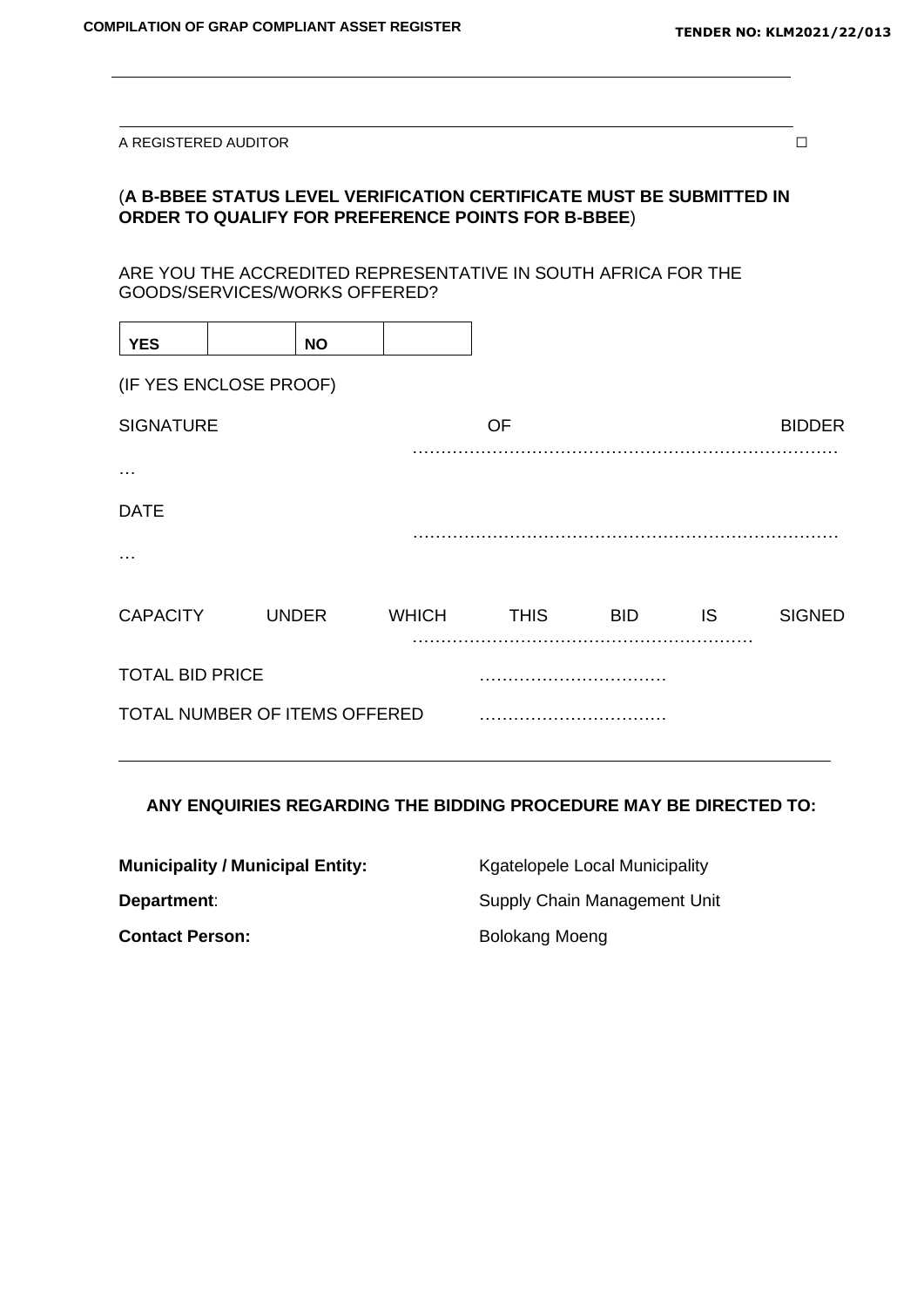**Tel:** 053 384 8646

## **ANY ENQUIRIES REGARDING TECHNICAL INFORMATION MAY BE DIRECTED TO:**

**Contact Person:** Mr. Bolokang Moeng **Tel:** 053 384 8600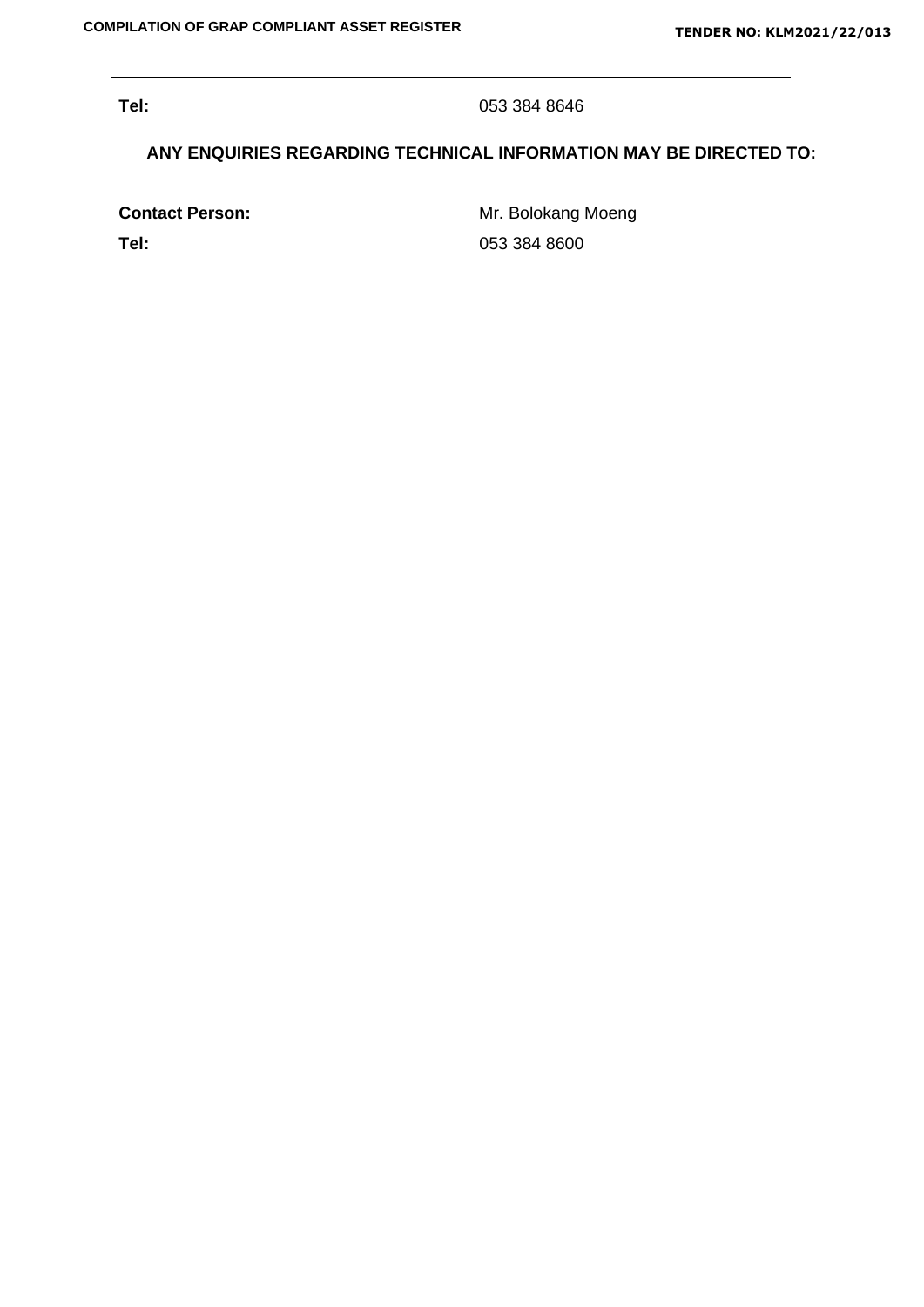**MBD 3.1**

## **PRICING SCHEDULE – FIRM PRICES (PURCHASES)**

## **NOTE: ONLY FIRM PRICES WILL BE ACCEPTED. NON-FIRM PRICES (INCLUDING PRICES SUBJECT TO RATES OF EXCHANGE VARIATIONS) WILL NOT BE CONSIDERED**

IN CASES WHERE DIFFERENT DELIVERY POINTS INFLUENCE THE PRICING, A SEPARATE PRICING SCHEDULE MUST BE SUBMITTED FOR EACH DELIVERY

|              | Bid Number…………………… |
|--------------|--------------------|
| Closing Time | Closing Date       |

POINT

Г

OFFER TO BE VALID FOR 90 DAYS FROM THE CLOSING DATE OF BID: ……………………

### **SCOPE OF WORKS:**

- The bidder will have to compile a proposal in response to the scope of work as outlined below.
- The proposal should include a comprehensive and firm pricing schedule that covers the entire project period.
- The bidder, in their proposal will have to give detail on how each task will be executed and show time lines on the assumption that appointment will commence from 01 May 2022.

| <b>TASK DESCRIPTION</b><br><b>Item</b> |    |  |                                                                              |  |
|----------------------------------------|----|--|------------------------------------------------------------------------------|--|
|                                        |    |  | <b>Project Management</b>                                                    |  |
|                                        |    |  |                                                                              |  |
|                                        |    |  | <b>Assessment Report on Existing Asset Register</b>                          |  |
|                                        | а. |  | List GRAP compliancy shortcomings in current Asset Register                  |  |
|                                        | b. |  | Gather and analyse available support documentation of previous years' audits |  |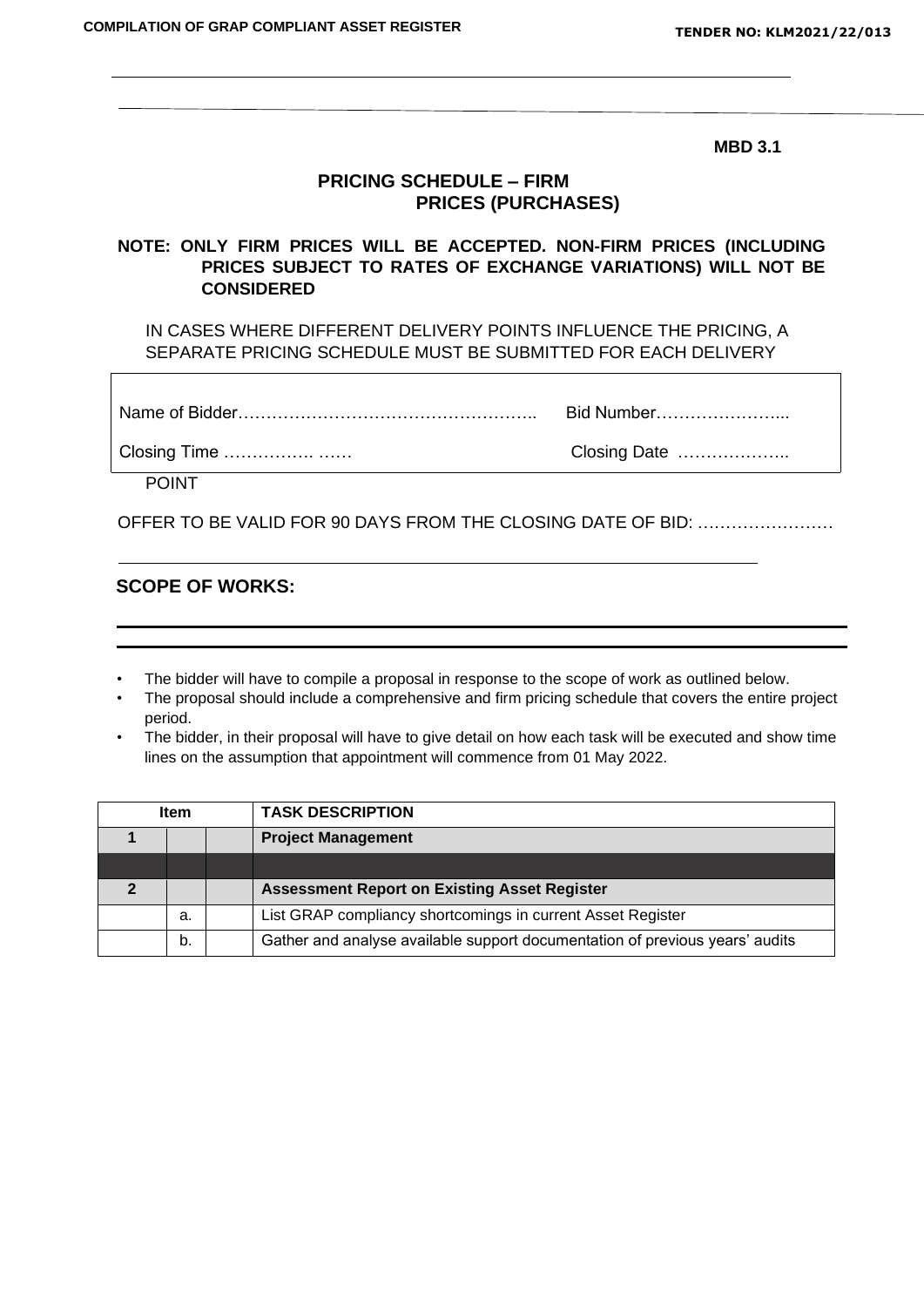| C. | List audit findings related to assets and actions to be followed to address findings |
|----|--------------------------------------------------------------------------------------|
| d. | <b>Asset Register Financial Hierarchy</b>                                            |
|    | Define asset classification and component level                                      |
|    |                                                                                      |

| 3 |    |      | <b>Field Survey and Verifying of Fixed Assets</b>                                                                                           |
|---|----|------|---------------------------------------------------------------------------------------------------------------------------------------------|
|   | a. |      | Document condition assessment assumptions and do impairment calculations<br>where applicable.                                               |
|   | b. |      | Ascertain existence of assets in the register and capture those currently omitted to                                                        |
|   |    |      | satisfy completeness.                                                                                                                       |
|   |    |      |                                                                                                                                             |
| 4 |    |      | <b>Capital Projects</b>                                                                                                                     |
|   | a  |      | Projects completed in current year projects (Costing should be based on<br>one project and total amount will be computed at contract level) |
|   |    | i.   | Gather all source documentation                                                                                                             |
|   |    | ii.  | Reconcile with General ledger and source documentation                                                                                      |
|   |    | iii. | Componentize (Unbundle) based on source documentation and final bill of<br>quantities                                                       |
|   |    | iv.  | Field survey and geo-tag componentized items to confirm existence                                                                           |
|   |    | v.   | Update WIP schedule with projects cost per year                                                                                             |
|   |    |      |                                                                                                                                             |
| 5 |    |      | <b>Property Register</b>                                                                                                                    |
|   | a. |      | Gather all source documentation relevant to the Property Portfolio                                                                          |
|   | b. |      | Update deeds data of municipal owned properties as at 30 June 2019                                                                          |
|   | c. |      | Obtain council minutes of meetings relating to properties to identify intention of<br>council relating to the properties                    |
|   | d. |      | Compare Contract Register with Property Portfolio                                                                                           |
|   | е. |      | Identify transfers in the past year and current year                                                                                        |
|   | f. |      | Identify additions in the past year and current year                                                                                        |
|   | g. |      | Survey and verify municipal properties                                                                                                      |
|   | h. |      | Categorize properties - Investment, Inventory or Land/Buildings (PPE)                                                                       |
|   | i. |      | Perform fair value adjustment on investment properties                                                                                      |
|   | j. |      | Conduct Workshop and present anomalies to municipality                                                                                      |
|   | k. |      | Conclude actions on properties and sign-off by municipality                                                                                 |
|   | I. |      | Document factors taken into account in determination of classification of<br>properties and prepare required disclosure                     |
|   | m. |      | Prepare the required disclosures relating to maintenance and rental income<br>earned for investment properties                              |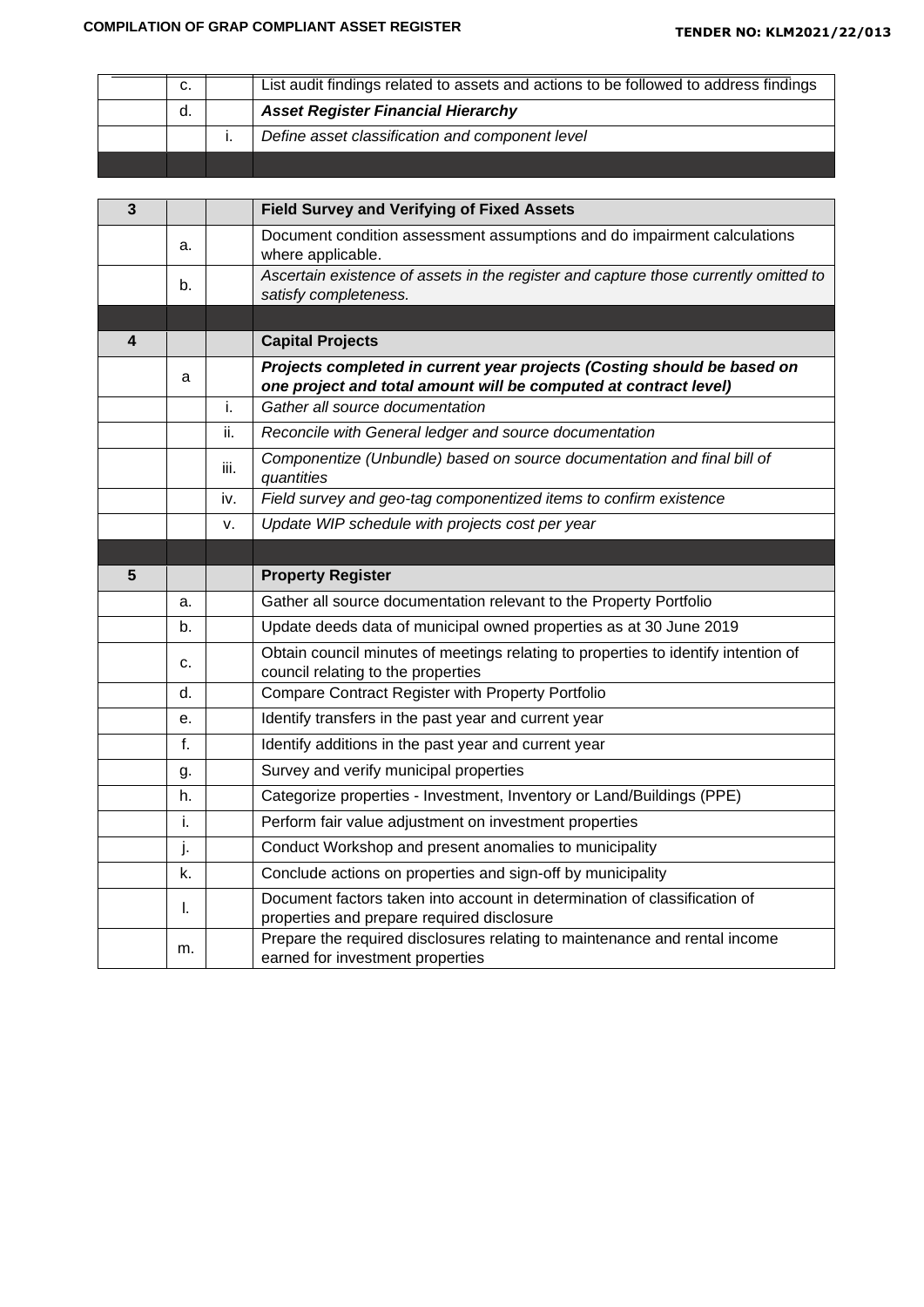'n

 $\blacksquare$ 

| 6              |    | <b>Heritage Assets (Key Resources)</b>                                                                                         |
|----------------|----|--------------------------------------------------------------------------------------------------------------------------------|
|                | a. | Perform assessment and disclosure                                                                                              |
| $\overline{7}$ |    | Assistance for Landfill and quarries (Key Resource - Project Manager)                                                          |
|                | a. | Assist the municipality to appoint a qualified entity to supply a GRAP compliant<br>land fill and quarry report                |
|                | b. | Obtain the detailed qualification of the individuals performing the valuation (CV,<br>Affiliation to professional bodies etc.) |
|                |    |                                                                                                                                |
| 8              |    | <b>Financial calculation and reconciliation</b>                                                                                |
|                | a. | Perform Current Replacement Cost (CRC) calculation of assets                                                                   |
|                | b. | Perform Depreciated Replacement Cost (DRC) calculation of assets                                                               |
|                | c. | Perform depreciation calculation of assets                                                                                     |
|                | d. | Perform remaining useful life adjustments for identified assets (documentation of<br>assumptions and factors)                  |
|                | е. | Perform impairment adjustments for identified assets (documentation of<br>assumptions and factors)                             |
|                | f. | Prepare all assets related notes in the AFS                                                                                    |
|                | g. | Prepare appendix B & C as per the prescribed Annual Financial Statements format                                                |
|                |    |                                                                                                                                |
| 9              |    | Audit support (Key Resources - Project Manager, Charted Accountant,<br><b>Professional Engineer, Property Valuer)</b>          |
|                | a. | Prepare methodology documentation and present to Auditor General                                                               |
|                | b. | Prepare audit file                                                                                                             |
|                | c. | Attend Audit Committee Meetings where requested                                                                                |
|                | d. | Assist with register to floor exercise of Auditor General                                                                      |
|                | е. | Assist with floor to register exercise of Auditor General                                                                      |
|                | f. | Propose adjustment to the assets management policy where required                                                              |
|                | g. | Communication of audit finding responses (Resolve the findings raised both<br>current and prior year)                          |
| 10             |    | <b>Supply Final Register</b>                                                                                                   |
|                | a. | Supply a Draft Asset Register by 15 July 2022 - in MS Exel format with no<br>formulas                                          |
|                | b. | Supply the Final Register with changes by 31 July 2022- signed off by the CFO                                                  |
|                |    |                                                                                                                                |
| 11             |    | <b>Maintenance Plans</b>                                                                                                       |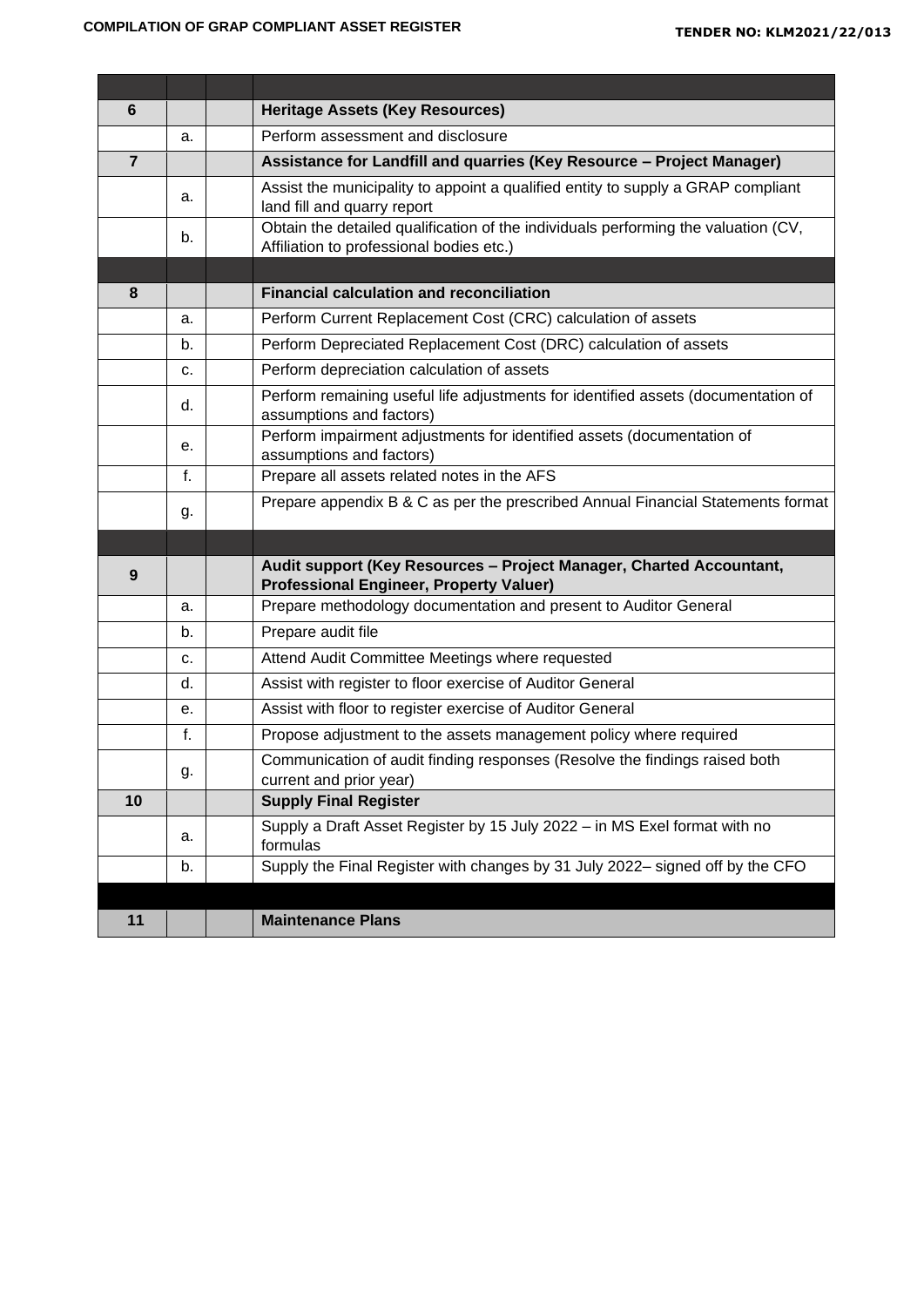| a. | Develop strategy to move maintenance activities from reactive towards<br>preventative                                                                                                    |
|----|------------------------------------------------------------------------------------------------------------------------------------------------------------------------------------------|
| b. | Determine maintenance activities, their priorities and resource requirements<br>relevant to each infrastructure portfolio, and in line with documented component<br>lifecycle strategies |
| C. | Establish the required support resources such as vehicles, staff and spares to<br>properly structure and equip the maintenance teams                                                     |
| d. | Determine maintenance budget in line with the nature, extent and target<br>performance of the infrastructure to ensure adequate maintenance is performed                                 |
| е. | Provide preferential maintenance to the identified priorities in each portfolio until<br>budget and efficiencies are such that the other infrastructure can be similarly<br>addressed    |
| f. | Determine asset renewal needs (replacement, rehabilitation, or refurbishment that<br>extends the life of an asset);                                                                      |
| g. | Prepare and submit maintenance plans by 31 December 2022                                                                                                                                 |

**(NB: full details regarding the obligations of the successful service provider and that of the municipality will be included in the Service Level Agreement).**

| <b>NO</b> | <b>DESCRIPTION</b> | <b>UNIT</b> | <b>QTY</b> | Amount |
|-----------|--------------------|-------------|------------|--------|
|           |                    |             |            |        |
|           |                    |             |            | -      |
|           | Compilation of AFS |             |            | -      |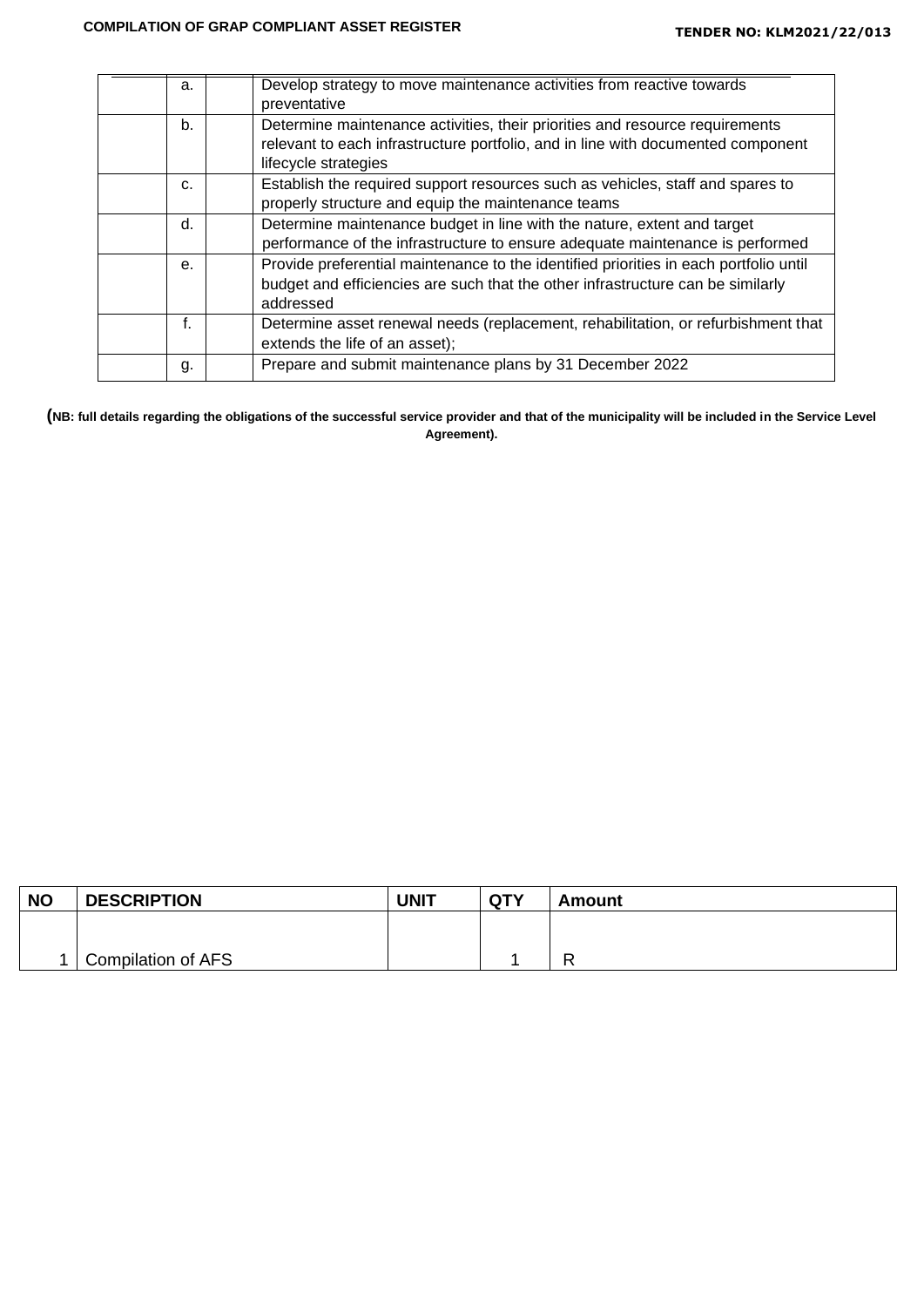| 2            | <b>Disbursements</b> |  | R            |  |
|--------------|----------------------|--|--------------|--|
|              |                      |  |              |  |
|              |                      |  |              |  |
| $\mathbf{3}$ | Other                |  | $\mathsf{R}$ |  |
|              | <b>SUBTOTAL</b>      |  | $\mathsf{R}$ |  |
|              |                      |  |              |  |
|              | VAT@ 15%             |  | $\mathsf{R}$ |  |
|              |                      |  |              |  |
|              | <b>TOTAL</b>         |  | $\mathsf{R}$ |  |

**A breakdown of the costing to be attached.**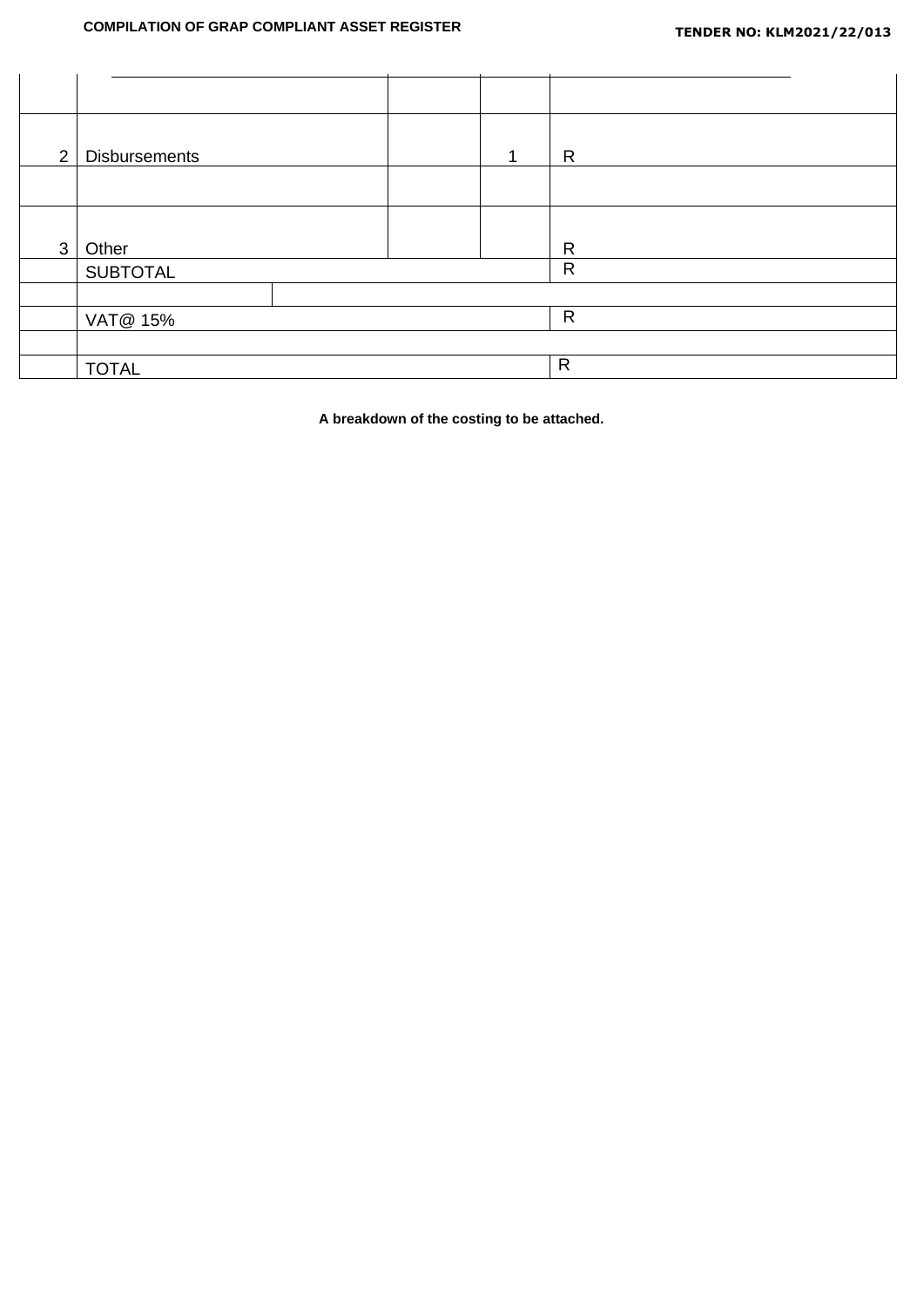**MBD 4**

## **DECLARATION OF INTEREST**

- 1. No bid will be accepted from persons in the service of the state<sup>1</sup>.
- 2. Any person, having a kinship with persons in the service of the state, including a blood relationship, may make an offer or offers in terms of this invitation to bid. In view of possible allegations of favouritism, should the resulting bid, or part thereof, be awarded to persons connected with or related to persons in service of the state, it is required that the bidder or their authorised representative declare their position in relation to the evaluating/adjudicating authority.
- 3. In order to give effect to the above, the following questionnaire must be completed and submitted with the bid.
	- 3.1 Full Name of bidder or his or her representative:………………………………………… …..
	- 3.2 Identity Number: ………………………………………………………………………………….

3.3 Position occupied in the Company (director, trustee, hareholder²):………………………..

- 3.4 Company Registration Number: ……………………………………………………………….
- 3.5 Tax Reference Number:…………………………………………………………………………

3.6 VAT Registration Number:

……………………………………………………………………

3.7 The names of all directors / trustees / shareholders members, their individual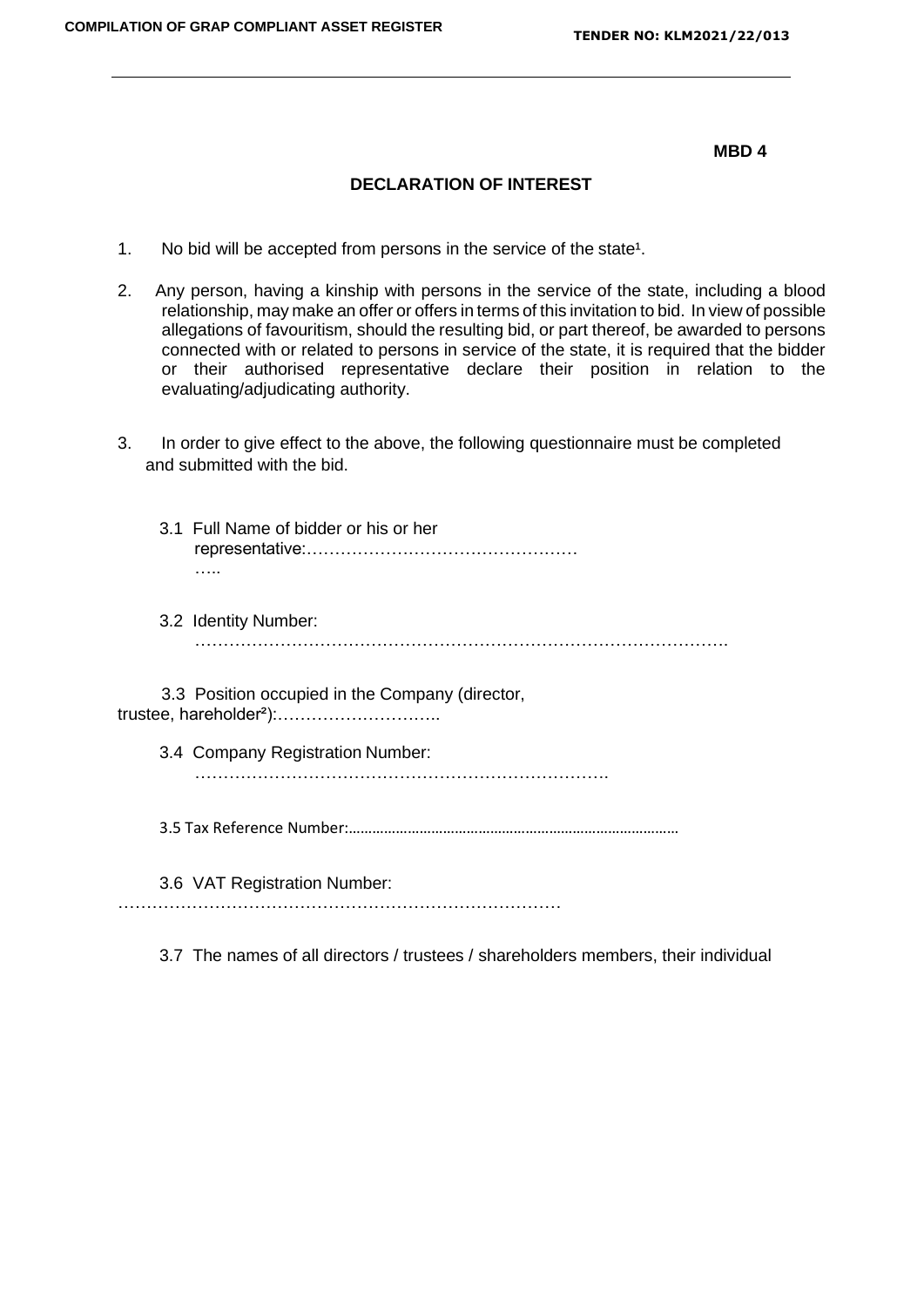identity numbers and state employee numbers must be indicated in paragraph 4 below.

**3.8** Are you presently in the service of the state? **YES / NO**

3.8.1 If yes, furnish particulars. ….……………………………………………………………

 $1$ MSCM Regulations: "in the service of the state" means to be  $-$ 

- (a) a member of  $-$ 
	- (i) any municipal council;
	- (ii) any provincial legislature; or
	- (iii) the national Assembly or the national Council of provinces;
- (b) a member of the board of directors of any municipal entity;
- (c) an official of any municipality or municipal entity;
- (d) an employee of any national or provincial department, national or provincial public entity or constitutional institution within the meaning of the Public Finance Management Act, 1999 (Act No.1 of 1999);
- (e) a member of the accounting authority of any national or provincial public entity; or
- (f) an employee of Parliament or a provincial legislature.

² Shareholder" means a person who owns shares in the company and is actively involved in the management of the company or business and exercises control over the company.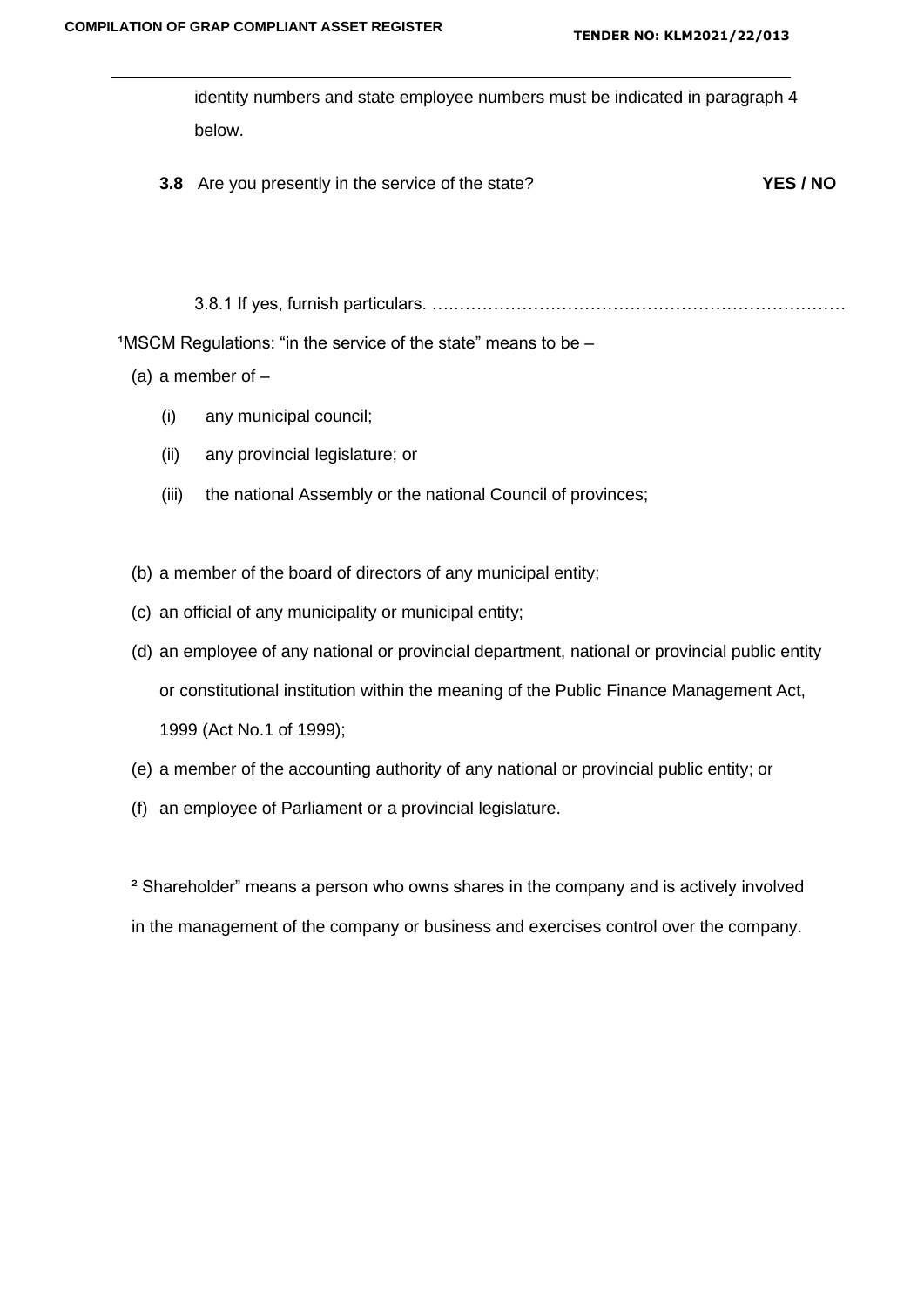**3.9** Have you been in the service of the state for the past twelve months? ……**YES / NO**

|         | /es |
|---------|-----|
| furnish |     |
|         |     |
|         |     |
|         |     |

…………………………………………………………………………………………….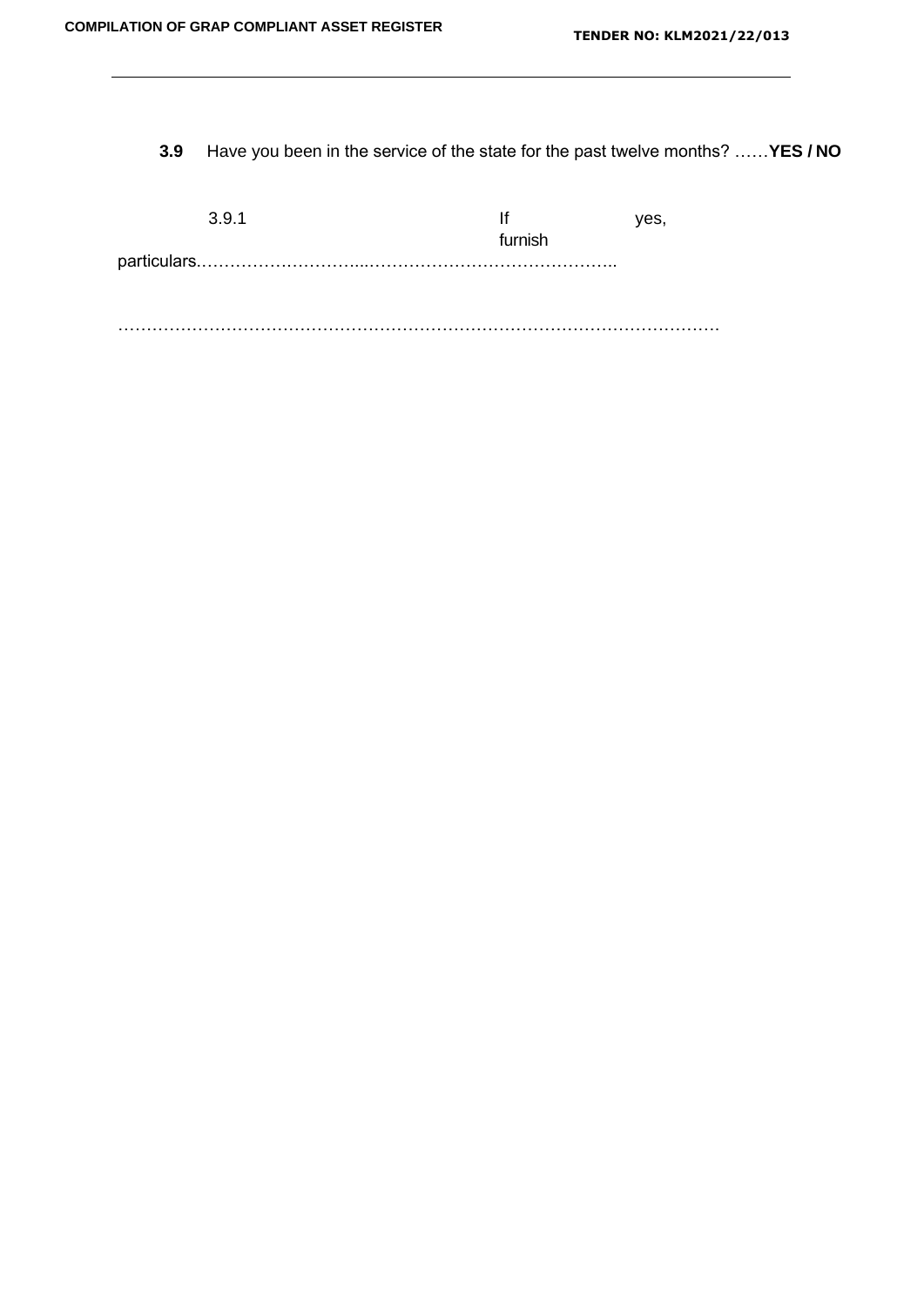|      | 3.10 Do you have any relationship (family, friend, other) with persons in the                                                                                                                                           |  |
|------|-------------------------------------------------------------------------------------------------------------------------------------------------------------------------------------------------------------------------|--|
|      | service of the state and who may be involved with                                                                                                                                                                       |  |
|      | YES / NO                                                                                                                                                                                                                |  |
|      | 3.10.1 If yes, furnish particulars.                                                                                                                                                                                     |  |
|      |                                                                                                                                                                                                                         |  |
|      |                                                                                                                                                                                                                         |  |
| 3.11 | Are you, aware of any relationship (family, friend, other) between any other<br>bidder and any persons in the service of the state who may be involved with<br>the evaluation and or adjudication of this bid? YES / NO |  |
|      | 3.11.1 If yes, furnish particulars                                                                                                                                                                                      |  |
|      |                                                                                                                                                                                                                         |  |
|      |                                                                                                                                                                                                                         |  |
|      | 3.12 Are any of the company's directors, trustees, managers,<br>principle shareholders or stakeholders in service of the state?<br>YES / NO                                                                             |  |
|      | 3.12.1 If yes, furnish particulars.                                                                                                                                                                                     |  |
|      |                                                                                                                                                                                                                         |  |
|      |                                                                                                                                                                                                                         |  |
|      | 3.13 Are any spouse, child or parent of the company's directors trustees,<br>managers, principle shareholders or stakeholders<br>in service of the state?<br>YES / NO                                                   |  |
|      |                                                                                                                                                                                                                         |  |

3.13.1 If yes, furnish particulars.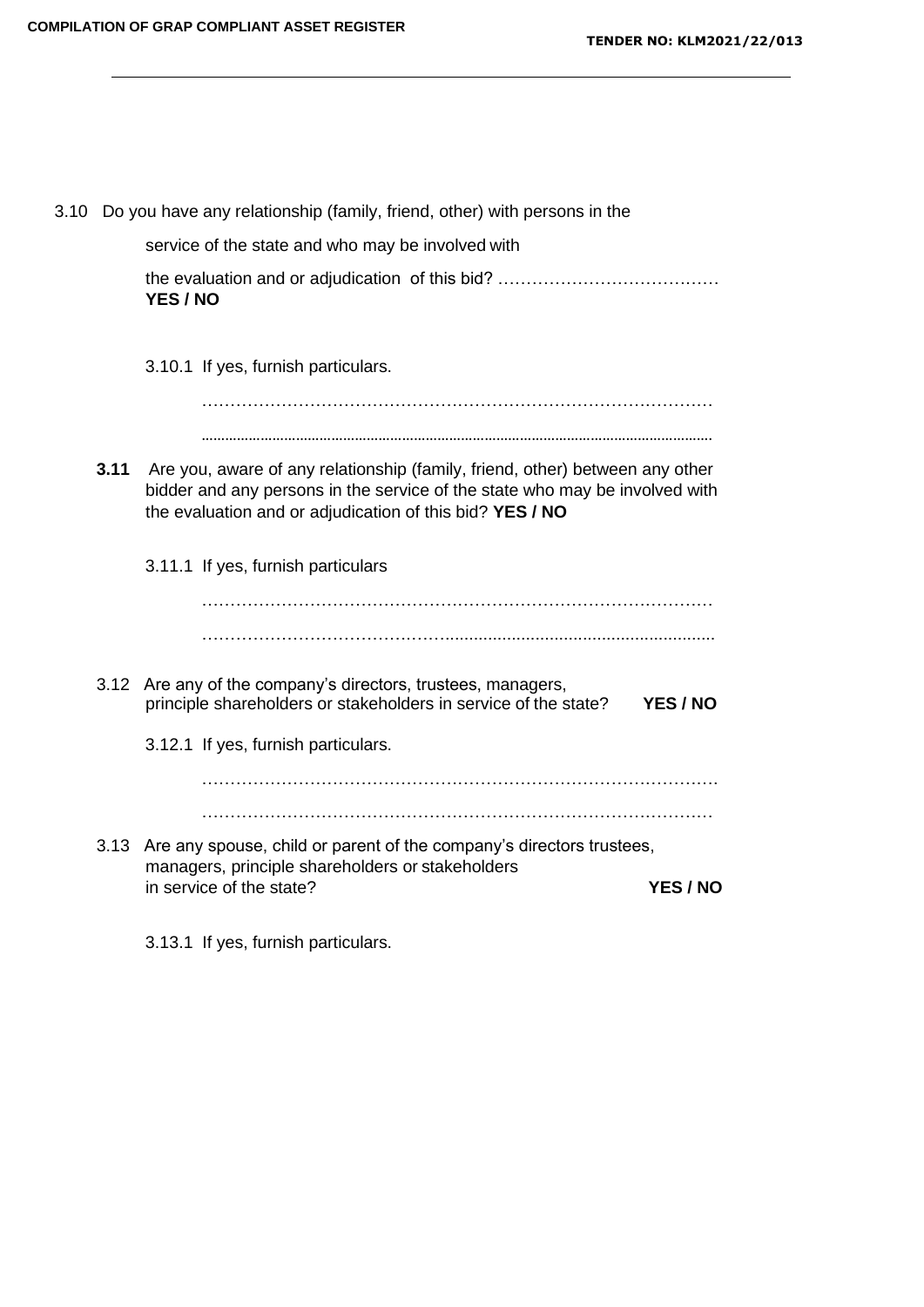……………………………………………………………………………. ……………………………………………………………………………. 3.14 Do you or any of the directors, trustees, managers, principle shareholders, or stakeholders of this company have any interest in any other related companies or business whether or not they are bidding for this contract. **YES / NO** 3.14.1 If yes, furnish particulars: ……………………………………………………………………………..

……………………………………………………………………………..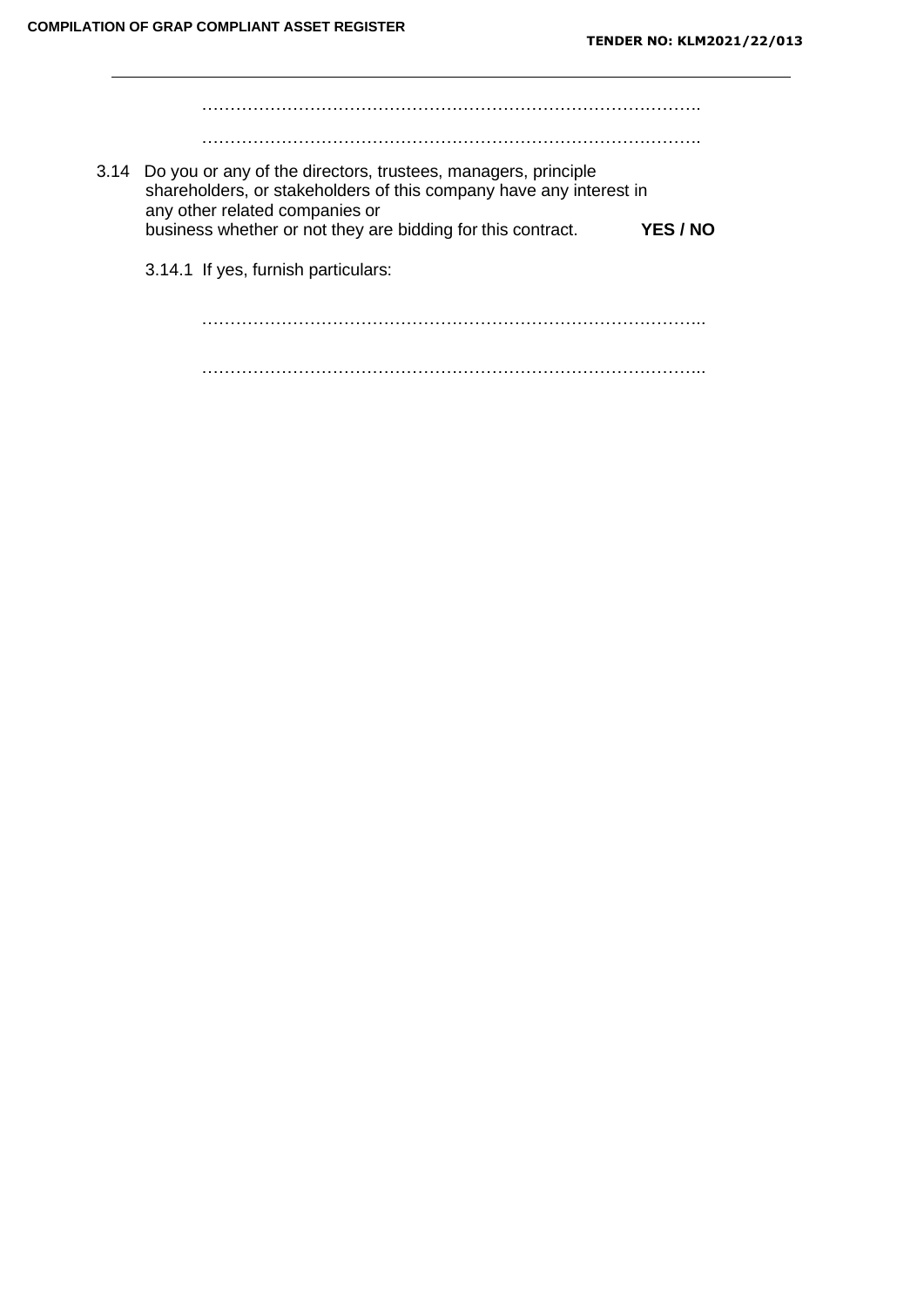4. Full details of directors / trustees / members / shareholders.

| <b>Full Name</b> | <b>Identity Number</b> | <b>State Employee</b><br><b>Number</b> |
|------------------|------------------------|----------------------------------------|
|                  |                        |                                        |
|                  |                        |                                        |
|                  |                        |                                        |
|                  |                        |                                        |
|                  |                        |                                        |
|                  |                        |                                        |

………………………………….. …………………………………….. **Signature Date** …………………………………. ……………………………………… **Capacity Name of Bidder**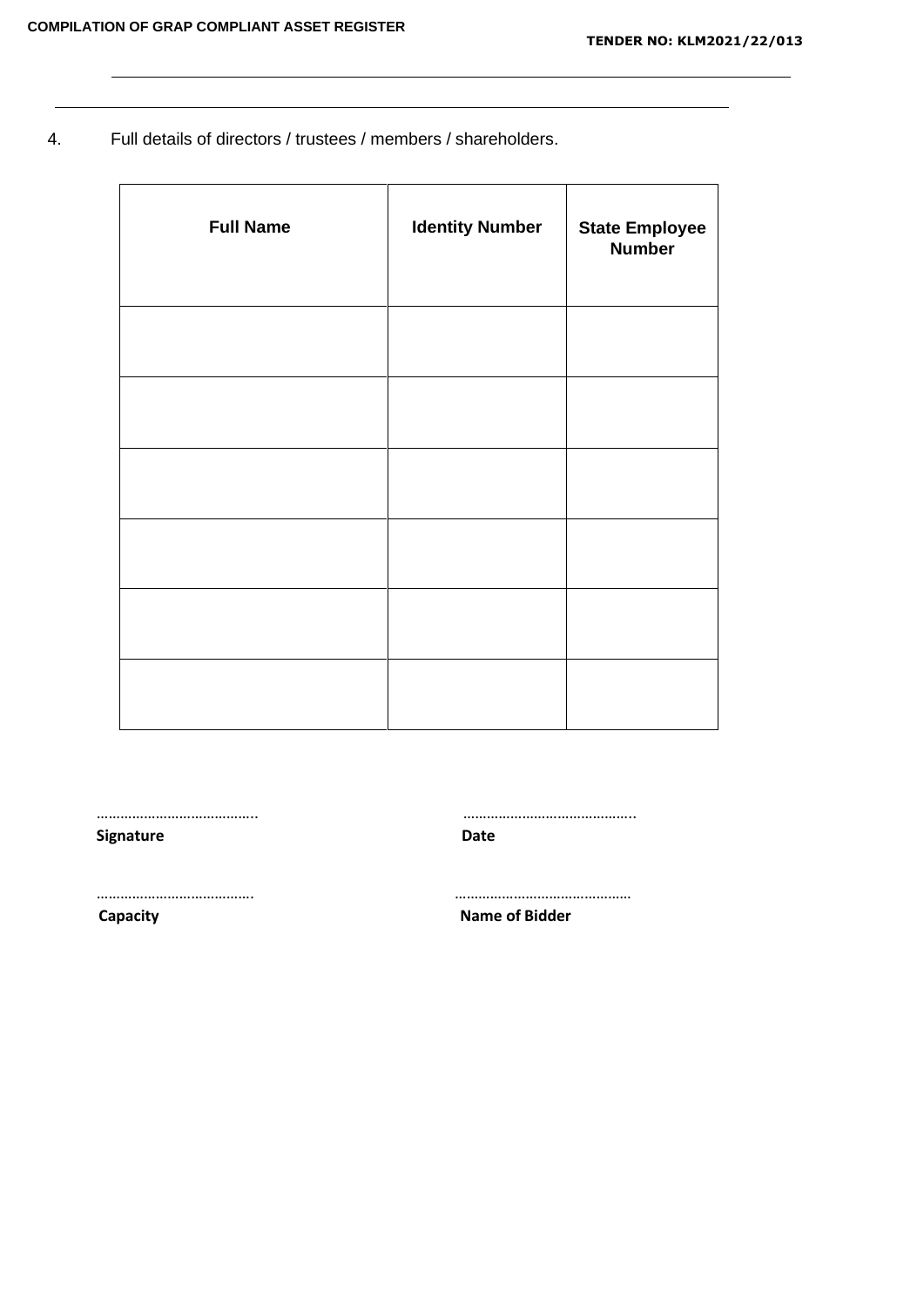#### **MBD6.1**

## **PREFERENCE POINTS CLAIM FORM IN TERMS OF THE PREFERENTIAL PROCUREMENT REGULATIONS 2017**

This preference form must form part of all bids invited. It contains general information and serves as a claim form for preference points for Broad-Based Black Economic Empowerment (B-BBEE) Status Level of Contribution

## **NB: BEFORE COMPLETING THIS FORM, BIDDERS MUST STUDY THE GENERAL CONDITIONS, DEFINITIONS AND DIRECTIVES APPLICABLE IN RESPECT OF B-BBEE, AS PRESCRIBED IN THE PREFERENTIAL PROCUREMENT REGULATIONS, 2017.**

## **1. GENERAL CONDITIONS**

1.1 The following preference point systems are applicable to all bids:

- the 80/20 system for requirements with a Rand value of up to R50 000 000 (all applicable taxes included); and
- the 90/10 system for requirements with a Rand value above R50 000 000 (all applicable taxes included).

#### 1.21.2

- a) The value of this bid is estimated to not exceed R50 000 000 (all applicable taxes included) and therefore the 80/20 preference point system shall be applicable; or
- 1.3 Points for this bid shall be awarded for:
	- (a) Technical functionality
	- (b) Price; and
	- (c) B-BBEE Status Level of Contributor.
- 1.4 The maximum points for this bid are allocated as follows:

|                                | <b>POINTS</b> |
|--------------------------------|---------------|
| <b>TECHNICAL FUNCTIONALITY</b> |               |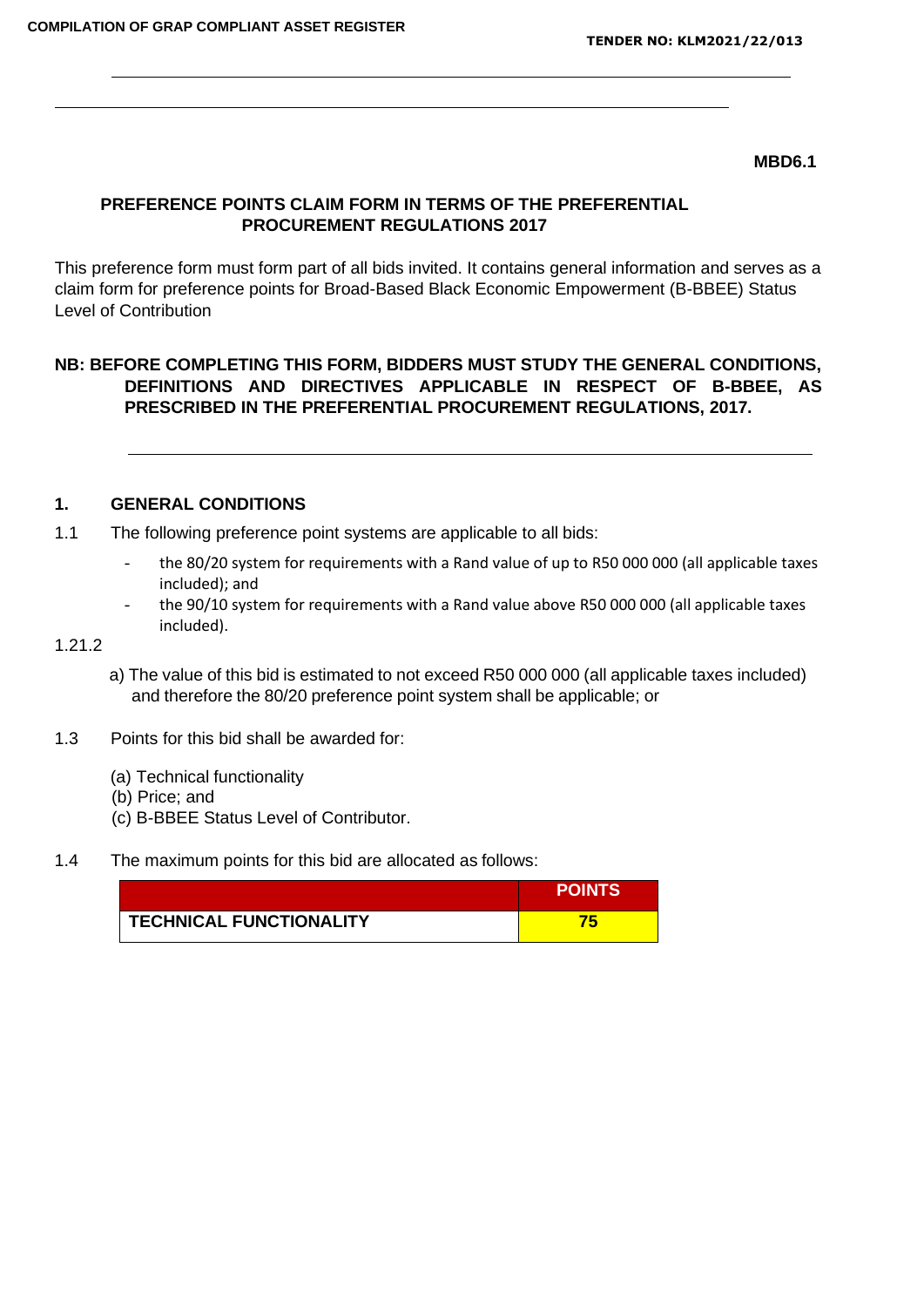| <b>I PRICE</b>                            | 80  |
|-------------------------------------------|-----|
| <b>B-BBEE STATUS LEVEL OF CONTRIBUTOR</b> | 20  |
| Total points must not exceed              | 175 |

- 1.5 Failure on the part of a bidder to submit proof of B-BBEE Status level ofcontributor together with the bid, will be interpreted to mean that preference points for B-BBEE status level of contribution are not claimed.
- 1.6 The purchaser reserves the right to require of a bidder, either before a bid is adjudicated or at any time subsequently, to substantiate any claim in regard to preferences, in any manner required by the purchaser.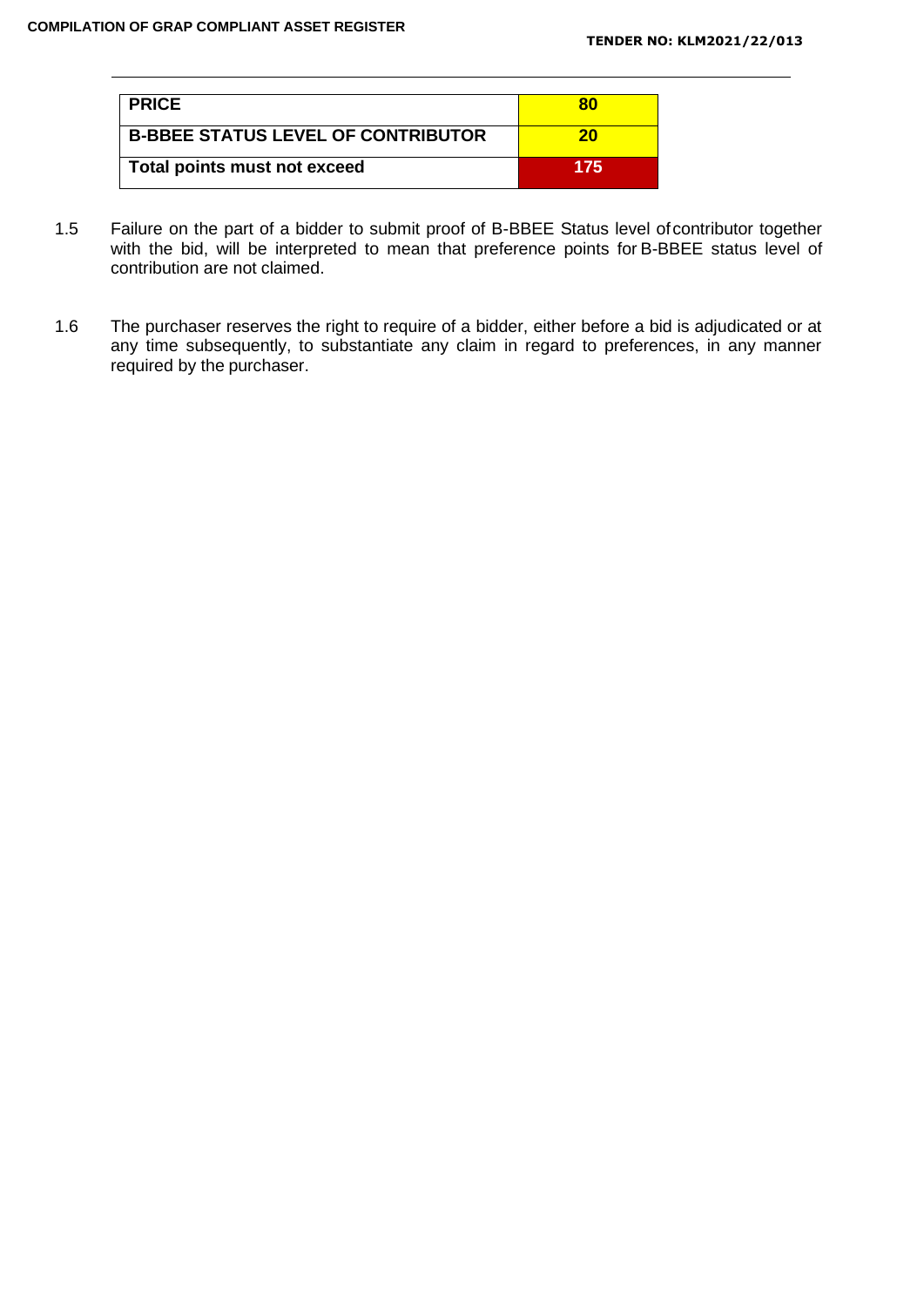#### **2. DEFINITIONS**

- (a) **"B-BBEE"** means broad-based black economic empowerment as defined in section 1 of the Broad-Based Black Economic Empowerment Act;
- (b) "**B-BBEE status level of contributor"** means the B-BBEE status of an entity in terms of a code of good practice on black economic empowerment, issuedin terms of section 9(1) of the Broad-Based Black Economic Empowerment Act;
- (c) **"bid"** means a written offer in a prescribed or stipulated form in response to an invitation by an organ of state for the provision of goods or services, through price quotations, advertised competitive bidding processes or proposals;
- (d) **"Broad-Based Black Economic Empowerment Act"** means the Broad-Based Black Economic Empowerment Act, 2003 (Act No. 53 of 2003);
- (e) **"EME"** means an Exempted Micro Enterprise in terms of a code of good practice on black economic empowerment issued in terms of section 9 (1) of the Broad-Based Black Economic Empowerment Act;
- (f) **"functionality"** means the ability of a tenderer to provide goods or services in accordance with specifications as set out in the tender documents.
- (g) **"prices"** includes all applicable taxes less all unconditional discounts;
- (h) **"proof of B-BBEE status level of contributor"** means:
	- **1)** B-BBEE Status level certificate issued by an authorized body or person;
	- **2)** A sworn affidavit as prescribed by the B-BBEE Codes of GoodPractice;
	- **3)** Any other requirement prescribed in terms of the B-BBEE Act;
- (i) **"QSE"** means a qualifying small business enterprise in terms of a code of good practice on black economic empowerment issued in terms of section 9 (1) of the Broad-Based Black Economic Empowerment Act;
- *(j)* **"rand value"** means the total estimated value of a contract in Rand, calculated at the time of bid invitation, and includes all applicable taxes;

## **3. POINTS AWARDED FOR PRICE**

#### **3.1 THE 80/20 OR 90/10 PREFERENCE POINT SYSTEMS**

A maximum of 80 or 90 points is allocated for price on the following basis:

**80/20 or 90/10**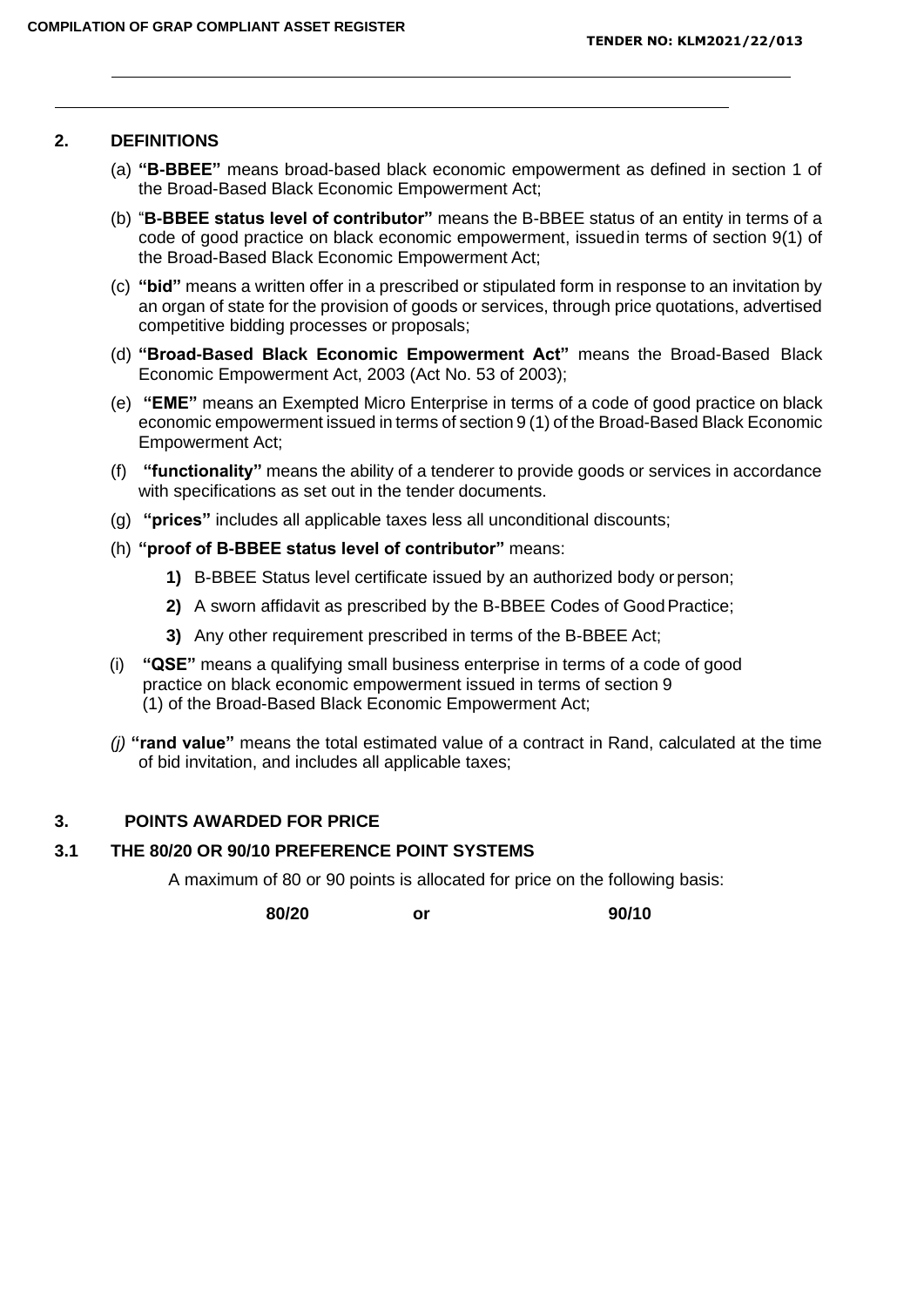$$
Ps = \frac{80|1 - Pt - P \min}{\left(\begin{array}{cc} P \min\end{array}\right)} \quad \text{or} \quad P_S = \frac{90|1 - \frac{Pt - P \min}{\left(\begin{array}{cc} P \min\end{array}\right)}|}{P \min}
$$

Where

 $Ps =$  Points scored for price of bid under consideration Pt =

Price of bid under consideration

Pmin = Price of lowest acceptable bid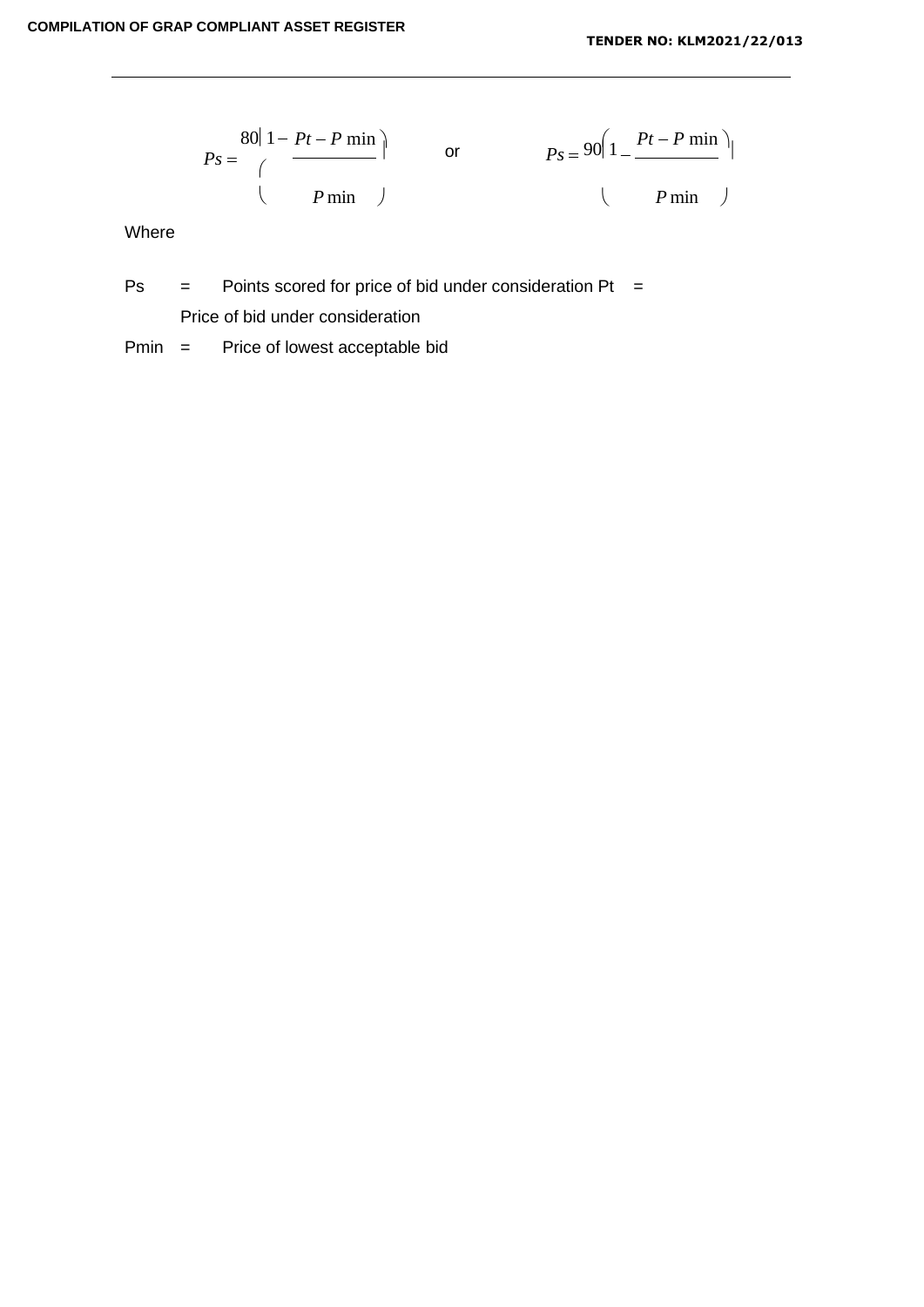## **4. POINTS AWARDED FOR B-BBEE STATUS LEVEL OF CONTRIBUTOR**

4.1 In terms of Regulation 6 (2) and 7 (2) of the Preferential Procurement Regulations, preference points must be awarded to a bidder for attaining the B-BBEE status level of contribution in accordance with the table below:

| <b>B-BBEE Status Level of</b><br><b>Contributor</b> | <b>Number of points</b><br>(90/10 system) | <b>Number of points</b><br>(80/20 system) |
|-----------------------------------------------------|-------------------------------------------|-------------------------------------------|
|                                                     | 10                                        | 20                                        |
| 2                                                   | 9                                         | 18                                        |
| 3                                                   | 6                                         | 14                                        |
| 4                                                   | 5                                         | 12                                        |
| 5                                                   | 4                                         | 8                                         |
| 6                                                   | 3                                         | 6                                         |
|                                                     | 2                                         | 4                                         |
| 8                                                   |                                           | 2                                         |
| Non-compliant<br>contributor                        |                                           |                                           |

## **5. BID DECLARATION**

5.1 Bidders who claim points in respect of B-BBEE Status Level of Contribution must complete the following:

## **6. B-BBEE STATUS LEVEL OF CONTRIBUTOR CLAIMED IN TERMS OF PARAGRAPHS 1.4 AND 4.1**

6.1 B-BBEE Status Level of Contributor: . = ………(maximum of 10 or 20 points)

(Points claimed in respect of paragraph 7.1 must be in accordance with the table reflected in paragraph 4.1 and must be substantiated by relevant proof of B-BBEE status level of contributor.

## **7. SUB-CONTRACTING**

7.1 Will any portion of the contract be sub-contracted? (*Tick*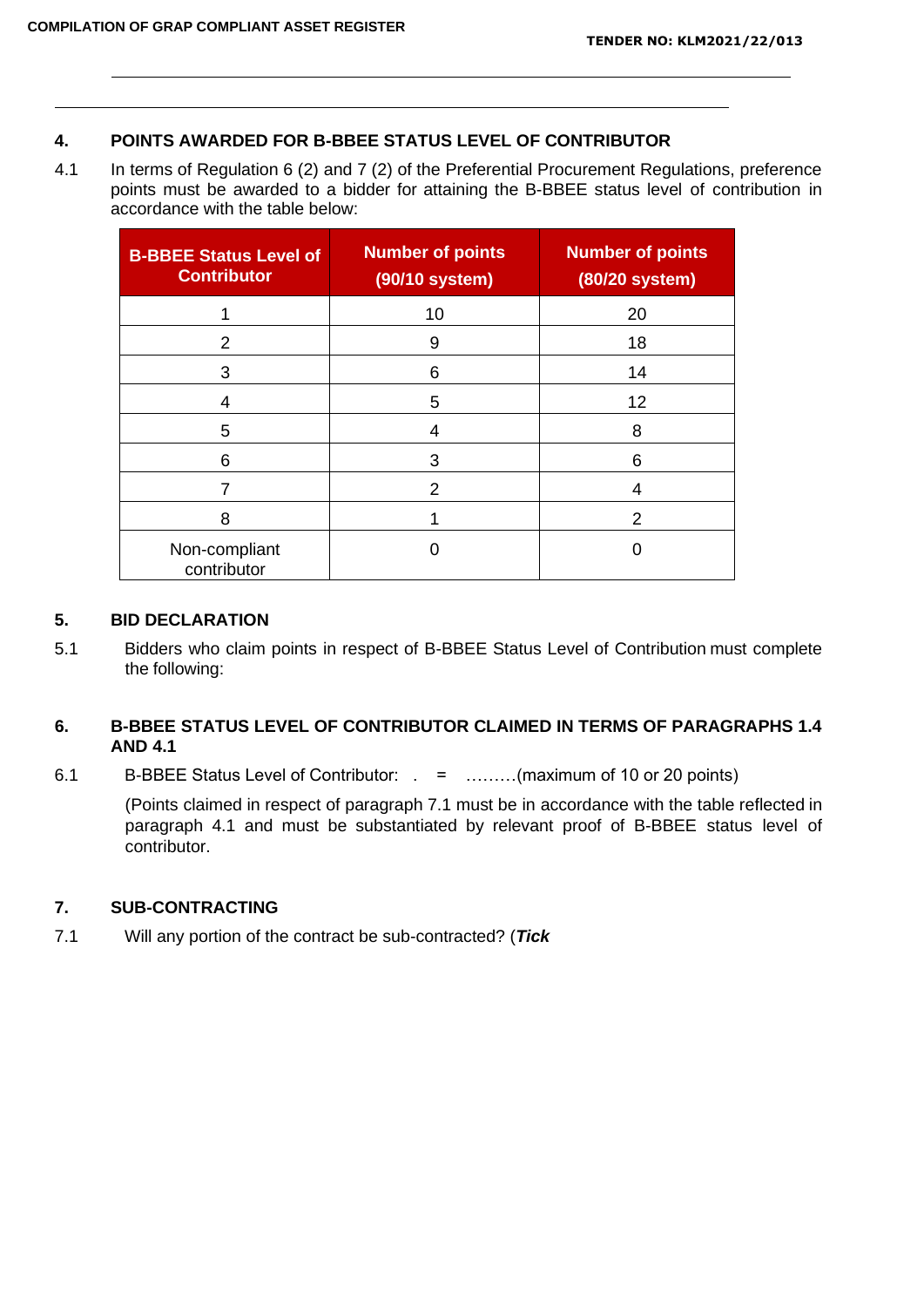## *applicable box*)

|--|--|--|

## 7.1.1 If yes, indicate: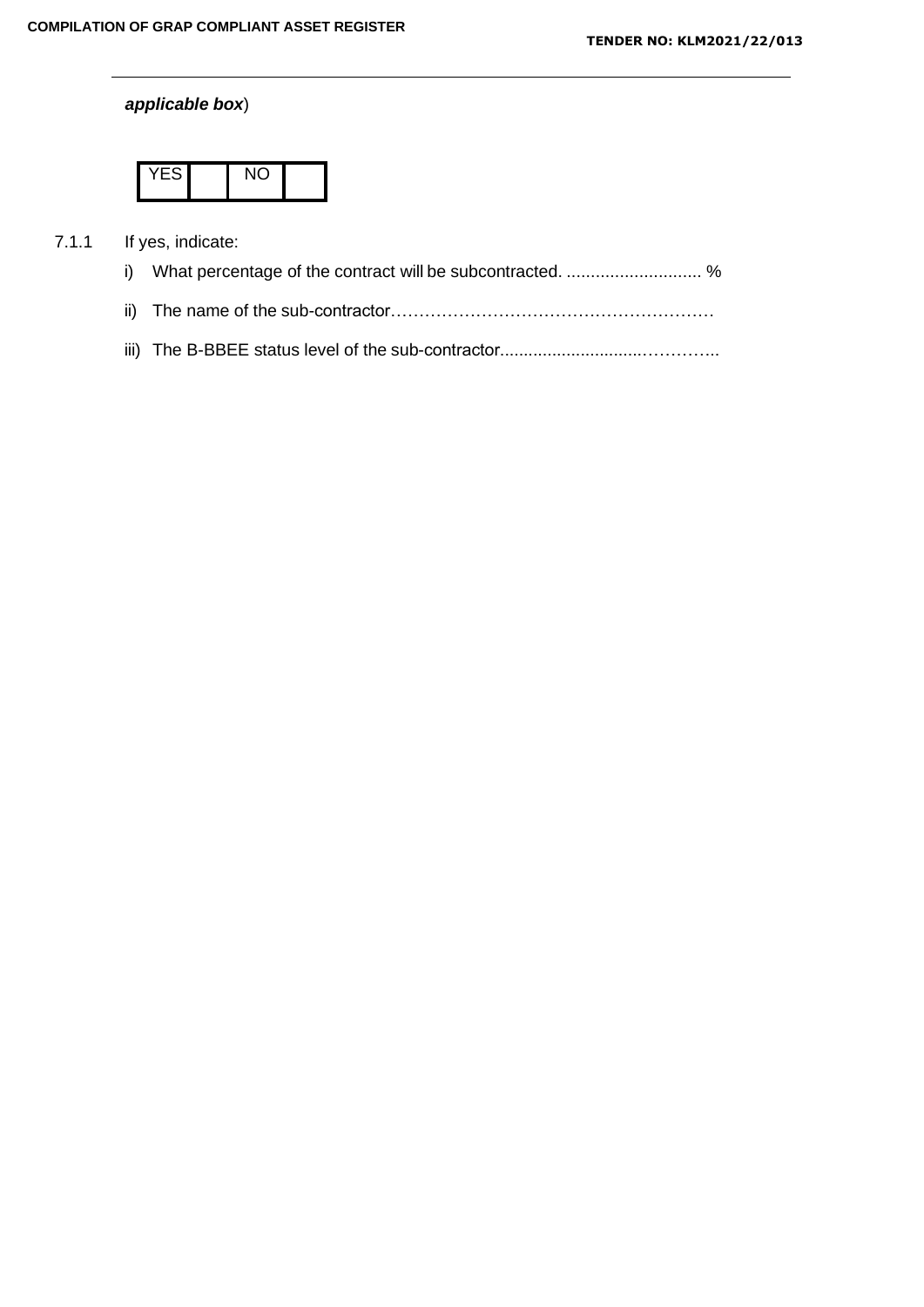iv) Whether the sub-contractor is an EME or QSE

## *(Tick applicable box*)



**v) Specify, by ticking the appropriate box, if subcontracting with an enterprise in terms of Preferential Procurement Regulations,2017:**

| Designated Group: An EME or QSE which is at last 51% owned by:    | <b>EME</b> | QSE |
|-------------------------------------------------------------------|------------|-----|
| <b>Black people</b>                                               |            |     |
| Black people who are youth                                        |            |     |
| Black people who are women                                        |            |     |
| <b>Black people with disabilities</b>                             |            |     |
| Black people living in rural or underdeveloped areas or townships |            |     |
| Cooperative owned by black people                                 |            |     |
| Black people who are military veterans                            |            |     |
| <b>OR</b>                                                         |            |     |
| Any EME                                                           |            |     |
| Any QSE                                                           |            |     |

#### **8. DECLARATION WITH REGARD TO COMPANY/FIRM**

8.1 Name of company/firm:………………………………………………………………

- 8.2 VAT registration number:……………………………………….……………………
- 8.3 Company registration number:…………….……………………….……………….
- 8.4 TYPE OF COMPANY/ FIRM
	- D Partnership/Joint Venture / Consortium
	- □ One person business/sole propriety
	- **Close corporation**
	- D Company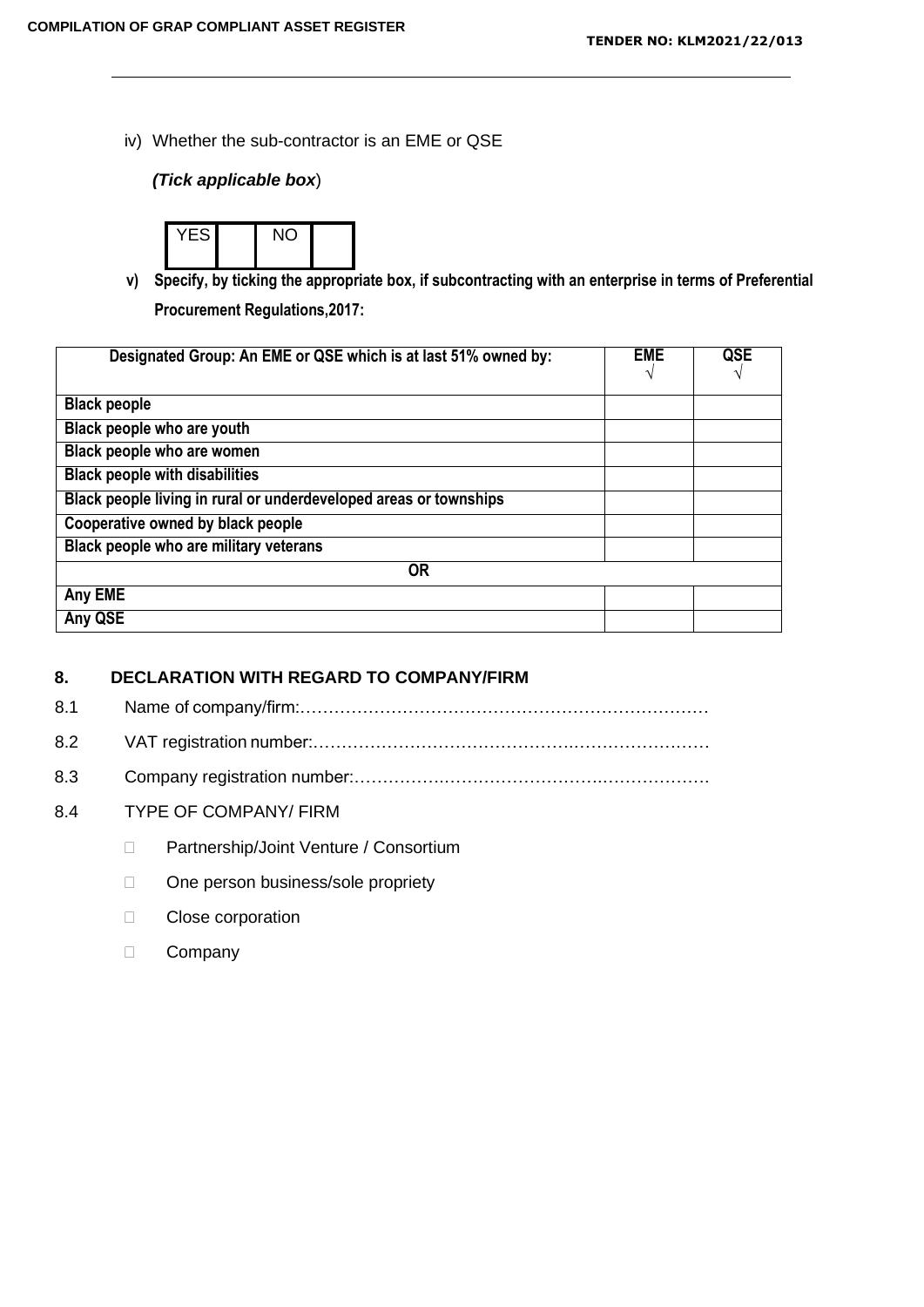|     | (Pty) Limited [TICK<br>$\Box$          |
|-----|----------------------------------------|
|     | APPLICABLE BOX]                        |
| 8.5 | DESCRIBE PRINCIPAL BUSINESS ACTIVITIES |
|     | .                                      |
|     |                                        |
|     |                                        |
|     |                                        |
|     | .                                      |
|     |                                        |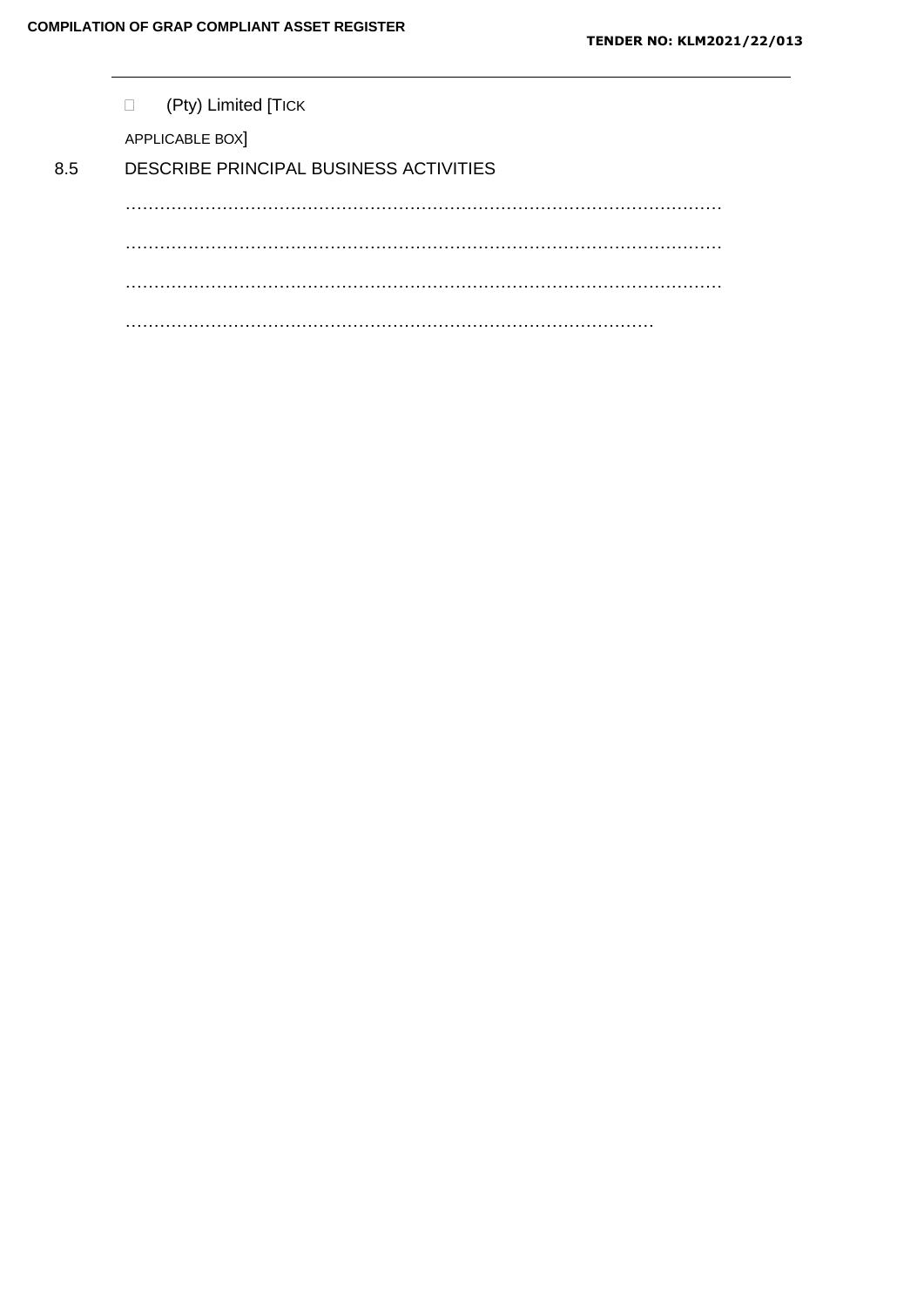#### 8.6 COMPANY CLASSIFICATION

- Manufacturer
- □ Supplier
- □ Professional service provider
- Other service providers, e.g. transporter, etc. [*TICK*

*APPLICABLE BOX*]

## **8.7 MUNICIPAL INFORMATION**

**Municipality where business is situated: ….…………………………………… Registered Account Number: …………………………………………………….. Stand Number**:………………………………………………………………………..

- 8.8 Total number of years the company/firm has been in business:…………………
- 8.9 I/we, the undersigned, who is/are duly authorised to do so on behalf of the company/firm, certify that the points claimed, based on B-BBE status level of contributor indicated in paragraphs 1.4 and 6.1 of the foregoing certificate, qualifies the company/firm for the preference shown and I / we acknowledge that:
	- i) The information furnished is true and correct;
	- ii) The preference points claimed are in accordance with the General Conditions as indicated in paragraph 1 of this form;
	- iii) In the event of a contract being awarded as a result of points claimed as shown in paragraphs 1.4 and 6.1, the contractor may be required to furnish documentary proof to the satisfaction of the purchaser that the claims are correct;
	- iv) If the B-BBEE status level of contributor has been claimed or obtained on a fraudulent basis or any of the conditions of contract have not been fulfilled, the purchaser may, in addition to any other remedy it may have –
		- (a) disqualify the person from the bidding process;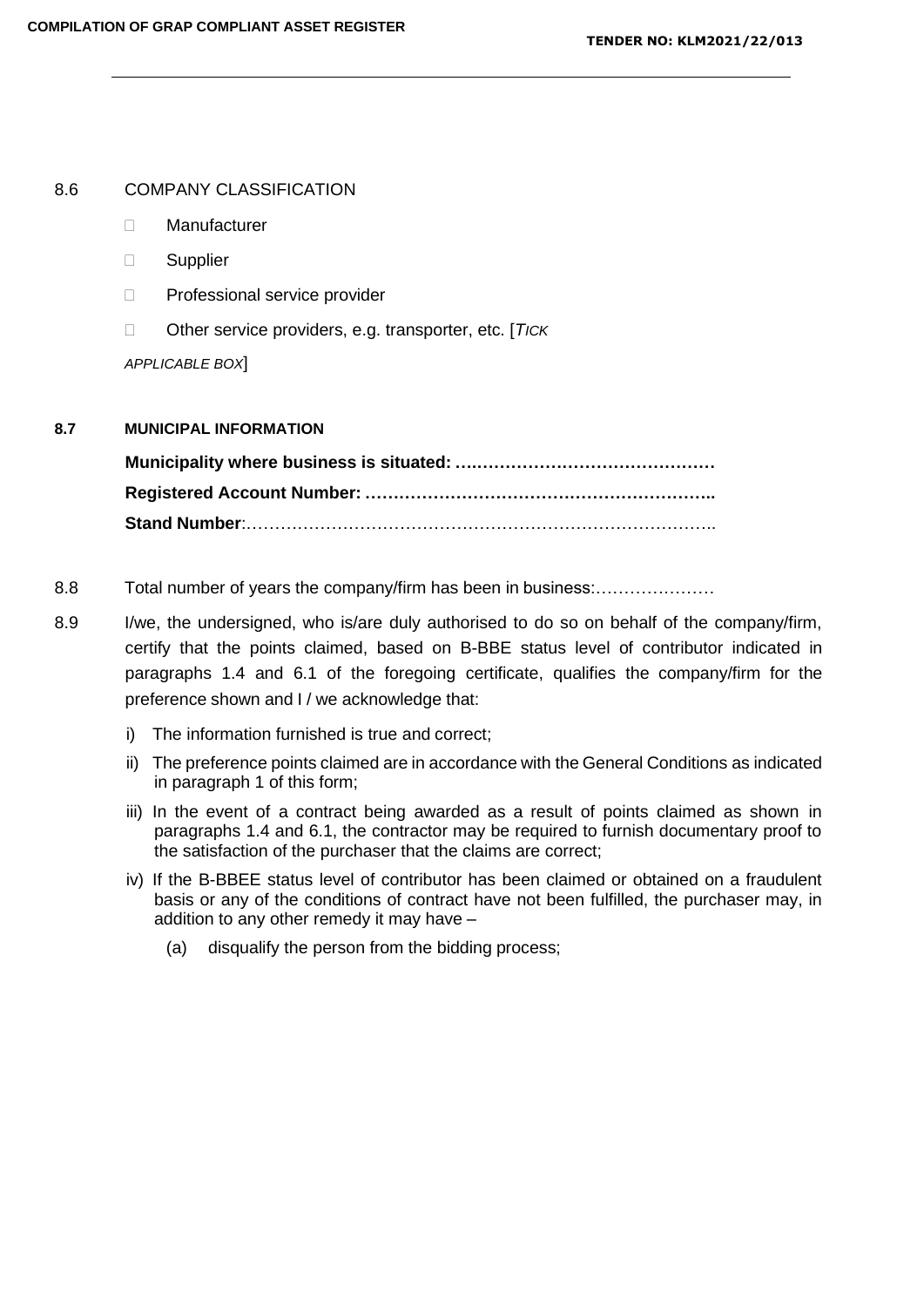- (b) recover costs, losses or damages it has incurred or suffered as a result of that person's conduct;
- (c) cancel the contract and claim any damages which it has suffered as a result of having to make less favourable arrangements due to such cancellation;
- (d) recommend that the bidder or contractor, its shareholders and directors, or only the shareholders and directors who acted on a fraudulent basis, be restricted by the National Treasury from obtaining business from any organ of state for a period not exceeding 10 years, after the *audi alteram partem*  (hear the other side) rule has been applied; and
- (e) forward the matter for criminal prosecution.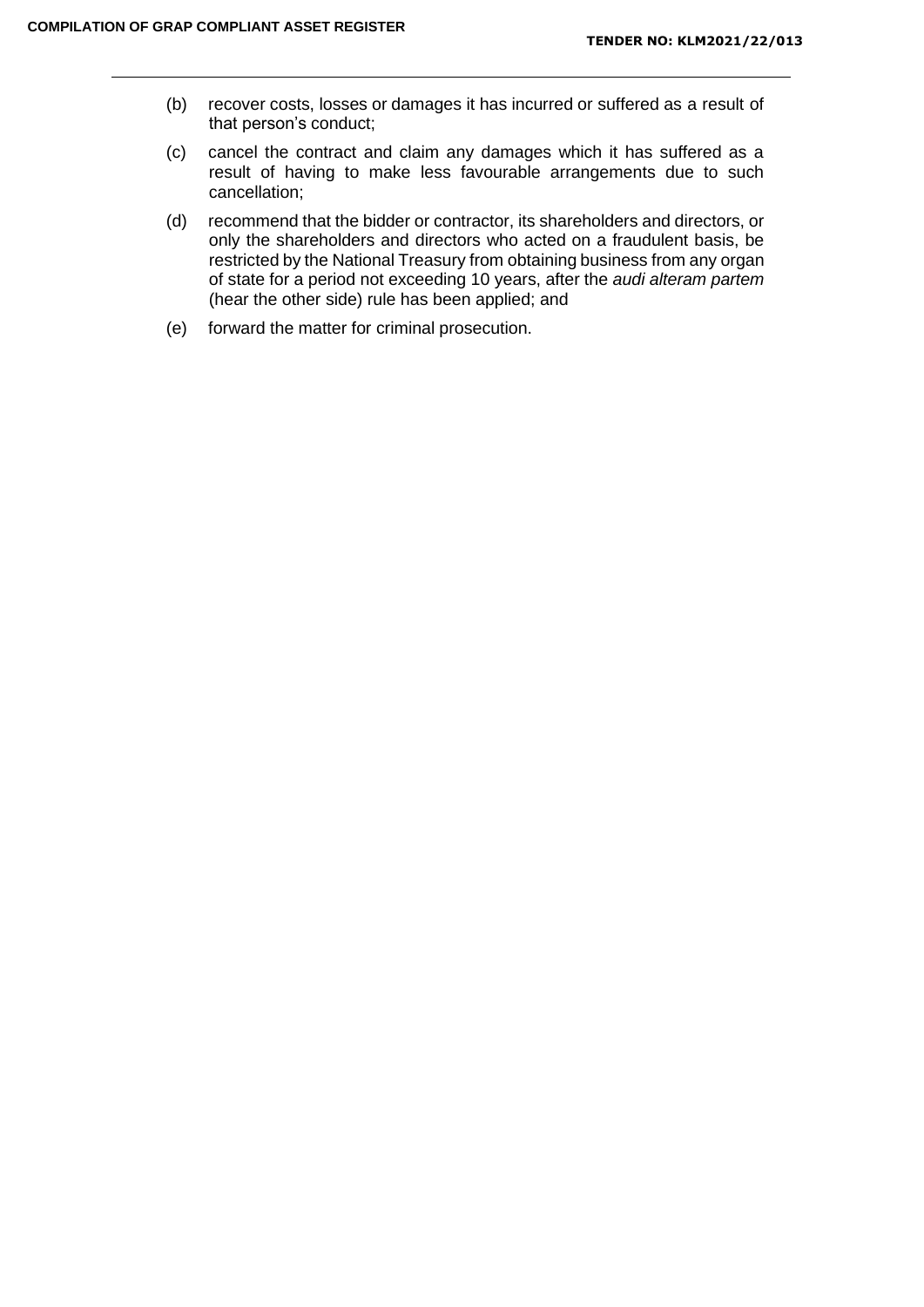L.

| <b>WITNESSES</b> |                            |
|------------------|----------------------------|
| $\mathbf 1$      | SIGNATURE(S) OF BIDDERS(S) |
| 2.               | DATE:<br><b>ADDRESS</b>    |
|                  |                            |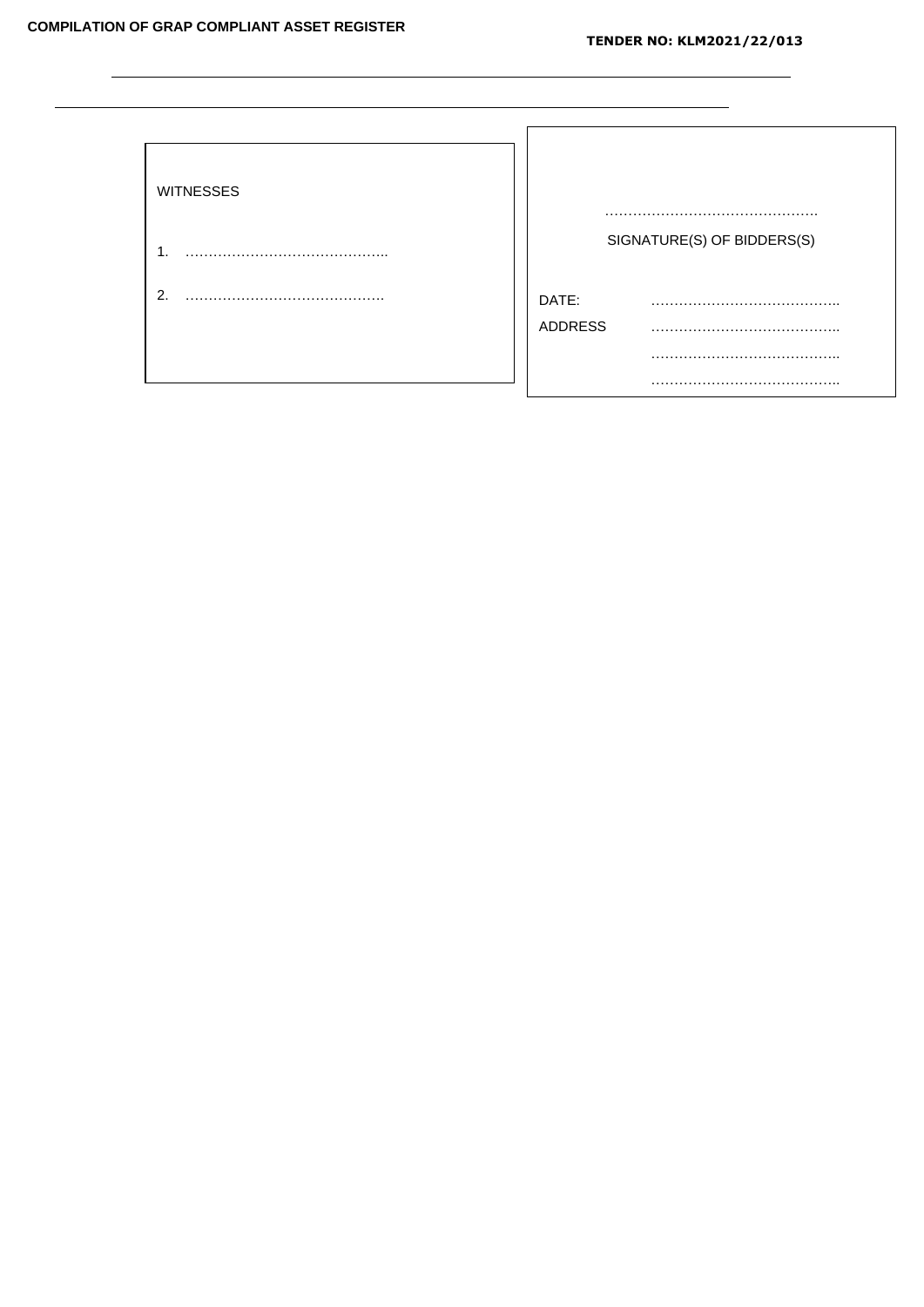#### **MBD 6.2**

#### **DECLARATION CERTIFICATE FOR LOCAL PRODUCTION AND CONTENT FOR DESIGNATED SECTORS**

This Municipal Bidding Document (MBD) must form part of all bids invited. It contains general information and serves as a declaration form for local content (local production and local content are used interchangeably).

Before completing this declaration, bidders must study the General Conditions, Definitions, Directives applicable in respect of Local Content as prescribed in the **Preferential Procurement Regulations, 2011** and the South African Bureau of Standards (SABS) approved technical specification number SATS 1286:2011 (Edition

1) and the Guidance on the Calculation of Local Content together with the Local Content Declaration Templates [Annex C (Local Content Declaration: Summary Schedule), D (Imported Content Declaration: Supporting Schedule to Annex C) and E (Local Content Declaration: Supporting Schedule to Annex C)].

#### **1. General Conditions**

- 1.1. Preferential Procurement Regulations, 2011 (Regulation 9) makes provision for the promotion of local production and content.
- 1.2. Regulation 9.(1) prescribes that in the case of designated sectors, where in the award of bids local production and content is of critical importance, such bids must be advertised with the specific bidding condition that only locally produced goods, services or works or locally manufactured goods, with a stipulated minimum threshold for local production and content will be considered.
- 1.3. Where necessary, for bids referred to in paragraph 1.2 above, a two stage bidding process may be followed, where the first stage involves a minimum threshold for local production and content and the second stage price and B-BBEE.
- 1.4. A person awarded a contract in relation to a designated sector, may not sub- contract in such a manner that the local production and content of the overall value of the contract is reduced to below the stipulated minimum threshold.
- 1.5. The local content (LC) expressed as a percentage of the bid price must be calculated in accordance with the SABS approved technical specification number SATS 1286: 2011 as follows:

 $LC = [1 - x / y]$  \*100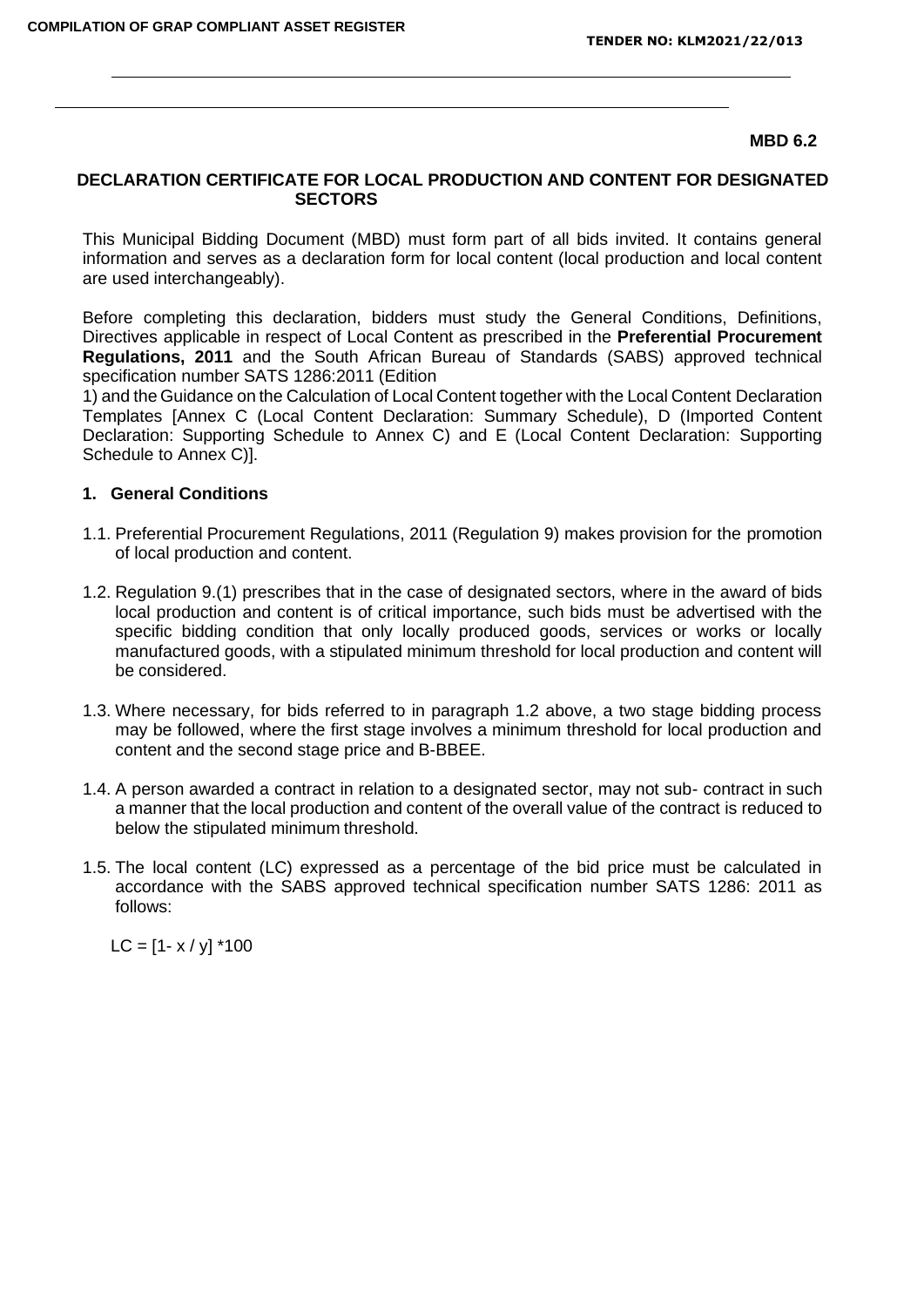Where

- x is the imported content in Rand
- y is the bid price in Rand excluding value added tax (VAT)

Prices referred to in the determination of x must be converted to Rand (ZAR) by using the exchange rate published by the South African Reserve Bank (SARB) at 12:00 on the date of advertisement of the bid as required in paragraph 4.1 below.

**The SABS approved technical specification number SATS 1286:2011 is accessible on <http://www.thedti.gov.za/industrial> development/ip.jsp at no cost.**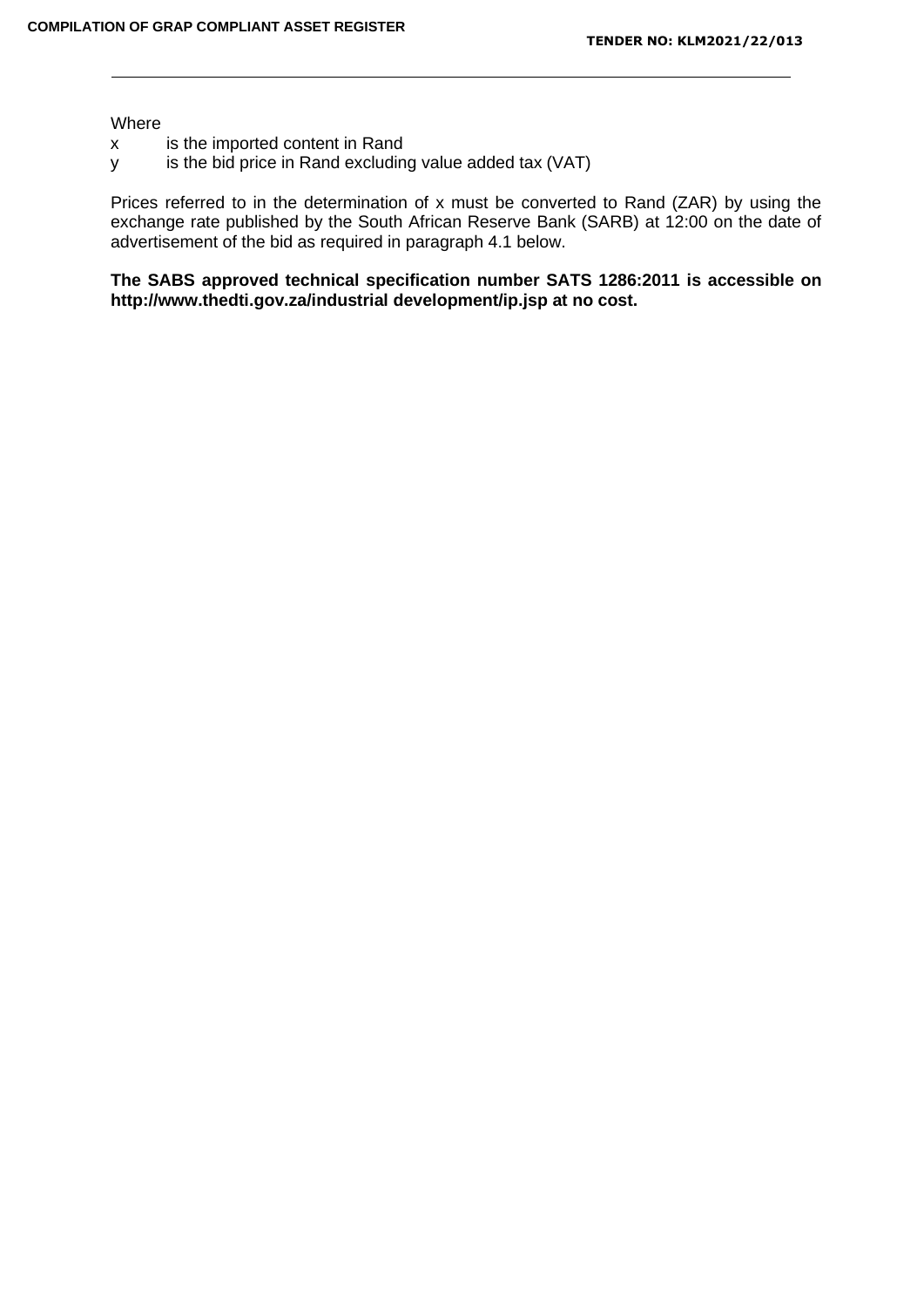1.6. A bid may be disqualified if this Declaration Certificate and the Annex C (Local Content Declaration: Summary Schedule) are not submitted as part of the bid documentation;

#### **2. Definitions**

- 2.1. **"bid"** includes written price quotations, advertised competitive bids or proposals;
- 2.2. **"bid price"** price offered by the bidder, excluding value added tax (VAT);
- 2.3. **"contract"** means the agreement that results from the acceptance of a bid by an organ of state;
- 2.4. **"designated sector"** means a sector, sub-sector or industry that has been designated by the Department of Trade and Industry in line with national development and industrial policies for local production, where only locally produced services, works or goods or locally manufactured goods meet the stipulated minimum threshold for local production and content;
- 2.5. **"duly sign"** means a Declaration Certificate for Local Content that has been signed by the Chief Financial Officer or other legally responsible person nominated in writing by the Chief Executive, or senior member / person with management responsibility(close corporation, partnership or individual).
- 2.6. **"imported content"** means that portion of the bid price represented by the cost of components, parts or materials which have been or are still to be imported (whether by the supplier or its subcontractors) and which costs are inclusive of the costs abroad (this includes labour and intellectual property costs), plus freight and other direct importation costs, such as landing costs, dock duties, import duty, sales duty or other similar tax or duty at the South African port of entry;
- 2.7. **"local content"** means that portion of the bid price which is not included in the imported content, provided that local manufacture does take place;
- 2.8. **"stipulated minimum threshold"** means that portion of local production and content as determined by the Department of Trade and Industry; and
- 2.9. **"sub-contract"** means the primary contractor's assigning, leasing, making out work to, or employing another person to support such primary contractor in the execution of part of a project in terms of the contract.
- **3. The stipulated minimum threshold(s) for local production and content (refer to Annex A**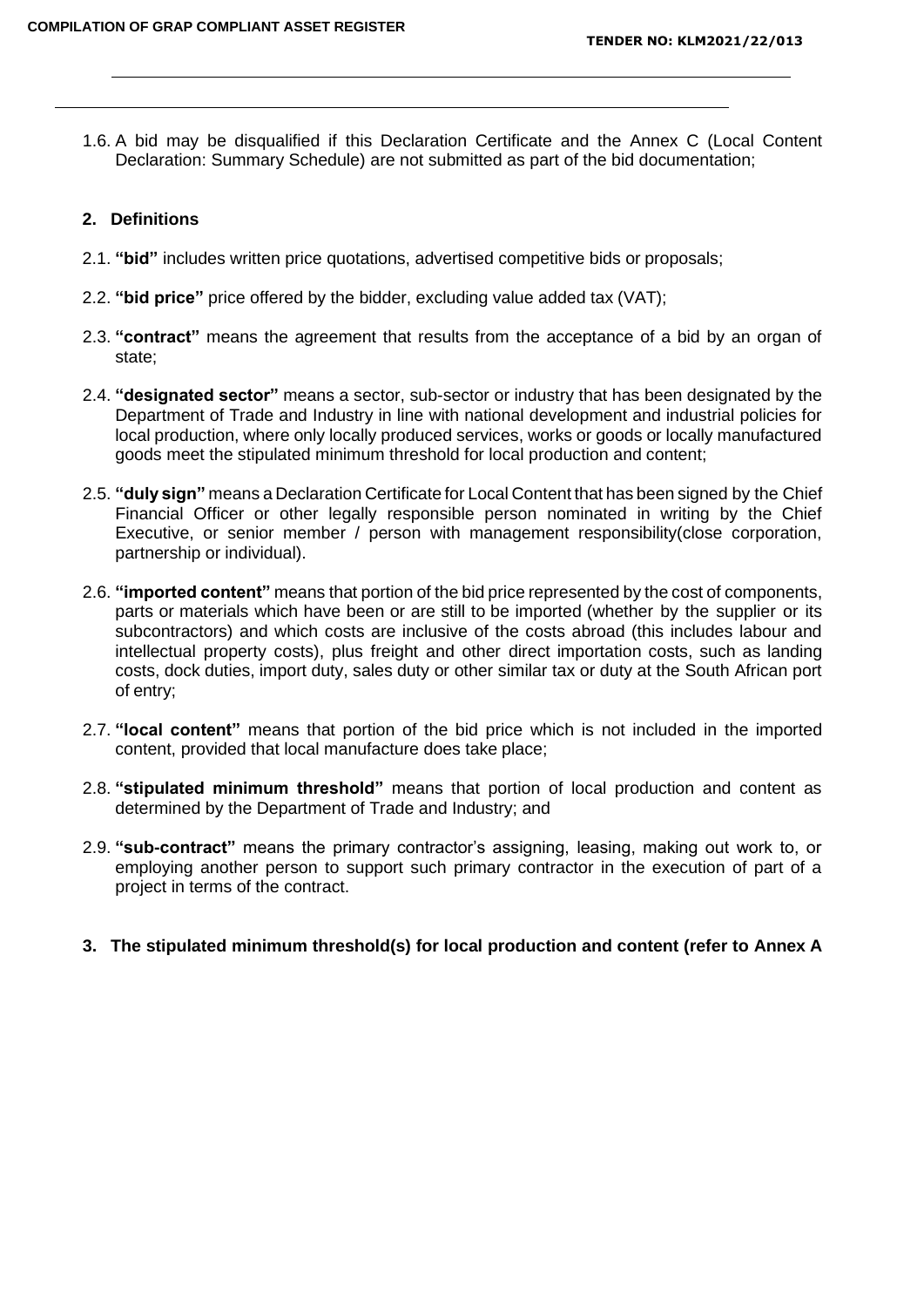# **of SATS 1286:2011) for this bid is/are as follows:**

| Description of services, works or goods | Stipulated minimum threshold |
|-----------------------------------------|------------------------------|
|                                         | $\frac{0}{0}$                |
|                                         | $\%$                         |
|                                         |                              |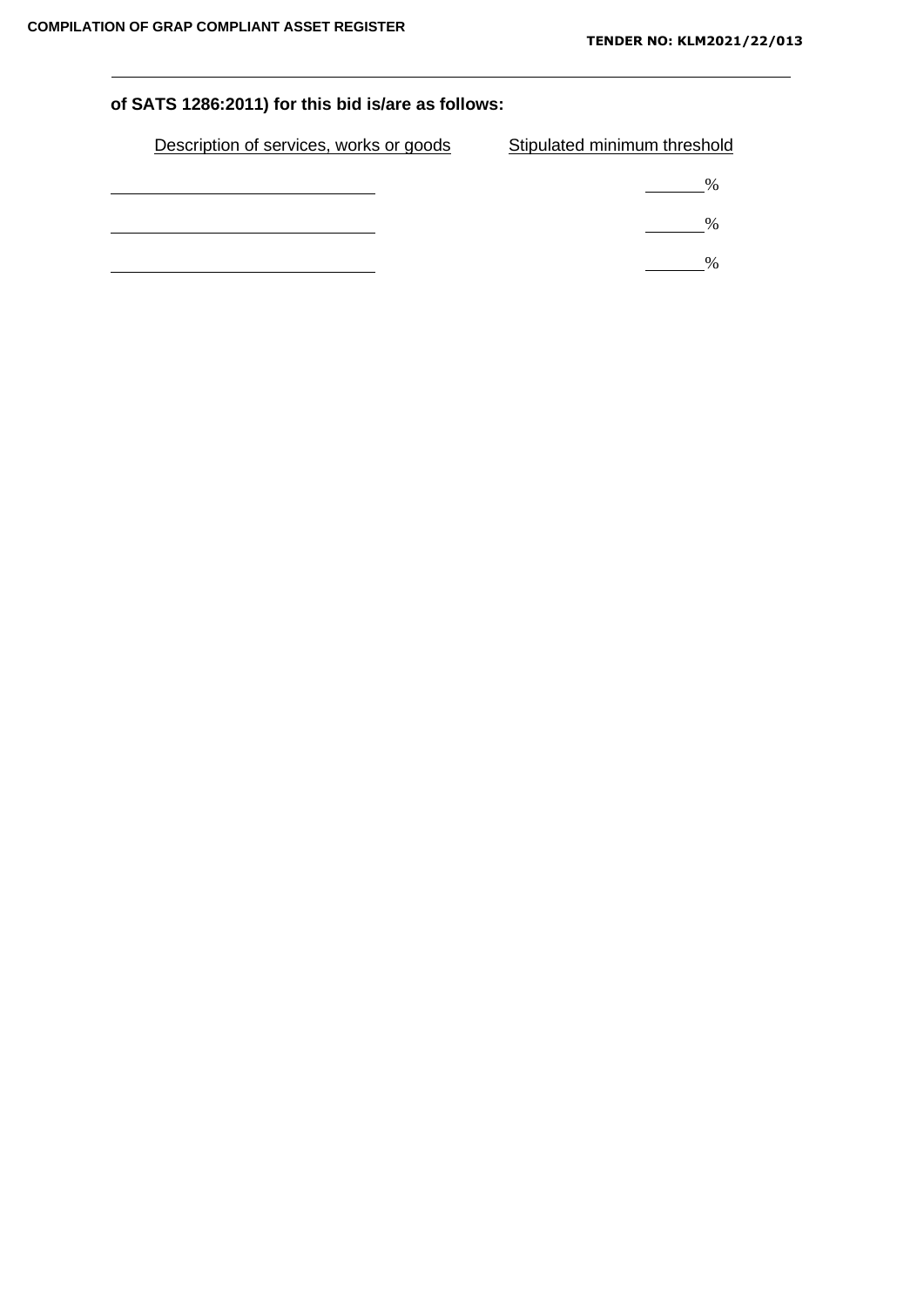**4.** Does any portion of the services, works or goods offered have any imported content? (*Tick applicable box*)



4.1 If yes, the rate(s) of exchange to be used in this bid to calculate the local content as prescribed in paragraph 1.5 of the general conditions must be the rate(s) published by the SARB for the specific currency at 12:00 on the date of advertisement of the bid.

The relevant rates of exchange information is accessible on [www.reservebank.co.za](http://www.reservebank.co.za/)

Indicate the rate(s) of exchange against the appropriate currency in the table below (refer to Annex A of SATS 1286:2011):

| <b>Currency</b>       | <b>Rates of exchange</b> |
|-----------------------|--------------------------|
| <b>US Dollar</b>      |                          |
| <b>Pound Sterling</b> |                          |
| Euro                  |                          |
| Yen                   |                          |
| Other                 |                          |

NB: Bidders must submit proof of the SARB rate (s) of exchange used.

**5.** Where, after the award of a bid, challenges are experienced in meeting the stipulated minimum threshold for local content the dti must be informed accordingly in order for the dti to verify and in consultation with the Accounting Officer / Accounting Authority provide directives in this regard.

#### **LOCAL CONTENT DECLARATION (REFER TO ANNEX B OF SATS 1286:2011)**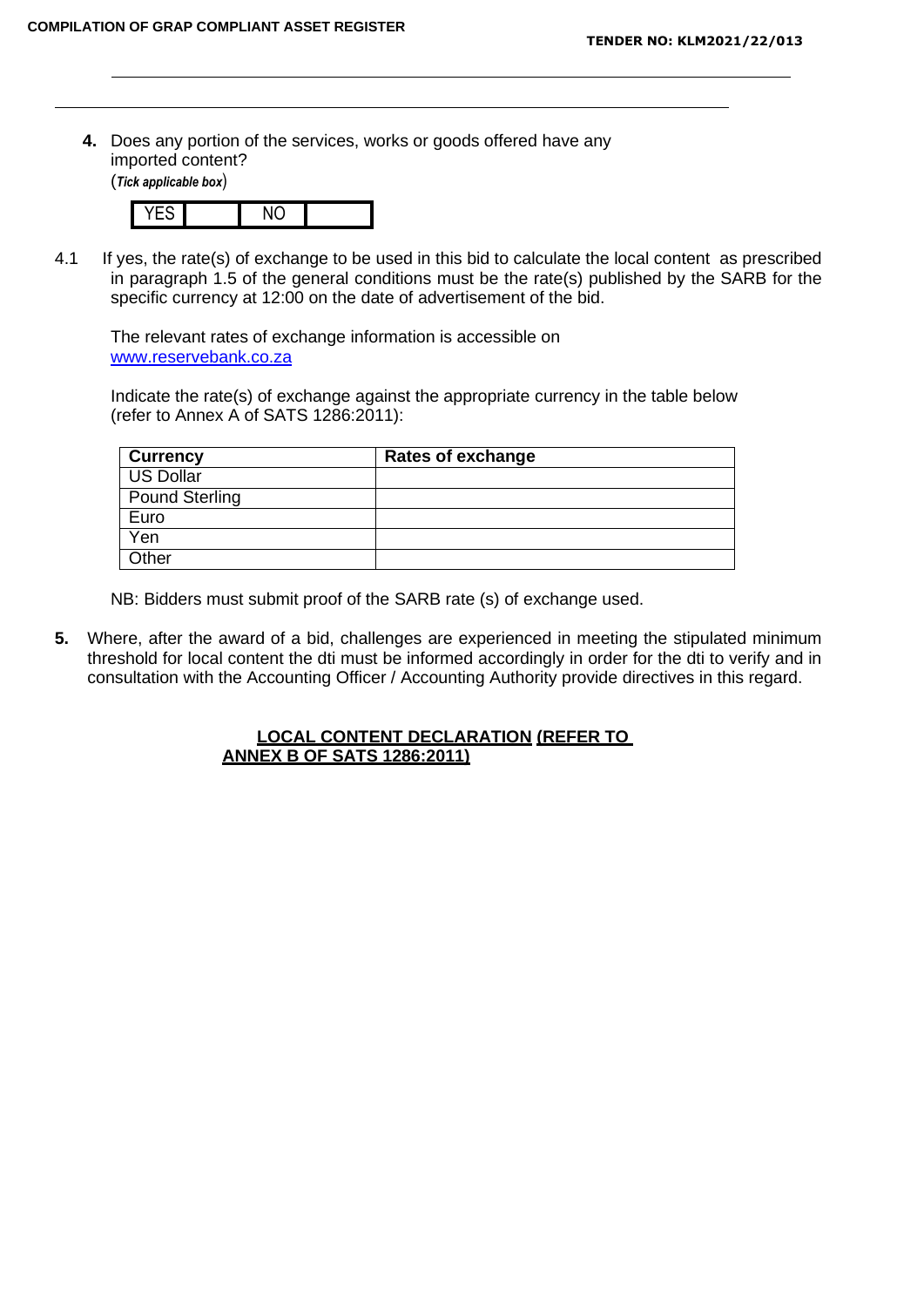**LOCAL CONTENT DECLARATION BY CHIEF FINANCIAL OFFICER OR OTHER LEGALLY RESPONSIBLE PERSON NOMINATED IN WRITING BY THE CHIEF**  OR SENIOR MEMBER/PERSON **RESPONSIBILITY (CLOSE CORPORATION, PARTNERSHIP OR INDIVIDUAL)**

**IN RESPECT OF BID NO.** .................................................................................

**ISSUED BY:** (Procurement Authority / Name of Municipality / Municipal Entity):

.........................................................................................................................

NB

- 1 The obligation to complete, duly sign and submit this declaration cannot be transferred to an external authorized representative, auditor or any other third party acting on behalf of the bidder.
- **2** Guidance on the Calculation of Local Content together with Local Content Declaration Templates (Annex C, D and E) is accessible on [http://www.thedti.gov.za/industrial](http://www.thedti.gov.za/industrial%20development/ip.jsp) development/ip.jsp. Bidders should first complete Declaration D. After completing Declaration D, bidders should complete Declaration E and then consolidate the information on Declaration C. **Declaration C should be submitted with the bid documentation at the closing date and time of the bid**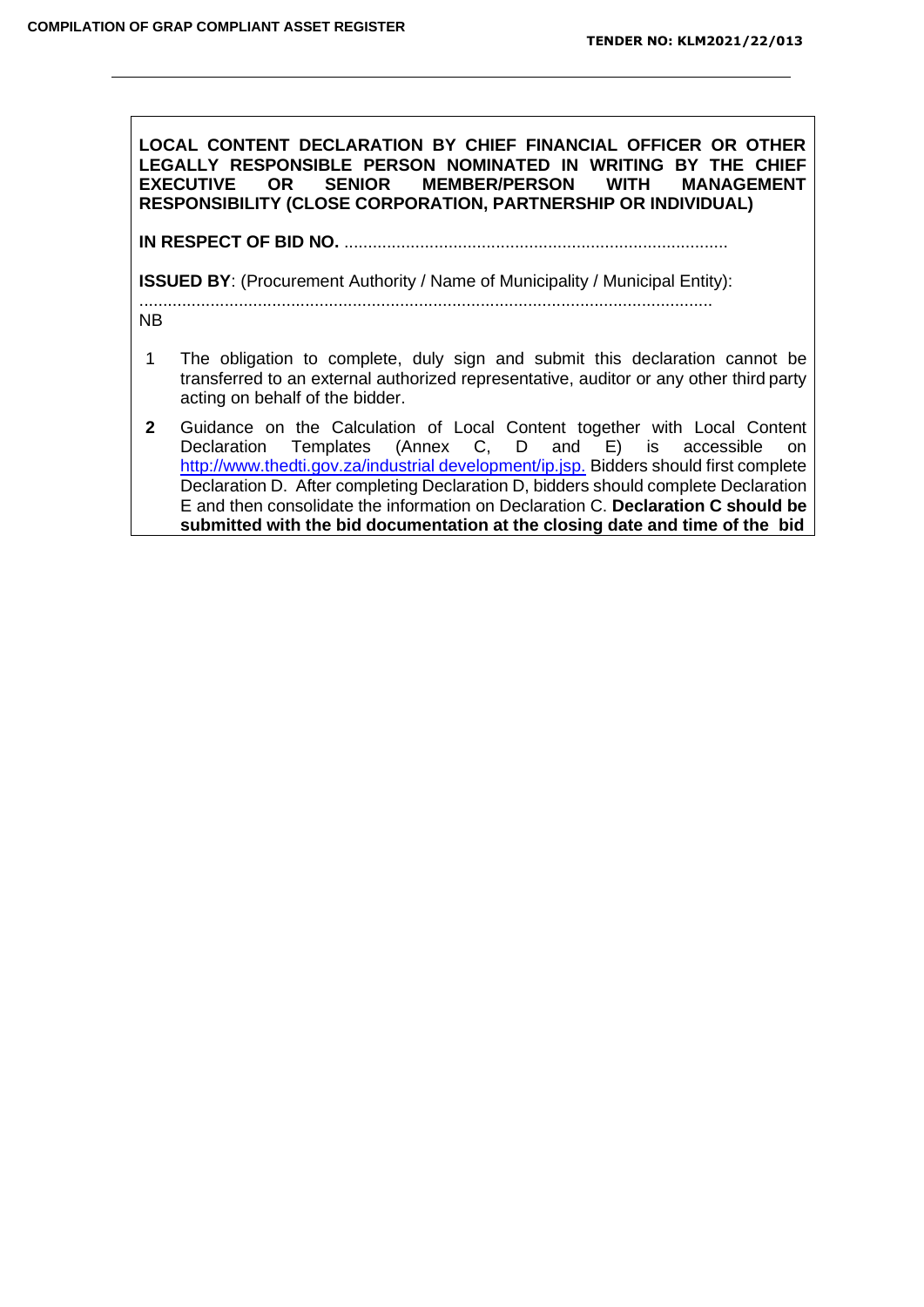**in order to substantiate the declaration made in paragraph (c) below.** Declarations D and E should be kept by the bidders for verification purposes for a period of at least 5 years. The successful bidder is required to continuously update Declarations C, D and E with the actual values for the duration of the contract.

entity), the following:

- (a) The facts contained herein are within my own personal knowledge.
- (b) I have satisfied myself that:
	- (i) the goods/services/works to be delivered in terms of the above-specified bid comply with the minimum local content requirements as specified in the bid, and as measured in terms of SATS 1286:2011;
- (c) The local content percentages (%) indicated below has been calculated using the formula given in clause 3 of SATS 1286:2011, the rates of exchange indicated in paragraph 4.1 above and the information contained in Declaration D and E which has been consolidated in Declaration C;

| Bid price, excluding VAT (y)                                       | R |
|--------------------------------------------------------------------|---|
| Imported content (x), as calculated in terms of SATS 1286:2011     | R |
| Stipulated minimum threshold for local content (paragraph 3 above) |   |
| Local content %, as calculated in terms of SATS 1286:2011          |   |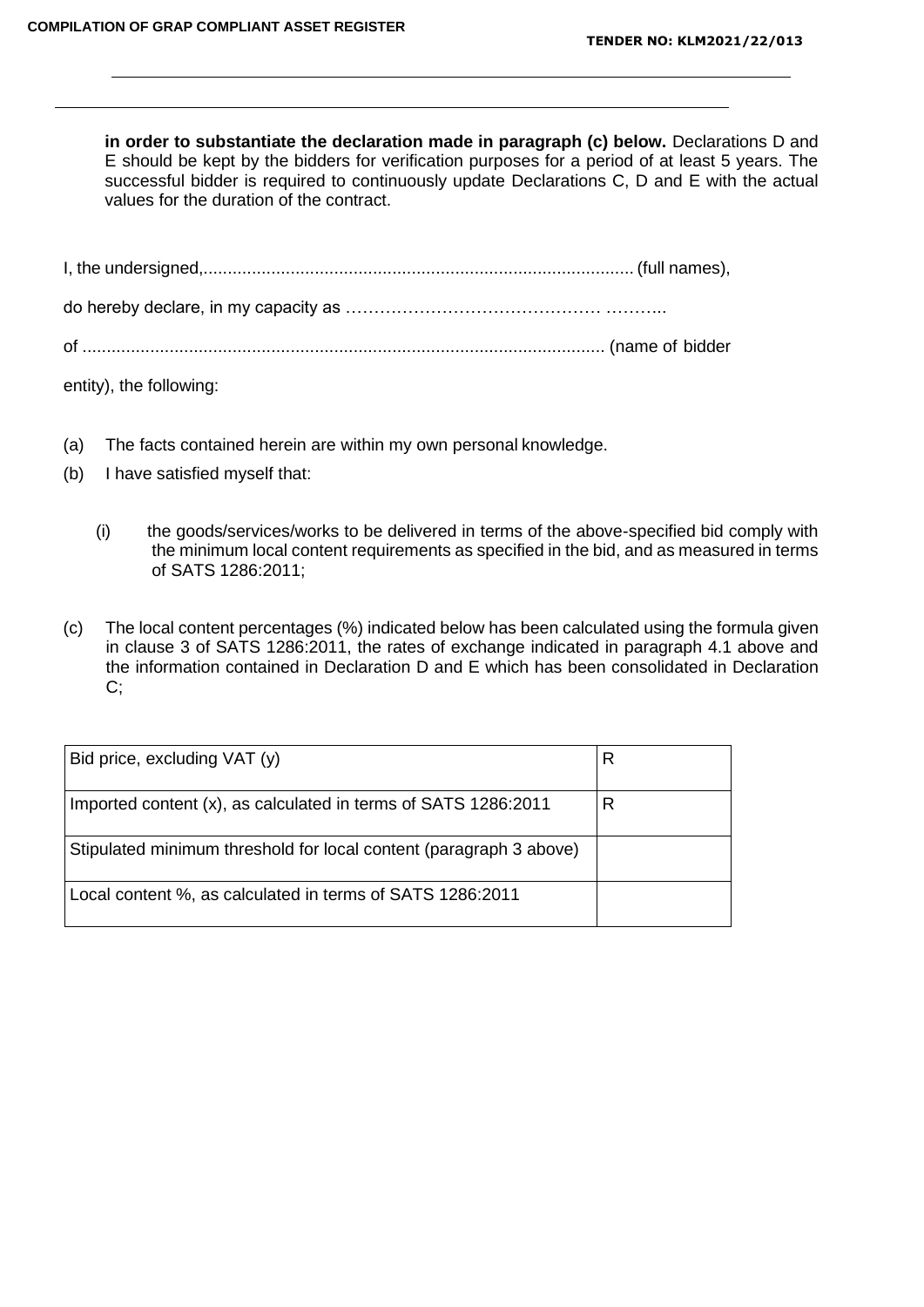**If the bid is for more than one product, the local content percentages for each product contained in Declaration C shall be used instead of the table above. The local content percentages for each product has been calculated using the formula given in clause 3 of SATS 1286:2011, the rates of exchange indicated in paragraph**

**4.1 above and the information contained in Declaration D and E.**

(d) I accept that the Procurement Authority / Municipality /Municipal Entity has the right to request that the local content be verified in terms of the requirements of SATS 1286:2011.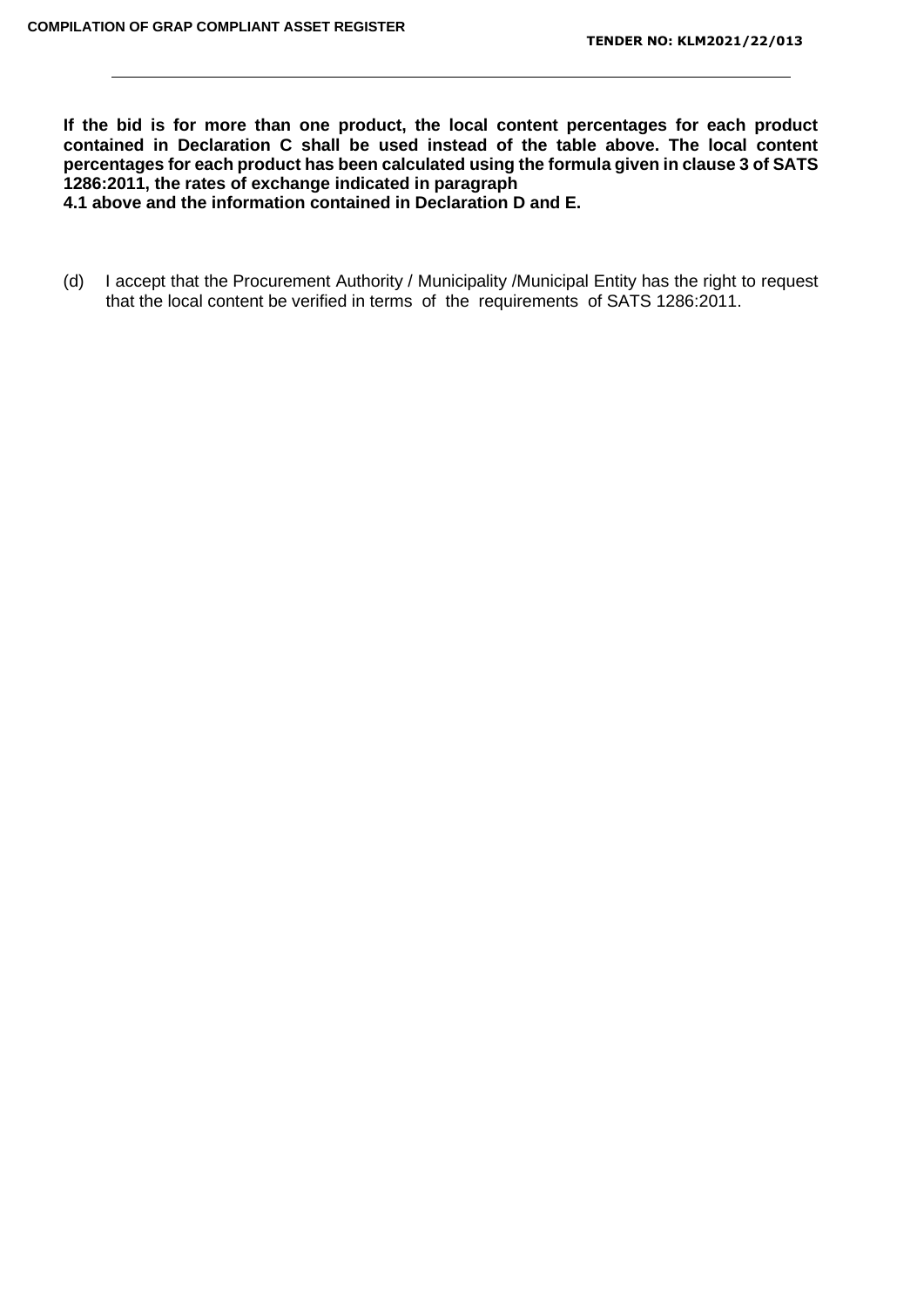$\overline{\phantom{0}}$ 

| (e) I understand that the awarding of the bid is dependent on the accuracy of the<br>information furnished in this application. I also understand that the submission of<br>incorrect data, or data that are not verifiable as described in SATS 1286:2011, may<br>result in the Procurement Authority / Municipal / Municipal Entity imposing any or all<br>of the remedies as provided for in Regulation 13 of the Preferential Procurement<br>Regulations, 2011 promulgated under the Preferential Policy Framework Act<br>(PPPFA), 2000 (Act No. 5 of 2000). |                                                                                                                                                                                                                                |
|------------------------------------------------------------------------------------------------------------------------------------------------------------------------------------------------------------------------------------------------------------------------------------------------------------------------------------------------------------------------------------------------------------------------------------------------------------------------------------------------------------------------------------------------------------------|--------------------------------------------------------------------------------------------------------------------------------------------------------------------------------------------------------------------------------|
| <b>SIGNATURE:</b><br><u> Andrew Maria (1989)</u>                                                                                                                                                                                                                                                                                                                                                                                                                                                                                                                 | DATE: _________                                                                                                                                                                                                                |
| WITNESS No. 1                                                                                                                                                                                                                                                                                                                                                                                                                                                                                                                                                    | DATE: the contract of the contract of the contract of the contract of the contract of the contract of the contract of the contract of the contract of the contract of the contract of the contract of the contract of the cont |
| WITNESS No. 2                                                                                                                                                                                                                                                                                                                                                                                                                                                                                                                                                    | DATE:                                                                                                                                                                                                                          |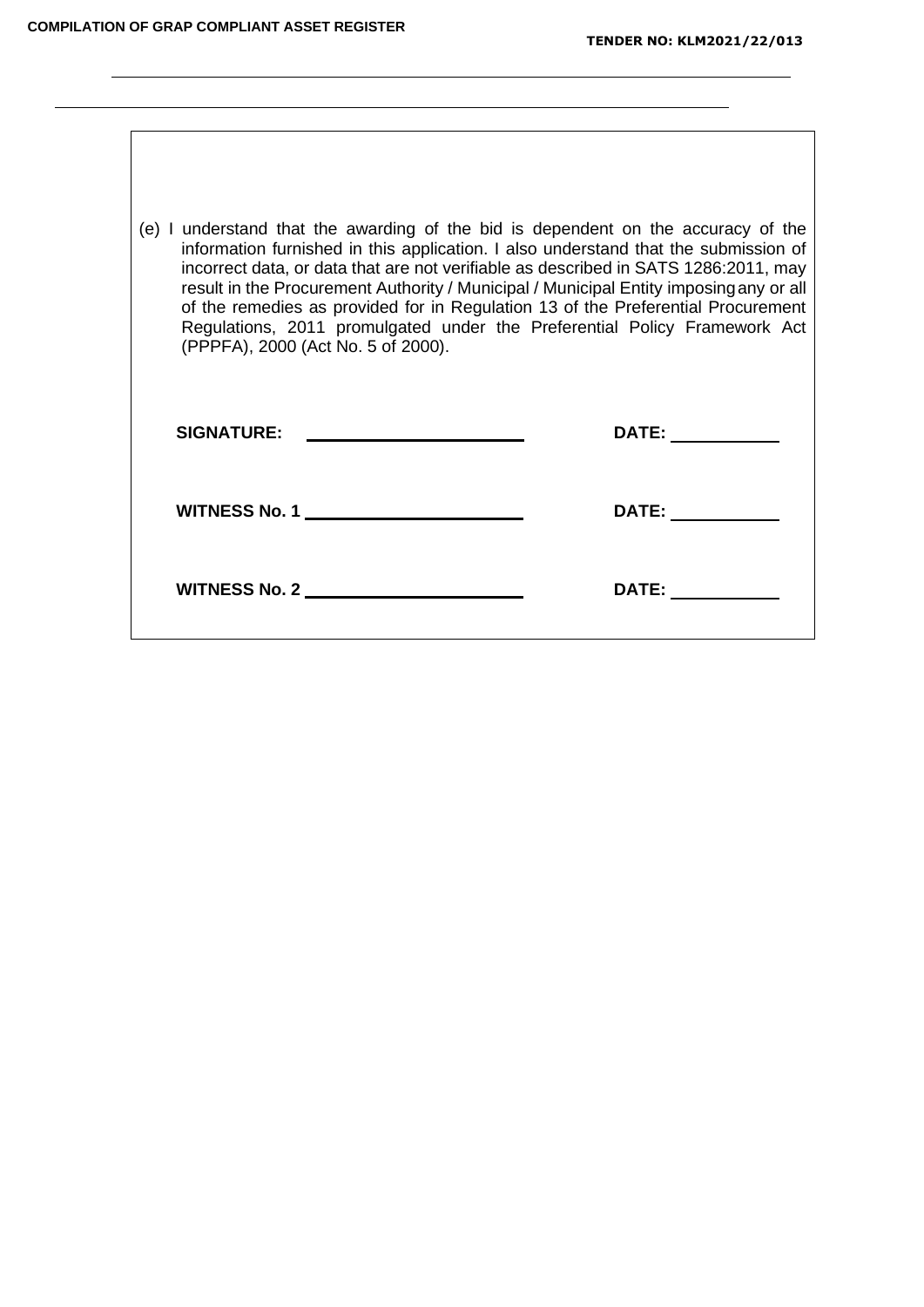### **MBD 8**

# **DECLARATION OF BIDDER'S PAST SUPPLY CHAIN MANAGEMENT PRACTICES**

- 1 This Municipal Bidding Document must form part of all bids invited.
- 2 It serves as a declaration to be used by municipalities and municipal entities in ensuring that when goods and services are being procured,all reasonable steps are taken to combat the abuse of the supply chain management system.
- 3 The bid of any bidder may be rejected if that bidder, or any of its directors have:
	- a. abused the municipality's / municipal entity's supply chain management system or committed any improper conduct in relation to such system;
	- b. been convicted for fraud or corruption during the past five years;
	- c. willfully neglected, reneged on or failed to comply with any government, municipal or other public sector contract during the past five years; or
	- d. been listed in the Register for Tender Defaulters in terms of section 29 of the Prevention and Combating of Corrupt Activities Act (No 12 of 2004).

## **4 In order to give effect to the above, the following questionnaire must be completed and submitted with the bid.**

| ltem  | <b>Question</b>                                                                                                                                                                                                                               | Yes | No             |
|-------|-----------------------------------------------------------------------------------------------------------------------------------------------------------------------------------------------------------------------------------------------|-----|----------------|
| 4.1   | Is the bidder or any of its directors listed on the National Treasury's Database of Restricted Suppliers<br>as companies or persons prohibited from doing business with the public sector?                                                    | Yes | N <sub>o</sub> |
|       | (Companies or persons who are listed on this Database were informed in writing<br>of this restriction by the Accounting Officer/Authority of the institution that imposed<br>the restriction after the audi alteram partem rule was applied). |     |                |
|       | The Database of Restricted Suppliers now resides on the National<br>Treasury's website(www.treasury.gov.za) and can be accessed by clicking on<br>its link at the bottom of the home page.                                                    |     |                |
| 4.1.1 | If so, furnish particulars:                                                                                                                                                                                                                   |     |                |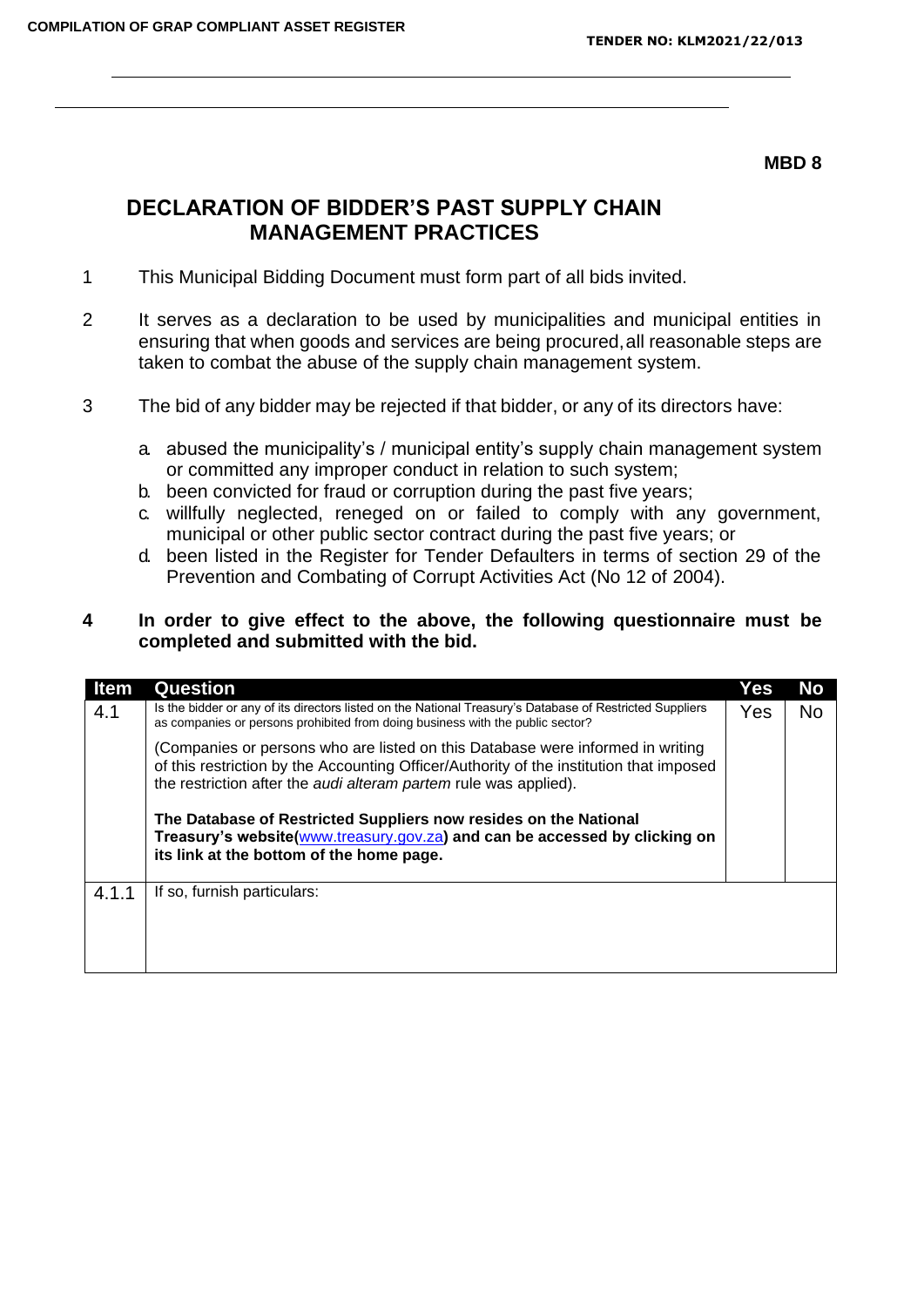| 4.2 | Is the bidder or any of its directors listed on the Register for Tender Defaulters in<br>terms of section 29 of the Prevention and Combating of Corrupt Activities Act (No<br>12 of 2004)?<br>The Register for Tender Defaulters can be accessed on the National<br>Treasury's website (www.treasury.gov.za) by clicking on its link at the bottom | Yes |  |
|-----|----------------------------------------------------------------------------------------------------------------------------------------------------------------------------------------------------------------------------------------------------------------------------------------------------------------------------------------------------|-----|--|
|     | of the home page.                                                                                                                                                                                                                                                                                                                                  |     |  |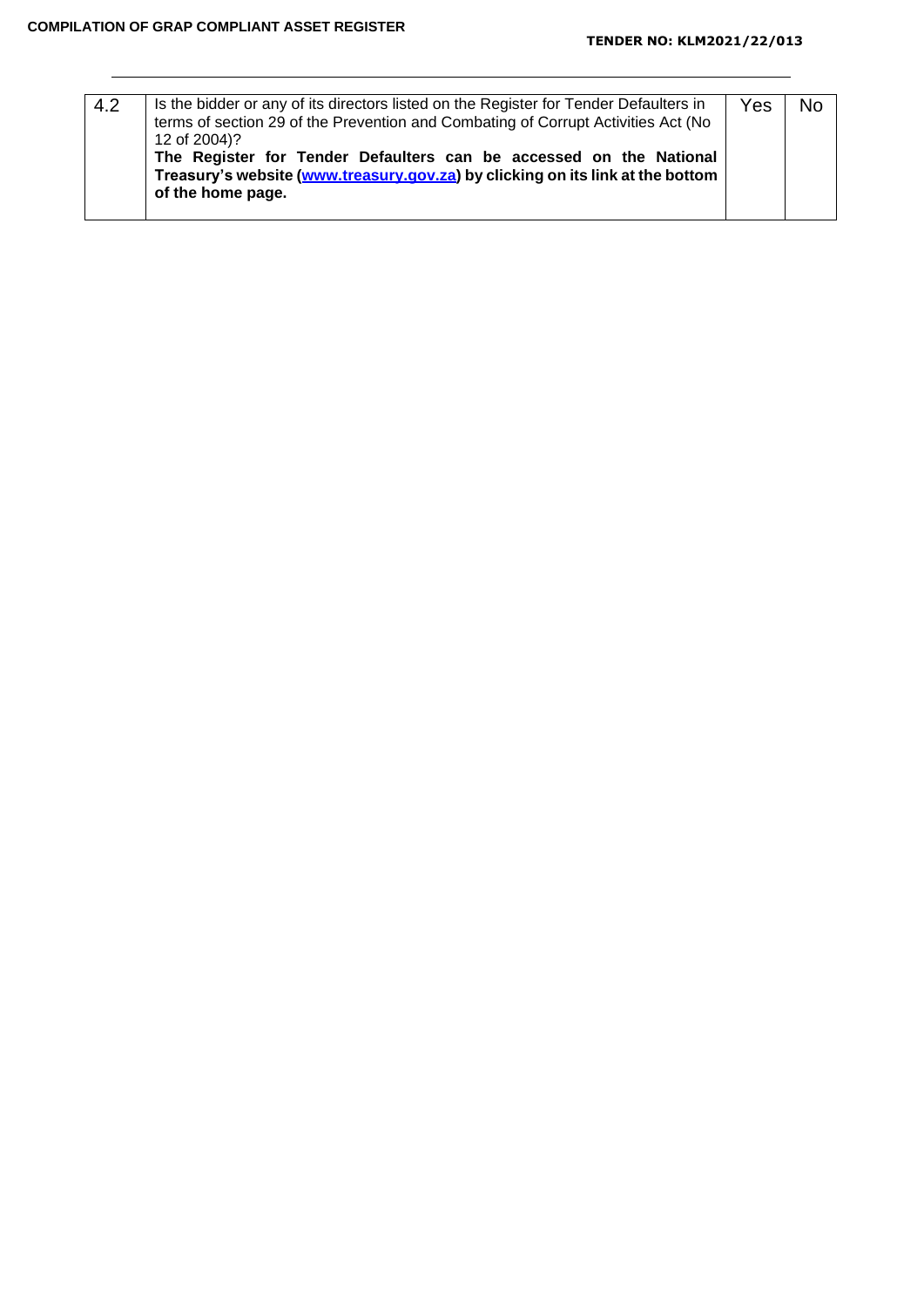| 4.2.1       | If so, furnish particulars:                                                           |     |                |
|-------------|---------------------------------------------------------------------------------------|-----|----------------|
|             |                                                                                       |     |                |
|             |                                                                                       |     |                |
|             |                                                                                       |     |                |
|             |                                                                                       |     |                |
| 4.3         | Was the bidder or any of its directors convicted by a court of law (including a court | Yes | N <sub>o</sub> |
|             | of law outside the Republic of South Africa) for fraud or corruption during the past  |     |                |
|             | five years?                                                                           |     |                |
|             |                                                                                       |     |                |
| 4.3.1       | If so, furnish particulars:                                                           |     |                |
|             |                                                                                       |     |                |
|             |                                                                                       |     |                |
|             |                                                                                       |     |                |
|             |                                                                                       |     |                |
| <b>Item</b> | <b>Question</b>                                                                       | Yes | <b>No</b>      |
| 4.4         | Does the bidder or any of its directors owe any municipal rates and taxes or          | Yes | <b>No</b>      |
|             | municipal charges to the municipality / municipal entity, or to any other             |     |                |
|             | municipality / municipal entity, that is in arrears for more than three months?       |     |                |
|             |                                                                                       |     |                |
| 4.4.1       | If so, furnish particulars:                                                           |     |                |
|             |                                                                                       |     |                |
|             |                                                                                       |     |                |
|             |                                                                                       |     |                |
|             |                                                                                       |     |                |
| 4.5         | Was any contract between the bidder and the municipality / municipal entity or        | Yes | <b>No</b>      |
|             | any other organ of state terminated during the past five years on account of failure  |     |                |
|             | to perform on or comply with the contract?                                            |     |                |
|             |                                                                                       |     |                |
| 4.7.1       | If so, furnish particulars:                                                           |     |                |
|             |                                                                                       |     |                |
|             |                                                                                       |     |                |
|             |                                                                                       |     |                |
|             |                                                                                       |     |                |

## **CERTIFICATION**

**I, THE UNDERSIGNED (FULL NAME) ..................................................................CERTIFY THAT THE INFORMATION FURNISHED ON THISDECLARATION FORM TRUE AND CORRECT.**

**I ACCEPT THAT, IN ADDITION TO CANCELLATION OF A CONTRACT, ACTION MAY BE TAKEN AGAINST ME SHOULD THIS DECLARATION PROVE TO BE FALSE.**

**………………………………………... …………………………..**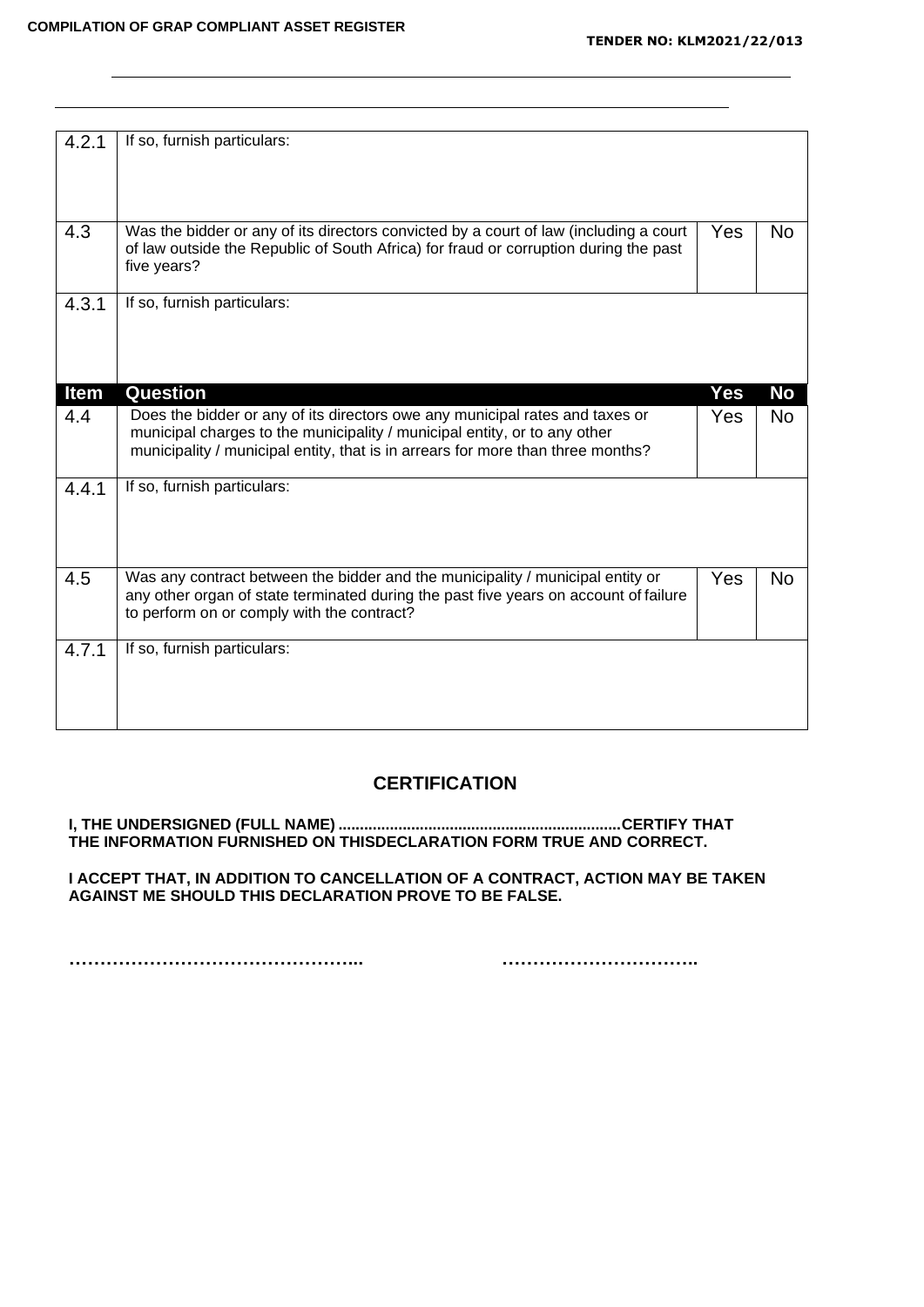# **Signature Date**

**………………………………………. …………………………..** 

**Position Name of Bidder**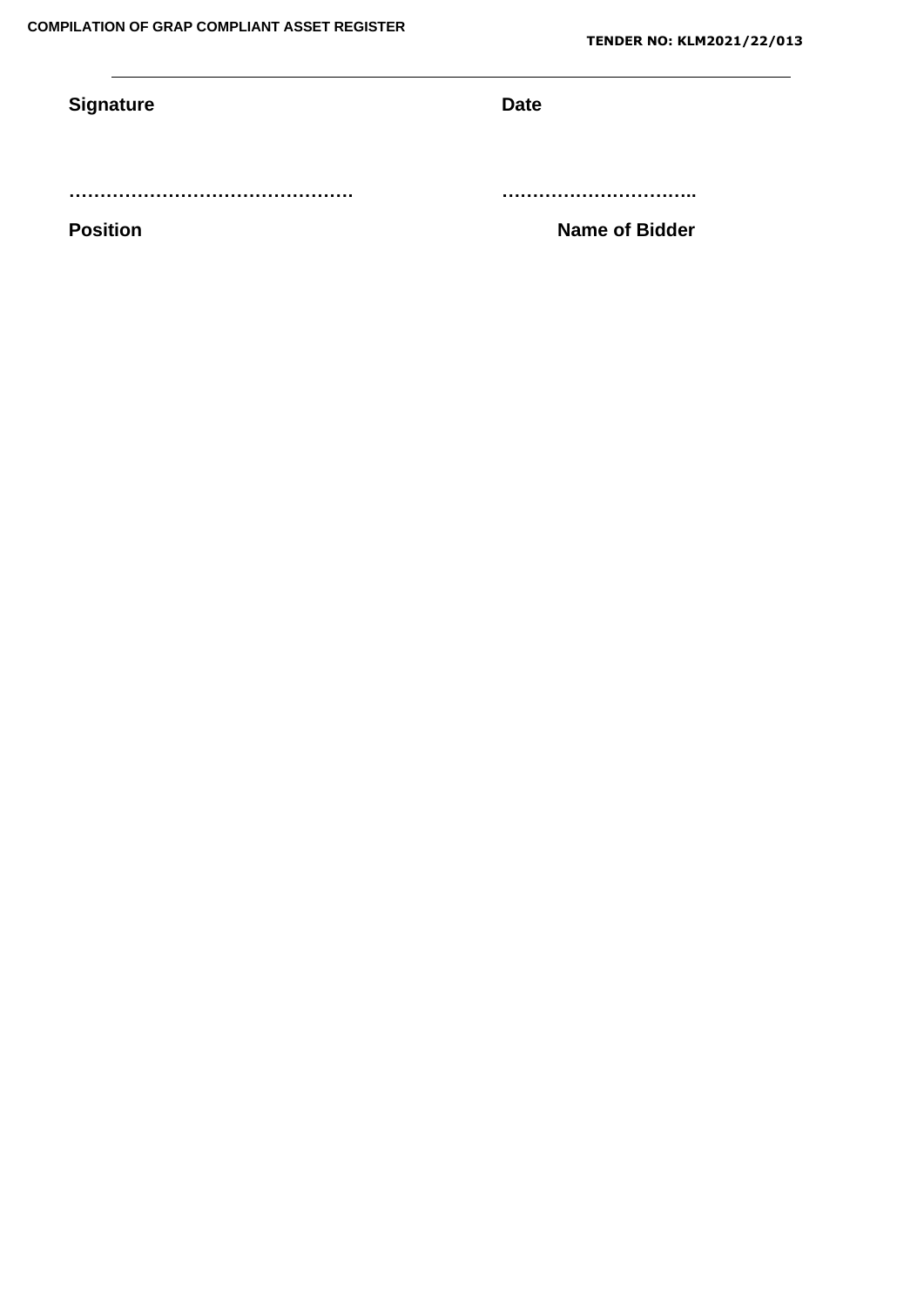#### **MBD 9**

## **CERTIFICATE OF INDEPENDENT BID DETERMINATION**

- 1 This Municipal Bidding Document (MBD) must form part of all bids<sup>1</sup> invited.
- 2 Section 4 (1) (b) (iii) of the Competition Act No. 89 of 1998, as amended, prohibits an agreement between, or concerted practice by, firms, or a decision by an association of firms, if it is between parties in a horizontal relationship and if it involves collusive bidding (or bid rigging).² Collusive bidding is a *pe se* prohibition meaning that it cannot be justified under any grounds.
- 3 Municipal Supply Regulation 38 (1) prescribes that a supply chain management policy must provide measures for the combating of abuse of the supply chain management system, and must enable the accounting officer, among others, to:
	- a. take all reasonable steps to prevent such abuse;
	- b. reject the bid of any bidder if that bidder or any of its directors has abused the supply chain management system of the municipality or municipal entity or has committed any improper conduct in relation to such system; and
	- c. cancel a contract awarded to a person if the person committed any corrupt or fraudulent act during the bidding process or the execution of the contract.
	- 4 This MBD serves as a certificate of declaration that would be used by institutions to ensure that, when bids are considered, reasonable steps are taken to prevent any form of bid-rigging.
	- 5 In order to give effect to the above, the attached Certificate of Bid Determination (MBD 9) must be completed and submitted with the bid:

## **CERTIFICATE OF INDEPENDENT BID DETERMINATION**

I, the undersigned, in submitting the accompanying bid: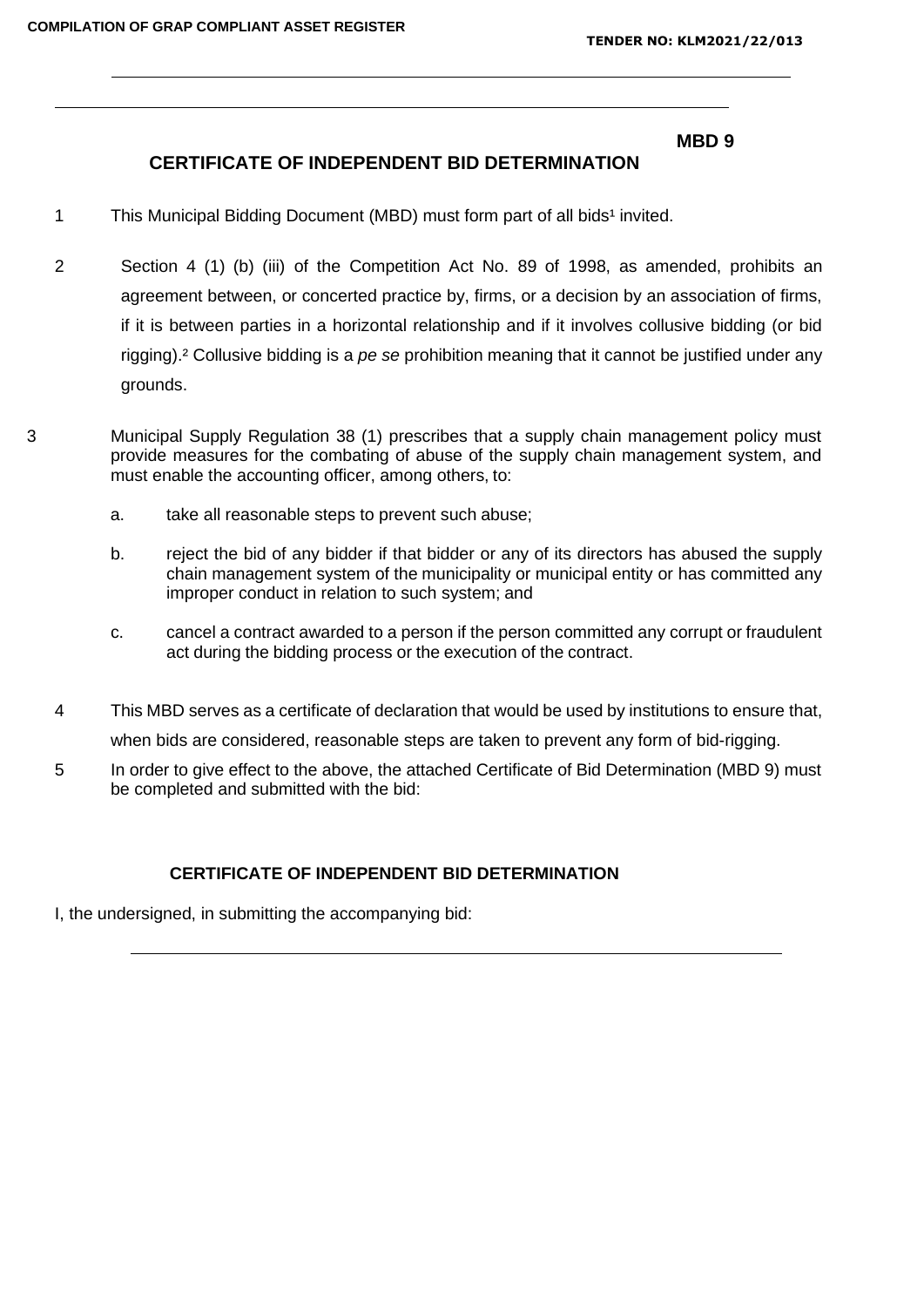(Bid Number and Description)

in response to the invitation for the bid made by:

(Name of Municipality / Municipal Entity)

do hereby make the following statements that I certify to be true and complete in every respect: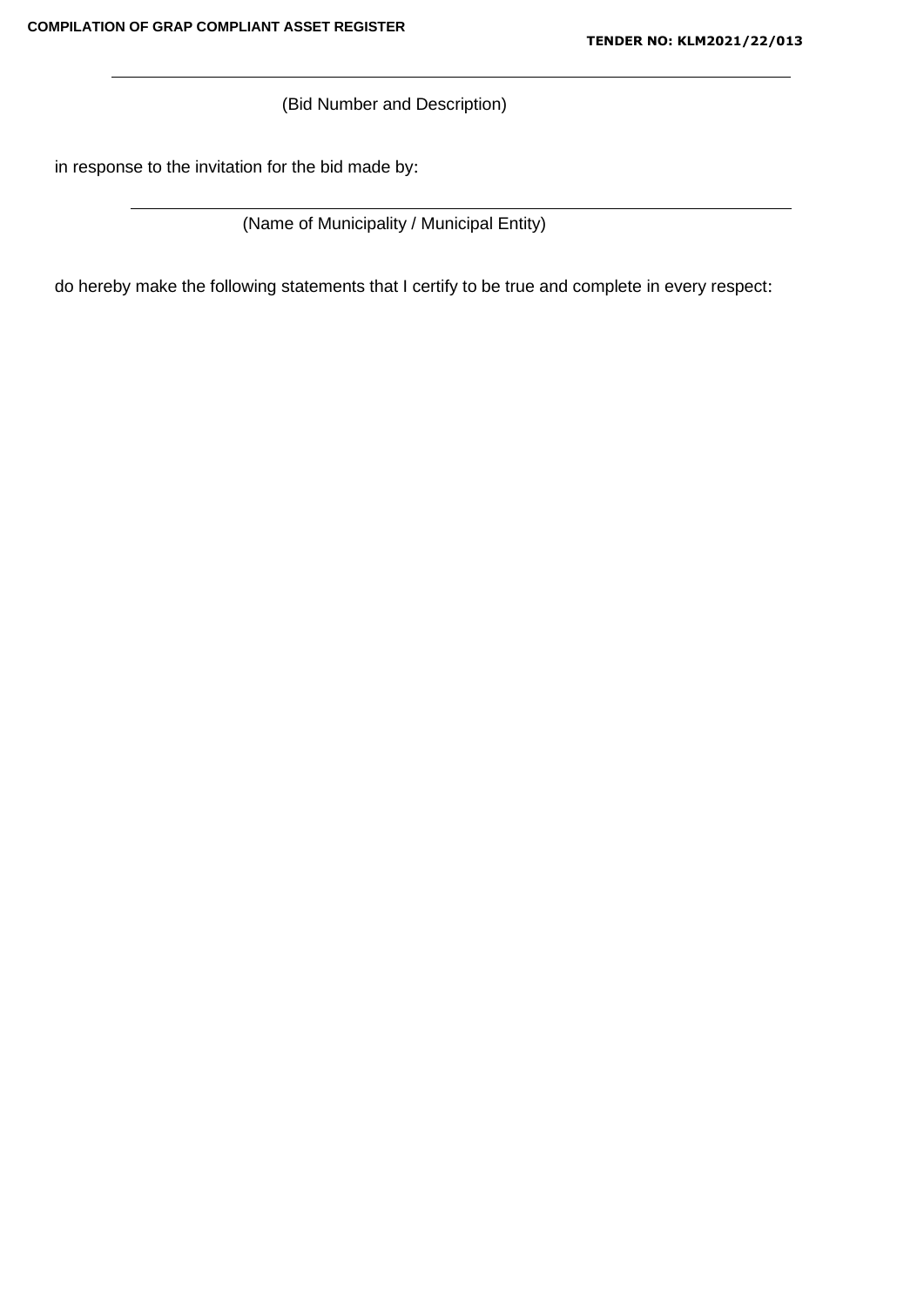I certify, on behalf

of: that: that: the set of the set of the set of the set of the set of the set of the set of the set of the set of the set of the set of the set of the set of the set of the set of the set of the set of the set of the set

(Name of Bidder)

- 1. I have read and I understand the contents of this Certificate;
- 2. I understand that the accompanying bid will be disqualified if this Certificate is found not to be true and complete in every respect;
- 3. I am authorized by the bidder to sign this Certificate, and to submit the accompanying bid, on behalf of the bidder;
- 4. Each person whose signature appears on the accompanying bid has been authorized by the bidder to determine the terms of, and to sign, the bid, on behalf of the bidder;
- 5. For the purposes of this Certificate and the accompanying bid, I understand that the word "competitor" shall include any individual or organization, other than the bidder, whether or not affiliated with the bidder, who:
	-
	- (a) has been requested to submit a bid in response to this bidinvitation;<br>(b) could potentially submit a bid in response to this bid invitation, based could potentially submit a bid in response to this bid invitation, based on their

qualifications, abilities or experience; and

- (c) provides the same goods and services as the bidder and/or is in the same line of business as the bidder
- 6. The bidder has arrived at the accompanying bid independently from, and without consultation, communication, agreement or arrangement with any competitor. However communication between partners in a joint venture or consortium<sup>3</sup> will not be construed as collusive bidding.
- 7. In particular, without limiting the generality of paragraphs 6 above, there has been

no consultation, communication, agreement or arrangement with any competitor regarding:

- (a) prices;
- (b) geographical area where product or service will be rendered (market allocation)
- (c) methods, factors or formulas used to calculate prices;
- (d) the intention or decision to submit or not to submit, a bid;
- (e) the submission of a bid which does not meet the specifications and conditions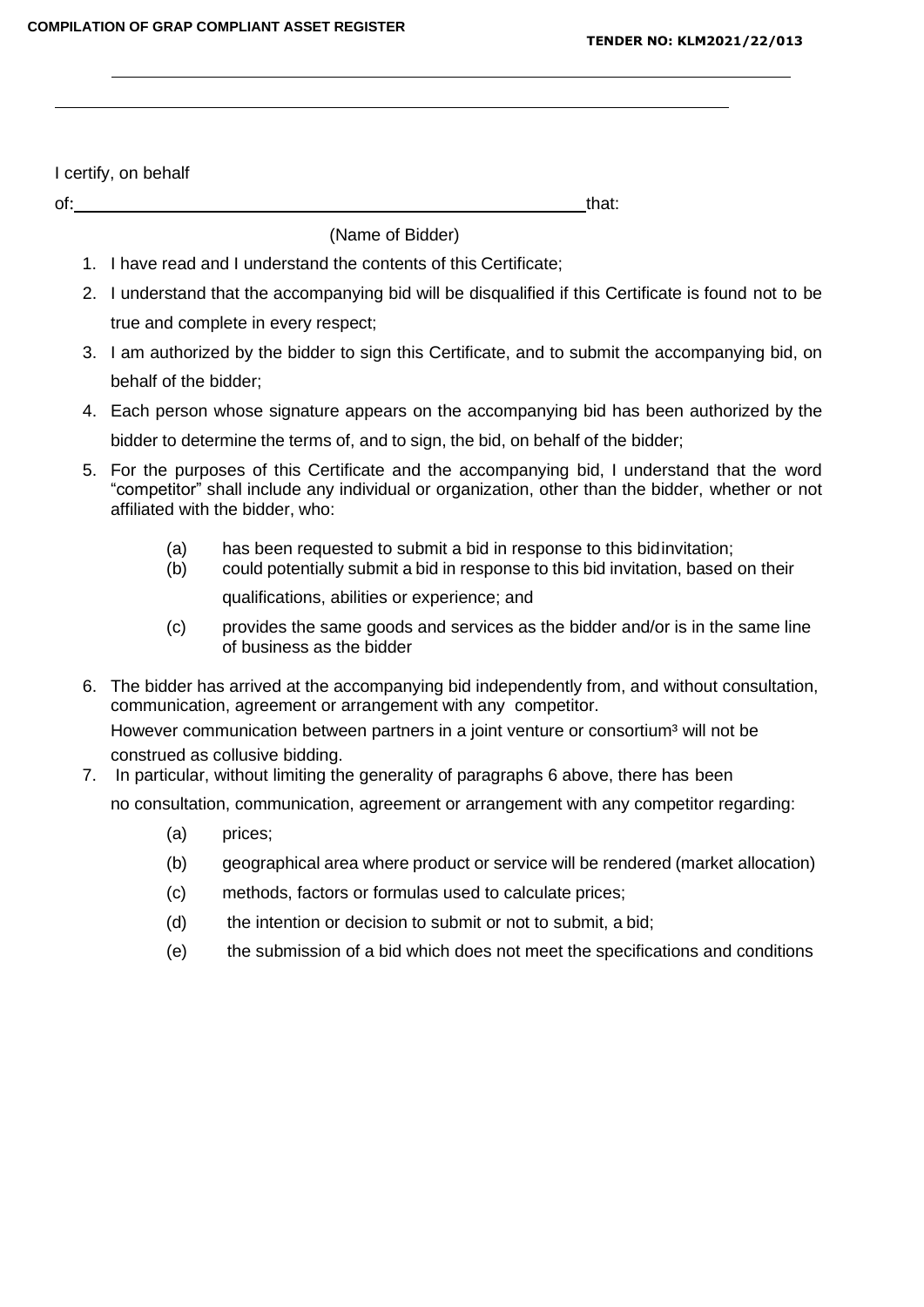of the bid; or

- (f) bidding with the intention not to win the bid.
- 8. In addition, there have been no consultations, communications, agreements or arrangements with any competitor regarding the quality, quantity, specifications and conditions or delivery particulars of the products or services to which this bid invitation relates.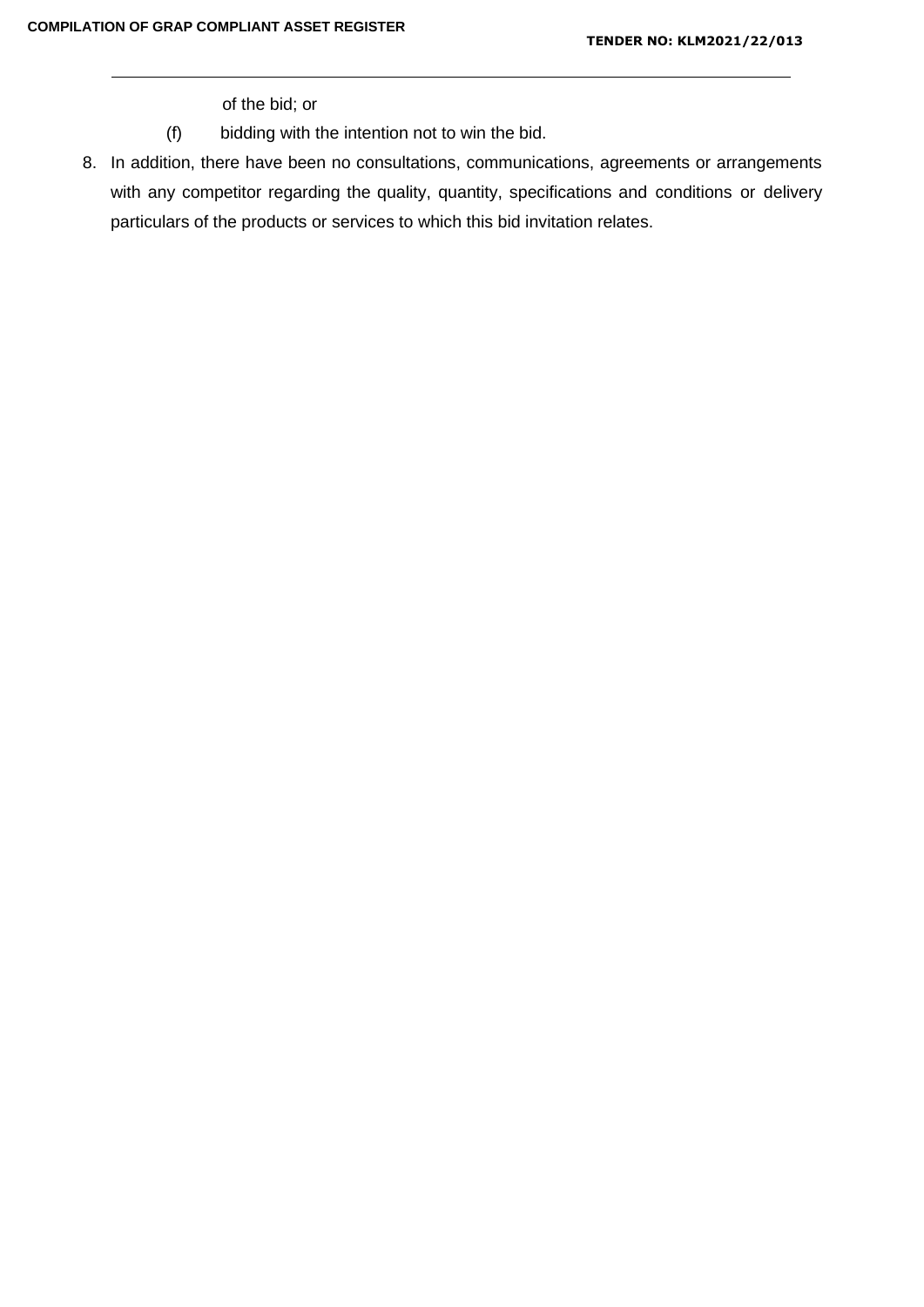- 9. The terms of the accompanying bid have not been, and will not be, disclosed by the bidder, directly or indirectly, to any competitor, prior to the date and time of the official bid opening or of the awarding of the contract.
- 10. I am aware that, in addition and without prejudice to any other remedy provided to combat any restrictive practices related to bids and contracts, bids that are suspicious will be reported to the Competition Commission for investigation and possible imposition of administrative penalties in terms of section 59 of the Competition Act No 89 of 1998 and or may be reported to the National Prosecuting Authority (NPA) for criminal investigation and or may be restricted from conducting business with the public sector for a period not exceeding ten (10) years in terms of the Prevention and Combating of Corrupt Activities Act No 12 of 2004 or any other applicable legislation.

| Signature | Date           |
|-----------|----------------|
|           |                |
|           |                |
|           |                |
| Position  | Name of Bidder |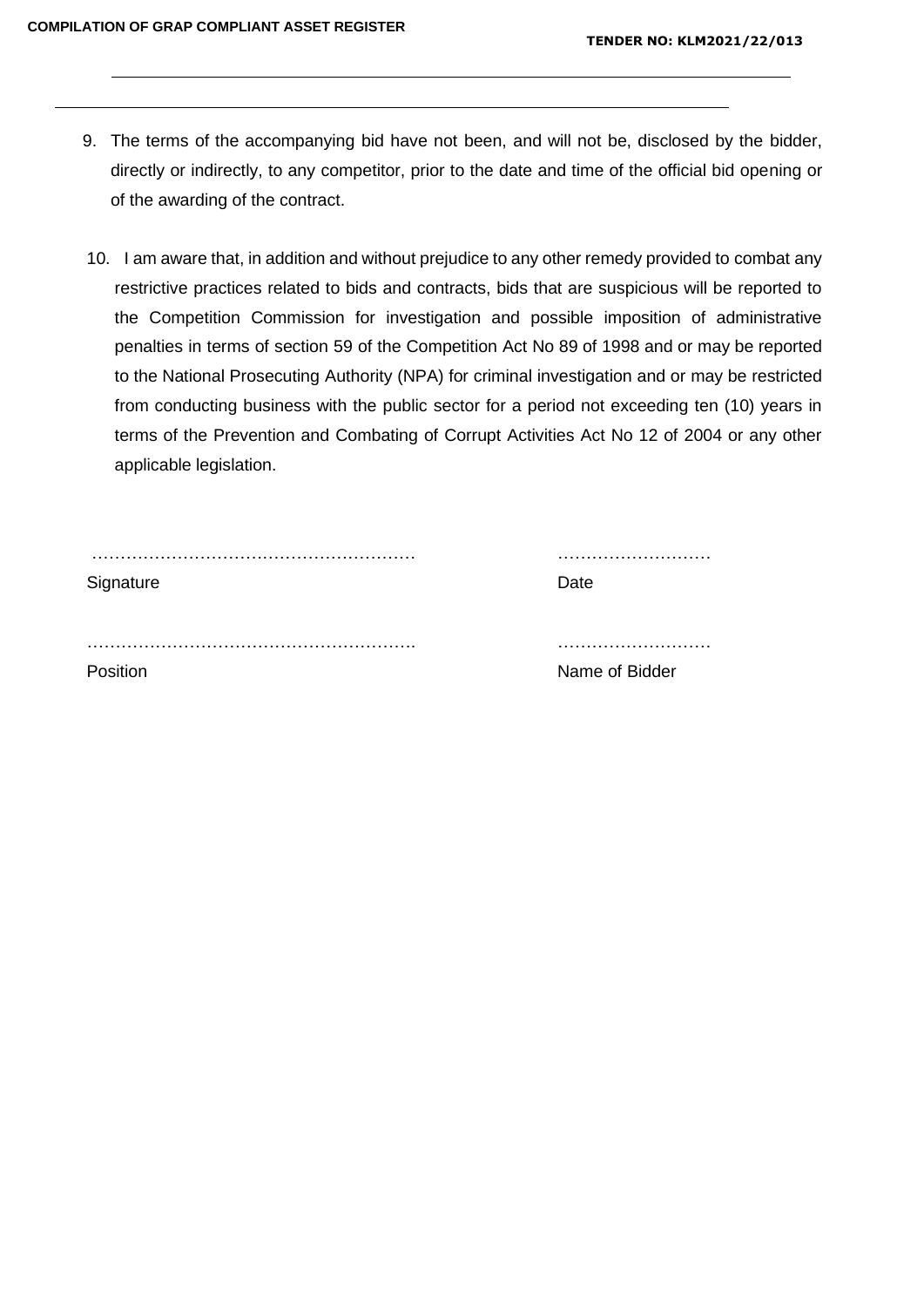# **FORM OF OFFER AND ACCEPTANCE**

The Employer, identified in the acceptance signature block, has solicited offers to enter into a Contract:

The Bidder, identified in the offer signature block, has examined the documents listed in the tender data and addenda thereto as listed in the returnable schedules, and by submitting this offer has accepted the conditions of tender.

By the representative of the Bidder, deemed to be duly authorized, signing this part of this form of offer and acceptance, the Bidder offers to perform all of the obligations and liabilities of the Service Provider under the Contract including compliance with all its terms and conditions according to their true intent and meaning for an amount to be determined in accordance with the conditions of Contract identified in the Contract Data.

………………………………………………………………………………………………………

# **THE OFFERED TOTAL OF THE PRICES INCLUSIVE OF VALUE ADDED TAX IS**

………………………………………………….Rand (in words); R (in

figures)

This offer may be accepted by the Employer by signing the acceptance part of this form of offer and acceptance and returning one copy of this document to the Bidder before the end of the period of validity stated in the tender data, whereupon the Bidder becomes the party named as the Service Provider in the conditions of Contract identified in the Contract Data.

| domiciliumcitandi of organization) |
|------------------------------------|

**Name and Signature of Witness**:……………………………………………………………..

D**ate**:……………………………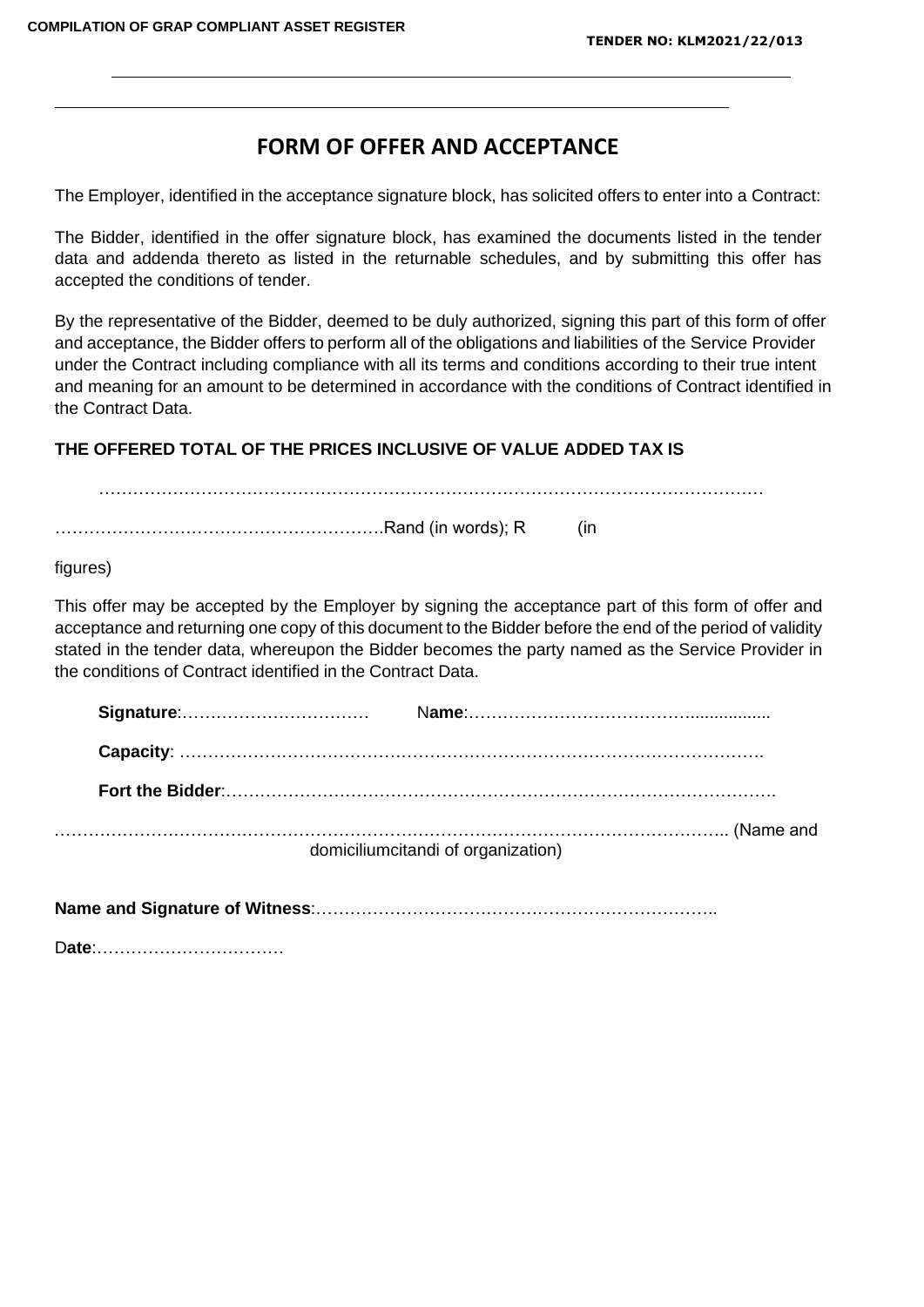# **ACCEPTANCE**

By signing this part of this form of offer and acceptance, the Employer identified below accepts the Bidder's offer. In consideration thereof, the Employer shall pay the Service Provider the amount due in accordance with the conditions of Contract identified in the Contract Data. Acceptance of the Bidder's offer shall form an agreement between the Employer and the Bidder upon the terms and conditions contained in this agreement and in the Contract that is the subject of this agreement.

Deviations from and amendments to the documents listed in the tender data and any addenda thereto as listed in the tender schedules as well as any changes to the terms of the offer agreed by the Bidder and the Employer during this process of offer and acceptance, are contained in the schedule of addenda attached to and forming part of this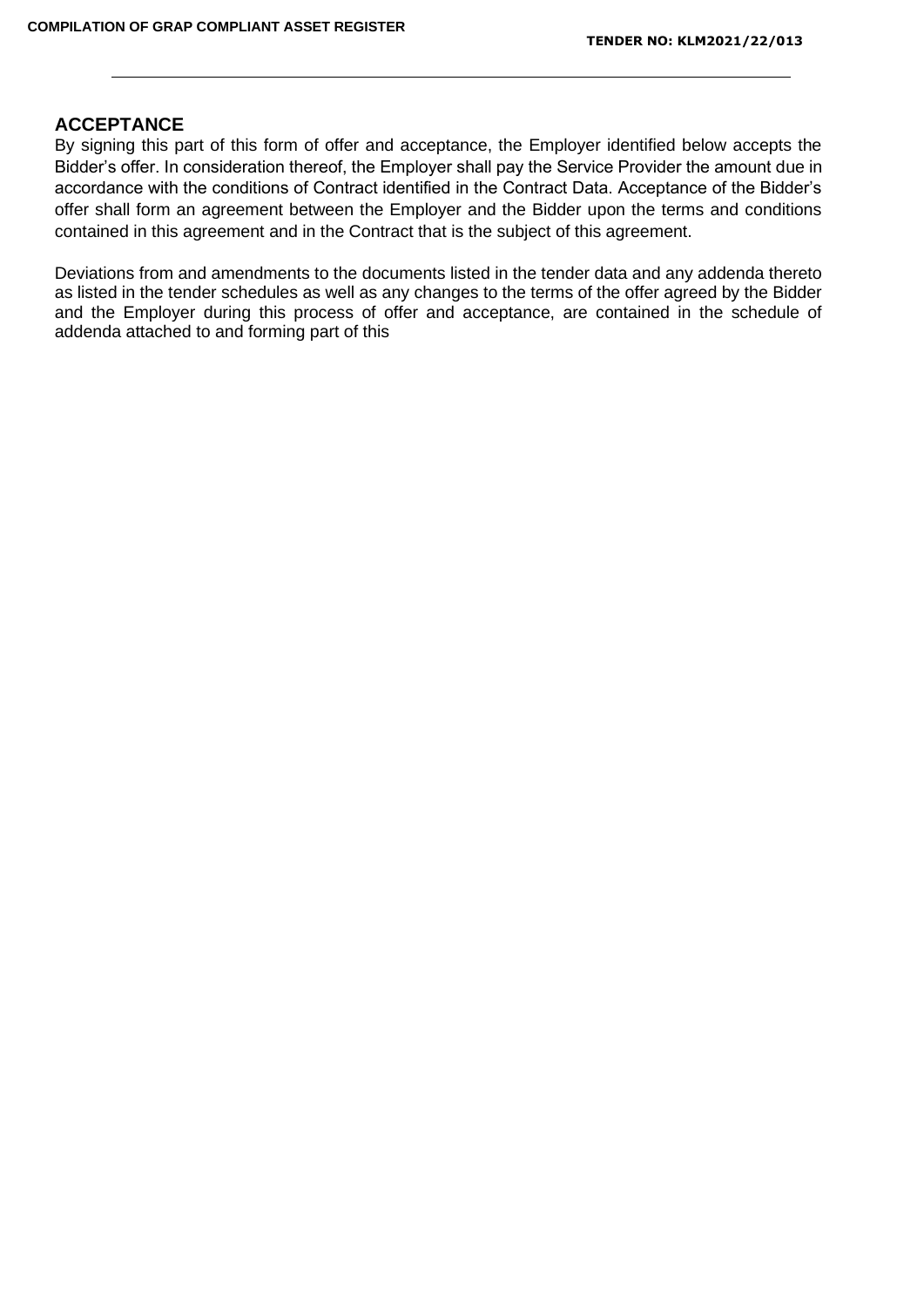agreement. No amendments to or deviations from said documents are valid unless contained in this schedule, which must be signed by the authorized representative(s) of both parties.

The Bidder shall within two weeks after receiving a completed copy of this agreement, including the schedule of addenda (if any), contact the Employer's agent (whose details are given in the Contract Data) to arrange the delivery of any bonds, guarantees, proof of insurance and any other documentation to be provided in terms of the conditions of Contract identified in the Contract Data. Failure to fulfil any of these obligations in accordance with those terms shall constitute a repudiation of this agreement.

Notwithstanding anything contained herein, this agreement comes into effect on the date when the Bidder receives one fully completed, signed copy of this document, including the schedule of addenda (if any). Unless the Bidder (now Service Provider) within five working days of the date of such receipt notifies the Employer in writing of any reason why he cannot accept the contents of this agreement, this agreement shall constitute a binding Contract between the parties.

**Signature(s)**:……………………… **Name(s)**………………………………………………….

### **Capacity**: **ACTING MUNICIPAL MANAGER.**

# **FOR KGATELOPELE LOCAL MUNICIPALITY, P.O. BOX 43, DANIELSKUILS 8405, BARBER STREET 222 , DANIELSKUIL**

(Name and domiciliumcitandi of organization)

Name and Signature of Witness: …………………………………………………………………

Date: …………………………….

**OFFICIAL STAMP:**

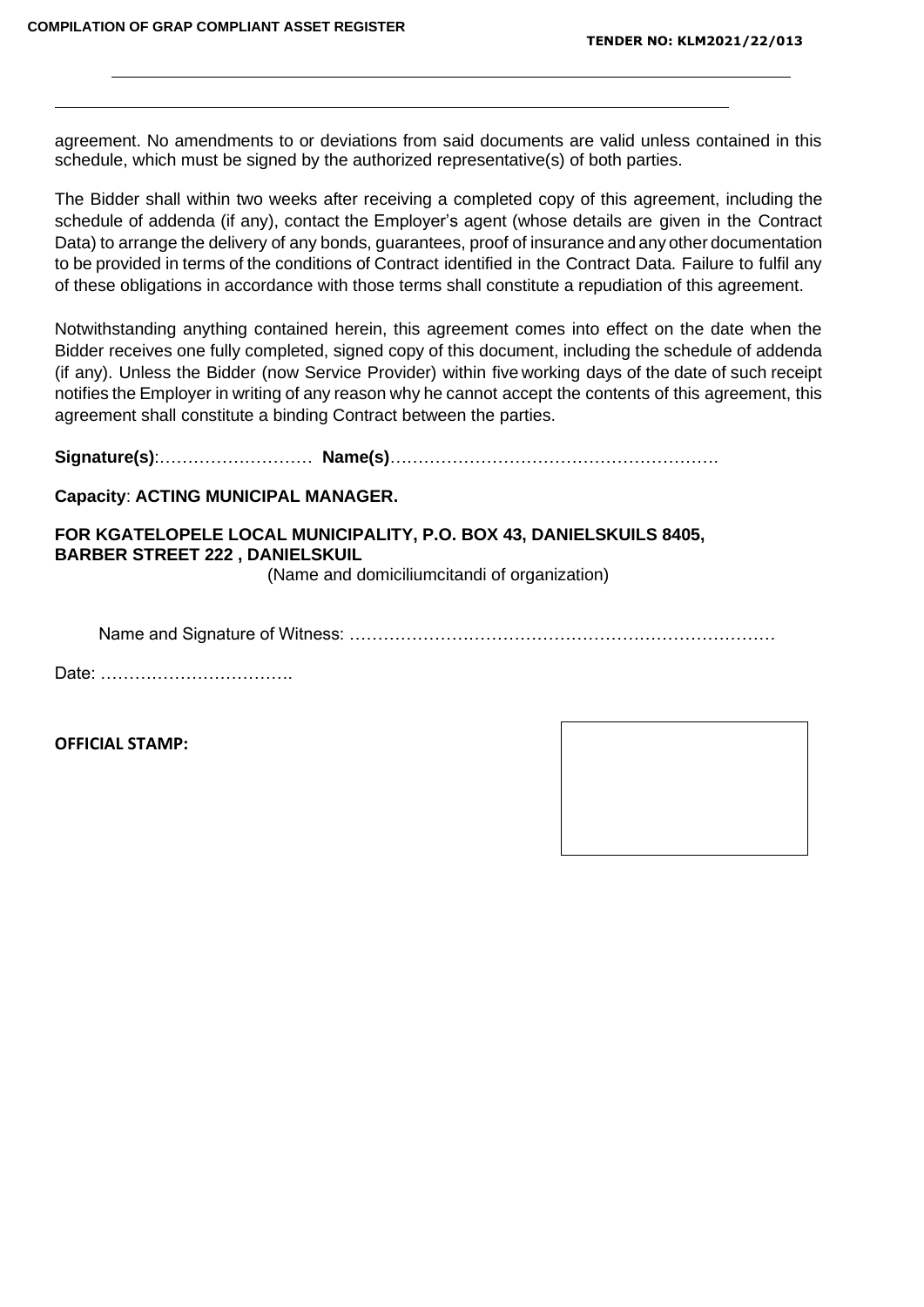# **GOVERNMENT PROCUREMENT: GENERAL CONDITIONS OF CONTRACT THE NATIONAL TREASURY: Republic of South Africa**

# **General Conditions of Contract**

# **1. Definitions**

1. The following terms shall be interpreted as indicated:

1.1 "Closing time" means the date and hour specified in the bidding documents for the receipt of bids.

1.2 "Contract" means the written agreement entered into between the purchaser and the supplier, as recorded in the contract form signed by the parties, including all attachments and appendices thereto and all documents incorporated by referencetherein.

1.3 "Contract price" means the price payable to the supplier under the contract for the full and proper performance of his contractual obligations.

1.4 "Corrupt practice" means the offering, giving, receiving, or soliciting of any thing of value to influence the action of a public official in the procurement process or in contract execution.

1.5 "Countervailing duties" are imposed in cases where an enterprise abroad is subsidized by its government and encouraged to marketits products internationally.

1.6 "Country of origin" means the place where the goods were mined, grown or produced or from which the services are supplied.Goods are produced when, through manufacturing, processing or substantial and major assembly of components, a commercially recognized new product results that is substantially different in basic characteristics or in purpose or utility from its components.

1.7 "Day" means calendar day.

1.8"Delivery" means delivery in compliance of the conditions of the contract or order.

1.9 "Delivery ex stock" means immediate delivery directly from stock actually on hand.

1.10 "Delivery into consignees store or to his site" means delivered and unloaded in the specified store or depot or on the specified site in compliance with the conditions of the contract or order, the supplier bearing all risks and charges involved until the goods are so delivered and a valid receipt is obtained.

1.11 "Dumping" occurs when a private enterprise abroad market its goods on own initiative in the RSA at lower prices than that of the country of origin and which have the potential to harm the local industries in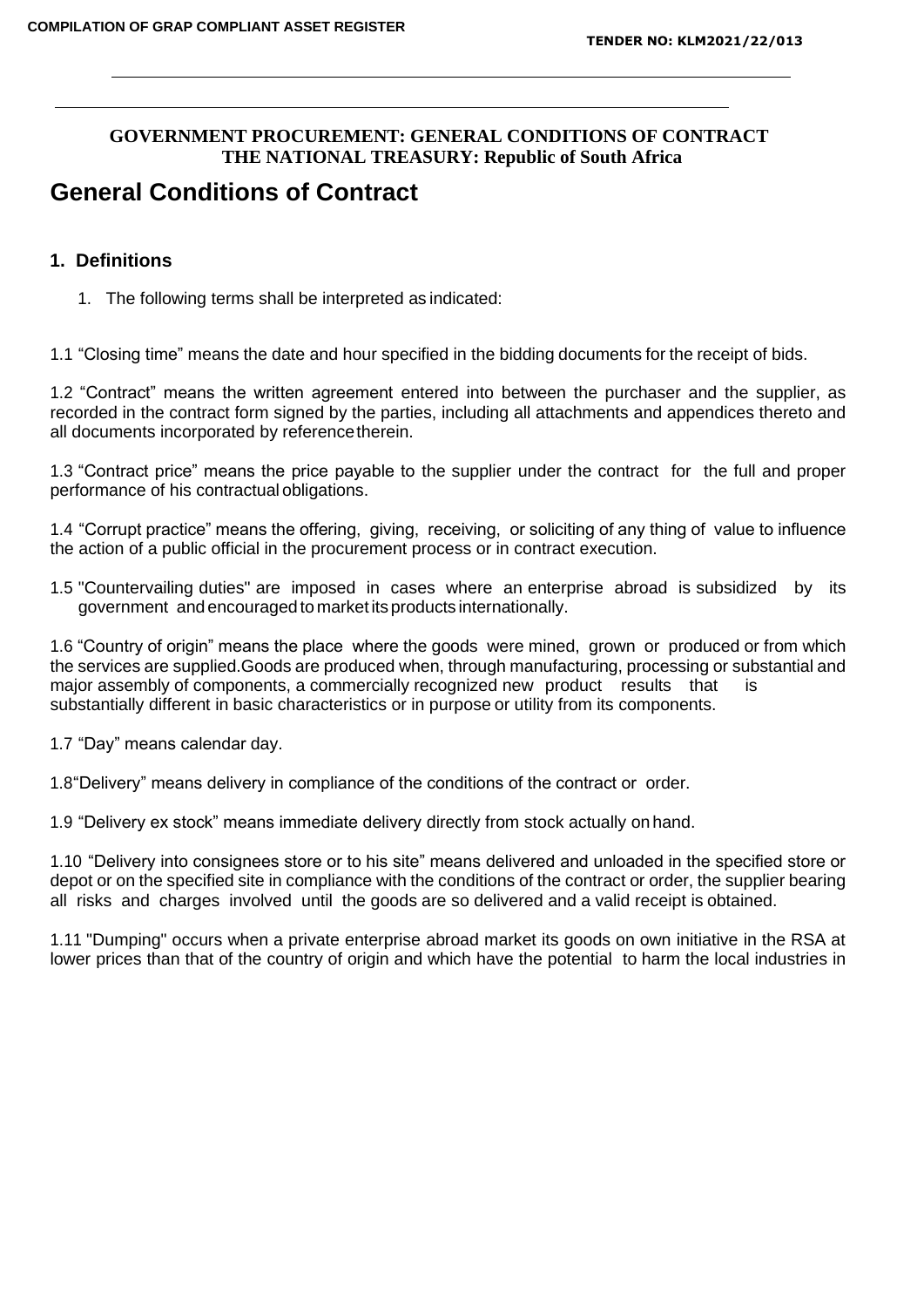the RSA.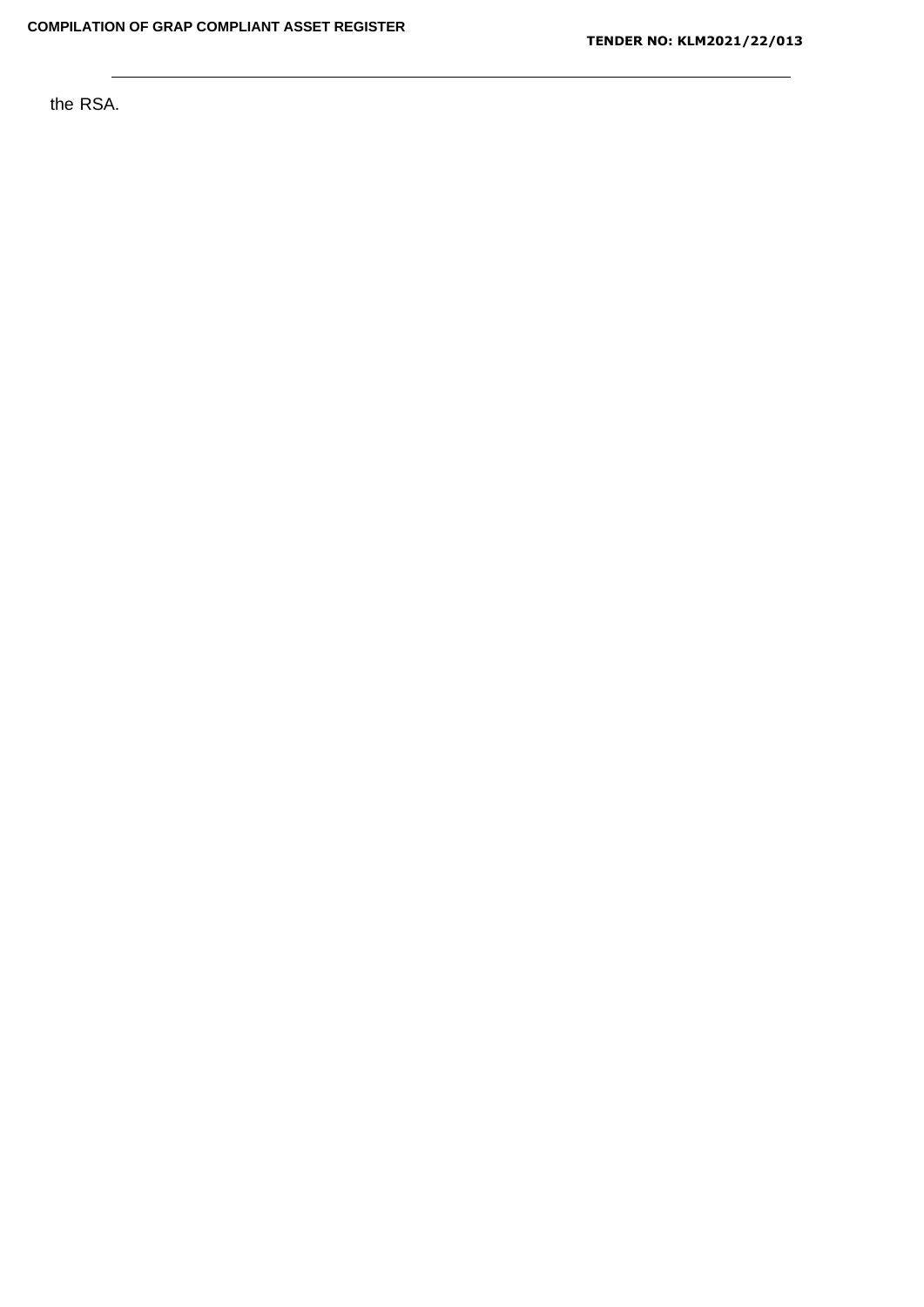#### **GOVERNMENT PROCUREMENT: GENERAL CONDITIONS OF CONTRACT THE NATIONAL TREASURY: Republic of South Africa**

1.12 "Force majeure" means an event beyond the control of the supplier and not involving the supplier's fault or negligence and not foreseeable. Such events may include, but is not restricted to, acts of the purchaser in its sovereign capacity, wars or revolutions, fires, floods, epidemics, quarantine restrictions and freight embargoes.

1.13 "Fraudulent practice" means a misrepresentation of facts in order to influence a procurement process or the execution of a contract to the detriment of any bidder, and includes collusive practice among bidders (prior to or after bid submission) designed to establish bid prices at artificial non-competitive levels and to deprive the bidder of the benefits of free and open competition.

1.14 "GCC" means the General Conditions of Contract.

1.15 "Goods" means all of the equipment, machinery, and/or other materials that the supplier is required to supply to the purchaser under the contract.

1.16 "Imported content" means that portion of the bidding price represented by the cost of components, parts or materials which have been or are still to be imported (whether by the supplier or his subcontractors) and which costs are inclusive of the costs abroad, plus freight and other direct importation costs such as landing costs, dock dues, import duty, sales duty or other similar tax or duty at the South African place of entry as well as transportation and handling charges to the factory in the Republic where the goods covered by the bid will be manufactured.

1.17 "Local content" means that portion of the bidding price, which is not included in the imported content provided that local manufacture does take place.

1.18 "Manufacture" means the production of products in a factory using labour, materials, components and machinery and

includes other related value-adding activities.

1.19 "Order" means an official written order issued for the supply of goods or works or the rendering of a service.

1.20 "Project site," where applicable, means the place indicated in bidding documents.

1.21 "Purchaser" means the organization purchasing the goods.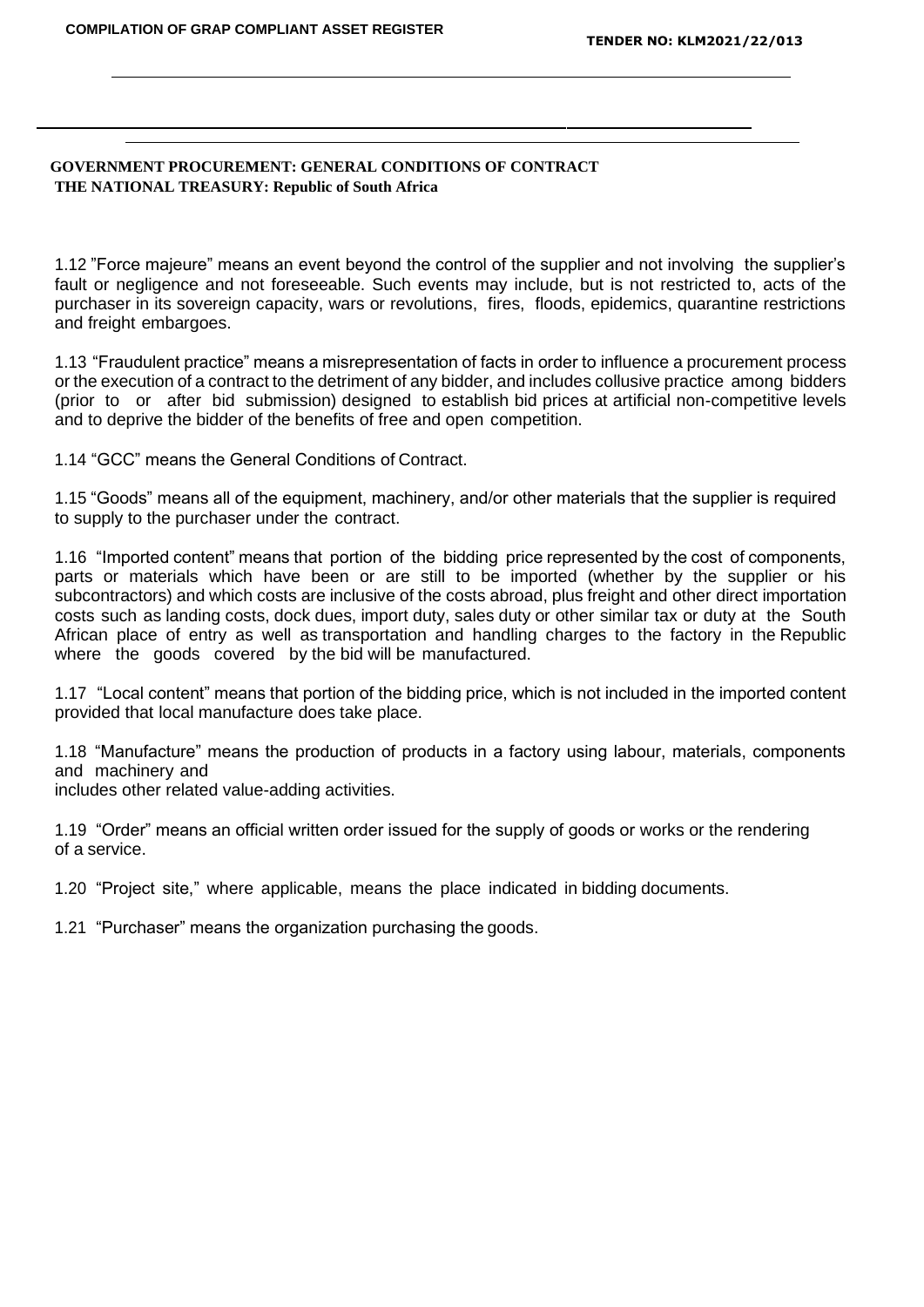- 1.22 "Republic" means the Republic of South Africa.
- 1.23 "SCC" means the Special Conditions of Contract.
- 1.24 "Services" means those functional services ancillary to the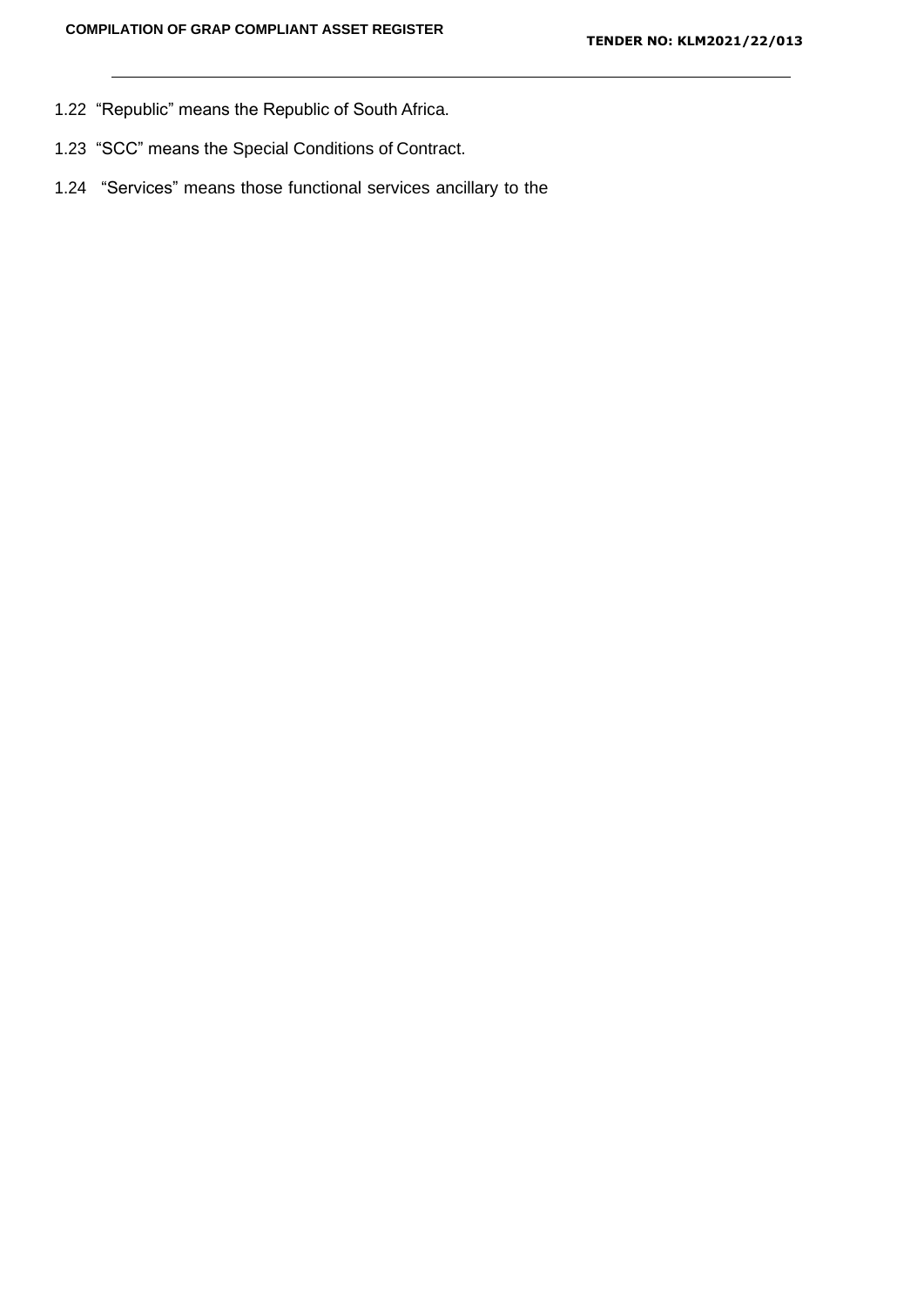#### **GOVERNMENT PROCUREMENT: GENERAL CONDITIONS OF CONTRACT THE NATIONAL TREASURY: Republic of South Africa**

supply of the goods, such as transportation and any other incidental services, such as installation, commissioning, provision of technical assistance, training, catering, gardening, security, maintenance and other such obligations of the supplier covered under the contract.

1.25 "Supplier" means the successful bidder who is awarded the contract to maintain and administer the required and specified service(s) to the State.

1.26 "Tort" means in breach of contract.

1.27 "Turnkey" means a procurement process where one service provider assumes total responsibility for all aspects of the project and delivers the full end product / service required by the contract.

1.28 "Written" or "in writing" means hand-written in ink or any form of electronic or mechanical writing.

# **2. Application**

2.1 These general conditions are applicable to all bids, contracts and orders including bids for functional and professional services (excluding professional services related to thebuilding and construction industry), sales, hiring, letting and the granting or acquiring of rights, but excluding immovable property, unless otherwise indicated in the bidding documents.

2.2 Where applicable, special conditions of contract are also laid down to cover specific goods, services or works.

2.3 Where such special conditions of contract are in conflict with these general conditions, the special conditions shall apply.

### **3. General**

3.1 Unless otherwise indicated in the bidding documents, the purchaser shall not be liable for any expense incurred in the preparation and submission of a bid. Where applicable a non- refundable fee for documents may be charged.

3.2 Invitations to bid are usually published in locally distributed news media and on the municipality/municipal entity website.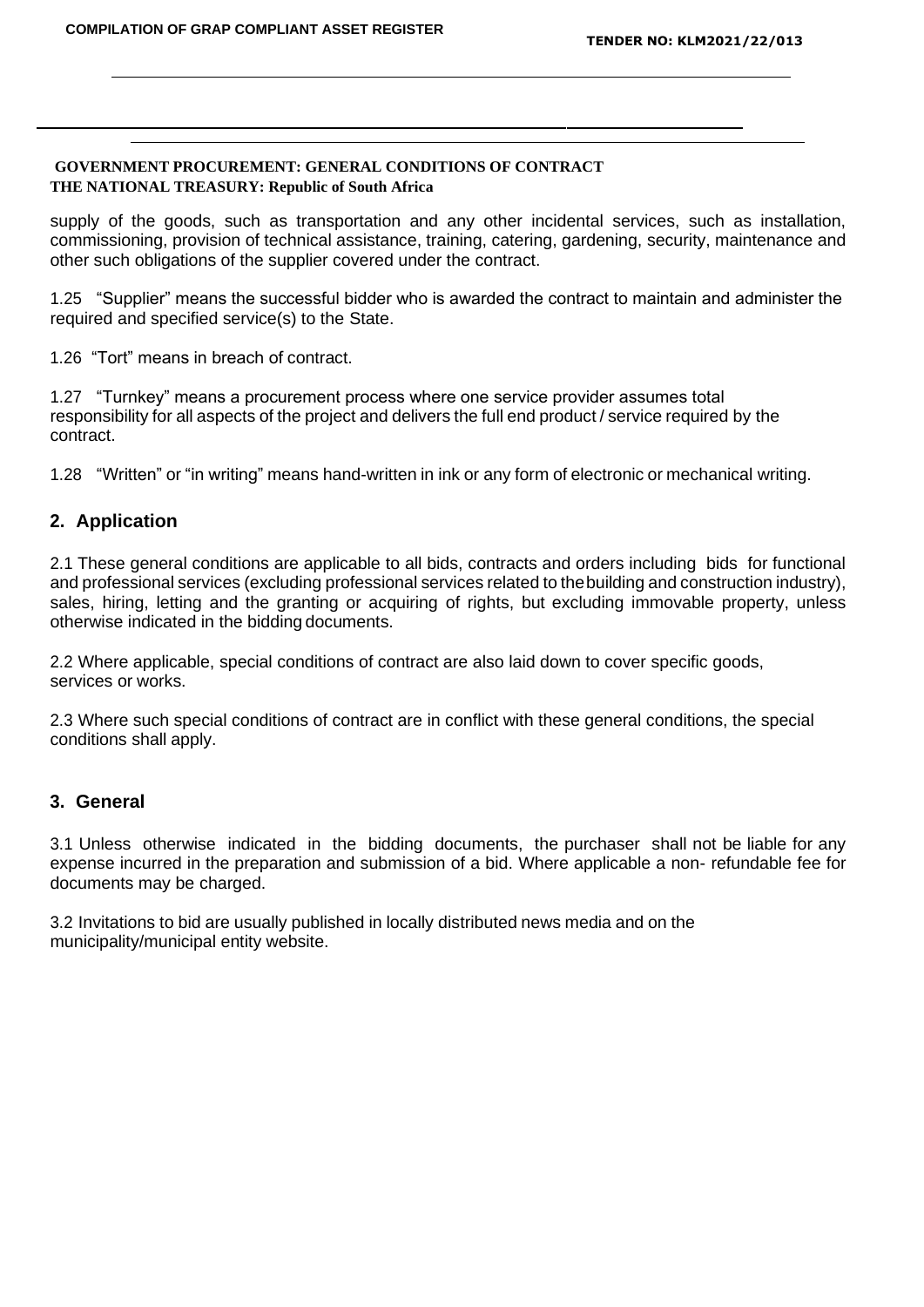# **4. Standards**

4.1 The goods supplied shall conform to the standards mentioned in the bidding documents and specifications.

# **5. Use of contract documents and information**

5.1 The supplier shall not, without the purchaser's prior written consent, disclose the contract, or any provision thereof, or any specification, plan, drawing, pattern, sample, or information furnished by or on behalf of the purchaser in connection therewith, to any person other than a person employed by the supplier in the performance of the contract.

Disclosure to any such employed person shall be made in confidence and shall extend only so far as may be necessary for purposes of such performance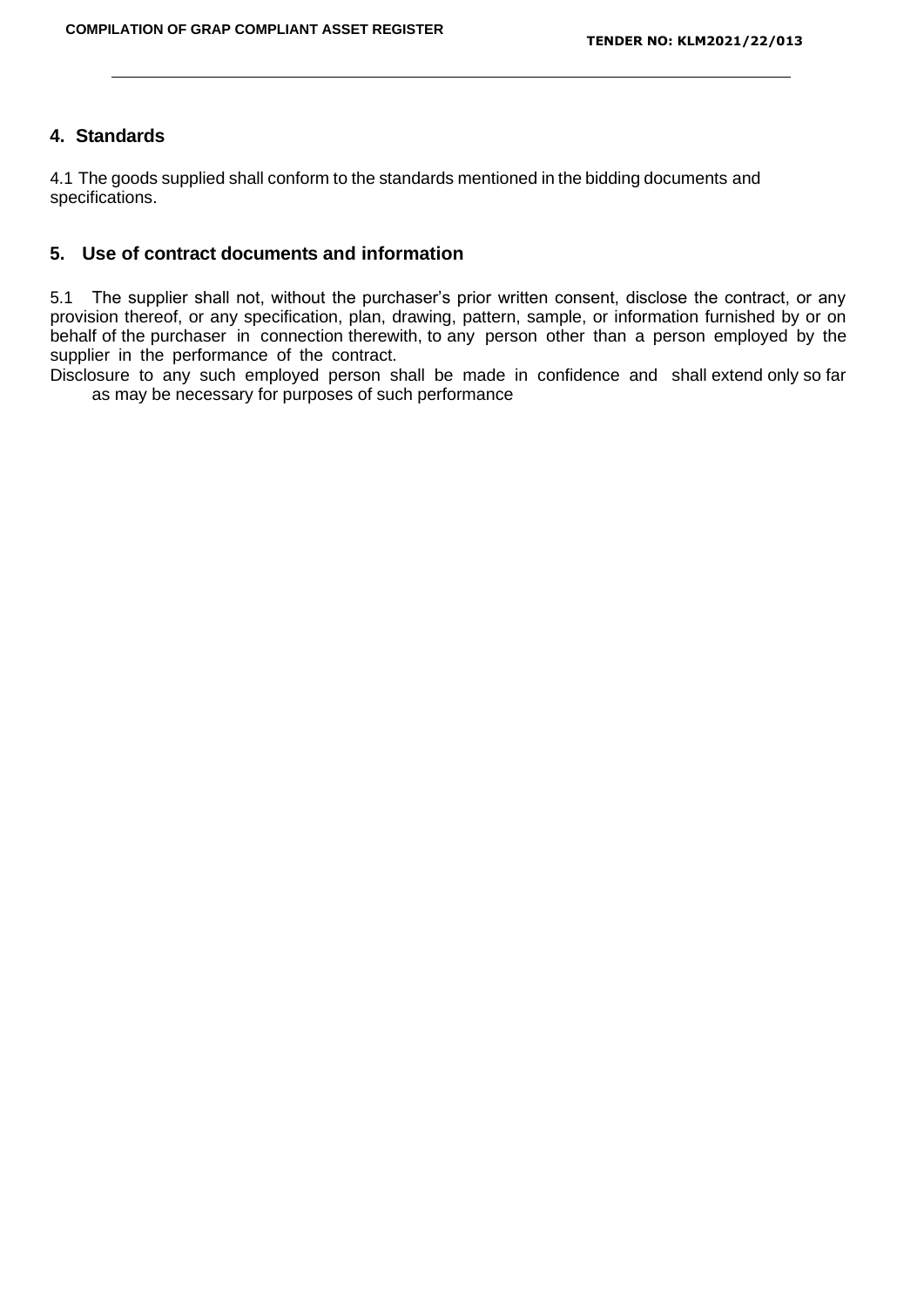extend only so far as may be necessary for purposes of such

performance.

5.2 The supplier shall not, without the purchaser's prior written consent, make use of any document or information mentioned in GCC clause 5.1 except for purposes of performing the contract.

5.3 Any document, other than the contract itself mentioned in GCC clause 5.1 shall remain the property of the purchaser and shall be returned (all copies) to the purchaser on completion of the supplier's performance under the contract if so required by the purchaser.

5.4 The supplier shall permit the purchaser to inspect the supplier's records relating to the performance of the supplier and to have them audited by auditors appointed by the purchaser, if so required by thepurchaser.

# **6. Patent Rights**

6.1 The supplier shall indemnify the purchaser against all third-party claims of infringement of patent, trademark, or industrial design rights arising from use of the goods or any part thereof by the purchaser.

6.2 When a supplier developed documentation / projects for the municipality / municipal entity, the intellectual, copy and patent rights or ownership of such documents or projects will vest in the municipality / municipal entity.

# **7. Performance security**

7.1 Within thirty (30) days of receipt of the notification of contract award, the successful bidder shall furnish to the purchaser the performance security of the amount specified inSCC.

7.2 The proceeds of the performance security shall be payable to the purchaser as compensation for any loss resulting from the supplier's failure to complete his obligations under the contract.

7.3 The performance security shall be denominated in the currency of the contract, or in a freely convertible currency acceptable to the purchaser and shall be in one of the following forms:

(a) a bank guarantee or an irrevocable letter of credit issued by a reputable bank located in the purchaser's country or abroad, acceptable to the purchaser, in the form provided in the bidding documents or another form acceptable to the purchaser; or

(b) a cashier's or certified cheque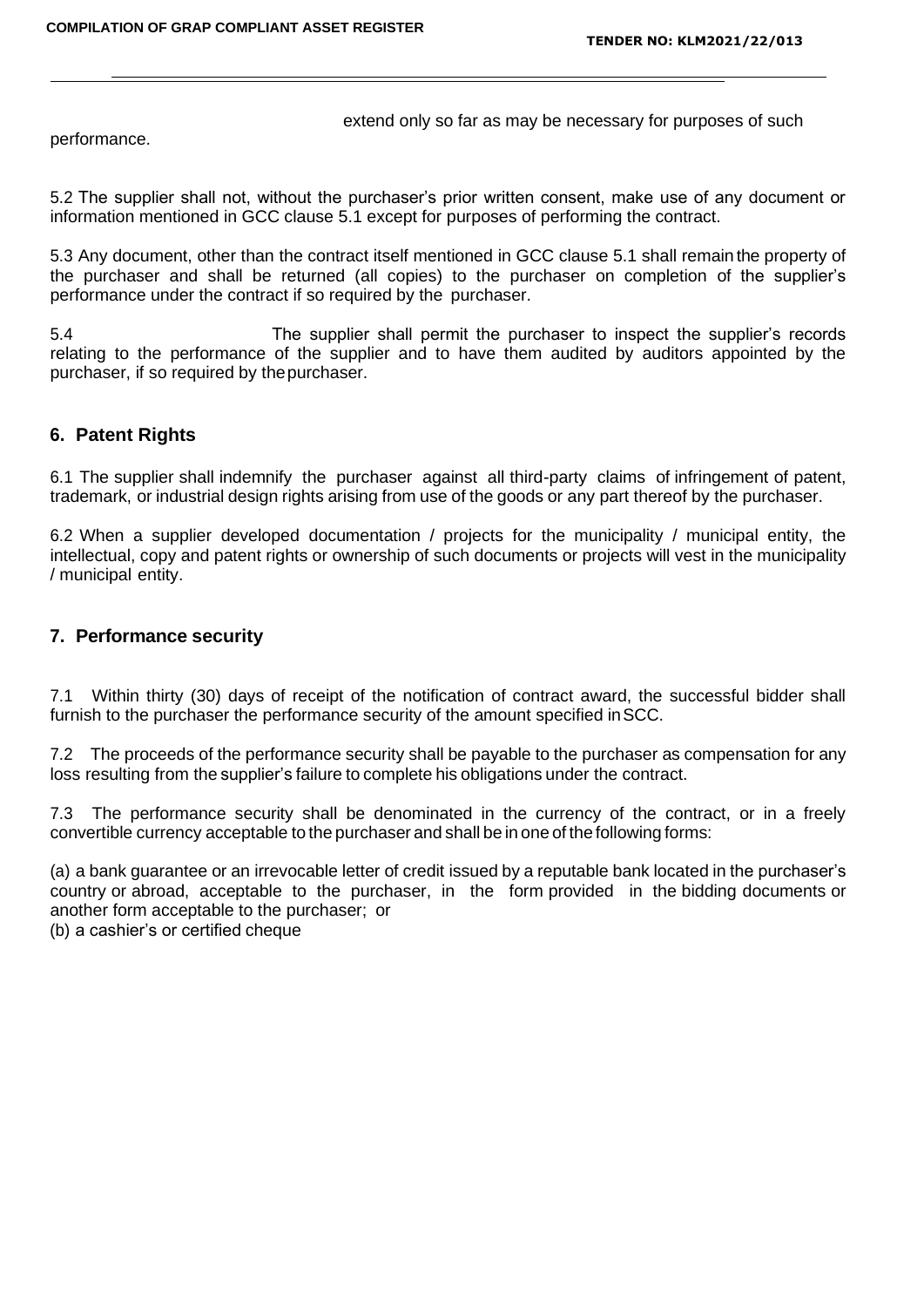7.4 The performance security will be discharged by the purchaser and returned to the supplier not later than thirty (30) days following the date of completion of the supplier's performance obligations under the contract, including any warranty obligations, unless otherwise specified.

### **8. Inspections, tests and analyses**

- 8.1 All pre-bidding testing will be for the account of thebidder.
- 8.2 If it is a bid condition that goods to be produced or services to be rendered should at any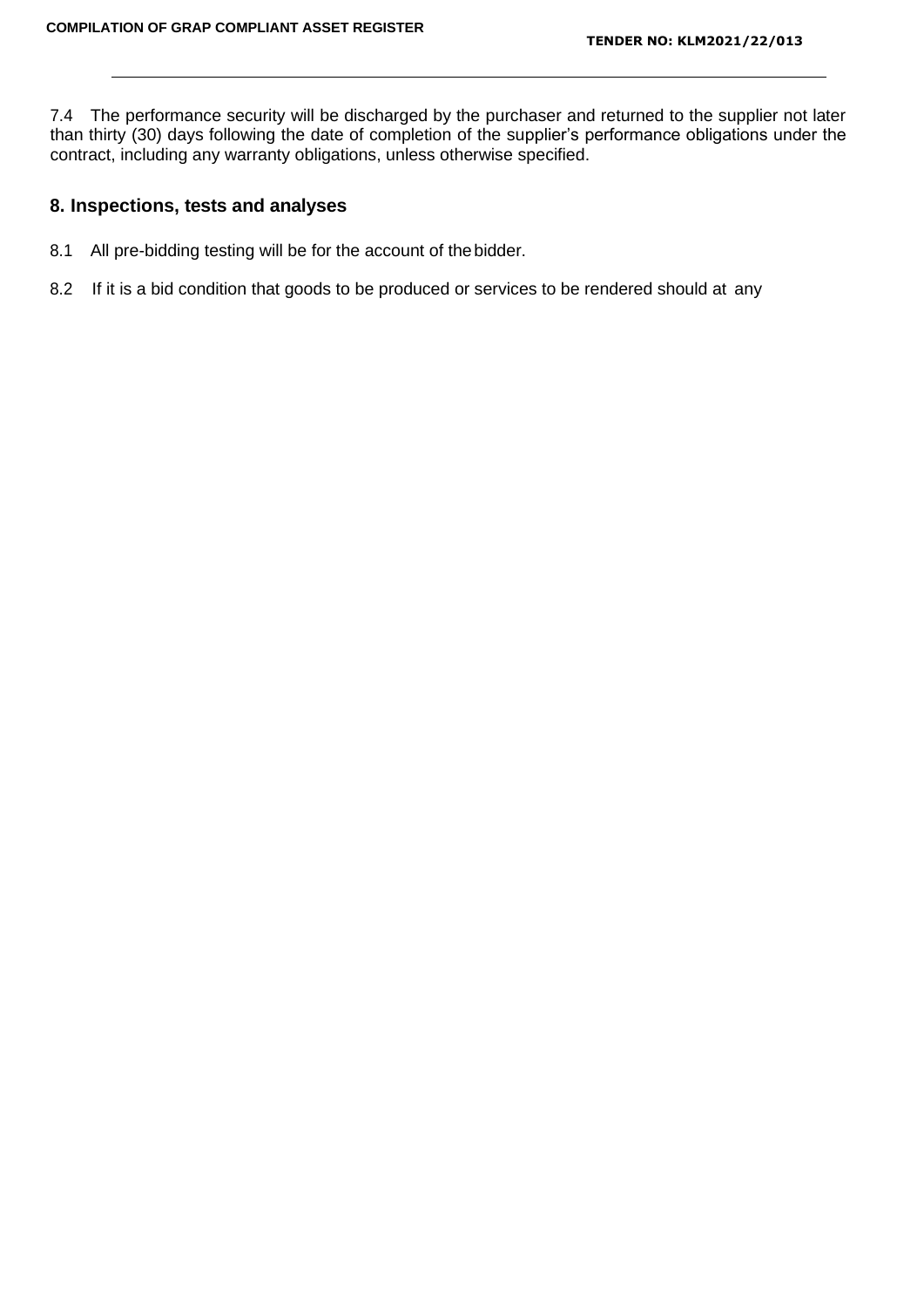stage be subject to inspections, tests and analyses, the bidder or contractor's premises shall be open, at all reasonable hours, for inspection by a representative of the purchaser or organization acting on behalf of the purchaser.

8.3 If there are no inspection requirements indicated in the bidding documents and no mention is made in the contract, but during the contract period it is decided that inspections shall be carried out, the purchaser shall itself make the necessary arrangements, including payment arrangements with the testing authority concerned.

8.4 If the inspections, tests and analyses referred to in clauses 8.2 and 8.3 show the goods to be in accordance with the contract requirements, the cost of the inspections, tests and analyses shall be defrayed by the purchaser.

8.5 Where the goods or services referred to in clauses 8.2 and 8.3 do not comply with the contract requirements, irrespective of whether such goods or services are accepted or not,the cost in connection with these inspections, tests or analyses shall be defrayed by thesupplier.

8.6 Goods and services which are referred to in clauses 8.2 and 8.3 and which do not comply with the contract requirements may be rejected.

8.7 Any contract goods may on or after delivery be inspected, tested or analysed and may be rejected if found not to comply with the requirements of the contract. Such rejected goods shall be held at the cost and risk of the supplier who shall, when called upon, remove them immediately at his own cost and forthwith substitute them with goods, which do comply with the requirements of the contract. Failing such removal the rejected goods shall be returned at the suppliers cost and risk. Should the supplier fail to provide the substitute goods forthwith, the purchaser may, without giving the supplier further opportunity to substitute the rejected goods, purchase such goods as may be necessary at the expense of the supplier.

8.8 The provisions of clauses 8.4 to 8.7 shall not prejudice the right of the purchaser to cancel the contract on account of a breach of the conditions thereof, or to act in terms of Clause 22 of GCC.

#### **9. Packing**

9.1 The supplier shall provide such packing of the goods as is required to prevent their damage or deterioration during transit to their final destination, as indicated in the contract. The packing shall be sufficient to withstand, without limitation, rough handling during transit and exposure to extreme temperatures, salt and precipitation during transit, and open storage. Packing,

#### **GOVERNMENT PROCUREMENT: GENERAL CONDITIONS OF CONTRACT THE NATIONAL TREASURY: Republic of South Africa**

case size and weights shall take into consideration, where appropriate, the remoteness of the goods'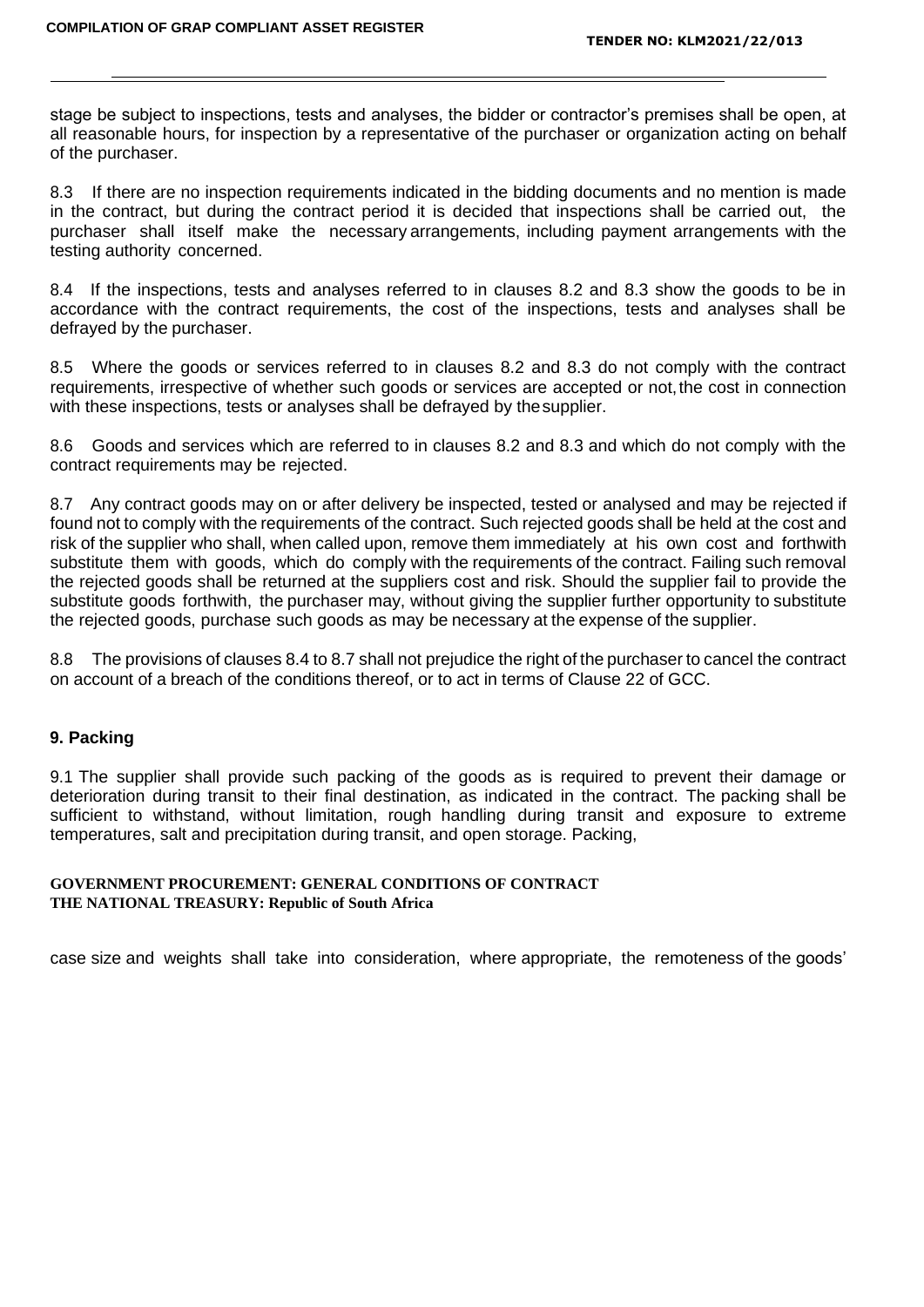### final destination and the absence of heavy handling facilities at all points in transit.

9.2 The packing, marking, and documentation within and outside the packages shall comply strictly with such special requirements as shall be expressly provided for in the contract, including additional requirements, if any, and in any subsequent instructions ordered by the purchaser.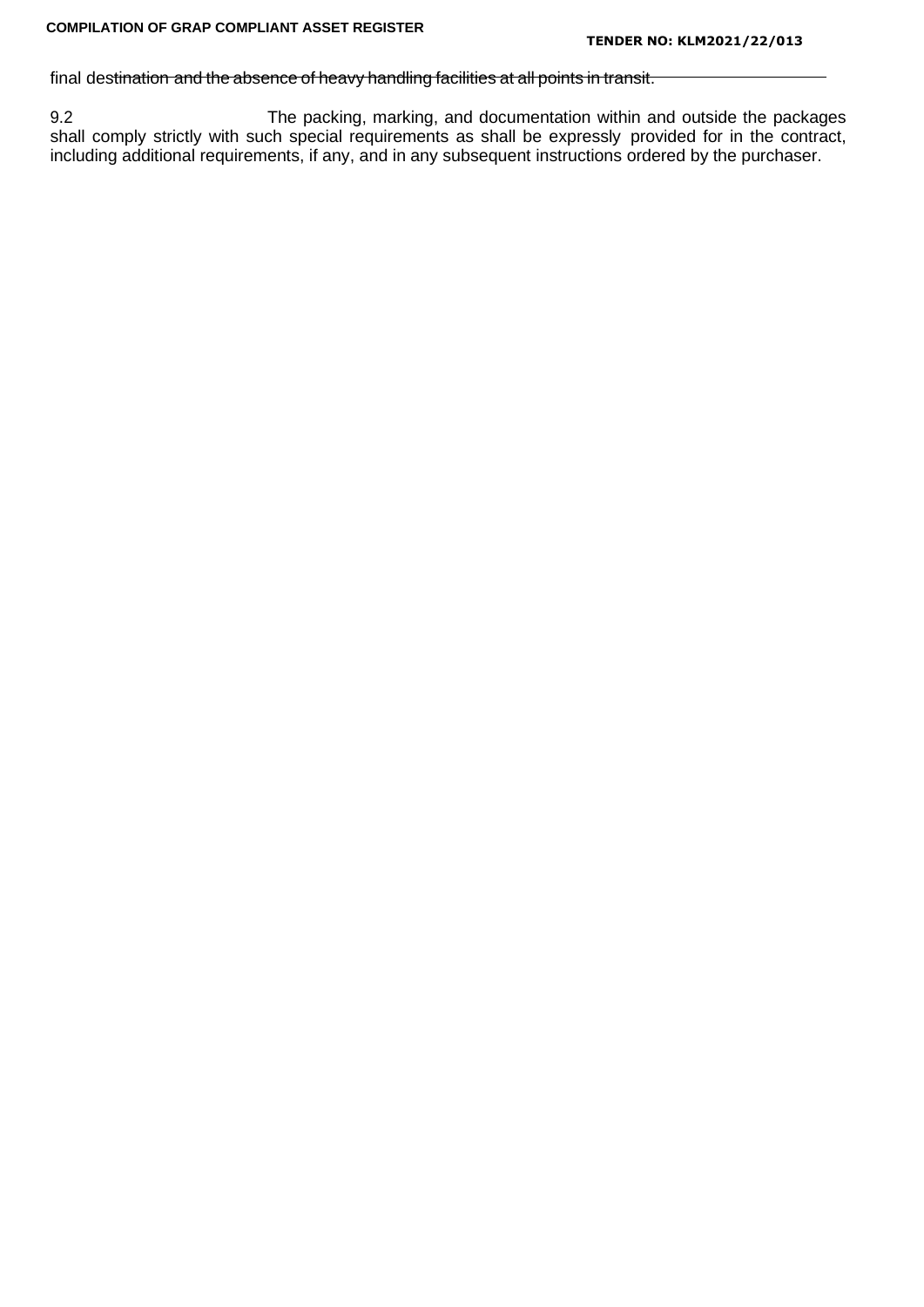# **10. Delivery and documents**

10.1 Delivery of the goods and arrangements for shipping and clearance obligations, shall be made by the supplier in accordance with the terms specified in the contract.

### **11. Insurance**

11.1 The goods supplied under the contract shall be fully insured in a freely convertible currency against loss or damage incidental to manufacture or acquisition, transportation, storage and delivery in the manner specified.

# **12. Transportation**

12.1 Should a price other than an all-inclusive delivered price be required, this shall be specified.

# **13. Incidental Services**

13.1 The supplier may be required to provide any or all of the following services, including additional services, if any:

- (a) (a)performance or supervision of on-site assembly and/or commissioning of the supplied goods;
- (b) furnishing of tools required for assembly and/or maintenance of the supplied goods;
- (c) furnishing of a detailed operations and maintenance manual for each appropriate unit of the supplied goods;
- (d) performance or supervision or maintenance and/or repair of the supplied goods, for a period of time agreed by the parties, provided that this service shall not relieve the supplier of any warranty obligations under this contract; and
- (e) training of the purchaser's personnel, at the supplier's plant and/or on-site, in assembly, start-up, operation, maintenance, and/or repair of the supplied goods.

13.2 Prices charged by the supplier for incidental services, if not included in the contract price for the goods, shall be agreed upon in advance by the parties and shall not exceed the prevailing rates charged to other parties by the supplier for similar services.

# **14. Spare parts**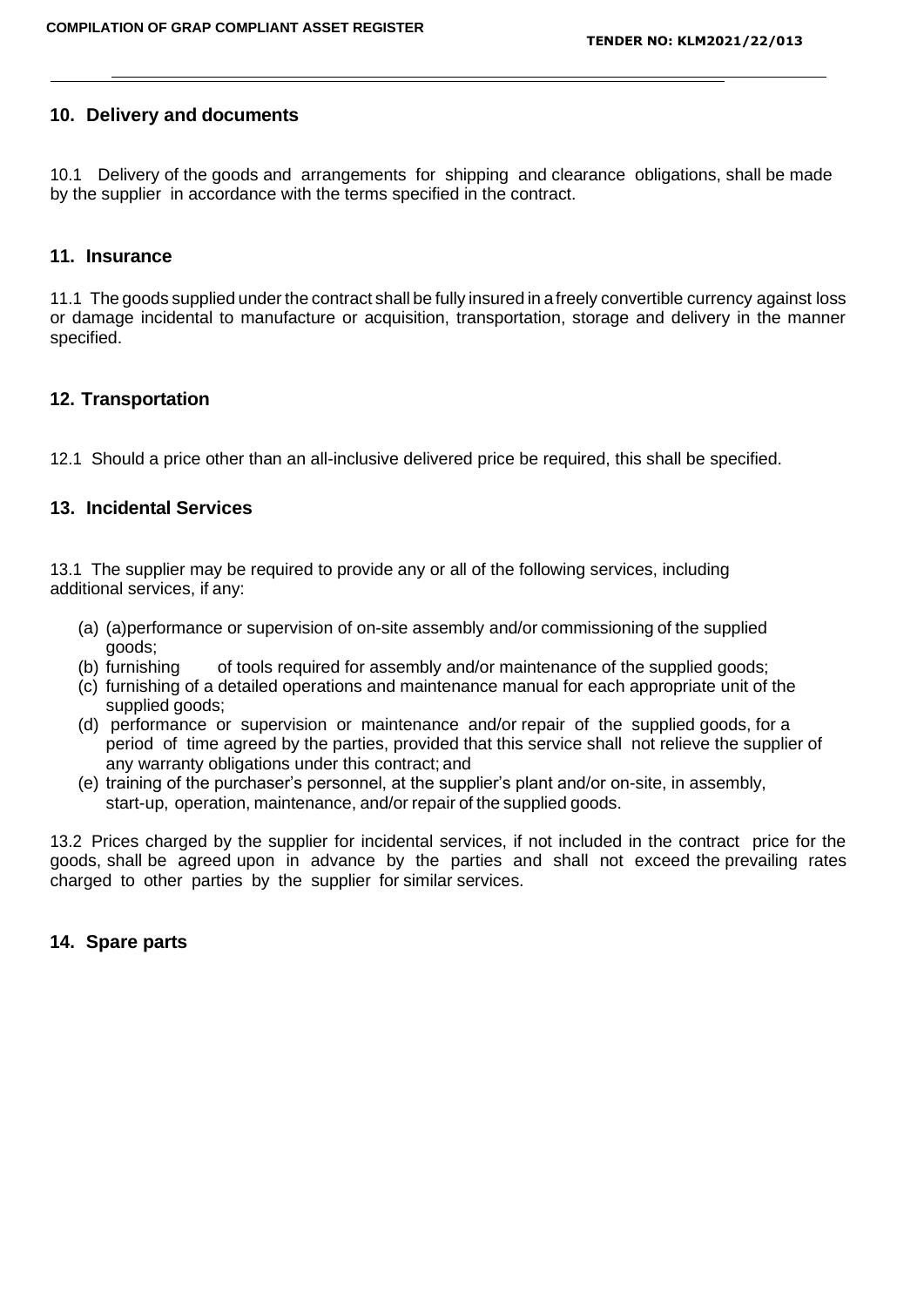14.1 As specified, the supplier may be required to provide any or all of the following materials, notifications, and information pertaining to spare parts manufactured or distributed by the

supplier:

(a) such spare parts as the purchaser may elect to purchase from the supplier, provided that this election shall not relieve the supplier of any warranty obligations under the contract; and

(b) in the event of termination of production of the spareparts: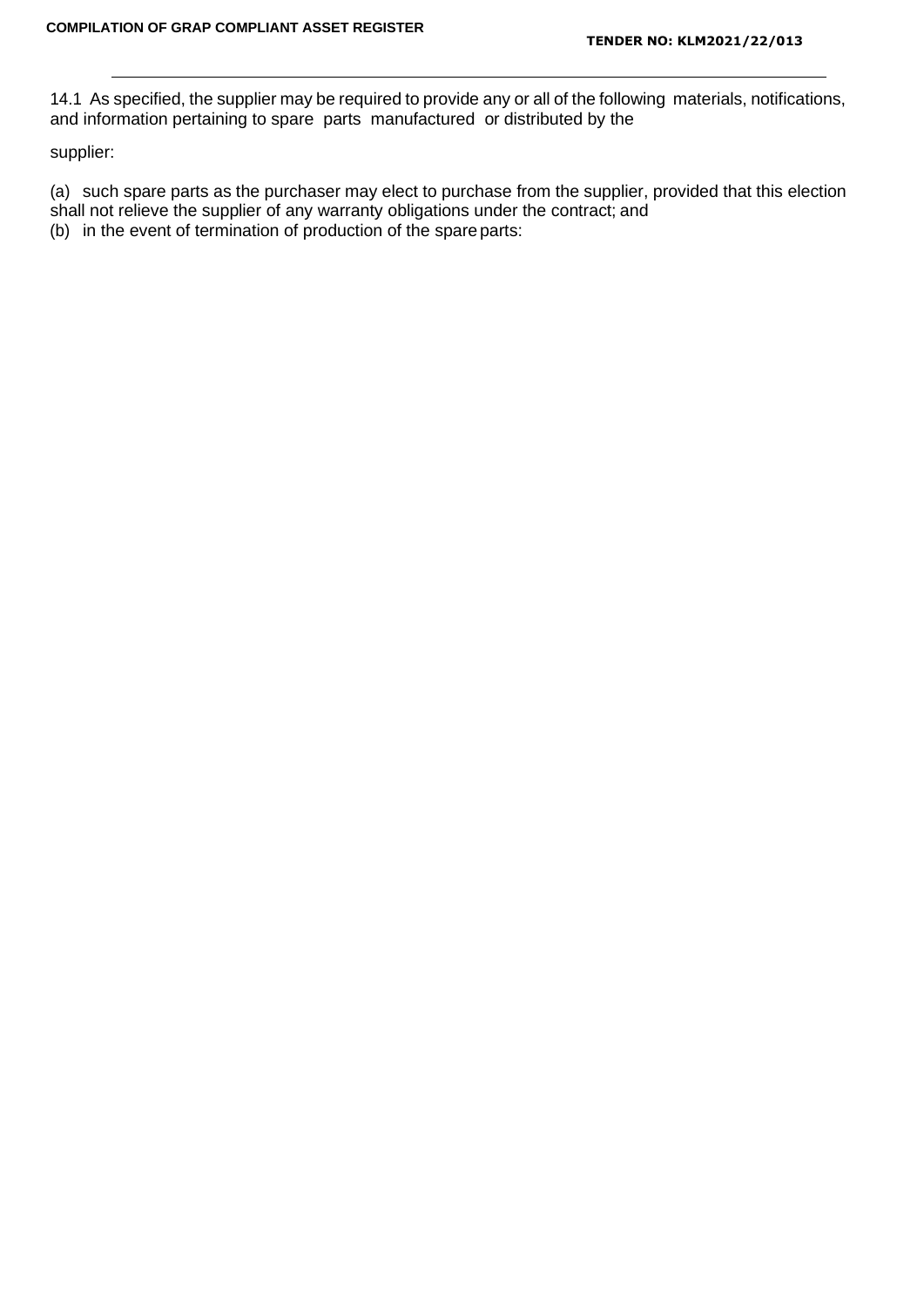(i) advance notification to the purchaser of the pending termination, in sufficient time to permit the purchaser to procure needed requirements; and

(ii) following such termination, furnishing at no cost to the purchaser, the blueprints, drawings, and specifications of the spare parts, if requested.

### **15. Warranty**

15.1 The supplier warrants that the goods supplied under the contract are new, unused, of the most recent or current models, and that they incorporate all recent improvements in design and materials unless provided otherwise in the contract. The supplier further warrants that all goods supplied under this contract shall have no defect, arising from design, materials, or workmanship (except when the design and/or material is required by the purchaser's specifications) or from any act or omission of the supplier, that may develop under normal use of the supplied goods in the conditions prevailing in the country of final destination.

15.2 This warranty shall remain valid for twelve (12) months after the goods, or any portion thereof as the case may be, have been delivered to and accepted at the final destination indicated in the contract, or for eighteen (18) months after the date of shipment from the port or place of loading in the source country, whichever period concludes earlier, unless specified otherwise.

15.3 The purchaser shall promptly notify the supplier in writing of any claims arising under this warranty.

15.4 Upon receipt of such notice, the supplier shall, within the period specified and with all reasonable speed, repair or replace the defective goods or parts thereof, without costs to the purchaser.

15.5 If the supplier, having been notified, fails to remedy the defect(s) within the period specified, the purchaser may proceed to take such remedial action as may be necessary, at the supplier's risk and expense and without prejudice to any other rights which the purchaser may have against the supplier under the contract.

#### **16. Payment**

16.1 The method and conditions of payment to be made to the supplier under this contract shall be specified.

16.2 The supplier shall furnish the purchaser with an invoice accompanied by a copy of the delivery note and upon fulfilment of other obligations stipulated in the contract.

16.3 Payments shall be made promptly by the purchaser, but in no case later than thirty (30) days after submission of an invoice or claim by the supplier.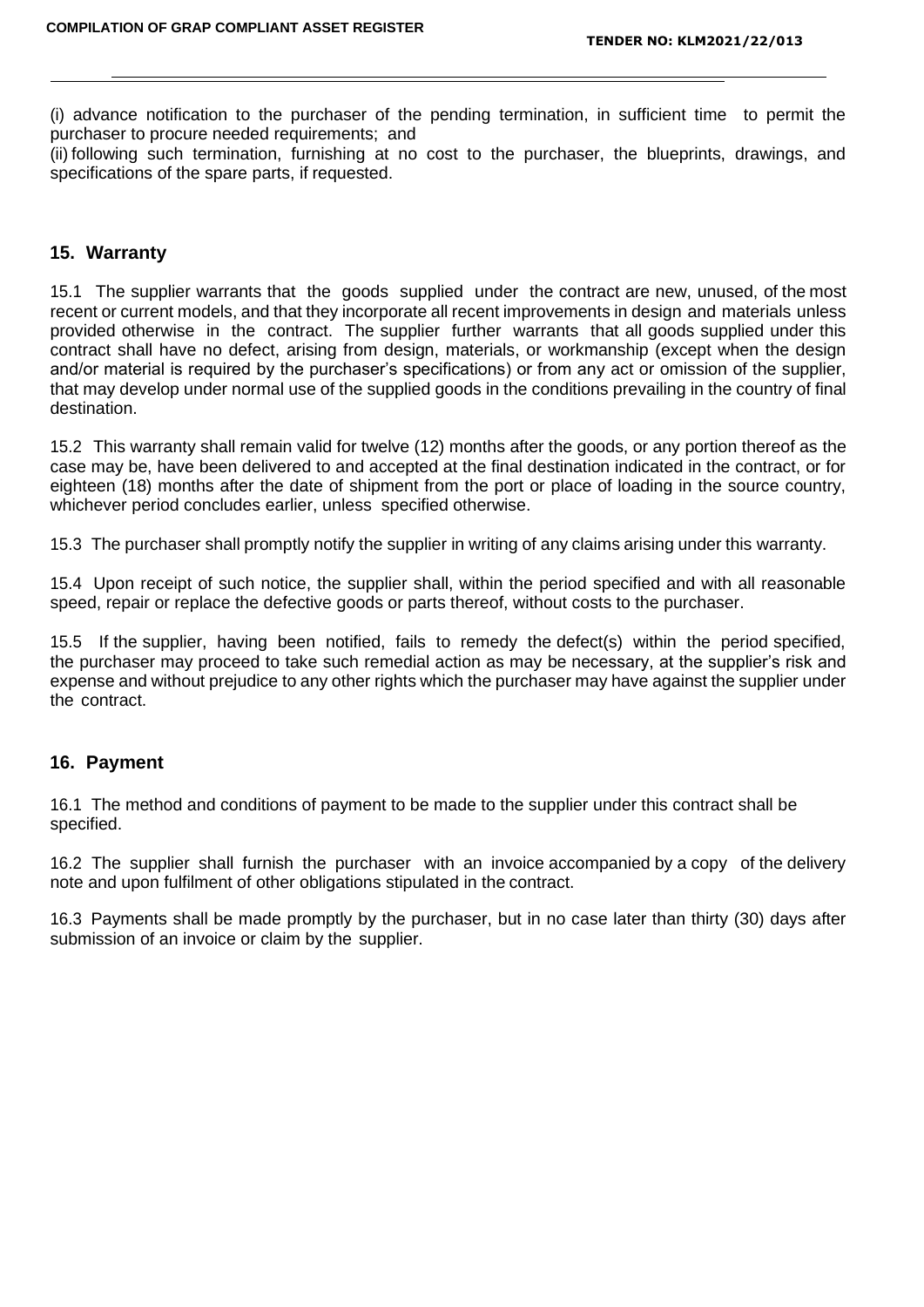16.4 Payment will be made in Rand unless otherwise stipulated.

# **17. Prices**

17.1 Prices charged by the supplier for goods delivered and services performed under the contract shall not vary from the prices quoted by the supplier in his bid, with the exception of any price adjustments authorized or in the purchaser's request for bid validity extension, as the case may be.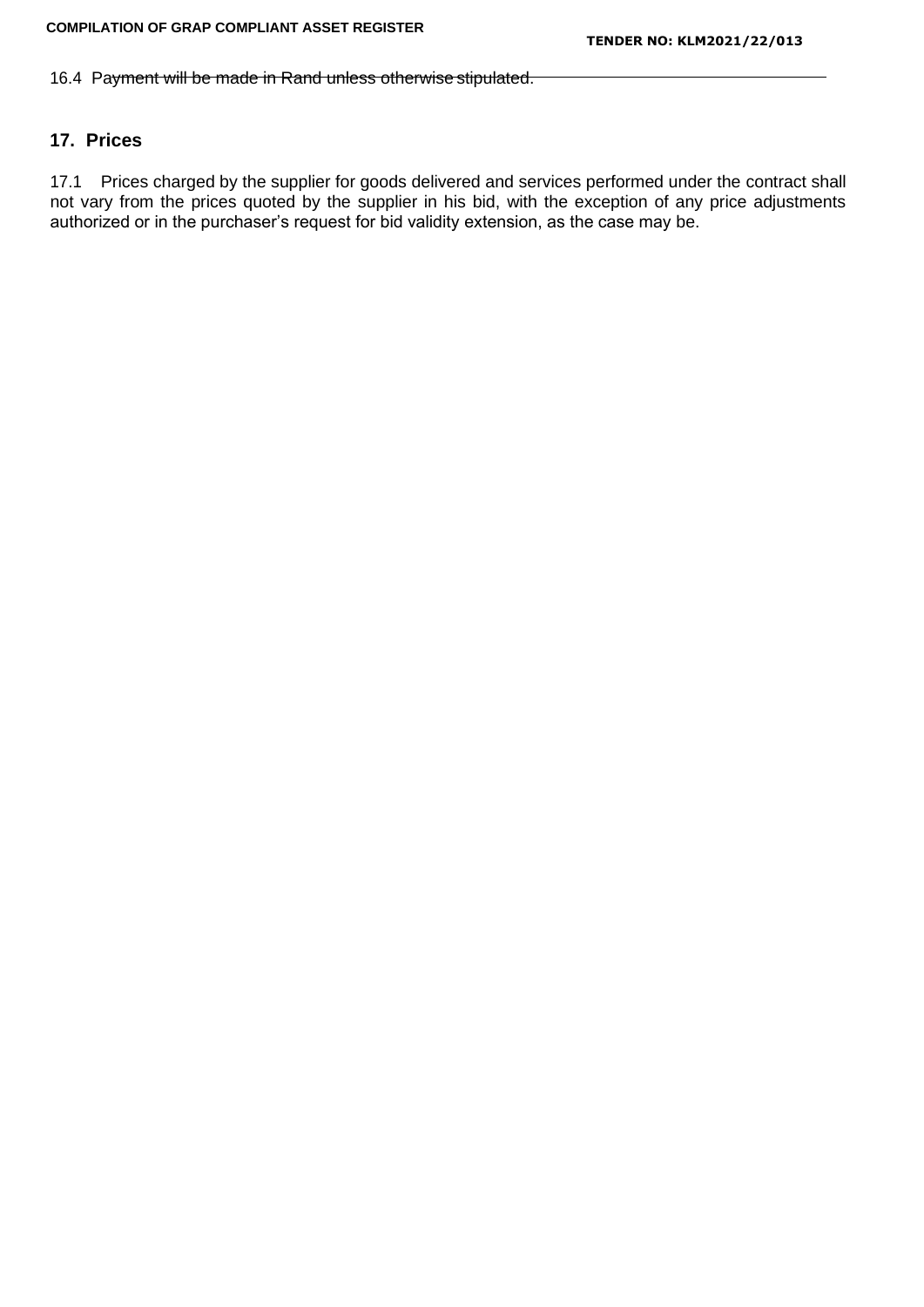### **18. Variation orders**

18.1 In cases where the estimated value of the envisaged changes in purchase does not vary more than 15% of the total value of the original contract, the contractor may be instructed to deliver the goods or render the services as such. In cases of measurable quantities, the contractor may be approached to reduce the unit price, and such offers may be accepted provided that there is no escalation in price.

#### **19. Assignment**

19.1 The supplier shall not assign, in whole or in part, its obligations to perform under the contract, except with the purchaser's prior written consent.

### **20. Subcontracts**

20.1 The supplier shall notify the purchaser in writing of all subcontracts awarded under this contracts if not already specified in the bid. Such notification, in the original bid or later, shall not relieve the supplier from any liability or obligation under the contract.

### **21. Delays in the supplier's performance**

21.1 Delivery of the goods and performance of services shall be made by the supplier in accordance with the time schedule prescribed by the purchaser in the contract.

21.2 If at any time during performance of the contract, the supplier or its subcontractor(s) should encounter conditions impeding timely delivery of the goods and performance of services, the supplier shall promptly notify the purchaser in writing of the fact of the delay, its likely duration and its cause(s). As soon as practicable after receipt of the supplier's notice, the purchaser shall evaluate the situation and may at his discretion extend the supplier's time for performance, with or without the imposition of penalties, in which case the extension shall be ratified by the parties by amendment of contract.

21.3 The right is reserved to procure outside of the contract small quantities or to have minor essential services executed if an emergency arises, the supplier's point of supply is not situated at or near the place where the goods are required, or the supplier's services are not readily available.

21.4 Except as provided under GCC Clause 25, a delay by the supplier in the performance of its delivery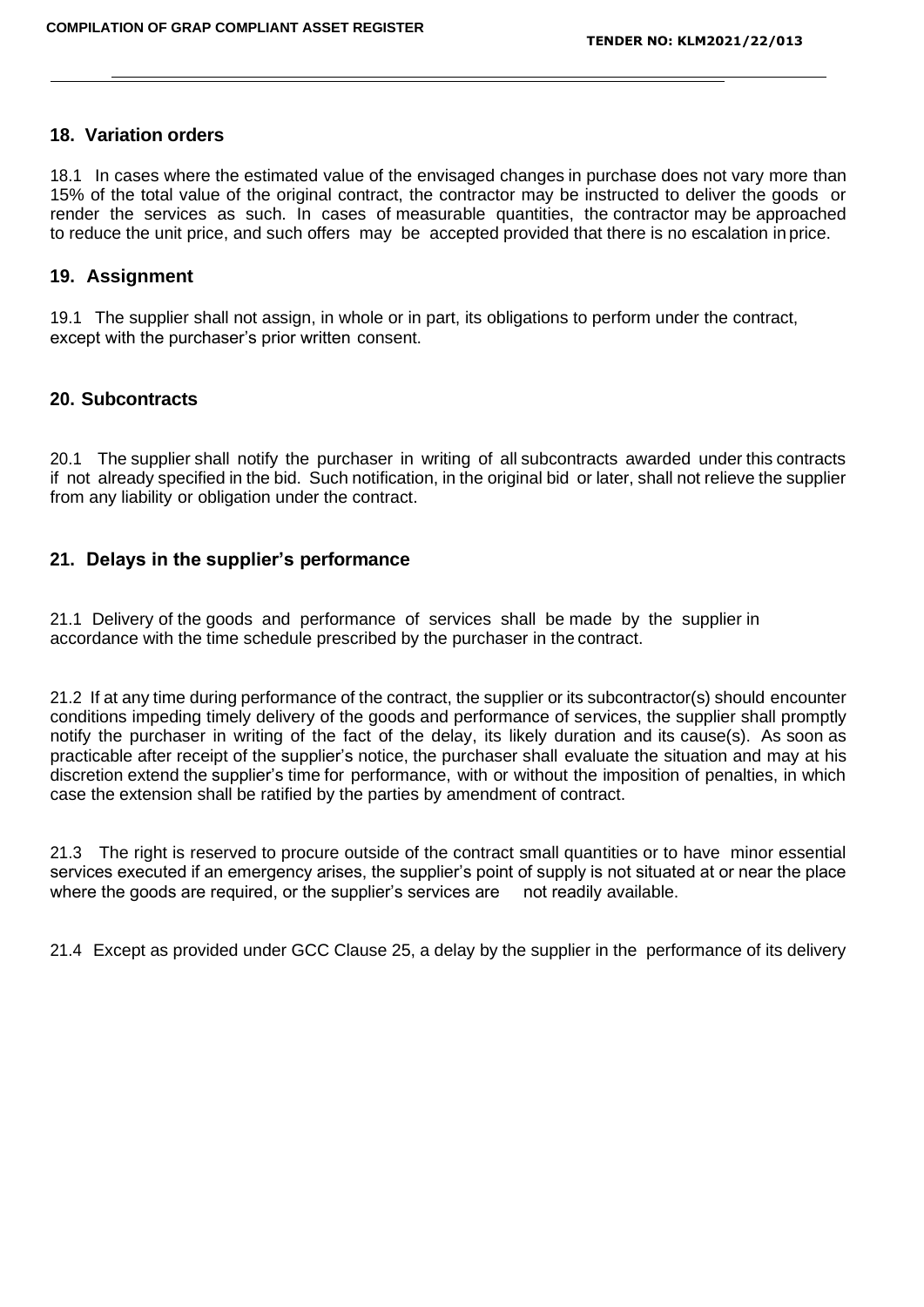#### **TENDER NO: KLM2021/22/013**

obligations shall render the supplier liable to the imposition of penalties, pursuant to GCC Clause 22, unless an extension of time is agreed upon pursuant to GCC Clause 22.2 without the application of penalties.

21.5 Upon any delay beyond the delivery period in the case of a goods contract, the purchaser shall, without cancelling the contract, be entitled to purchase goods of a similar quality and up to the same quantity in substitution of the goods not supplied in conformity with the contract and to return any goods delivered later at the supplier's expense and risk, or to cancel the contract and buy such goods as may be required to complete the contract and without prejudice to his other rights, be entitled to claim damages from the supplier.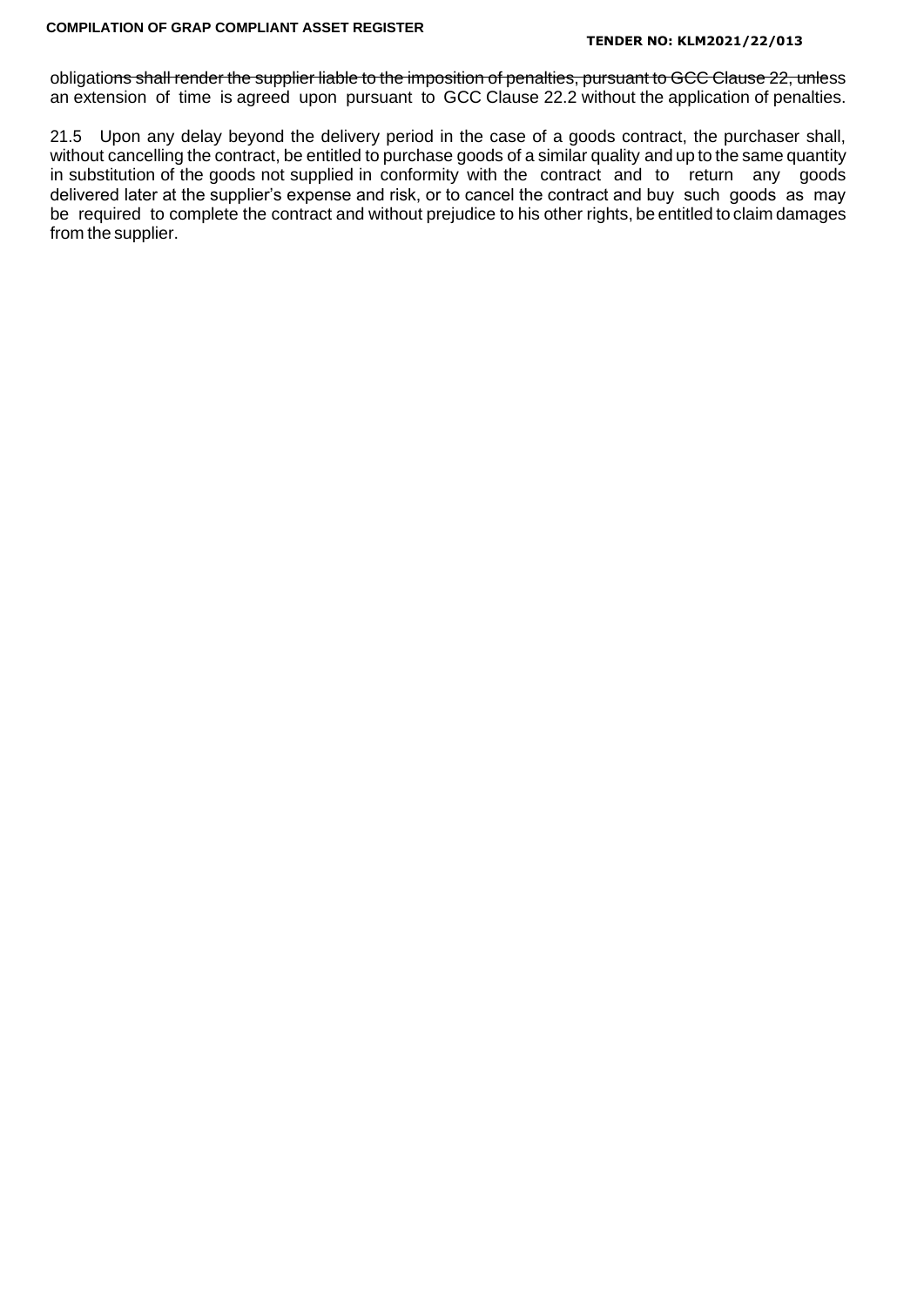### **22. Penalties**

22.1 Subject to GCC Clause 25, if the supplier fails to deliver any or all of the goods or to perform the services within the period(s) specified in the contract, the purchaser shall, without prejudice to its other remedies under the contract, deduct from the contract price, as a penalty, a sum calculated on the delivered price of the delayed goods or unperformed services using the current prime interest rate calculated for each day of the delay until actual delivery or performance. The purchaser may also consider termination of the contract pursuant to GCC Clause 23.

### **23. Termination for default**

23.1 The purchaser, without prejudice to any other remedy for breach of contract, by written notice of default sent to the supplier, may terminate this contract in whole or in part:

(a) if the supplier fails to deliver any or all of the goods within the period(s) specified in the contract, or within any extension thereof granted by the purchaser pursuant to GCC Clause 21.2;

(b) if the supplier fails to perform any other obligation(s) under the

contract; or

(c) if the supplier, in the judgement of the purchaser, has engaged in corrupt or fraudulent practices in competing for or in executing the contract.

23.2 In the event the purchaser terminates the contract in whole or in part, the purchaser may procure, upon such terms and in such manner, as it deems appropriate, goods, works or services similar to those undelivered, and the supplier shall be liable to the purchaser for any excess costs for such similar goods, works or services. However, the supplier shall continue performance of the contract to the extent not terminated.

### **24. Anti- dumping and counter- vailing duties and rights**

24.1 When, after the date of bid, provisional payments are required, or anti-dumping or countervailing duties are imposed, or the amount of a provisional payment or anti- dumping or countervailing right is increased in respect of any dumped or subsidized import, the State is not liable for any amount so required or imposed, or for the amount of any such increase. When, after the said date, such a provisional payment is no longer required or any such anti-dumping or countervailing right is abolished, or where the amount of such provisional payment or any such right is reduced, any such favourable difference shall on demand be paid forthwith by the supplier to the purchaser or the purchaser may deduct such amounts from moneys (if any) which may otherwise be due to the supplier in regard to goods or services which he delivered or rendered, or is to deliver or render in terms of the contract or any other contract or any other amount which may be due to him.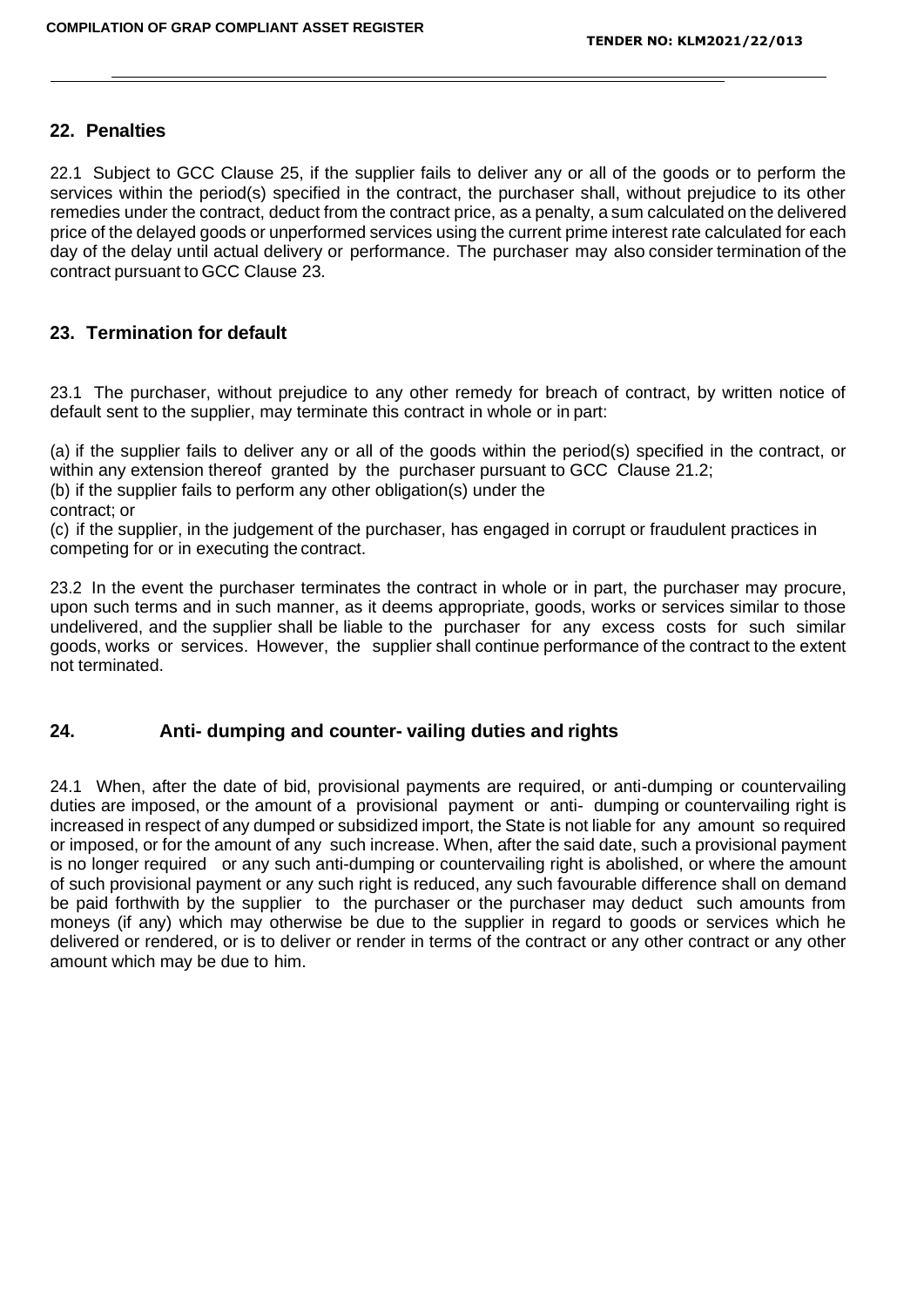### **25. Force Majeure**

25.1 Notwithstanding the provisions of GCC Clauses 22 and 23, the supplier shall not be liable for forfeiture of its performance security, damages, or termination for default if and to the extent that his delay in performance or other failure to perform his obligations under the contract is the result of an event of force majeure.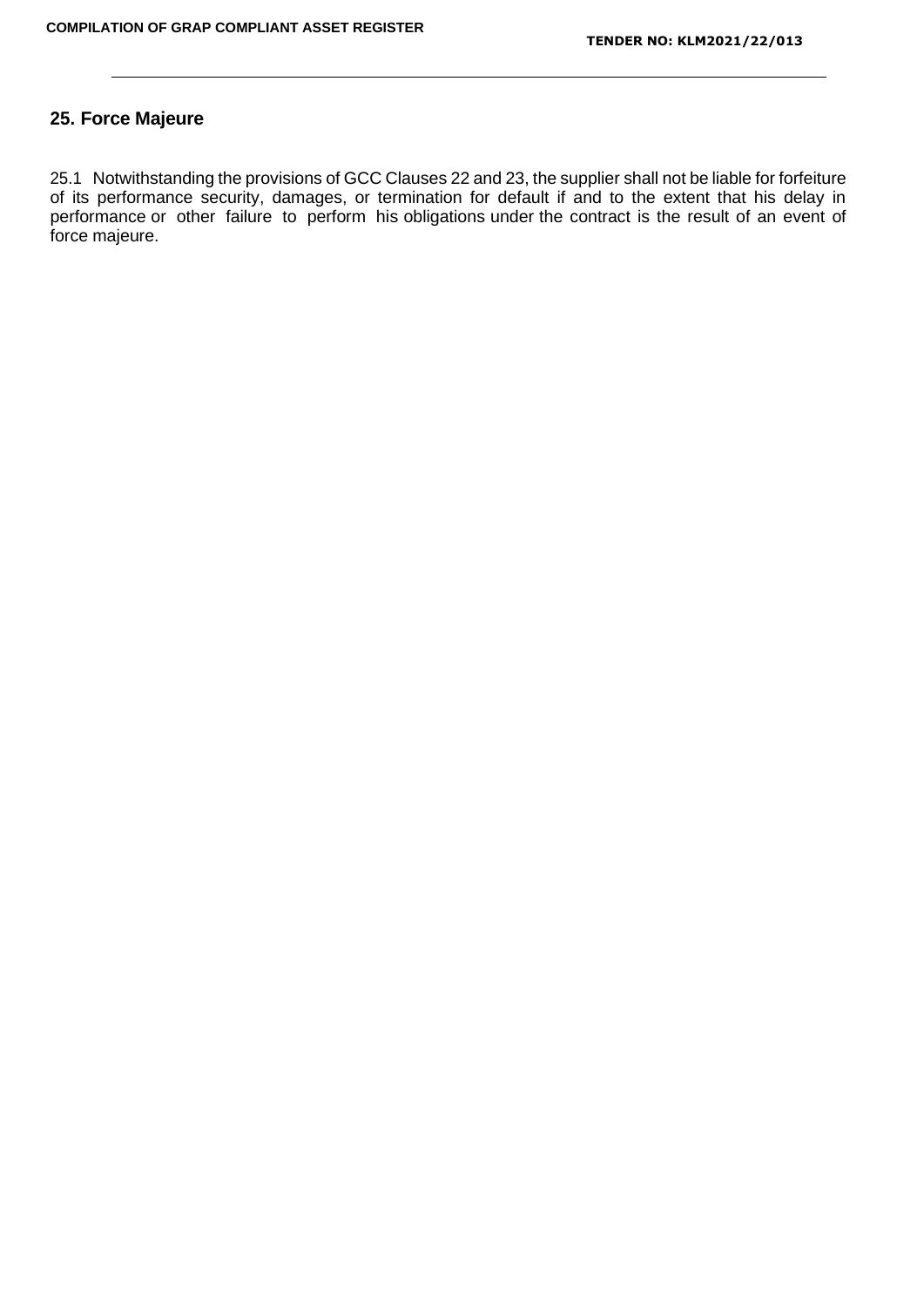25.2 If a force majeure situation arises, the supplier shall promptly notify the purchaser in writing of such condition and the cause thereof. Unless otherwise directed by the purchaser in writing, the supplier shall continue to perform its obligations under the contract as far as is reasonably practical, and shall seek all reasonable alternative means for performance not prevented by the force majeure event.

### **26. Termination for insolvency**

26.1 The purchaser may at any time terminate the contract by giving written notice to the supplier if the supplier becomes bankrupt or otherwise insolvent. In this event, termination will be without compensation to the supplier, provided that such termination will not prejudice or affect any right of action or remedy, which has accrued or will accrue thereafter to the purchaser.

# **27. Settlement of Disputes**

27.1 If any dispute or difference of any kind whatsoever arises between the purchaser and the supplier in connection with or arising out of the contract, the parties shall make every effort to resolve amicably such dispute or difference by mutual consultation.

27.2 If, after thirty (30) days, the parties have failed to resolve their dispute or difference by such mutual consultation, then either the purchaser or the supplier may give notice to the other party of his intention to commence with mediation. No mediation in respect of this matter may be commenced unless such notice is given to the other party.

27.3 Should it not be possible to settle a dispute by means of mediation, it may be settled in a South African court of law.

27.4 Notwithstanding any reference to mediation and/or court proceedings herein,

(a) the parties shall continue to perform their respective obligations under the contract unless they otherwise agree; and

(b) the purchaser shall pay the supplier any monies due the supplier for goods delivered and / or services rendered according to the prescripts of the contract.

### **28. Limitation of Liability**

28.1 Except in cases of criminal negligence or willful misconduct, and in the case of infringement pursuant to Clause 6;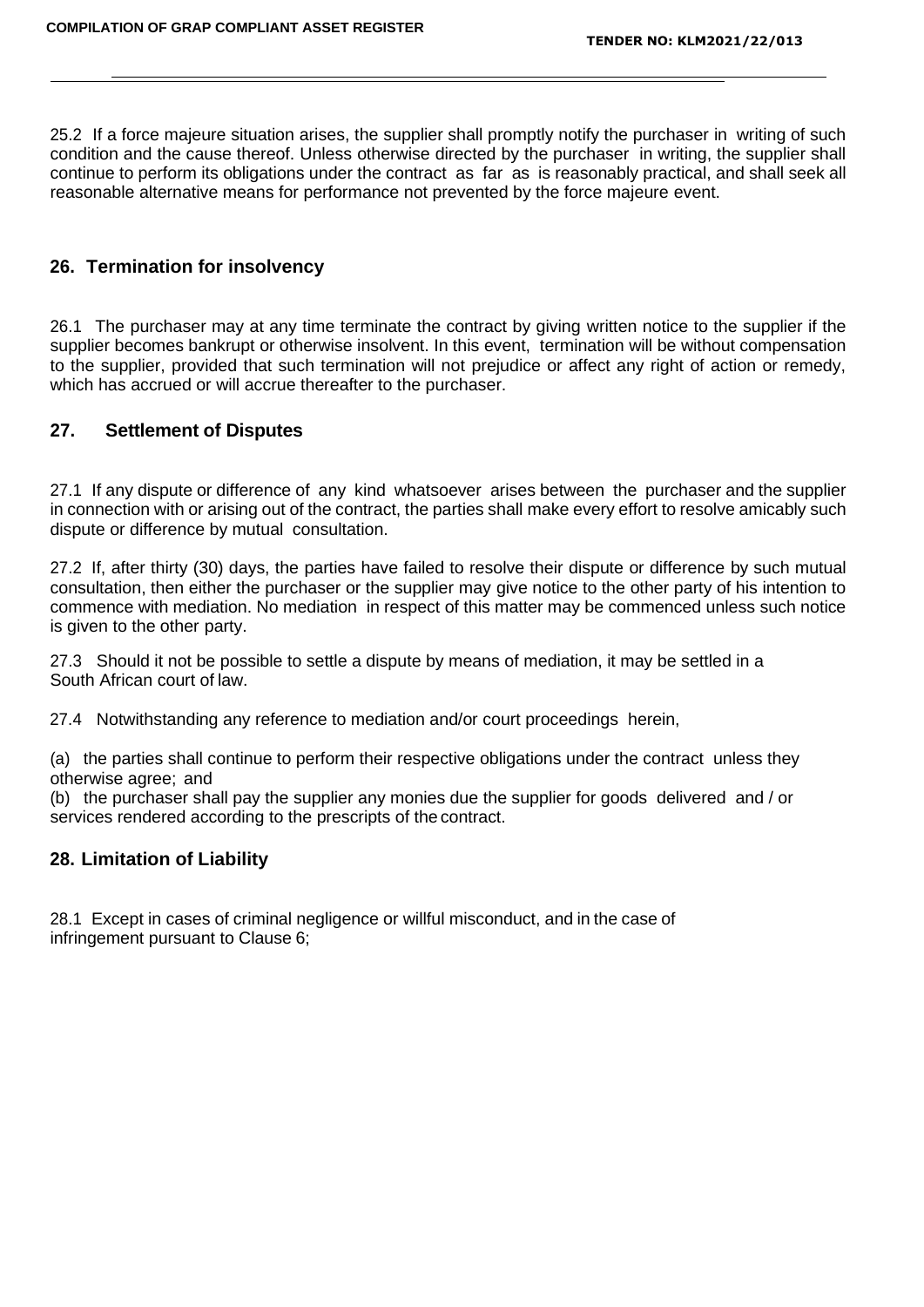- (a) the supplier shall not be liable to the purchaser, whether in contract, tort, or otherwise, for any indirect or consequential loss or damage, loss of use, loss of production, or loss of profits or interest costs, provided that this exclusion shall not apply to any obligation of the supplier to pay penalties and/or damages to the purchaser; and
- (b) the aggregate liability of the supplier to the purchaser, whether under the contract, in tort or otherwise, shall not exceed the total contract price, provided that this limitation shall not apply to the cost of repairing or replacing defective equipment.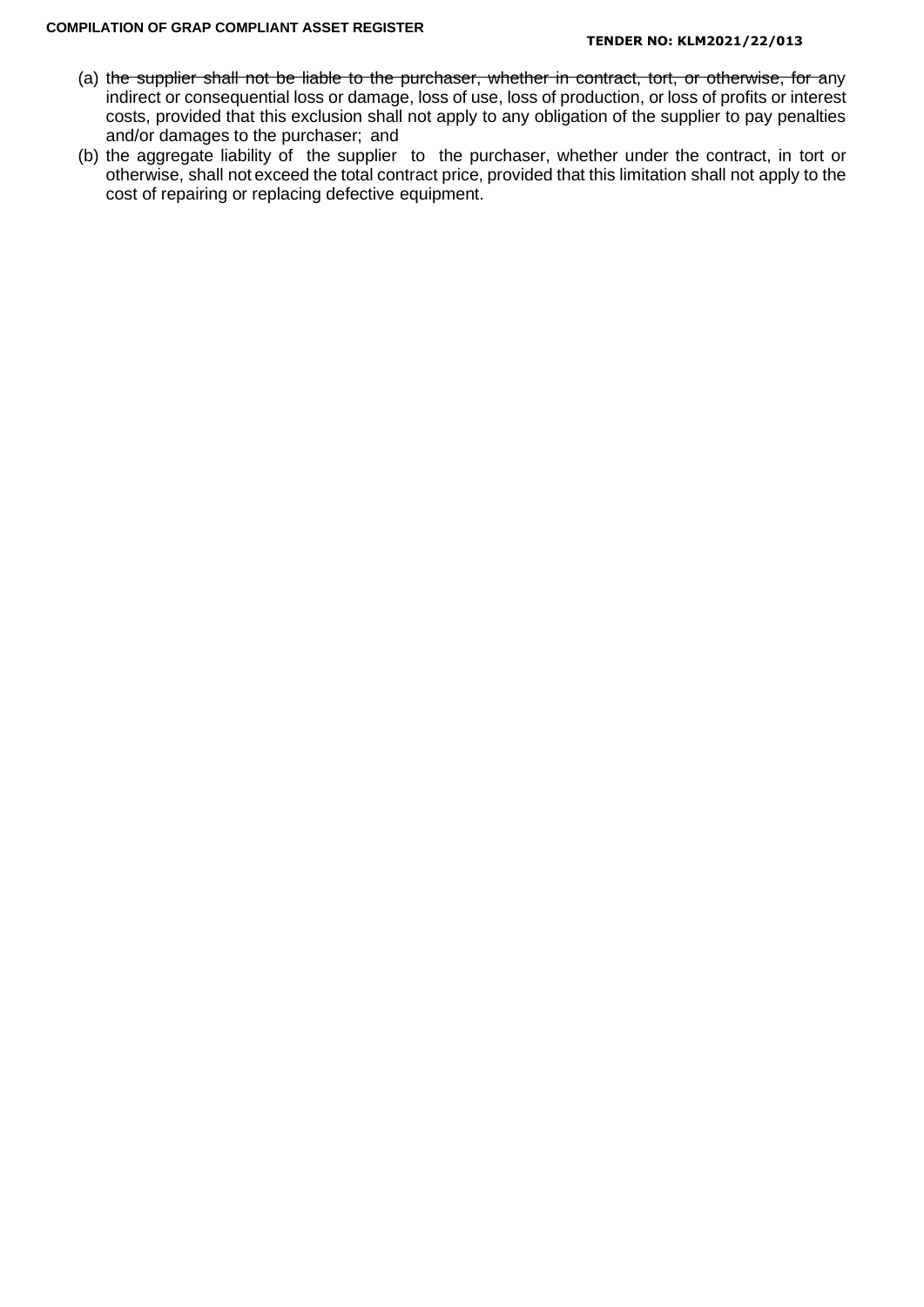# **29. Governing language**

29.1 The contract shall be written in English. All correspondence and other documents pertaining to the contract that is exchanged by the parties shall also be written in English.

# **30. Applicable law**

30.1 The contract shall be interpreted in accordance with South African laws, unless otherwise specified.

# **31. Notices**

31.1 Every written acceptance of a bid shall be posted to the supplier concerned by registered or certified mail and any other notice to him shall be posted by ordinary mail to the address furnished in his bid or to the address notified later by him in writing and such posting shall be deemed to be proper service of such notice

31.2 The time mentioned in the contract documents for performing any act after such aforesaid notice has been given, shall be reckoned from the date of posting of such notice.

# **32. Taxes and duties**

32.1 A foreign supplier shall be entirely responsible for all taxes, stamp duties, license fees, and other such levies imposed outside the purchaser's country.

32.2 A local supplier shall be entirely responsible for all taxes, duties, license fees, etc., incurred until delivery of the contracted goods to the purchaser.

32.3 No contract shall be concluded with any bidder whose tax matters are not in order. Prior to the award of a bid SARS must have certified that the tax matters of the preferred bidder are in order.

32.4 No contract shall be concluded with any bidder whose municipal rates and taxes and municipal services charges are in arrears.

### **33. Transfer of contracts**

33.1 The contractor shall not abandon, transfer, cede assign or sublet a contract or part thereof without the written permission of the purchaser.

### 33.2. **Amendment of contracts**